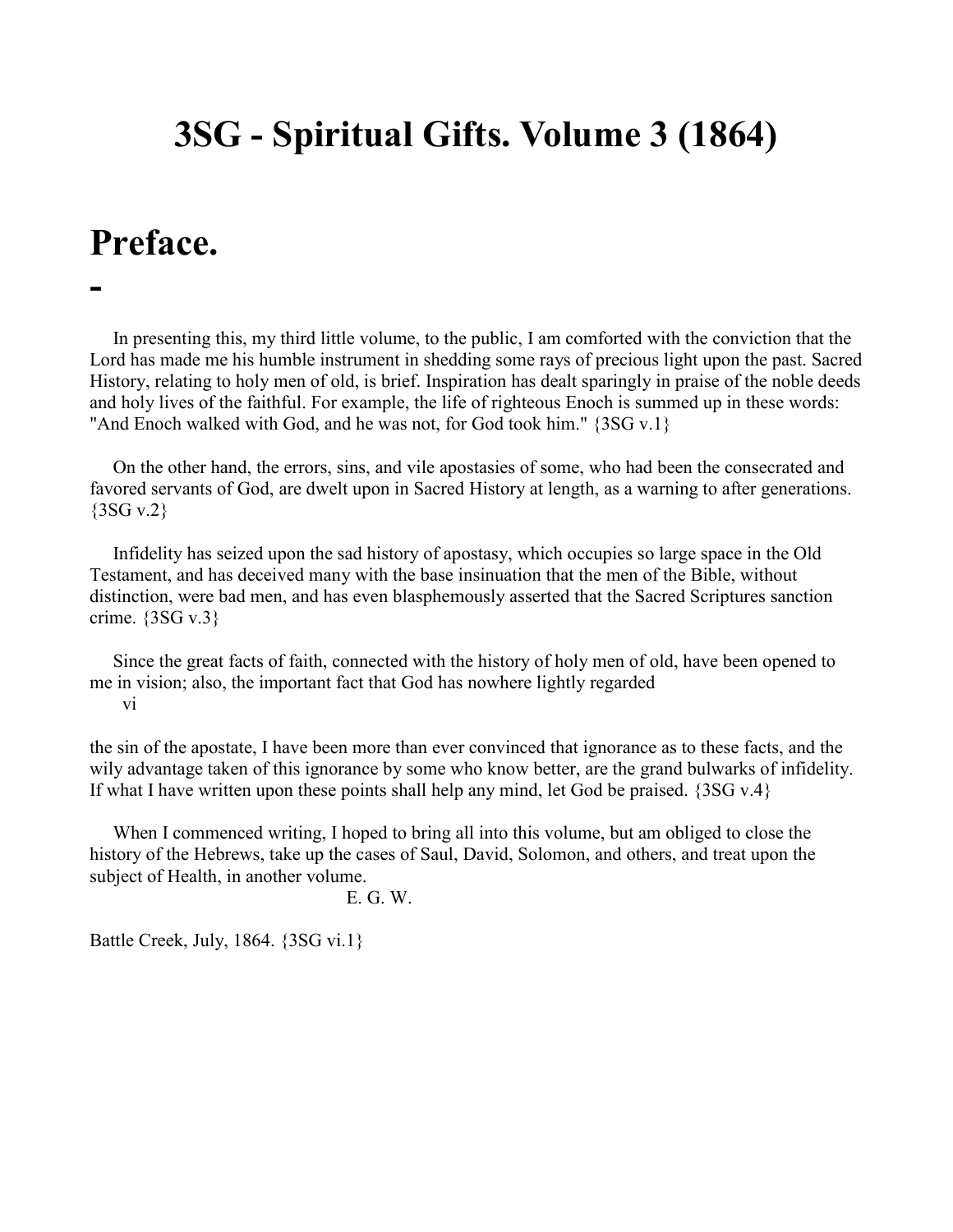## **Contents**

## Chapter

## Page

| Spiritual Gifts              | 9   |
|------------------------------|-----|
| 1. The Creation,             | 33  |
| 2. The Temptation and Fall,  | 36  |
| 3. Cain and Abel,            | 47  |
| 4. Adam's Life,              | 50  |
| 5. Seth and Enoch,           | 53  |
| 6. Crime before the Flood,   | 60  |
| 7. The Flood,                | 64  |
| 8. After the Flood,          | 76  |
| 9. Disguised Infidelity,     | 90  |
| 10. Tower of Babel,          | 96  |
| 11. Abraham,                 | 98  |
| $12.$ Isaac,                 | 108 |
| 13. Jacob and Esau,          | 113 |
| 14. Jacob and the Angel,     | 128 |
| 15. Joseph and his Brethren, | 138 |
| 16. Moses,                   | 180 |
| 17. The Plagues on Egypt,    | 203 |
| 18. The Passover,            | 222 |
| 19. Israel Leaves Egypt,     | 228 |
| 20. Their Journeyings,       | 248 |
| 21. The Law of God,          | 261 |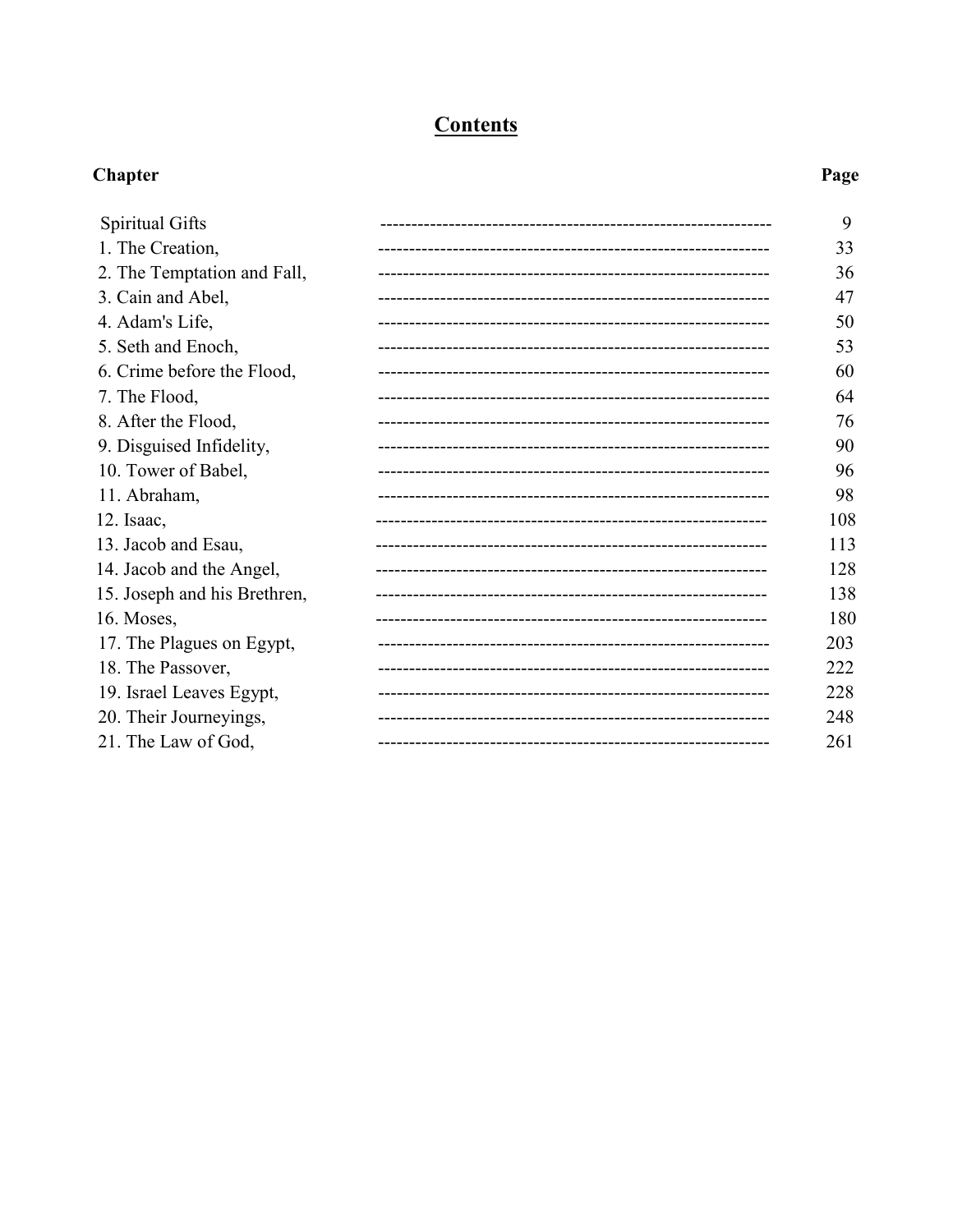# **SPIRITUAL GIFTS**

 WE PRESENT AS THE GROUND-WORK OF THE SCRIPTURAL DOCTRINE OF THE PERPETUITY OF SPIRITUAL GIFTS, THE ORIGINAL COMMISSION.

 MARK XVI, 15-20. "GO YE INTO ALL THE WORLD, AND PREACH THE GOSPEL TO EVERY CREATURE. HE THAT BELIEVETH AND IS BAPTIZED SHALL BE SAVED; BUT HE THAT BELIEVETH NOT SHALL BE DAMNED. AND THESE SIGNS SHALL FOLLOW THEM THAT BELIEVE; IN MY NAME SHALL THEY CAST OUT DEVILS, THEY SHALL SPEAK WITH NEW TONGUES, THEY SHALL TAKE UP SERPENTS, AND IF THEY DRINK ANY DEADLY THING IT SHALL NOT HURT THEM. THEY SHALL LAY HANDS ON THE SICK AND THEY SHALL RECOVER. SO THEN, AFTER THE LORD HAD SPOKEN UNTO THEM, HE WAS RECEIVED UP INTO HEAVEN, AND SAT ON THE RIGHT HAND OF GOD. AND THEY WENT FORTH, AND PREACHED EVERYWHERE, THE LORD WORKING WITH THEM, AND CONFIRMING THE WORD WITH SIGNS FOLLOWING. AMEN."

 MATT. XXVIII, 18-20. "ALL POWER IS GIVEN UNTO ME IN HEAVEN AND IN EARTH. GO YE, THEREFORE, AND TEACH ALL NATIONS, BAPTIZING THEM IN THE NAME OF THE FATHER, AND OF THE SON, AND OF THE HOLY GHOST, TEACHING THEM TO OBSERVE ALL THINGS WHATSOEVER I HAVE COMMANDED YOU, AND LO, I AM WITH YOU ALWAY, EVEN UNTO THE END OF THE WORLD. AMEN."

 THIS HIGH COMMISSION RELATES TO THE GOSPEL TO FAITH, TO BAPTISM, TO 10 SALVATION, AND TO SPIRITUAL GIFTS. THE GOSPEL WAS TO BE PREACHED AS LONG AS THERE WERE SINNERS TO HEAR IT. FAITH IS EQUALLY REQUISITE THROUGHOUT THE CHRISTIAN AGE. BAPTISM IS A PERPETUAL ORDINANCE IN THE CHURCH, AND THE MINISTERS OF THE NINETEENTH CENTURY BAPTIZE "IN THE NAME OF THE FATHER, AND OF THE SON, AND OF THE HOLY GHOST," BECAUSE THE ORIGINAL COMMISSION REQUIRES IT. THE TERMS OF SALVATION STATED IN THIS COMMISSION WERE TO BE HELD OUT AS LONG AS SINNERS MIGHT BE SAVED. RUNNING PARALLEL WITH ALL THESE, WE FIND IN THE SAME COMMISSION SPIRITUAL GIFTS. IN THE ABSENCE OF PROOF THAT THE GIFTS WERE TO BE RESTRICTED TO ANY PARTICULAR AGE OF THE CHRISTIAN CHURCH, THIS COMMISSION ALONE IS SUFFICIENT EVIDENCE OF THEIR PERPETUITY.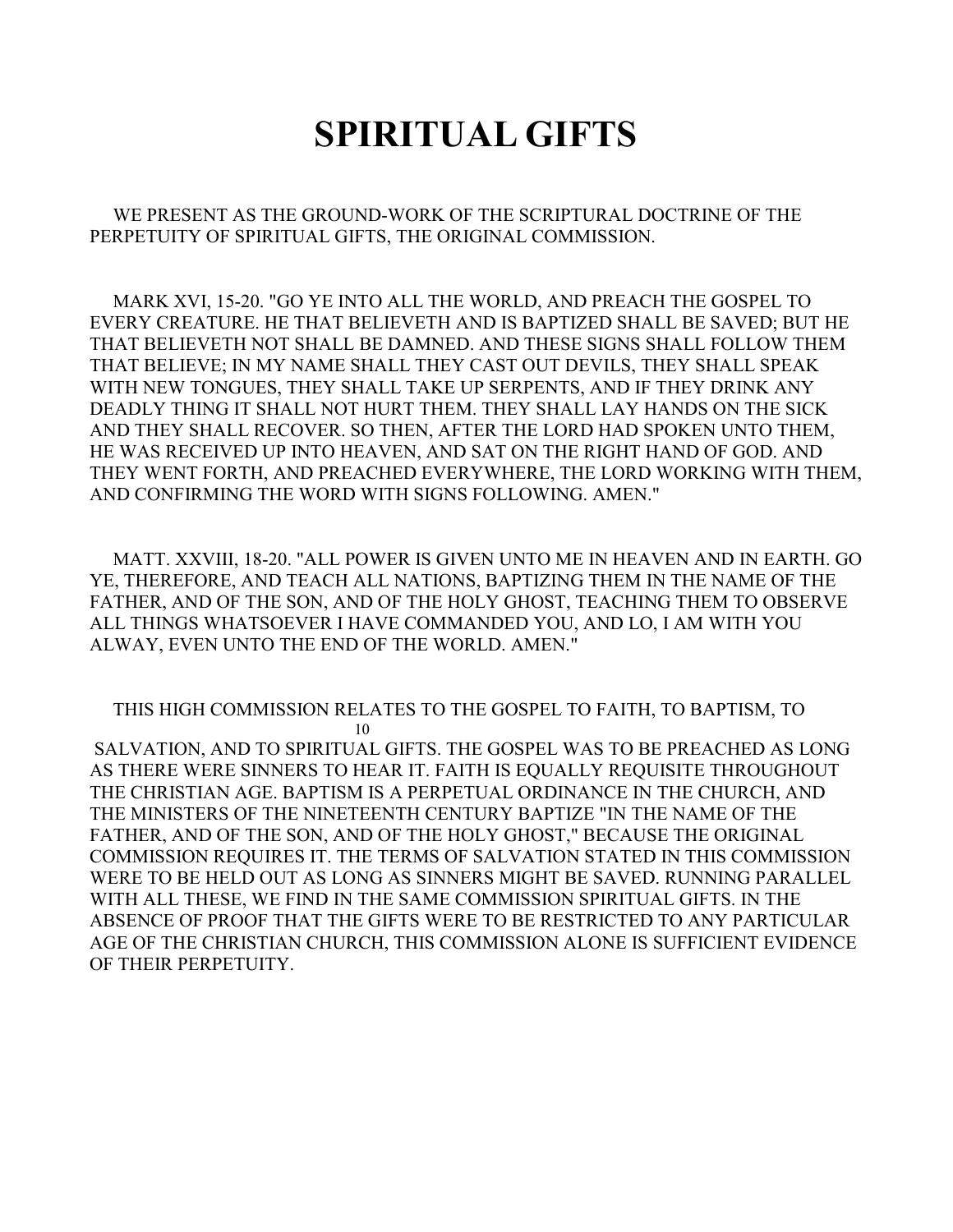SOME MAKE A DISTINCTION BETWEEN THE APOSTLES, AND THOSE WHO SHOULD BELIEVE ON THEIR WORD, ON THIS WISE: THE APOSTLES HAD THE GIFTS, THE BELIEVERS WERE NOT TO HAVE THEM; AND THEY THINK THEY SEE THIS DISTINCTION BETWEEN THE TWO CLASSES IN OUR LORD'S PRAYER. JOHN XVII. WE REPLY TO THIS BY QUOTING THE WORDS OF OUR LORD IN THE ORIGINAL COMMISSION, AS FOLLOWS; "AND THESE SIGNS SHALL FOLLOW THEM THAT *BELIEVE.*" OR, AS DR. GEO. CAMPBELL TRANSLATES, "THESE MIRACULOUS POWERS SHALL ATTEND THE *BELIEVERS.*" OR, AS WAKEFIELD RENDERS, "THESE SIGNS WILL ACCOMPANY *BELIEVERS.*" WHEN IT CAN BE SHOWN THAT TO *BELIEVE* WAS REQUIRED OF THE FIRST CHRISTIANS ONLY, THEN IT MAY BE PROVED THAT THE GIFTS WERE FOR THEM ALONE.

 THE GRACIOUS PROMISE OF OUR LORD IN THIS COMMISSION, WHEN HE SAYS, "AND LO, I AM WITH YOU ALWAY, EVEN UNTO THE END OF THE WORLD," IS THE STRONGEST PROOF OF THE PERPETUITY OF THE GIFTS. HE WAS NOT TO BE 11 PERSONALLY WITH HIS PEOPLE, NO; BUT HOW WAS HE TO BE WITH THEM? THE INSPIRED RECORD STATES THAT AFTER THE LORD WAS RECEIVED UP INTO HEAVEN, "THEY WENT FORTH, AND PREACHED EVERYWHERE, THE LORD *WORKING WITH THEM,* AND CONFIRMING THE WORD WITH SIGNS FOLLOWING."

 THIS PROMISE CANNOT BE RESTRICTED TO THE LIFETIME OF THE CHOSEN TWELVE, NOR TO THE CHRISTIANS OF THE FIRST CENTURY, FOR IT EXTENDS TO THE END OF THE WORLD [*AION*] *AGE.* "LO, I AM WITH YOU ALWAY, EVEN UNTO THE END OF THE WORLD," TO THE END OF THE CHRISTIAN AGE. IF IT BE SAID THAT THE JEWISH AGE IS HER MEANT, WE REPLY, THAT DISPENSATION CLOSED WITH THE DEATH OF CHRIST, FORTY-TWO DAYS BEFORE THIS COMMISSION WAS GIVEN. WE GIVE TWO PASSAGES AS PROOF. COL. II, 14. "BLOTTING OUT THE HAND-WRITING OF ORDINANCES THAT WAS AGAINST US, WHICH WAS CONTRARY TO US, AND TOOK IT OUT OF THE WAY, NAILING IT TO HIS CROSS." DAN. IX, 27. "IN THE MIDST OF THE WEEK HE SHALL CAUSE THE SACRIFICE AND OBLATION TO CEASE." THIS PROPHECY WAS FULFILLED AT THE DEATH OF THE MESSIAH, IN THE MIDDLE OF THE LAST OF THE SEVENTY WEEKS. THERE THE JEWISH TYPICAL SACRIFICES CEASED TO BE OF ANY VIRTUE, WHEN THE GREAT ANTITYPICAL SACRIFICE WAS OFFERED. CHRIST GAVE THIS COMMISSION JUST BEFORE HIS ASCENSION, MARK XVI, 19, WHICH WAS AT LEAST FORTY-TWO DAYS AFTER HIS CRUCIFIXION.

 AGAIN, TO SUPPOSE THAT THE END OF THE WORLD HERE MEANS THE CLOSE OF THE JEWISH AGE, WOULD BE TO CARRY BACK THE GOSPEL, WITH ALL THE OTHER SPECIFICATIONS IN THE COMMISSION, TO THE JEWISH AGE, TO CLOSE WITH THAT DISPENSATION, AND LEAVE THE PRESENT WITHOUT IT. THIS VIEW IS TOO ABSURD TO NEED ANY FURTHER COMMENT.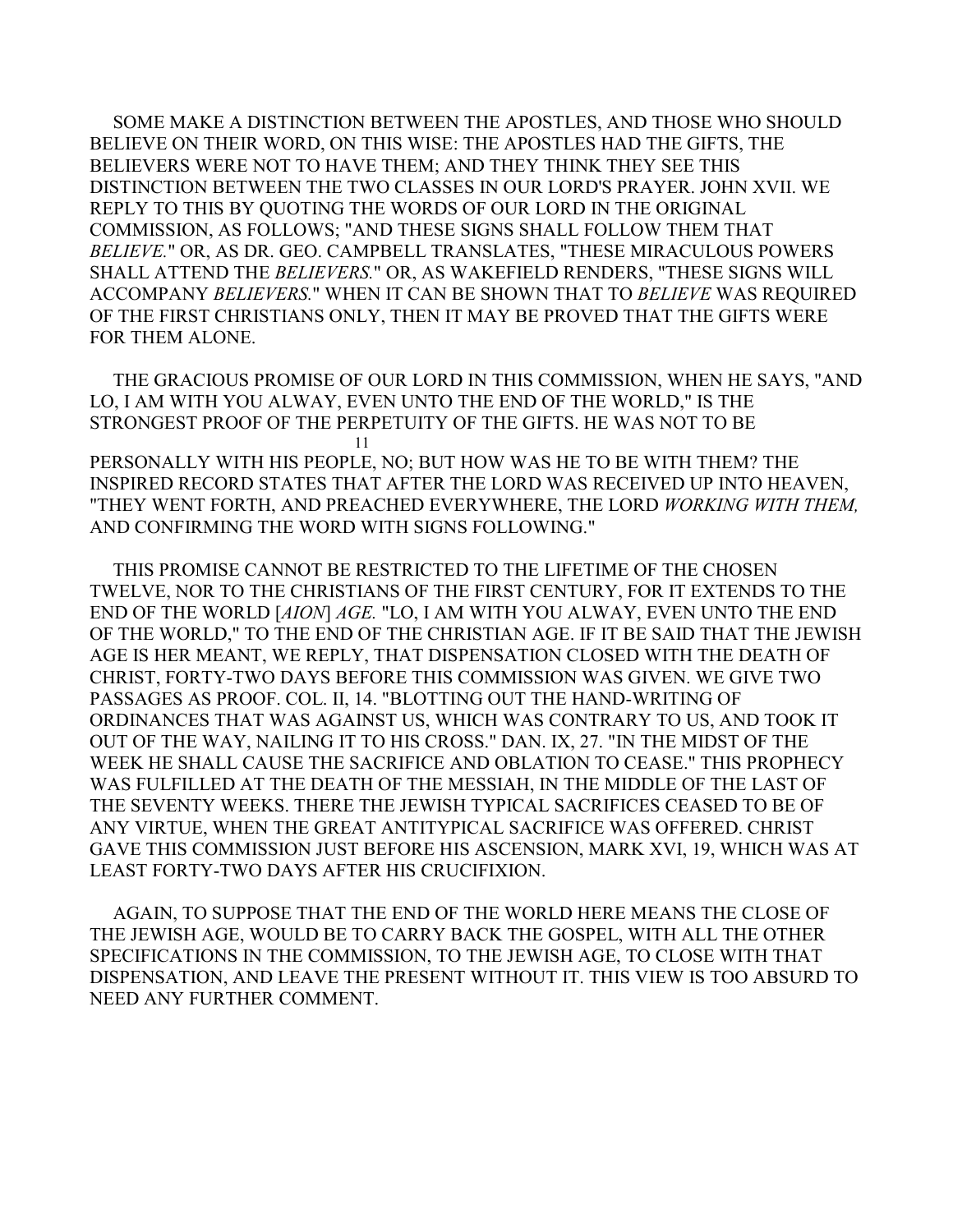#### WE NOW COME TO THE TESTIMONY OF PAUL. EPH. IV, 4-13. "THERE IS ONE BODY 12

AND ONE SPIRIT, EVEN AS YE ARE CALLED IN ONE HOPE OF YOUR CALLING; ONE LORD, ONE FAITH, ONE BAPTISM, ONE GOD AND FATHER OF ALL, WHO IS ABOVE ALL, AND THROUGH ALL, AND IN YOU ALL. BUT UNTO EVERY ONE OF US IS GIVEN GRACE ACCORDING TO THE MEASURE OF THE GIFT OF CHRIST. WHEREFORE HE SAITH, WHEN HE ASCENDED ON HIGH, HE LED CAPTIVITY CAPTIVE, AND GAVE GIFTS UNTO MEN.......AND HE GAVE SOME, APOSTLES, AND SOME, PROPHETS, AND SOME, EVANGELISTS, AND SOME, PASTORS AND TEACHERS, FOR THE PERFECTING OF THE SAINTS, FOR THE WORK OF THE MINISTRY, FOR THE EDIFYING OF THE BODY OF CHRIST, TILL WE ALL COME IN THE UNITY OF THE FAITH, AND OF THE KNOWLEDGE OF THE SON OF GOD, UNTO A PERFECT MAN UNTO THE MEASURE OF THE STATURE OF THE FULLNESS OF CHRIST."

 THE APOSTLE FIRST PRESENTS THE SUBJECT OF UNITY, IN THE DECLARATION THAT THERE IS ONE BODY, ONE SPIRIT, ONE HOPE, ONE LORD, ONE FAITH; ONE BAPTISM, ONE GOD AND FATHER OF ALL. HE THEN PRESENTS THE GIFTS AS THE MEANS BY WHICH GOD DESIGNED TO SECURE THE UNITY OF THE CHURCH. HE REFERS TO CHRIST'S ASCENSION, WHEN HE LED UP TO HEAVEN A MULTITUDE OF CAPTIVES FROM THEIR GRAVES, AS THE TIME WHEN THE GIFTS WERE BESTOWED. HE THEN MENTIONS SOME OF THE GIFTS, GIVEN AT THE SAME TIME, FOR THE SAME OBJECTS, AND ALL TO EXTEND TO THE SAME POINT OF TIME.

 IT WILL BE ADMITTED THAT EVANGELISTS, PASTORS, AND TEACHERS, WERE TO EXTEND TO THE END OF THE CHRISTIAN AGE. THEN WHY NOT THE OTHERS? IF IT BE SAID THAT THE STATE OF UNITY AND PERFECTION DESCRIBED BY THE APOSTLE IS IN THE PAST HISTORY OF THE CHURCH, THEN WE REPLY THAT EVANGELISTS, PASTORS, 13 AND TEACHERS, CEASED WITH THAT HAPPY STATE OF THINGS. BUT HE WHO ADMITS THE PERPETUITY OF THESE, MUST ACKNOWLEDGE THE PERPETUITY OF THE OTHERS.

 IT IS WORTHY OF NOTICE THAT PAUL'S LETTER TO THE EPHESIANS WAS WRITTEN A. D. 64, AND THAT FROM THAT POINT IT LOOKS TO THE FUTURE FOR THAT UNITY AND PERFECTION OF THE CHURCH TO BE ACCOMPLISHED BY THE GIFTS, "TILL WE ALL COME IN THE UNITY OF THE FAITH," SAYS THE APOSTLE. IF PAUL COULD NOT SEE THIS UNITY AND PERFECTION IN HIS DAY, OR IN THE PAST, CERTAINLY WE CANNOT SEE IT IN THE PAST HISTORY OF THE CHURCH; HENCE THE PERPETUITY OF THE GIFTS, AND THEIR REVIVAL IN THE LAST DAYS IN GREAT POWER TO UNITE AND PERFECT THE CHURCH READY FOR TRANSLATION TO HEAVEN AT THE SECOND COMING OF JESUS CHRIST.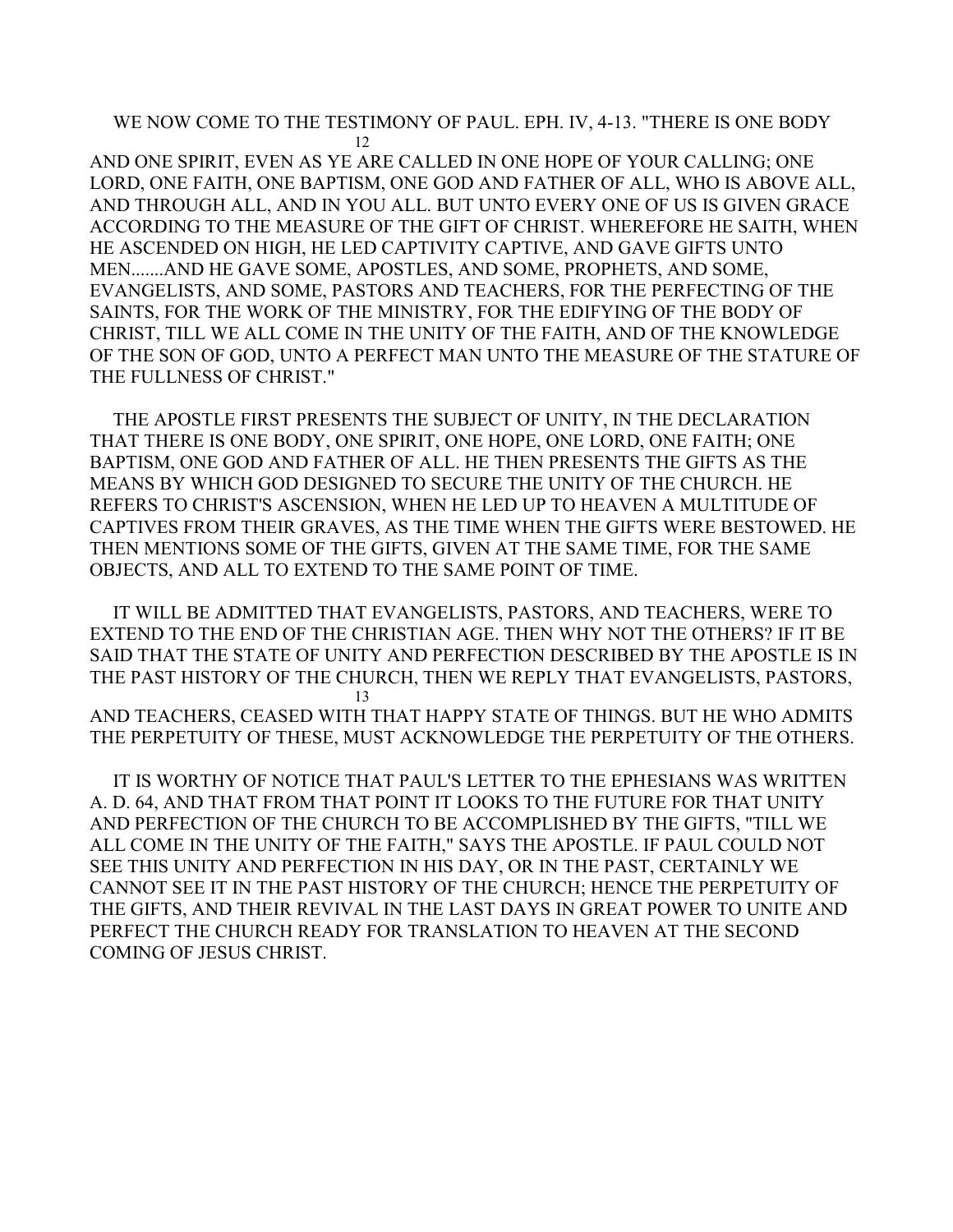PAUL, IN HIS LETTER TO THE CORINTHIANS, HAS SPOKEN VERY DEFINITELY UPON THE SUBJECT OF SPIRITUAL GIFTS. IN 1 COR. XII, 1, HE SAYS: "NOW CONCERNING SPIRITUAL GIFTS, BRETHREN, I WOULD NOT HAVE YOU IGNORANT." HE REGARDED THIS SUBJECT AS ONE OF THE HIGHEST IMPORTANCE, AND URGES AN UNDERSTANDING OF IT. BUT IN ALL HE HAS SAID RELATIVE TO IT, HE HAS NOT ONCE INTIMATED THAT THE GIFTS WERE TO CEASE BEFORE THE PERFECT DAY OF GLORY SHOULD COME. THE APOSTLE PROPOSES TO INSTRUCT THE CORINTHIANS ON THE SUBJECT. HE WOULD NOT HAVE THEM IGNORANT IN REGARD TO IT. THEREFORE IF THE GIFTS WERE DESIGNED FOR THE FIRST CHRISTIANS ONLY, WE MIGHT EXPECT TO FIND SOMEWHERE IN HIS EPISTLES TO THEM, SOME INSTRUCTION ON THE POINT. WE AFFIRM THAT THERE IS NOT AN INTIMATION OF THE KIND TO BE FOUND IN HIS LETTERS TO THEM. BUT PAUL DOES CLEARLY POINT OUT THE TIME WHEN THE GIFTS WILL CEASE. 1 COR. XIII, 8-12. "CHARITY [*AGAPE--LOVE,*] NEVER FAILETH: BUT 14

WHETHER THERE BE PROPHECIES, THEY SHALL FAIL; WHETHER THERE BE TONGUES, THEY SHALL CEASE; WHETHER THERE BE KNOWLEDGE, IT SHALL VANISH AWAY. FOR WE KNOW IN PART, AND WE PROPHESY IN PART. BUT WHEN THAT WHICH IS PERFECT IS COME, THEN THAT WHICH IS IN PART SHALL BE DONE AWAY. WHEN I WAS A CHILD, I SPAKE AS A CHILD, I UNDERSTOOD AS A CHILD, I THOUGHT AS A CHILD; BUT WHEN I BECAME A MAN I PUT AWAY CHILDISH THINGS. FOR NOW WE SEE THROUGH A GLASS DARKLY, BUT THEN FACE TO FACE; NOW I KNOW IN PART, BUT THEN SHALL I KNOW EVEN AS ALSO I AM KNOWN."

 THE APOSTLE HERE CONTRASTS THE MORTAL STATE WITH THE IMMORTAL; THE PRESENT IMPERFECT, WITH THAT WHICH WILL BE PERFECT; THE CLOUDY PRESENT WHILE WE WALK BY FAITH, WITH THE OPEN GLORY OF THE LIFE TO COME. HERE, WE ONLY KNOW IN PART, PROPHESY IN PART; THERE, THAT WHICH IS IN PART WILL BE DONE AWAY. HERE, WE SEE THROUGH A GLASS DARKLY; THERE, FACE TO FACE. HERE, WE KNOW IN PART; THERE, WE SHALL KNOW, EVEN AS WE ARE KNOWN. CHARITY, OR LOVE, WILL NEVER END. HERE, IT IS THE HIGHEST CHRISTIAN GRACE; THERE, IT WILL BE THE CROWNING GLORY OF IMMORTALS FOREVER AND FOREVER. IN THIS SENSE, LOVE WILL NEVER FAIL. BUT PROPHECIES WILL FAIL, TONGUES WILL CEASE, AND KNOWLEDGE WILL VANISH AWAY. THE LIGHT OF HEAVEN THROUGH THE DIM MEDIUM OF THESE, AND THE OTHER GIFTS OF THE HOLY SPIRIT, IS REPRESENTED AS BEING ONLY IN PART, AND IS TO BE SUPERSEDED BY THE PERFECT DAY OF GLORY WHEN WE MAY TALK FACE TO FACE WITH GOD, CHRIST, AND ANGELS, AS OUR FIRST PARENTS TALKED WITH GOD IN EDEN BEFORE SIN ENTERED. BUT WHEN? THIS IS THE VITAL QUESTION. WHEN WERE THE GIFTS TO BE DONE AWAY? LET PAUL ANSWER: "BUT WHEN THAT WHICH IS PERFECT IS COME, THEN 15

THAT WHICH IS IN PART SHALL BE DONE AWAY." "AND LET ALL THE PEOPLE SAY, AMEN."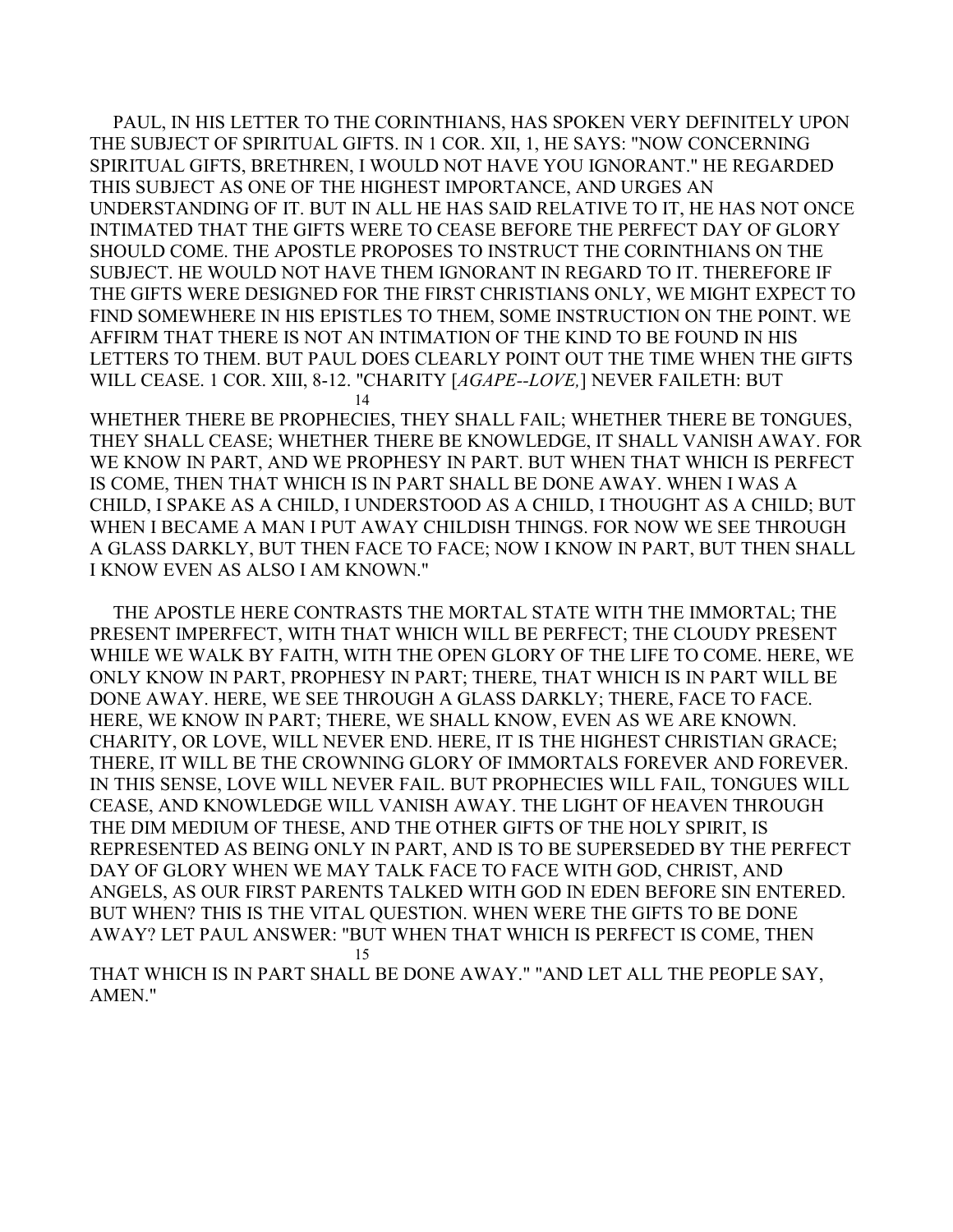THE APOSTLE PRESENTS THE GIFTS MORE FULLY IN 1 COR. XII, 28. "AND GOD SET SOME IN THE CHURCH; FIRST, APOSTLES; SECONDARILY, PROPHETS; THIRDLY, TEACHERS; AFTER THAT, MIRACLES, THEN GIFTS OF HEALINGS, HELPS, GOVERNMENTS, DIVERSITIES OF TONGUES."

 GOD SET THEM IN THE CHURCH. AND WHERE IS THE TEXT THAT DECLARES THAT THEY HAVE BEEN SET OUT OF THE CHURCH? HERE ARE EIGHT GIFTS MENTIONED, AND GIVEN IN THEIR ORDER OF IMPORTANCE. THAT "FIRST," "SECONDARILY," "THIRDLY," AND SO ON, REFER TO IMPORTANCE, AND NOT TO TIME, IS EVIDENT FROM THE FACT THAT PAUL IN THIS CONNECTION DWELLS LARGELY UPON THE RELATIVE VALUE OF SOME OF THE GIFTS, AND IN VERSE 31 SAYS, "COVET EARNESTLY THE BEST GIFTS."

 1 COR. I, 4-8. "I THANK MY GOD ALWAYS ON YOUR BEHALF, FOR THE GRACE OF GOD WHICH IS GIVEN YOU BY JESUS CHRIST; THAT IN EVERYTHING YE ARE ENRICHED BY HIM, IN ALL UTTERANCE, AND IN ALL KNOWLEDGE; EVEN AS THE TESTIMONY OF CHRIST WAS CONFIRMED IN YOU; SO THAT YE COME BEHIND IN NO GIFT, WAITING FOR THE COMING OF OUR LORD JESUS CHRIST, WHO SHALL ALSO CONFIRM YOU UNTO THE END, THAT YE MAY BE BLAMELESS IN THE DAY OF OUR LORD JESUS CHRIST. GOD IS FAITHFUL, BY WHOM YE WERE CALLED UNTO THE FELLOWSHIP OF HIS SON JESUS CHRIST OUR LORD. NOW I BESEECH YOU, BRETHREN, BY THE NAME OF OUR LORD JESUS CHRIST, THAT YE ALL SPEAK THE SAME THING, AND THAT THERE BE NO DIVISIONS AMONG YOU; BUT THAT YE BE PERFECTLY JOINED TOGETHER IN THE SAME MIND AND IN THE SAME JUDGMENT."

 THE GIFTS WERE PLANTED IN THE CHRISTIAN CHURCH. GOD SET THEM THERE. 16 AND WE JUDGE THAT THE CORINTHIANS SHARED LARGELY OF THEIR BENEFITS, FROM THE FACT THAT PAUL IN HIS EPISTLES TO THEM, OCCUPIES MUCH SPACE IN SPEAKING DEFINITELY IN REGARD TO THEIR PROPER EXERCISE. IN THE ABOVE QUOTATION THE APOSTLE THANKS GOD ON THEIR BEHALF FOR THE GRACE BESTOWED UPON THEM BY JESUS CHRIST; THAT THEY WERE ENRICHED IN ALL UTTERANCE AND KNOWLEDGE, EVEN AS THE TESTIMONY OF CHRIST WAS CONFIRMED IN THEM. IF WE TURN TO REV. XIX, 10, FOR AN INSPIRED DEFINITION OF THE TESTIMONY OF JESUS, WE READ, "FOR THE TESTIMONY OF JESUS IS THE SPIRIT OF PROPHECY." BY THIS THEY WERE ENRICHED IN KNOWLEDGE AND UTTERANCE.

 HOWEVER APPLICABLE THIS TESTIMONY MIGHT HAVE BEEN TO THE CHURCH AT CORINTH AT THE TIME THE APOSTLE WROTE, OR TO CHRISTIANS FROM THAT DAY TO THIS, CERTAINLY ESPECIAL REFERENCE IS MADE TO THE LAST DAYS IN THE EXPRESSIONS, "WAITING FOR THE COMING OF OUR LORD JESUS CHRIST," "THE END," "THE DAY OF OUR LORD JESUS CHRIST." HENCE VERSE 7, "SO THAT YE COME BEHIND IN NO GIFT, WAITING FOR THE COMING OF OUR LORD JESUS CHRIST," TEACHES THE PERPETUITY OF THE GIFTS, AND THE PRIVILEGE OF THE WAITING ONES TO ENJOY THEM ALL. THE END HERE MENTIONED IS EVIDENTLY THE END OF THE AGE.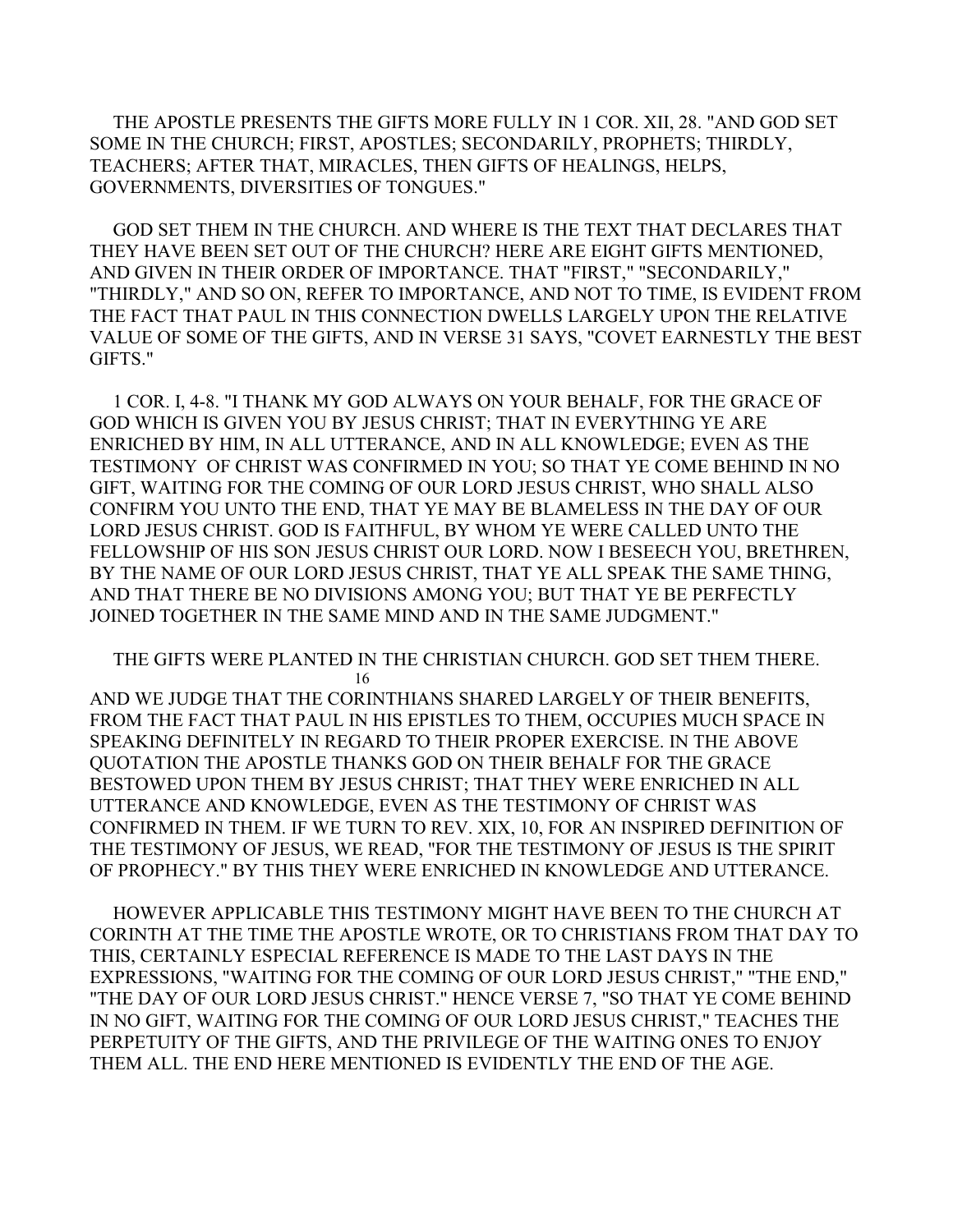HERE, IN THIS VERY CONNECTION, THE SUBJECT OF PERFECT UNITY IS INTRODUCED. READ VERSE 19. PAUL TAUGHT THE EPHESIANS, CHAP. IV, 11-14, THAT THE GIFTS WERE GIVEN "FOR THE PERFECTING OF THE SAINTS, FOR THE WORK OF THE MINISTRY, FOR THE EDIFYING OF THE BODY OF CHRIST, TILL WE ALL COME IN THE UNITY OF THE FAITH." HE EXHORTS THE CORINTHIANS TO "ALL SPEAK THE SAME THING, AND THAT THERE BE NO DIVISIONS AMONG YOU, BUT THAT YE BE

PERFECTLY JOINED TOGETHER IN THE SAME MIND, AND IN THE SAME JUDGMENT;" AND THIS, TOO, IN CONNECTION WITH THE STATEMENT, "THAT YE COME BEHIND IN NO GIFT, WAITING FOR THE COMING OF OUR LORD JESUS CHRIST." THEN RIGHT HERE COMES IN THE RESTITUTION OF THE GIFTS TO UNITE AND PREPARE THE WAITING ONES FOR THE SECOND COMING OF JESUS CHRIST.

17

 IF AN EFFORT BE MADE TO CARRY THIS TESTIMONY BACK, AND RESTRICT IT TO THE VERY MEMBERS OF THE CORINTHIAN CHURCH LIVING WHEN PAUL WROTE, THEN WE INQUIRE, WAS THAT WHAT THE APOSTLE CALLS THE DAY OF OUR LORD JESUS CHRIST? DID THEY SCRIPTURALLY WAIT FOR THE COMING OF OUR LORD JESUS CHRIST? DID "THE END" THEM COME? ALL WELL-INSTRUCTED ADVENTISTS WILL ANSWER THESE QUESTIONS NEGATIVELY. THE PRESENT IS THE TIME TO SCRIPTURALLY WAIT FOR THE SECOND COMING OF CHRIST, WHICH EVENT IS ASSOCIATED IN THE NEW TESTAMENT WITH "THE END."

 THE EPISTLES TO THE CORINTHIANS WERE WRITTEN FOR THE BENEFIT OF THE CHRISTIAN CHURCH, NOT FOR THOSE CHRISTIANS ONLY THEN LIVING AT CORINTH, BUT FOR THE CHURCH, AND SOME PORTIONS HAVE A SPECIAL APPLICATION TO THE PRESENT TIME. WE WILL CALL ATTENTION TO TWO PASSAGES WHERE THE APOSTLE APPARENTLY, BY THE USE OF THE WORD *WE,* ADDRESSES ONLY THOSE THEN LIVING, AND YET THE EVENTS OF WHICH HE SPEAKS ARE IN THE FUTURE. IN CHAP. XV, 51, 52, PAUL SAYS, "BEHOLD, I SHOW YOU A MYSTERY. WE SHALL NOT ALL SLEEP, BUT WE SHALL ALL BE CHANGED, IN A MOMENT, IN THE TWINKLING OF AN EYE, AT THE LAST TRUMP; FOR THE TRUMPET SHALL SOUND, AND THE DEAD SHALL BE RAISED INCORRUPTIBLE, AND WE SHALL BE CHANGED." SHALL WE SAY THAT THE WORD "WE" USED THREE TIMES IN THIS QUOTATION, EMBRACES ONLY PAUL AND THE 18

MEMBERS OF THE CHURCH AT CORINTH THEN LIVING? CIRCUMSTANCES WILL NOT ADMIT OF SO NARROW AN APPLICATION. PAUL AND HIS BRETHREN AT CORINTH DID SLEEP--DIE. THE LAST TRUMP DID NOT THEN SOUND. AND NONE OF THEM WERE CHANGED TO IMMORTALITY IN THE TWINKLING OF AN EYE. HENCE THIS TESTIMONY HAS A SPECIAL APPLICATION TO CHRISTIANS WHO ARE ALIVE ON EARTH AT THE SECOND COMING OF CHRIST.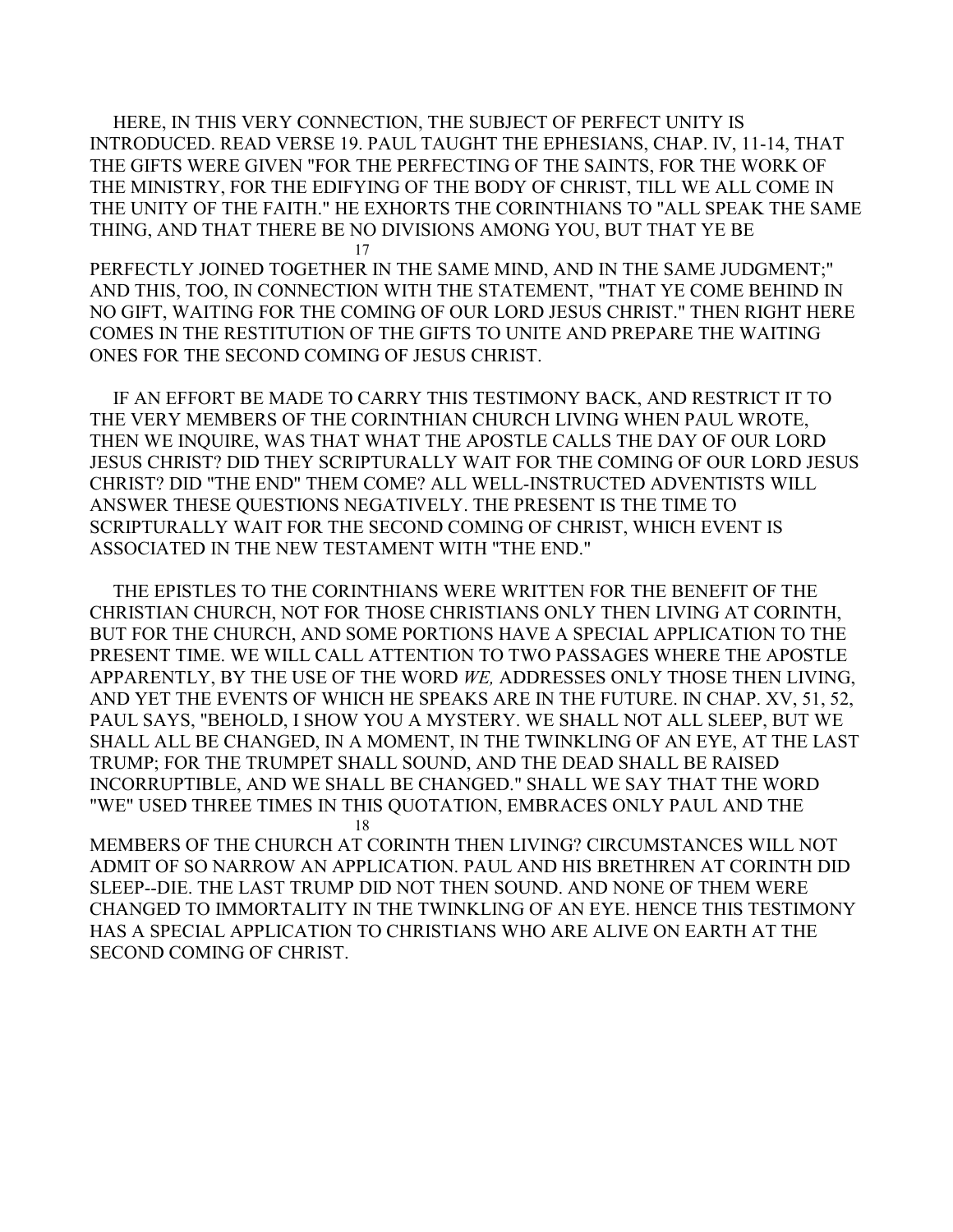THE APOSTLE SAYS, 1 THESS. IV, 16, 17, "FOR THE LORD HIMSELF SHALL DESCEND FROM HEAVEN WITH A SHOUT, WITH THE VOICE OF THE ARCHANGEL AND THE TRUMP OF GOD, AND THE DEAD IN CHRIST SHALL RISE FIRST; THEN WE WHICH ARE ALIVE AND REMAIN SHALL BE CAUGHT UP TOGETHER WITH THEM IN THE CLOUDS, TO MEET THE LORD IN THE AIR, AND SO SHALL WE EVER BE WITH THE LORD. WHEREFORE COMFORT ONE ANOTHER WITH THESE WORDS." HERE HE AGAIN USES THE WORD, WE, BUT THE EVENTS MENTIONED DID NOT OCCUR IN PAUL'S DAY. HE AND HIS BRETHREN AT THESSALONICA WERE NOT TRANSLATED TO HEAVEN WITHOUT SEEING DEATH. THE CHAPTER CLOSES WITH THE ABOVE QUOTATION, AND THE NEXT OPENS WITH THE CONTINUATION OF THE SAME SUBJECT.

 CHAP. V, 1-4. "BUT OF THE TIMES AND SEASONS, BRETHREN, YE HAVE NO NEED THAT I WRITE UNTO YOU. FOR YOURSELVES KNOW PERFECTLY THAT THE DAY OF THE LORD SO COMETH AS A THIEF IN THE NIGHT. FOR, WHEN THEY SHALL SAY, PEACE AND SAFETY, THEN SUDDEN DESTRUCTION COMETH UPON THEM, AS TRAVAIL UPON A WOMAN WITH CHILD, AND THEY SHALL NOT ESCAPE. BUT YE, BRETHREN, ARE NOT IN DARKNESS, THAT THAT DAY SHOULD OVERTAKE YOU AS A THIEF." THE DAY OF THE LORD IS THE DAY OF "SUDDEN DESTRUCTION." IT IS THE DAY OF WRATH 19

WHICH IS IN THE OLD AND NEW TESTAMENTS ASSOCIATED WITH THE SECOND ADVENT OF CHRIST. THIS DAY IS NOT IN THE PAST, HENCE THE LANGUAGE IS NOT APPLICABLE TO THE CHRISTIANS OF PAST GENERATIONS. THE CHRISTIANS OF THE LAST GENERATION --THE VERY MEN AND WOMEN WHO ARE TO BE LIVING ON THE EARTH WHEN THE DAY OF THE LORD COMES--ARE HERE ADDRESSED. HENCE ALL TRUE ADVENTISTS WILL REGARD THEMSELVES AS THE "BRETHREN" PAUL ADDRESSES, AND HIS LANGUAGE ESPECIALLY APPLICABLE TO THE PRESENT TIME. HE CONTINUES IN THIS CHAPTER WITHOUT CHANGE, SETTING FORTH PRACTICAL DUTIES APPLICABLE TO THOSE WHO ARE WATCHING FOR THE APPROACH OF THE DAY OF THE LORD, AND IN VERSES 19-21, SAYS, "QUENCH NOT THE SPIRIT. DESPISE NOT PROPHESYINGS. PROVE ALL THINGS; HOLD FAST THAT WHICH IS GOOD." HERE ARE THREE VERY IMPORTANT INJUNCTIONS.

 1. "QUENCH NOT THE SPIRIT." WE QUENCH FIRE WITH WATER. AND PROMINENT AMONG THE MEANS OF QUENCHING THE SPIRIT OF GOD IS UNBELIEF. JESUS, IN HIS OWN COUNTRY, DID NOT MANY MIGHTY WORKS BECAUSE OF THEIR UNBELIEF. THERE IS AT THE PRESENT TIME ALMOST A UNIVERSAL STATE OF UNBELIEF IN REGARD TO THE OPERATIONS OF THE HOLY SPIRIT, ESPECIALLY IN THE MANIFESTATION OF THE GIFTS. UNBELIEF SHUTS THE SPIRIT OF GOD AWAY FROM THE MIND. IT QUENCHES THE SPIRIT, AND LEAVES THE MASSES EXPOSED TO THE DELUSIONS OF THESE LAST DAYS.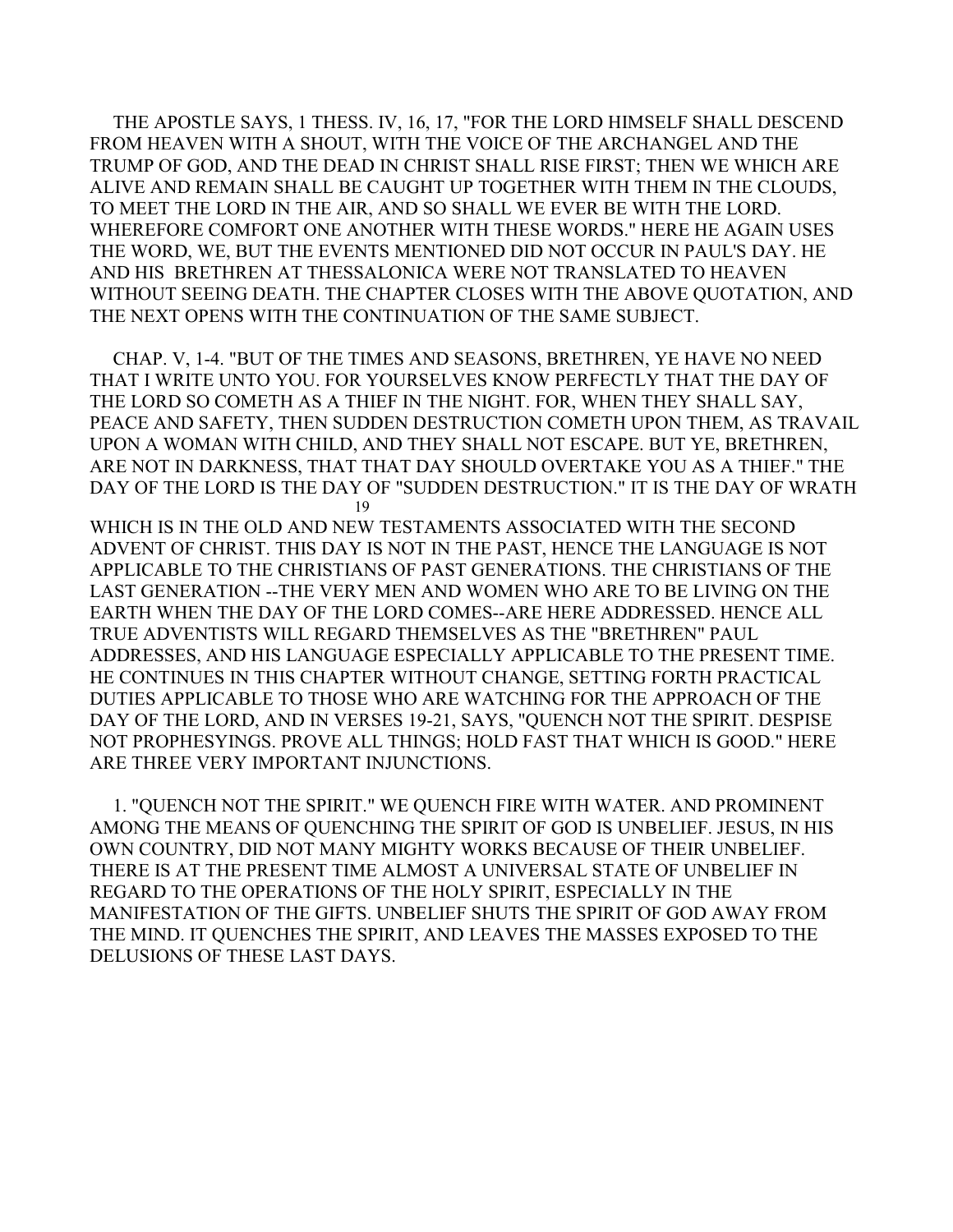AGAIN, THOSE WHO BY UNBELIEF QUENCH THE SPIRIT IN THESE LAST DAYS WILL BE ILLY PREPARED TO SHARE IN THE GREAT BLESSINGS WHICH GOD PROMISES BY THE PROPHET JOEL, QUOTED BY PETER, ACTS II, 17, 18. "AND IT SHALL COME TO PASS IN THE LAST DAYS, SAITH GOD, I WILL POUR OUT OF MY SPIRIT UPON ALL FLESH, 20

AND YOUR SONS AND YOUR DAUGHTERS SHALL PROPHESY, AND YOUR YOUNG MEN SHALL SEE VISIONS, AND YOUR OLD MEN SHALL DREAM DREAMS; AND ON MY SERVANTS AND ON MY HANDMAIDENS I WILL POUR OUT IN THOSE DAYS OF MY SPIRIT, AND THEY SHALL PROPHESY." THE "FORMER RAIN" WAS GIVEN ON THE DAY OF PENTECOST, AND ENJOYED BY THE EARLY CHRISTIANS, TO CAUSE THE GOSPEL SEED TO GERMINATE AND TAKE ROOT. THE "LATTER RAIN" IS COMING TO RIPEN THE GOLDEN HARVEST FOR THE GARNER OF GOD. TAKE CARE, DEAR READER, LEST UNBELIEF IN YOU QUENCH THE SPIRIT, AND SHUT YOU AWAY FROM THIS GREAT BLESSING DESIGNED FOR "THEM THAT BELIEVE."

 2. "DESPISE NOT PROPHESYINGS." WE ARE HERE WARNED OF ONE OF THE DANGERS OF THE LAST DAYS. THE PRETENSIONS OF ANN LEE, THE MOTHER OF THE SHAKERS, THE CORRUPT PROPHETS OF MORMONISM, AND THE ONE THOUSAND AND ONE OF SATAN'S MEDIUM PROPHETS, DEVOTED TO THE CAUSE OF SPIRITUALISM, WITH ALL ITS BASENESS, HAVE STRUCK THE WORLD WITH DISGUST AT ANYTHING LIKE THE SUPERNATURAL. THE DEVIL GOT THESE THINGS UP TO NOT ONLY DESTROY MANY SOULS BY THEM, BUT TO DISGUST AND DRIVE OTHERS AS FAR AS POSSIBLE TO UNBELIEF IN REGARD TO THE GIFTS OF THE HOLY SPIRIT. HENCE THE DANGER OF INDISCRIMINATELY DESPISING ALL PROPHESYINGS.

 3. "PROVE ALL THINGS; HOLD FAST THAT WHICH IS GOOD." THE THREE DECLARATIONS, "QUENCH NOT THE SPIRIT; DESPISE NOT PROPHESYINGS; PROVE ALL THINGS, HOLD FAST THAT WHICH IS GOOD," HAVE A CLOSE RELATION TO EACH OTHER. THEREFORE THE "ALL THINGS" TO BE PROVED, DO NOT MEAN EVERY THING IN THE WIDE WORLD, FOR THIS WOULD BE IMPOSING AN UNREASONABLE TAX UPON BELIEVERS; HENCE THE EXPRESSION MUST BE LIMITED TO THE SUBJECT OF 21

PROPHESYING. DESPISE NOT PROPHESYINGS, BUT PROVE THEM, AND SEPARATE THE GENUINE FROM THE COUNTERFEIT COIN OF THE DEVIL; AND THAT WHICH IS GOOD, WHICH IS FROM THE SPIRIT OF GOD, WHICH WILL STAND THE TEST, *HOLD FAST.* WE WILL HERE GIVE THREE RULES BY WHICH TRUE AND FALSE PROPHESYINGS MAY BE KNOWN:

 1. MATT. VII, 15-20. "BEWARE OF FALSE PROPHETS, WHICH COME TO YOU IN SHEEP'S CLOTHING, BUT INWARDLY THEY ARE RAVENING WOLVES. YE SHALL KNOW THEM BY THEIR FRUITS. DO MEN GATHER GRAPES OF THORNS, OR FIGS OF THISTLES? EVEN SO EVERY GOOD TREE BRINGETH FORTH GOOD FRUIT; BUT A CORRUPT TREE BRINGETH FORTH EVIL FRUIT. A GOOD TREE CANNOT BRING FORTH EVIL FRUIT, NEITHER CAN A CORRUPT TREE BRING FORTH GOOD FRUIT. EVERY TREE THAT BRINGETH NOT FORTH GOOD FRUIT, IS HEWN DOWN AND CAST INTO THE FIRE. WHEREFORE BY THEIR FRUITS YE SHALL KNOW THEM."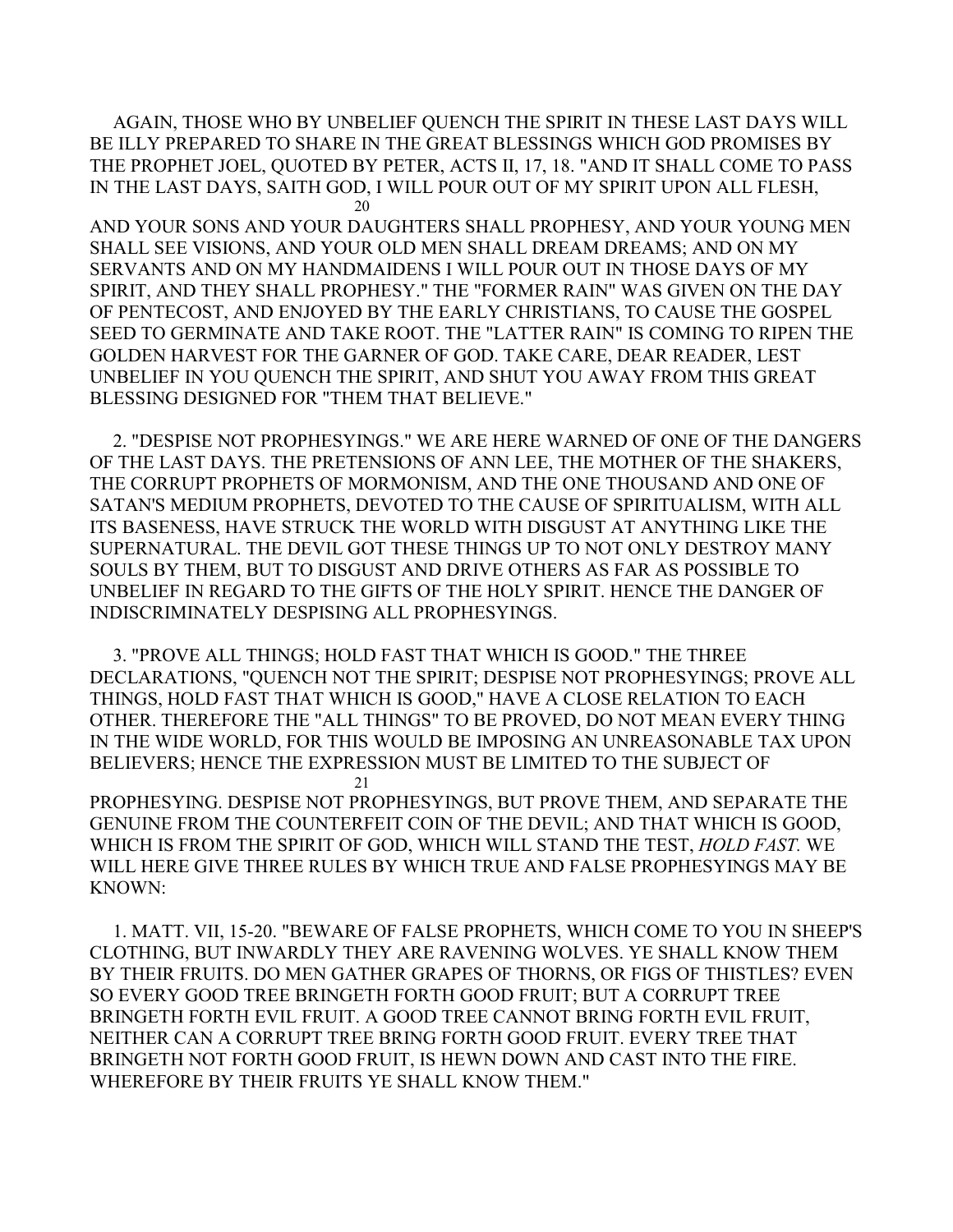2. ISA. VIII, 19, 20. "AND WHEN THEY SHALL SAY UNTO YOU, SEEK UNTO THEM THAT HAVE FAMILIAR SPIRITS, AND UNTO WIZARDS THAT PEEP AND THAT MUTTER: SHOULD NOT A PEOPLE SEEK UNTO THEIR GOD? FOR THE LIVING TO THE DEAD? TO THE LAW AND TO THE TESTIMONY; IF THEY SPEAK NOT ACCORDING TO THIS WORD, IT IS BECAUSE THERE IS NO LIGHT IN THEM."

 3. FALSE PROPHETS SPEAK SMOOTH THINGS, PROPHESY LIES, AND CRY, PEACE AND SAFETY, WHICH HAS EVER BEEN PLEASING TO UNCONSECRATED PROFESSORS; HENCE THE LOVE OF THE PEACE AND SAFETY IN THE DELUSION OF SPIRITUALISM. JER. XIV, 14. "THEN THE LORD SAID UNTO ME, THE PROPHETS PROPHESY LIES IN MY NAME. I SENT THEM NOT, NEITHER HAVE I COMMANDED THEM, NEITHER SPAKE UNTO THEM. THEY PROPHESY UNTO YOU A FALSE VISION AND DIVINATION, AND A 22

THING OF NOUGHT, AND THE DECEIT OF THEIR HEART." CHAP. XXIII, 16, 17. "THUS SAITH THE LORD OF HOSTS, HEARKEN NOT UNTO THE WORDS OF THE PROPHETS THAT PROPHESY UNTO YOU. THEY MAKE YOU VAIN. THEY SPEAK A VISION OF THEIR OWN HEART, AND NOT OUT OF THE MOUTH OF THE LORD. THEY SAY STILL UNTO THEM THAT DESPISE ME, THE LORD HATH SAID, YE SHALL HAVE PEACE; AND THEY SAY UNTO EVERY ONE THAT WALKETH AFTER THE IMAGINATION OF HIS OWN HEART, NO EVIL SHALL COME UPON YOU." CHAP. VIII, 10, 11. " FOR EVERY ONE FROM THE LEAST EVEN UNTO THE GREATEST IS GIVEN TO COVETOUSNESS. FROM THE PROPHET EVEN UNTO THE PRIEST EVERY ONE DEALETH FALSELY. FOR THEY HAVE HEALED THE HURT OF THE DAUGHTER OF MY PEOPLE SLIGHTLY, SAYING, PEACE, PEACE, WHEN THERE IS NO PEACE."

 CHAP, V, 30, 31. "A WONDERFUL AND HORRIBLE THING IS COMMITTED IN THE LAND: THE PROPHETS PROPHESY FALSELY, AND THE PRIESTS BEAR RULE BY THEIR MEANS, AND MY PEOPLE LOVE TO HAVE IT SO; AND WHAT WILL YE DO IN THE END THEREOF?"

 ISA. XXX, 8-11. "NOW GO, WRITE IT BEFORE THEM IN A TABLE, AND NOTE IT IN A BOOK, THAT IT MAY BE FOR THE TIME TO COME FOREVER AND EVER, THAT THIS IS A REBELLIOUS PEOPLE, LYING CHILDREN, CHILDREN THAT WILL NOT HEAR THE LAW OF THE LORD; WHICH SAY TO THE SEERS, SEE NOT; AND TO THE PROPHETS, PROPHESY NOT UNTO US RIGHT THINGS, SPEAK UNTO US SMOOTH THINGS, PROPHESY DECEITS; GET YOU OUT OF THE WAY, TURN ASIDE OUT OF THE PATH, CAUSE THE HOLY ONE OF ISRAEL TO CEASE FROM BEFORE US."

 ON THE OTHER HAND THE PROPHETS OF GOD HAVE FAITHFULLY REPROVED SIN, 23 AND BORNE A TESTIMONY WHICH HAS CALLED DOWN UPON THEIR HEADS THE WRATH OF THE SELF-RIGHTEOUS DECEIVED.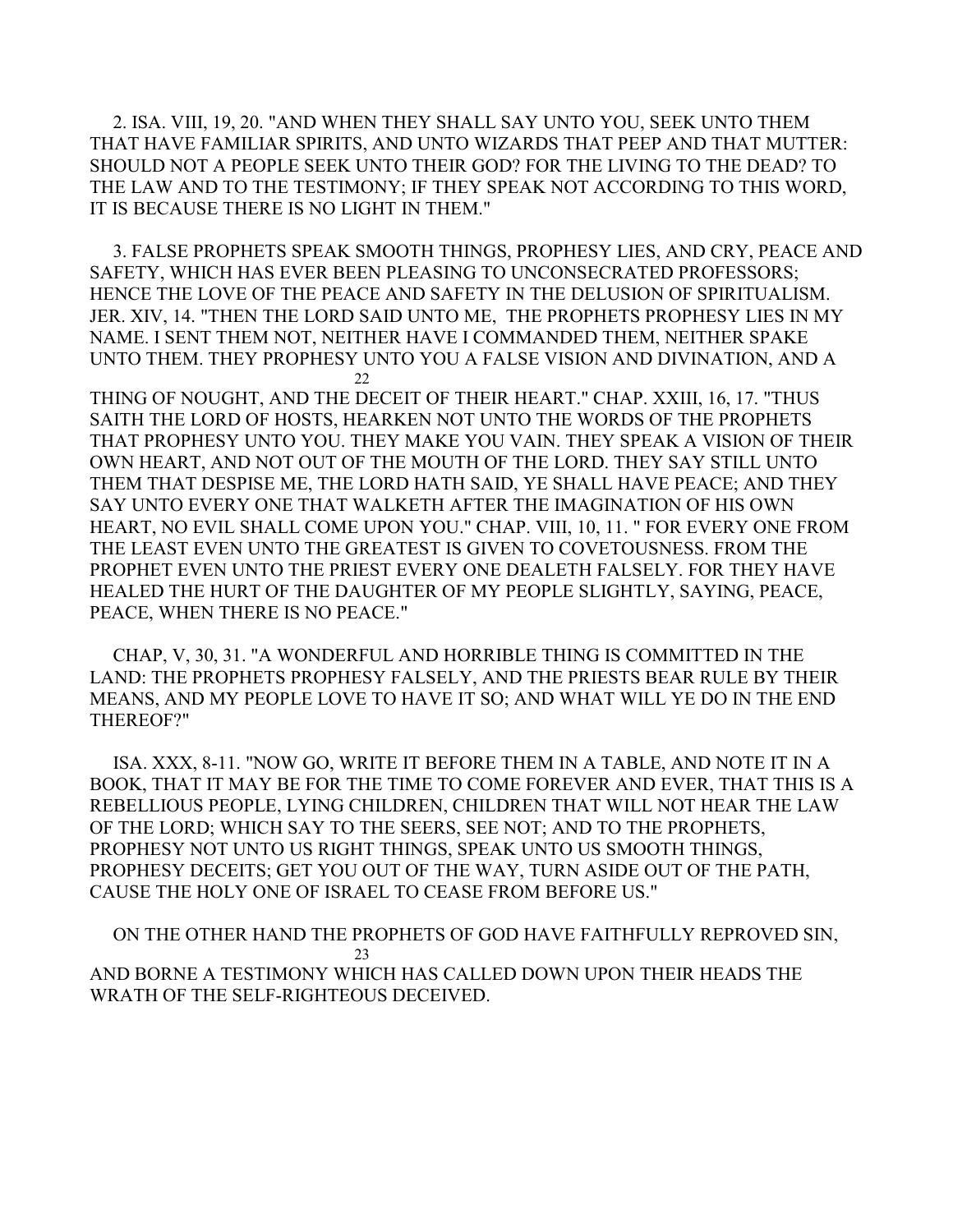JOEL II, 28-32, NEXT CLAIMS OUR ATTENTION. "AND IT SHALL COME TO PASS AFTERWARD, THAT I WILL POUR OUT MY SPIRIT UPON ALL FLESH, AND YOUR SONS AND YOUR DAUGHTERS SHALL PROPHESY, YOUR OLD MEN SHALL DREAM DREAMS, YOUR YOUNG MEN SHALL SEE VISIONS; AND ALSO UPON THE SERVANTS AND UPON THE HANDMAIDS IN THOSE DAYS WILL I POUR OUT MY SPIRIT. AND I WILL SHOW WONDERS IN THE HEAVENS AND IN THE EARTH, BLOOD, AND FIRE, AND PILLARS OF SMOKE. THE SUN SHALL BE TURNED INTO DARKNESS, AND THE MOON INTO BLOOD, BEFORE THE GREAT AND TERRIBLE DAY OF THE LORD COME. AND IT SHALL COME TO PASS, THAT WHOSOEVER SHALL CALL ON THE NAME OF THE LORD SHALL BE DELIVERED; FOR IN MOUNT ZION AND IN JERUSALEM SHALL BE DELIVERANCE, AS THE LORD HATH SAID, AND IN THE REMNANT WHOM THE LORD SHALL CALL."

WE CALL ATTENTION TO THE FOLLOWING POINTS IN THIS PROPHECY:

 1. THE MANIFESTATIONS OF THE HOLY SPIRIT NOTED IN THIS PROPHECY, ARE IN CONNECTION WITH THE SIGNS OF THE NEAR APPROACH OF THE GREAT AND TERRIBLE DAY OF THE LORD. IN FACT, THEY CONSTITUTE ONE OF THOSE SIGNS.

 2. THE CALLING ON THE NAME OF THE LORD, AND THE DELIVERANCE OF THE REMNANT, SPOKEN OF IN CLOSE RELATION TO THE GREAT DAY OF THE LORD, EVIDENTLY REFER TO THE CLOSING SCENES OF THE HISTORY OF THE CHURCH IN THIS MORTAL STATE. THE OPPRESSED PEOPLE OF GOD ARE YET TO RAISE TO HEAVEN ONE UNITED DAY AND NIGHT CRY FOR DELIVERANCE. LUKE XVIII. THIS IS SYMBOLIZED BY THE MESSAGE OF PRAYER OF THE FOURTH ANGEL OF REV. XIV, 15. AND IN ANSWER TO THIS PRAYER, THE REMNANT WHICH KEEP THE COMMANDMENTS 24 OF GOD AND HAVE THE TESTIMONY OF JESUS, WILL FIND DELIVERANCE.

 3. WE OBJECT TO THAT NARROW-SOULED THEOLOGY WHICH WILL NOT ALLOW THE OLD LADIES TO HAVE DREAMS BECAUSE THE PROPHECY SAYS, "YOUR OLD MEN SHALL DREAM DREAMS;" AND THAT WILL NOT ALLOW YOUNG WOMEN TO HAVE VISIONS BECAUSE THE PROPHECY SAYS, "YOUR YOUNG MEN SHALL SEE VISIONS." THESE STINGY CRITICS SEEM TO FORGET THAT "MAN," AND "MEN," IN THE SCRIPTURES, GENERALLY MEAN BOTH MEN AND WOMEN, THE BOOK SAYS THAT IT IS "APPOINTED UNTO MEN ONCE TO DIE." DON'T WOMEN DIE? "UNTO YOU, O MAN, I CALL, AND MY VOICE IS TO THE SONS OF MEN." DON'T THE LORD CALL WOMEN? BUT THE PROPHECY DOES SAY, "YOUR SONS AND YOUR DAUGHTERS SHALL PROPHECY."

 ON THE DAY OF PENTECOST THE BELIEVERS WERE FILLED WITH THE HOLY SPIRIT, AND BEGAN TO SPEAK WITH OTHER TONGUES, TO THE GREAT AMAZEMENT OF THE MULTITUDE. SOME, UNACQUAINTED WITH THE OPERATIONS OF THE HOLY SPIRIT, SAID, "THESE MEN ARE FULL OF NEW WINE." PETER ANSWERED, "THESE MEN ARE NOT DRUNKEN, AS YE SUPPOSE, SEEING IT IS BUT THE THIRD HOUR OF THE DAY. BUT THIS IS THAT WHICH WAS SPOKEN BY THE PROPHET JOEL, AND IT SHALL COME TO PASS IN THE LAST DAYS, SAITH GOD, I WILL POUR OUT OF MY SPIRIT," &C.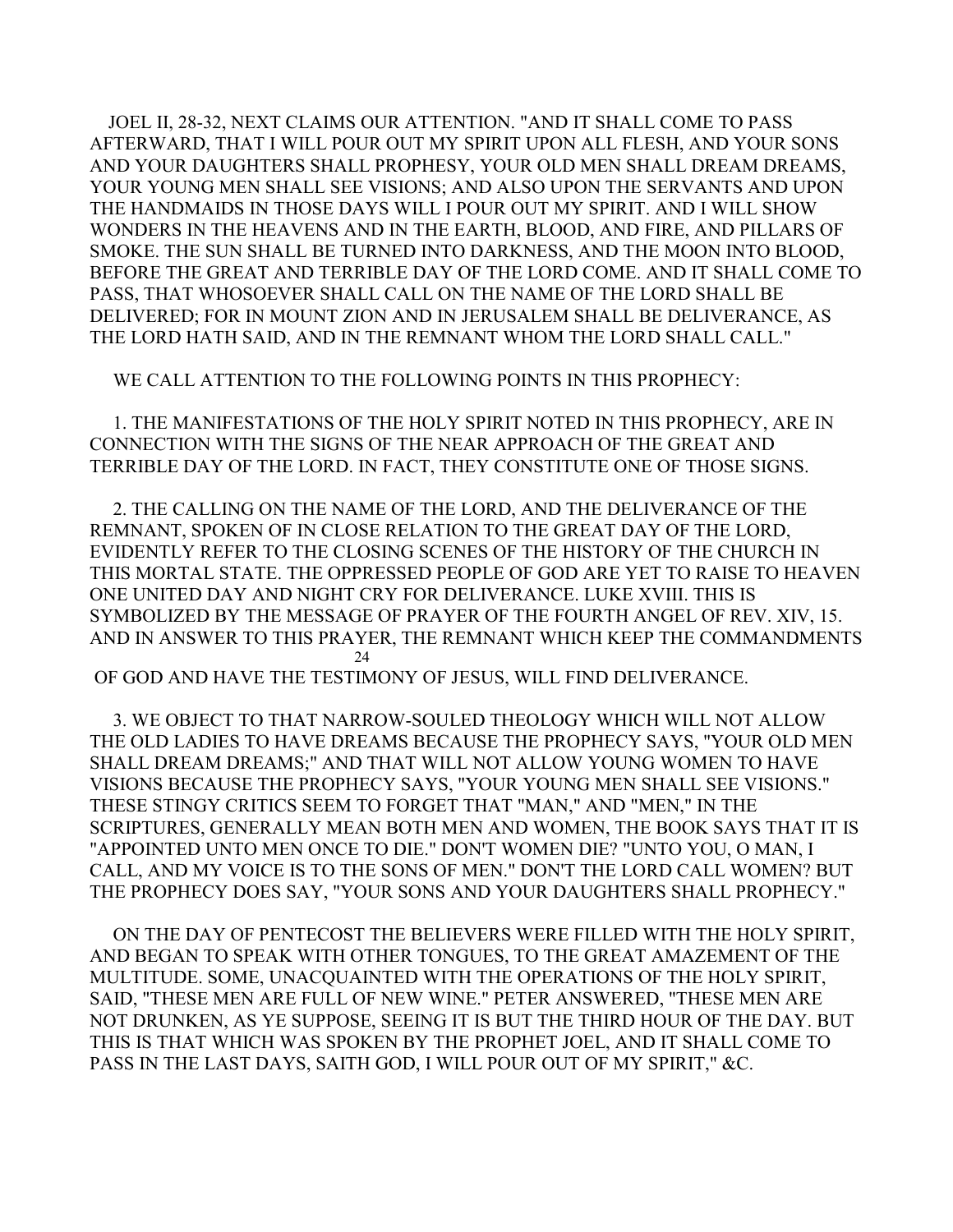THE PROPHECY OF JOEL APPLIES TO THE CHRISTIAN AGE. AND WE DO NOT OBJECT TO APPLYING THE TERM, "LAST DAYS," HERE USED BY PETER, TO THIS ENTIRE AGE, THOUGH IT MAY HAVE A MORE LIMITED MEANING. BUT LET THIS FACT BE BORNE IN MIND, THAT THE GREAT EVENTS OF THE PROPHECY ARE IN CLOSE CONNECTION WITH, AND ARE SIGNS OF, THE GREAT AND NOTABLE DAY OF THE LORD. THE SPIRIT 25

WAS GIVEN ON THE DAY OF PENTECOST; HENCE PETER, POINTING TO ITS INFLUENCE UPON BELIEVERS ON THAT OCCASION, COULD SAY, "THIS IS THAT WHICH WAS SPOKEN BY THE PROPHET JOEL." THAT WAS THE EARLY RAIN. BELIEVERS HAVE EVER SINCE ENJOYED A DEGREE OF THE HOLY SPIRIT, AND FROM TIME TO TIME GOD HAS WONDERFULLY MANIFESTED HIS POWER. BUT, FOR THE CLOSE OF THE DISPENSATION, IS RESERVED THE LATTER RAIN, THE POURING OUT OF THE SPIRIT. HERE IS THE FULFILLMENT OF THE BURDEN OF THE PROPHECY OF JOEL.

 WE OBJECT TO THAT STUPID BLINDNESS WHICH HAS THE ENTIRE PROPHECY FULFILLED ON THE DAY OF PENTECOST, AND HENCE, THE "LAST DAYS" WERE PAST MORE THAN EIGHTEEN HUNDRED YEARS AGO. WE FIND IN THE RECORD ONLY THE EXERCISE OF THE GIFT OF TONGUES. THERE IS NO ACCOUNT OF DREAMS OR VISIONS ON THAT DAY. CERTAINLY THE OUTSIDERS MIGHT WELL HAVE BEEN AMAZED ON BEHOLDING OLD MEN ASLEEP, DREAMING IN THE MIDST OF THE EXCITEMENT AND UPROAR OF THE OCCASION. AND WELL MIGHT THEY HAVE SUPPOSED SUCH TO BE STONE DRUNK. AGAIN, WAS THE SUN TURNED INTO DARKNESS, AND THE MOON INTO BLOOD, ON THE DAY OF PENTECOST? AND WAS THAT THE GREAT AND TERRIBLE DAY OF THE LORD? NO! NO! THE "LAST DAYS" MUST EMBRACE THE LAST DAY. SHOULD WE SAY THAT THE LEAVES OF THE NEW TESTAMENT WERE THE LAST LEAVES OF OUR BIBLE, WE SHOULD SPEAK CORRECTLY; YET THEY WOULD EMBRACE THE LAST LEAF. IT WOULD BE EQUALLY CORRECT TO CALL THE BOOK OF REVELATION, OR THE TWO LAST LEAVES OF THE BIBLE, THE LAST LEAVES. BUT IN EACH CASE, THE LAST LEAVES EMBRACE THE VERY LAST LEAF. SO WITH THE LAST DAYS. IF WE CALL THE WHOLE CHRISTIAN AGE, OR THE LAST CENTURY, OR THE LAST THIRTY YEARS, THE LAST DAYS, IN EACH CASE THE LAST DAYS MUST EMBRACE THE VERY LAST DAY. 26

WITH THIS VIEW OF THE SUBJECT WE READ WITH DELIGHT THE PROPHETIC DESCRIPTION, JOEL II, 28-32, OF THE TERMINATION OF THE PRESENT AGE WITH GRACIOUS BLESSINGS UPON THE PEOPLE OF GOD. THE CHRISTIAN AGE WILL TERMINATE WITH GLORY TO THE RIGHTEOUS; YET A SEVERE CONFLICT WITH THE DRAGON HOST IS JUST AHEAD.

 REV. XII, 17. "AND THE DRAGON WAS WROTH WITH THE WOMAN, AND WENT TO MAKE WAR WITH THE REMNANT OF HER SEED, WHICH KEEP THE COMMANDMENTS OF GOD, AND HAVE THE TESTIMONY OF JESUS CHRIST.'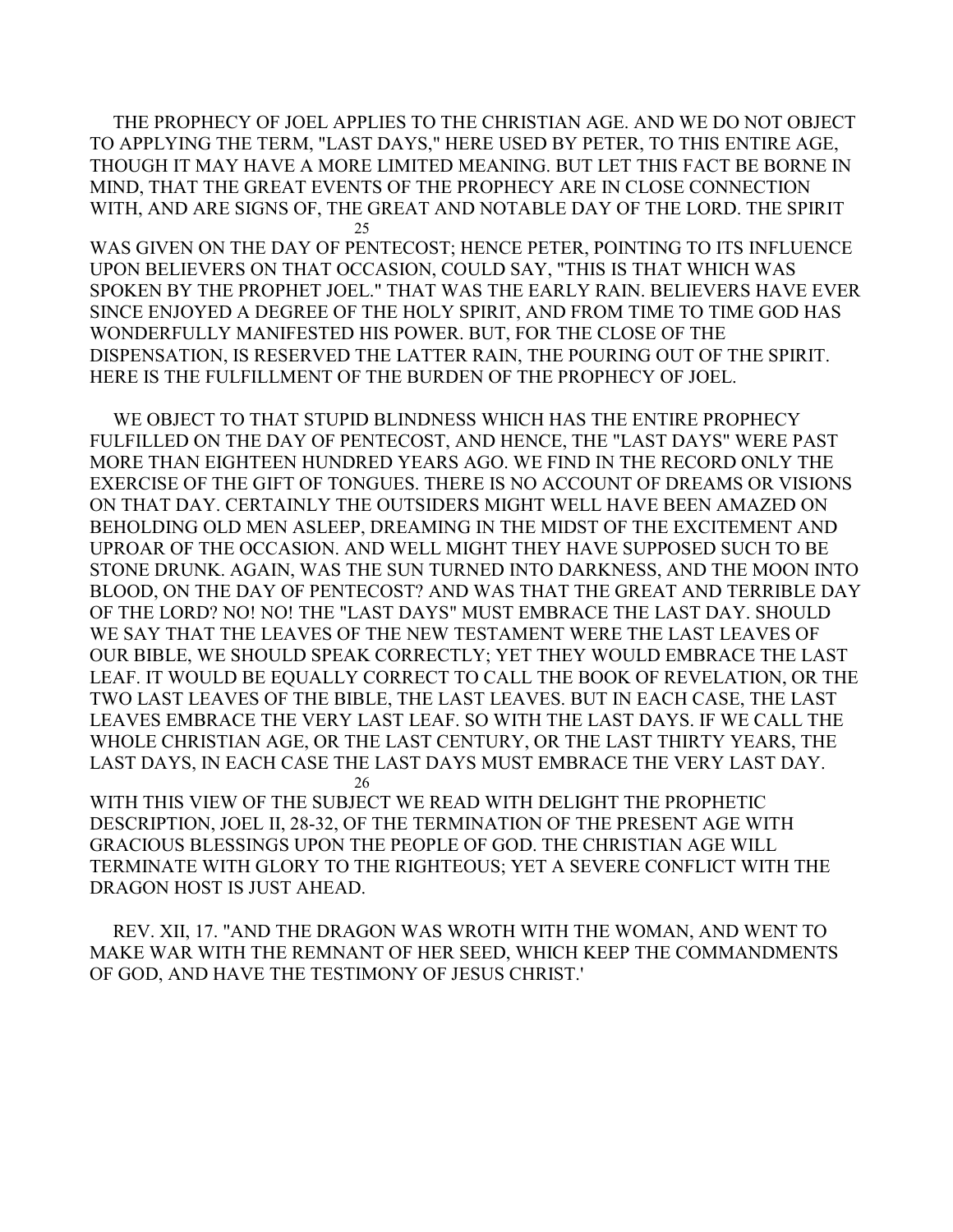THE WOMAN IS A SYMBOL OF THE CHURCH, AND THE REMNANT OF THE CHURCH REPRESENTS THE CHRISTIANS OF THE LAST GENERATION OF MEN, LIVING JUST PRIOR TO THE SECOND ADVENT. THE DRAGON MAKES WAR ON THESE FOR KEEPING THE COMMANDMENTS OF GOD, SABBATH AND ALL, AND HAVING THE TESTIMONY OF JESUS CHRIST, WHICH, ACCORDING TO THE INSPIRED DEFINITION OF CHAP. XIX, 10, "IS THE SPIRIT OF PROPHECY." HERE, THEN, ARE THE CAUSES OF THE DRAGON'S WARFARE UPON THE REMNANT. THEY TEACH THE OBSERVANCE OF THE TEN COMMANDMENTS, AND THE REVIVAL OF THE GIFTS, AND ACKNOWLEDGE THE GIFT OF PROPHECY AMONG THEM. WHEN THE DEVIL GOT ONE FOOT UPON THE FOURTH COMMANDMENT, AND THE OTHER UPON THE GIFTS PLANTED IN THE CHRISTIAN CHURCH BY JESUS CHRIST, THEN HIS SATANIC MAJESTY WAS FILLED WITH REVENGEFUL DELIGHT. BUT WHEN THE REMNANT, WHOM GOD DESIGNS TO FIT FOR TRANSLATION TO HEAVEN WITHOUT SEEING DEATH, "ASK FOR THE OLD PATHS, WHERE IS THE GOOD WAY, AND WALK THEREIN," THEN THE DRAGON IS WROTH, AND MAKES WAR ON THEM.

 THE TRUE SPIRIT OF THE DRAGONIC HOST, WHICH IS ALREADY BEING SOMEWHAT DEVELOPED, IS VIVIDLY DESCRIBED IN ISA. XXX, 8-13, AS BEING MANIFESTED JUST 27 PRIOR TO THE SUDDEN DESTRUCTION OF THOSE WHO HATE THE PURE TESTIMONY, AND LOVE SMOOTH AND DECEITFUL THINGS.

 "NOW GO, WRITE IT BEFORE THEM IN A TABLE, AND NOTE IT IN A BOOK, THAT IT MAY BE FOR THE TIME TO COME FOREVER AND EVER [MARGIN, "THE LATTER DAY"]; THAT THIS IS A REBELLIOUS PEOPLE, LYING CHILDREN, CHILDREN THAT WILL NOT HEAR THE LAW OF THE LORD; WHICH SAY TO THE SEERS, SEE NOT, AND TO THE PROPHETS, PROPHESY NOT UNTO US RIGHT THINGS, SPEAK UNTO US SMOOTH THINGS, PROPHESY DECEITS; GET YOU OUT OF THE WAY, TURN ASIDE OUT OF THE PATH, CAUSE THE HOLY ONE OF ISRAEL TO CEASE FROM BEFORE US. WHEREFORE THUS SAITH THE HOLY ONE OF ISRAEL, BECAUSE YE DESPISE THIS WORD, AND TRUST IN OPPRESSION AND PERVERSENESS, AND STAY THEREON; THEREFORE THIS INIQUITY SHALL BE TO YOU AS A BREACH READY TO FALL, SWELLING OUT IN A HIGH WALL, WHOSE BREAKING COMETH SUDDENLY AT AN INSTANT."

 BUT THE SKEPTICAL OBJECTOR INQUIRES, "WHERE ARE THE GIFTS? IF YOUR POSITION BE CORRECT, WHY HAVE THEY NOT BEEN MANIFESTED IN THE CHURCH ALL ALONG DOWN EVER SINCE GOD SET THEM IN THE CHURCH? WHY ARE NOT THE SICK HEALED BY FAITH NOW?" WE ARE AWARE THAT THIS IS THE PRINCIPAL OBJECTION BROUGHT AGAINST THE SCRIPTURE DOCTRINE OF THE PERPETUITY OF THE GIFTS, THEREFORE IT DEMANDS SPECIAL NOTICE. WE REPLY TO IT AS FOLLOWS: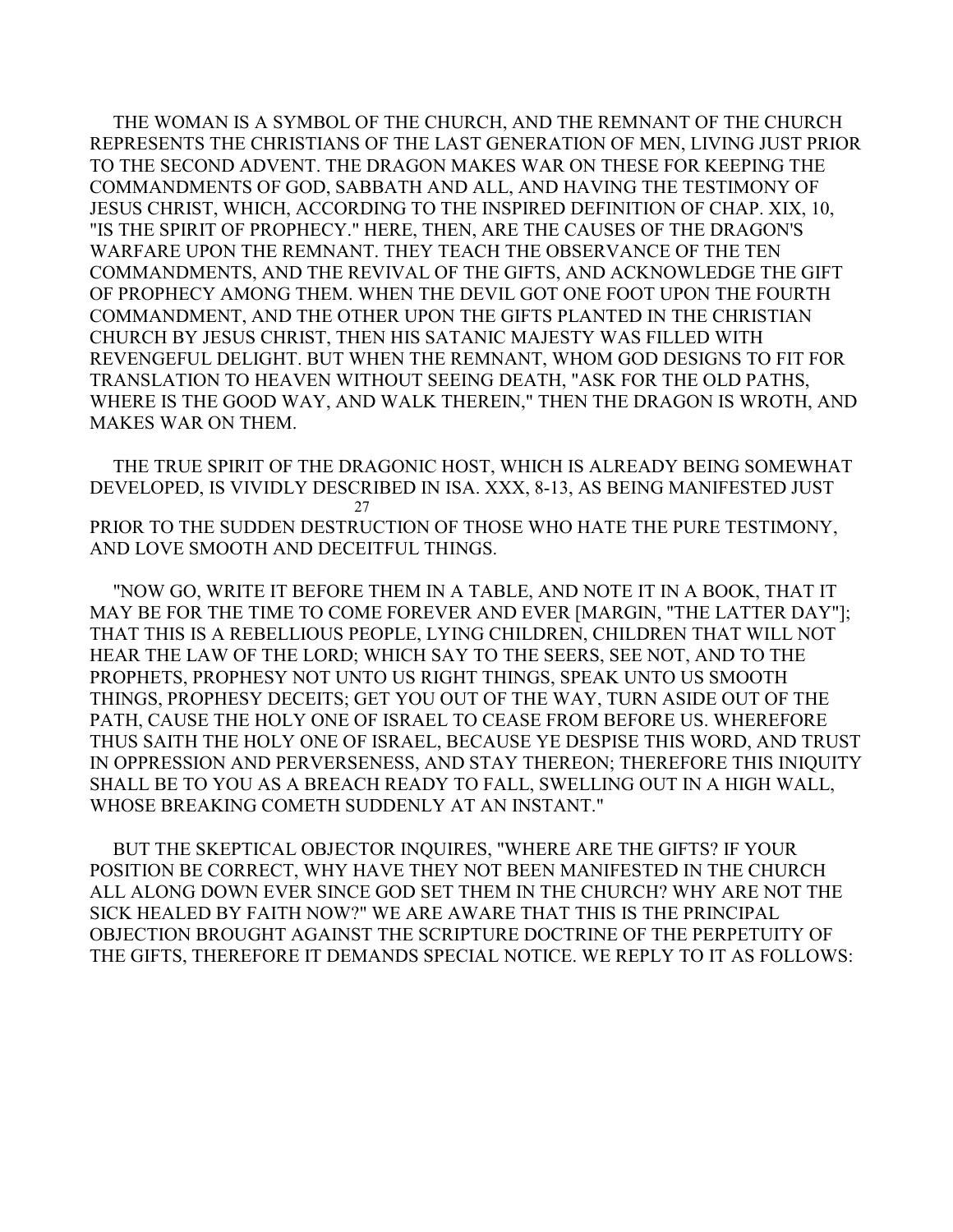1. THE SICK WERE NOT ALWAYS HEALED BY FAITH IN PAUL'S DAY. HE SAYS, 2 TIM. IV, 20, "TROPHIMUS HAVE I LEFT AT MILETUM SICK." AGAIN HE SAYS TO TIMOTHY, 1 TIM. V, 23, "DRINK NO LONGER WATER, BUT USE A LITTLE WINE FOR THY STOMACH'S SAKE AND THINE OFTEN INFIRMITIES." GOD COULD HAVE ANSWERED THE PRAYERS OF HIS SERVANT PAUL, AND RAISED UP TROPHIMUS, AND HEALED TIMOTHY'S 28

INFIRMITIES, IF THIS HAD BEEN BEST. WE CONCLUDE THAT GOD HAS NOT DESIGNED IN ANY AGE OF THE CHURCH TO MANIFEST HIS POWER SO FAR THAT THERE SHOULD BE NO SICK AMONG CHRISTIANS. BUT IN CASES WHERE IT WOULD BE FOR THE GOOD OF THE AFFLICTED, AND FOR HIS OWN GLORY, HE HAS MANIFESTED HIS POWER, AND WILL MANIFEST IT.

 2. THE UNBELIEF OF THE PROFESSED FOLLOWERS OF CHRIST IN THE MANIFESTATION OF SPIRITUAL GIFTS IS SUFFICIENT REASON WHY THEY ARE NOT MORE FULLY MANIFESTED. IT IS SAID OF CHRIST, "AND HE DID NOT MANY MIGHTY WORKS THERE BECAUSE OF THEIR UNBELIEF." MATT. XIII, 58. THERE IS AN IMPIOUS UNBELIEF WITH MANY AT THIS DAY WHO PROFESS TO TAKE THE BIBLE AS THEIR GUIDE, WHICH RESEMBLES THAT OF THOSE WHO, MOCKINGLY, SAID OF CHRIST AS HE HUNG ON THE CROSS, "LET CHRIST, THE KING OF ISRAEL, DESCEND NOW FROM THE CROSS, THAT WE MAY SEE AND BELIEVE." IT IS SOMETIMES SAID IN REPLY TO THE BIBLE EVIDENCES OF THE PERPETUITY OF SPIRITUAL GIFTS, "JUST WORK A FEW MIRACLES, AND WE WILL BELIEVE YOUR DOCTRINE." IT IS NOT GOD'S PLAN TO GRATIFY SUCH SPIRITS; FOR SHOULD THEY SEE AS POWERFUL MANIFESTATIONS AS WERE SEEN IN THE DAYS OF CHRIST, OF PAUL, AND PETER, THEY WOULD SCOFFINGLY ATTRIBUTE IT TO THE POWER OF SATAN OR SOME OTHER CAUSE BESIDES THE POWER OF GOD.

 IT IS HUMBLE, CONFIDING FAITH THAT MOVES OMNIPOTENCE. THOSE ONLY WHO HAVE THIS FAITH MAY EXPECT THE MANIFESTATION OF THE GIFTS. MARK II, 5. "WHEN JESUS SAW *THEIR FAITH*, HE SAID UNTO THE SICK OF THE PALSY, SON, THY SINS BE FORGIVEN THEE." CHAP. IX 23. "JESUS SAID UNTO HIM, IF THOU CANST BELIEVE, ALL THINGS ARE POSSIBLE TO HIM THAT BELIEVETH." MATT. IX, 21, 22. 29

"FOR SHE SAID WITHIN HERSELF, IF I MAY BUT TOUCH HIS GARMENT, I SHALL BE WHOLE. BUT JESUS TURNED HIM ABOUT, AND WHEN HE SAW HER HE SAID, DAUGHTER, BE OF GOOD COMFORT, *THY FAITH* HATH MADE THEE WHOLE. AND THE WOMAN WAS MADE WHOLE FROM THAT HOUR." CHAP. XV, 28. "THEN JESUS ANSWERED AND SAID UNTO HER, O WOMAN, GREAT IS *THY FAITH*; BE IT UNTO THEE EVEN AS THOU WILT. AND HER DAUGHTER WAS MADE WHOLE FROM THAT VERY HOUR."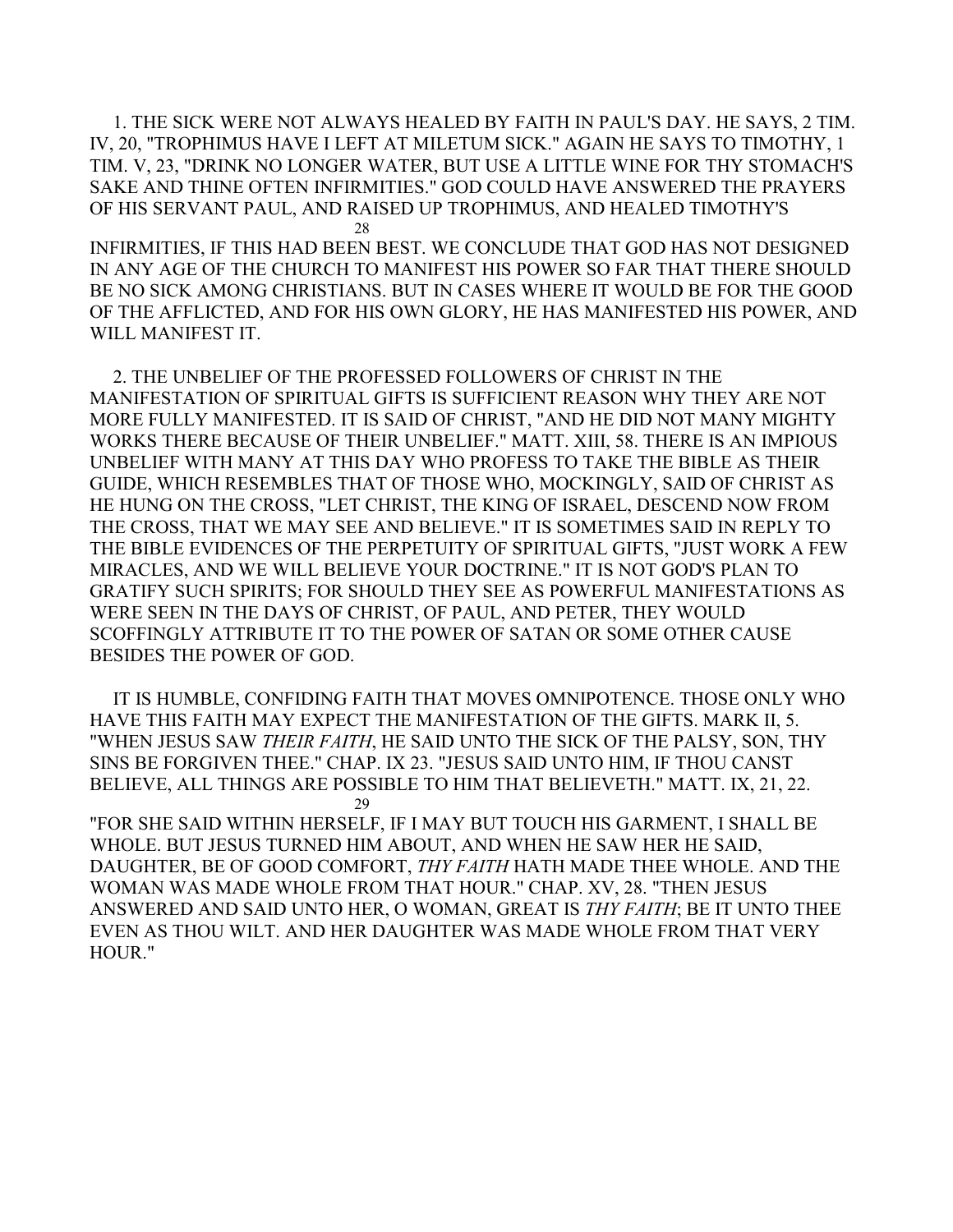3. THE GIFTS HAVE BEEN SUPERSEDED IN THE POPULAR CHURCHES BY HUMAN CREEDS. THE OBJECT OF THE GIFTS, AS STATED BY PAUL, WAS "FOR THE PERFECTING OF THE SAINTS, FOR THE WORK OF THE MINISTRY, FOR THE EDIFYING OF THE BODY OF CHRIST, TILL WE ALL COME IN THE UNITY OF THE FAITH." THESE WERE HEAVEN'S APPOINTED MEANS TO SECURE THE UNITY OF THE CHURCH. CHRIST PRAYED THAT HIS PEOPLE MIGHT BE ONE, AS HE WAS ONE WITH HIS FATHER. READ JOHN XVII. PAUL EXHORTED THE CORINTHIANS IN THE NAME OF CHRIST TO BE PERFECTLY JOINED TOGETHER IN THE SAME MIND, AND IN THE SAME JUDGMENT. READ 1 COR. I, 10; ROM. XV, 5; PHIL. II, 1, 2; 1 PET. III, 8; V, 5. THE GIFT WERE GIVEN TO SECURE THIS STATE OF UNITY.

 BUT THE POPULAR CHURCHES HAVE INTRODUCED ANOTHER MEANS OF PRESERVING UNITY, NAMELY, HUMAN CREEDS. THESE CREEDS SECURE A SORT OF UNITY TO EACH DENOMINATION; BUT THEY HAVE ALL PROVED INEFFICIENT, AS APPEARS FROM THE "NEW SCHOOLS" AND "REFORMED" OF ALMOST EVERY CREED-BOUND DENOMINATION UNDER HEAVEN. HENCE THE MANY KINDS OF BAPTISTS, OF PRESBYTERIANS, AND OF METHODISTS, &C., &C. THERE IS NOT AN EXCUSE FOR THIS STATE OF THINGS ANYWHERE TO BE FOUND IN THE BOOK OF GOD. THESE SECTS ARE 30

NOT ON THE FOUNDATION OF UNITY LAID BY JESUS CHRIST, AND TAUGHT BY PAUL, THE WISE MASTER BUILDER. AND THE SMALLER SECTS WHO REJECT HUMAN CREEDS, PROFESSING TO TAKE THE BIBLE AS THEIR RULE OF FAITH AND PRACTICE, YET REJECT THE GIFTS, ARE NOT A WHIT BETTER OFF. IN THESE PERILOUS TIMES THEY SHAKE TO FRAGMENTS, YET CRYING, THE BIBLE! THE BIBLE! WE, TOO, WOULD EXALT THE BIBLE, AND WOULD SAY TO THOSE WHO WOULD REPRESENT US AS TAKING THE GIFTS INSTEAD OF THE BIBLE, THAT WE ARE NOT SATISFIED WITH A PART OF THE SACRED VOLUME, BUT CLAIM AS OURS THE BIBLE, AND THE WHOLE BIBLE, GIFTS AND ALL.

 ALL THE DENOMINATIONS CANNOT BE RIGHT, AND IT MAY NOT BE WRONG TO SUPPOSE THAT NO ONE OF THEM IS RIGHT ON ALL POINTS OF FAITH. TO SHOW THAT THEY CANNOT HAVE THEIR CREEDS AND THE GIFTS TOO, THAT CREEDS SHUT OUT THE GIFTS, WE WILL SUPPOSE THAT GOD, THROUGH CHOSEN INSTRUMENTS TAKEN FROM EACH SECT, BEGINS TO SHOW UP THE ERRORS IN THE CREEDS OF THESE DIFFERENT DENOMINATIONS. IF THEY RECEIVE THE TESTIMONY AS FROM HEAVEN, IT WOULD SPOIL THEIR CREEDS. BUT WOULD THEY THROW THEM AWAY AND COME OUT ON THE PLATFORM OF UNITY TAUGHT BY CHRIST, PAUL, AND PETER? NEVER! NEVER! THEY WOULD A THOUSAND TIMES SOONER TRAMPLE THE HUMBLE INSTRUMENTS OF GOD'S CHOICE INTO THE DUST. IT IS EVIDENT THAT IF THE GIFT'S WERE RECEIVED, THEY WOULD DESTROY HUMAN CREEDS, AND THAT IF CREEDS BE RECEIVED, THEY SHUT OUT THE GIFTS. THE SECOND ANGEL'S MESSAGE BROUGHT THE ADVENTISTS FROM THE CREED-BOUND CHURCHES, WHERE THEY COULD BE REACHED BY THE GIFTS, BE UNITED AND PREPARED FOR THE COMING OF THE LORD.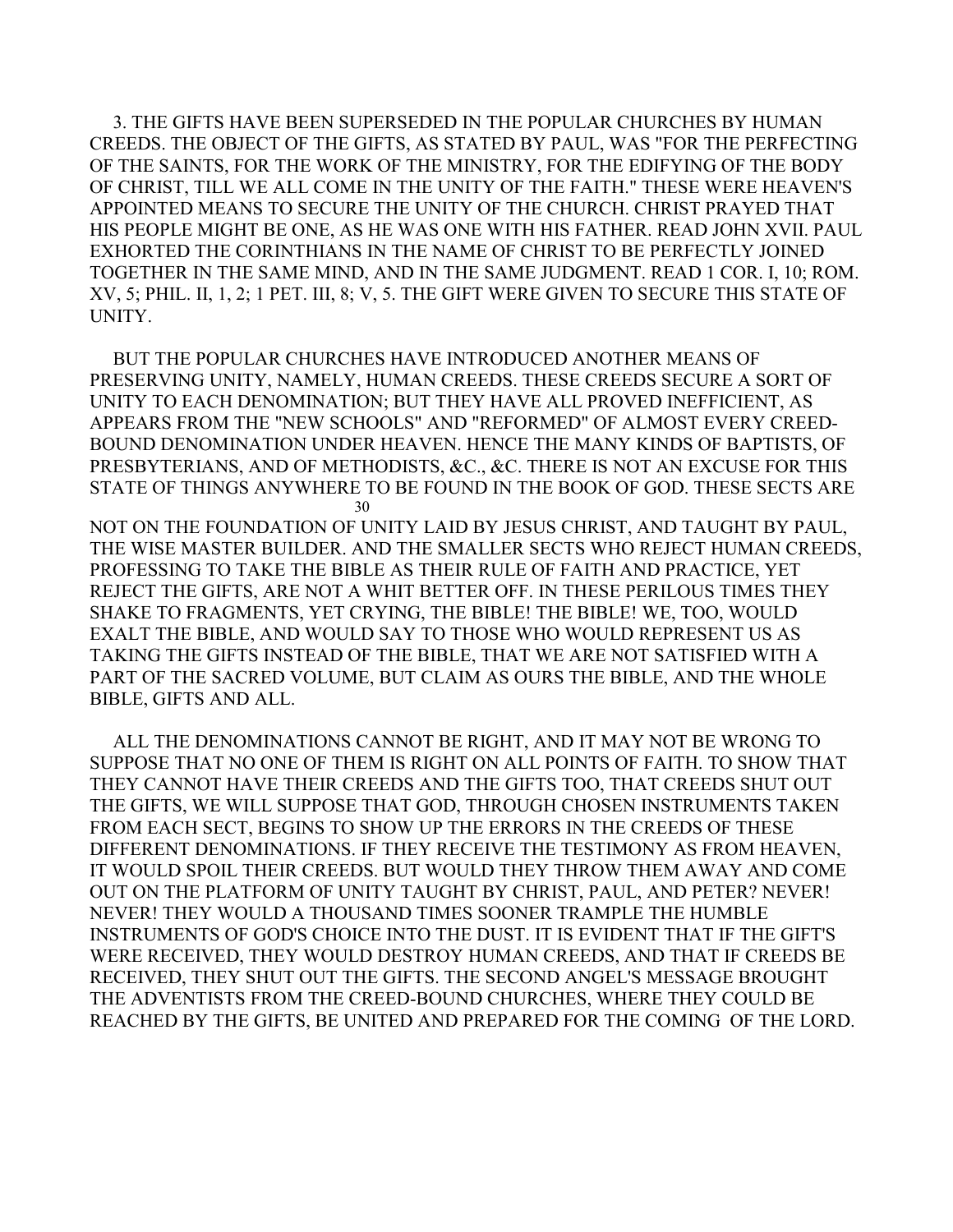#### 4. WHEN WE CONSIDER THE GREAT APOSTASY OF THE CHURCH, THE CORRUPTION 31

OF HER PURE DOCTRINES, AND HER SOJOURN OF 1260 YEARS IN THE WILDERNESS, WE ARE NOT SURPRISED THAT WE DO NOT FIND ON THE PAGES OF HER SAD HISTORY ANY CLEARER RECORDS OF THE MANIFESTATION OF SPIRITUAL GIFTS. WE WOULD HERE CALL ATTENTION TO A WORK COMPILED BY ELD. M. E. CORNELL, ENTITLED "MIRACULOUS POWERS," IN WHICH MAY BE FOUND TESTIMONIES FROM NOT ONLY THE EMINENTLY PIOUS, BUT FROM MANY OF THE LEARNED, AND FROM SOME OF THE MOST RELIABLE HISTORIANS, FAIRLY REPRESENTING THE FAITH OF THE CHURCH UPON THE SUBJECT OF SPIRITUAL GIFTS. WE DO NOT RELY UPON THE TESTIMONY OF MEN AS PROOF OF OUR POSITION; BUT AFTER BEING ESTABLISHED IN THE DOCTRINE OF THE PERPETUITY OF SPIRITUAL GIFTS FROM THE PLAIN TESTIMONY OF GOD'S WORD, IT IS A MATTER OF UNSPEAKABLE JOY TO FIND THAT ON THIS VITAL DOCTRINE OUR FAITH IS IN HARMONY WITH THE GOOD, THE HUMBLE, AND THE PRUDENT, EVER SINCE CHRIST SAID TO HIS FIRST MINISTERS, "THESE SIGNS SHALL FOLLOW THEM THAT BELIEVE."

 INFINITE WISDOM HAS DOUBTLESS WITHHELD THEM TO A GREAT EXTENT LEST SATAN TAKE ADVANTAGE OF THE IGNORANCE AND WEAKNESS OF THE PEOPLE OF GOD, AND PUSH THEM OVER INTO FANATICISM. MANY WHO HAVE SUPPOSED THAT THEY WERE FAVORED WITH MANIFESTATIONS OF THE SPIRIT OF GOD, HAVE REGARDED THEMSELVES AS BEING QUITE OUT OF DANGER. THEY SOON BECAME LIFTED UP WITH PRIDE IN SPIRITUAL THINGS, AND WERE SATAN'S EASY PREY.

 IF IT WAS NECESSARY THAT PAUL SHOULD HAVE A THORN IN THE FLESH, THE MESSENGER OF SATAN, TO BUFFET HIM, LEST HE BECOME EXALTED THROUGH THE ABUNDANCE OF REVELATIONS WITH WHICH HE WAS FAVORED, IT IS A REASONABLE CONCLUSION THAT ALL WHO SEEK TO WALK WITH GOD, AND SHARE ALL THE 32

 SPIRITUAL BLESSINGS OF THE CHRISTIAN AGE, ARE ALSO IN DANGER OF EXALTATION AND THE WILES OF THE DEVIL. IF HE CAN PUSH ONE SUCH TO EXTREMES AND FANATICISM, HE DISGRACES THE VITAL PART OF CHRISTIANITY, AND GAINS A GREATER VICTORY THAN IN HOLDING A HUNDRED SOULS IN COLD FORMALITY. THE HISTORY OF LUTHER, THE WESLEYS, AND OTHERS, WHO BY THE POWER OF A LIVING FAITH LED THE CHURCH FROM THE DARK SHADES OF ERROR AND FORMALITY TO A CLEARER LIGHT, PROVES THE NECESSITY OF THE MIND'S BEING WELL BALANCED WITH CAUTION. AND HE WHO SEES NO NEED OF CAUTION HERE IS NOT FAR FROM SOME DELUSIVE SNARE OF SATAN. BUT IN WALKING SOFTLY AND HUMBLY BEFORE GOD, IN STRICT WATCHFULNESS AND FERVENT PRAYER TO BE KEPT BY THE POWER OF GOD FROM THE WILES OF SATAN, THERE IS SAFETY. GOD HAS GREAT BLESSINGS IN STORE FOR HIS PEOPLE, AND WILL BESTOW THEM AS FAST AS THEY CAN MAKE A RIGHT USE OF THEM TO THEIR GOOD, AND HIS GLORY. AMEN.

### **Facts of Faith.**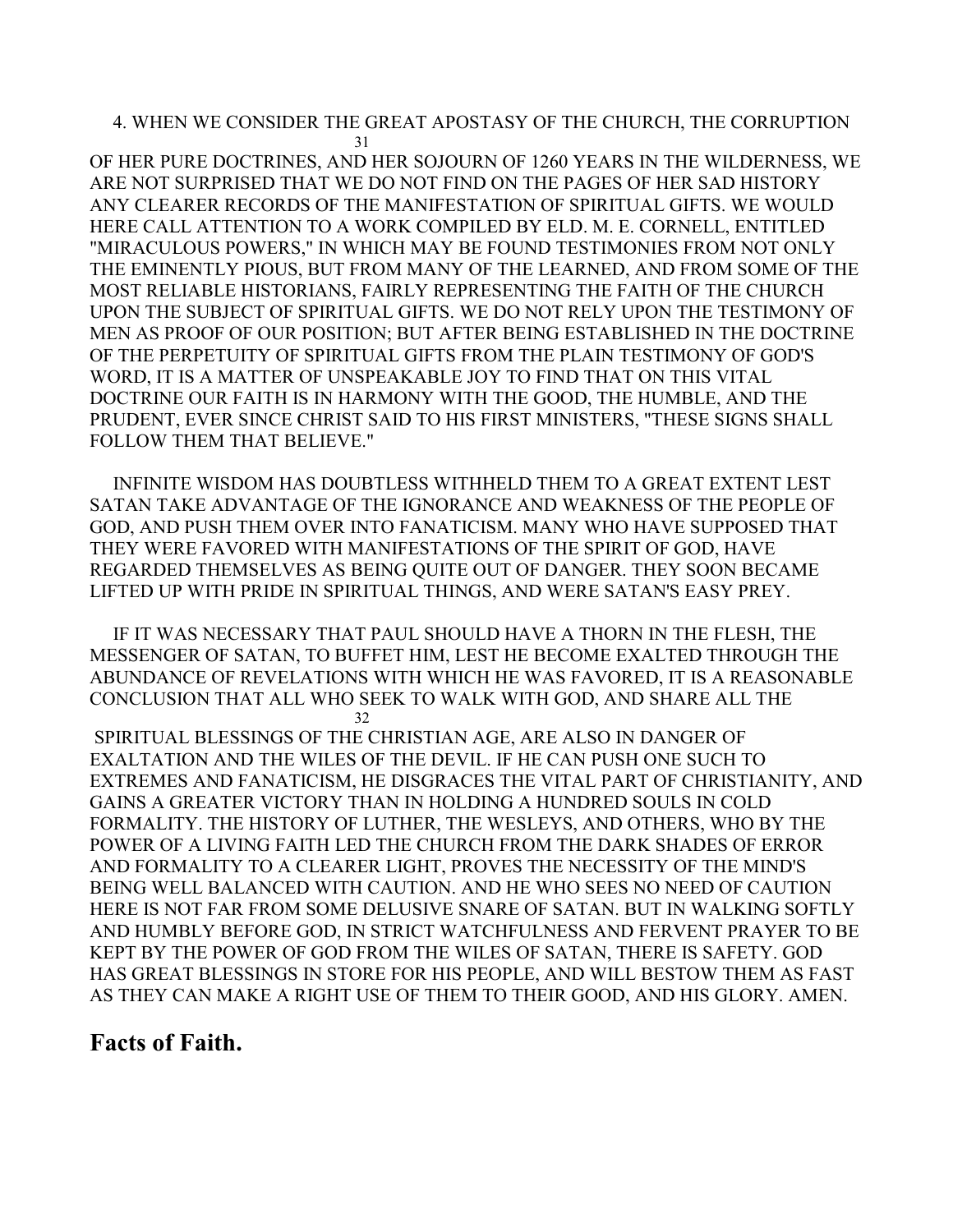#### **1. The Creation.**

 When God had formed the earth, there were mountains, hills, and plains, and interspersed among them were rivers and bodies of water. The earth was not one extensive plain, but the monotony of the scenery was broken by hills and mountains, not high and ragged as they now are, but regular and beautiful in shape. The bare, high rocks were never seen upon them, but lay beneath the surface, answering as bones to the earth. The waters were regularly dispersed. The hills, mountains, and very beautiful plains, were adorned with plants and flowers, and tall, majestic trees of every description, which were many times larger, and much more beautiful, than trees now are. The air was pure and healthful, and the earth seemed like a noble palace. Angels beheld and rejoiced at the wonderful and beautiful works of God. {3SG 33.1}

 After the earth was created, and the beasts upon it, the Father and Son carried out their purpose, which was designed before the fall of Satan, to make man in their own image. They had wrought

 34 together in the creation of the earth and every living thing upon it. And now God says to his Son, "Let us make man in our image." As Adam came forth from the hand of his Creator, he was of noble height, and of beautiful symmetry. He was more than twice as tall as men now living upon earth, and was well proportioned. His features were perfect and beautiful. His complexion was neither white, nor sallow, but ruddy, glowing with the rich tint of health. Eve was not quite as tall as Adam. Her head reached a little above his shoulders. She, too, was noble--perfect in symmetry, and very beautiful. {3SG 33.2}

 This sinless pair wore no artificial garments. They were clothed with a covering of light and glory, such as the angels wear. While they lived in obedience to God, this circle of light enshrouded them. Although everything God had made was in the perfection of beauty, and there seemed nothing wanting upon the earth which God had created to make Adam and Eve happy, yet he manifested his great love to them by planting a garden especially for them. A portion of their time was to be occupied in the happy employment of dressing the garden, and a portion in receiving the visits of angels, listening to their instruction, and in happy meditation. Their labor was not wearisome, but pleasant and invigorating. This beautiful garden was to be their home, their special residence. {3SG 34.1}

 In this garden the Lord placed fruit-trees of every description, for usefulness and beauty, also lovely 35

flowers which filled the air with fragrance. Everything was tastefully and gloriously arranged. In the midst of the garden stood the tree of life, the glory of which surpassed all other trees. Its fruit looked like apples of gold and silver, and was to perpetuate immortality. The leaves contained healing properties. {3SG 34.2}

 Very happy were the holy pair in Eden. Unlimited control was given them over every living thing. The lion and the lamb sported together peacefully and harmlessly around them, or slumbered at their feet. Birds of every variety of color and plumage flitted among the trees and flowers, and about Adam and Eve, while their mellow-toned music echoed among the trees in sweet accord to the praises of their Creator. {3SG 35.1}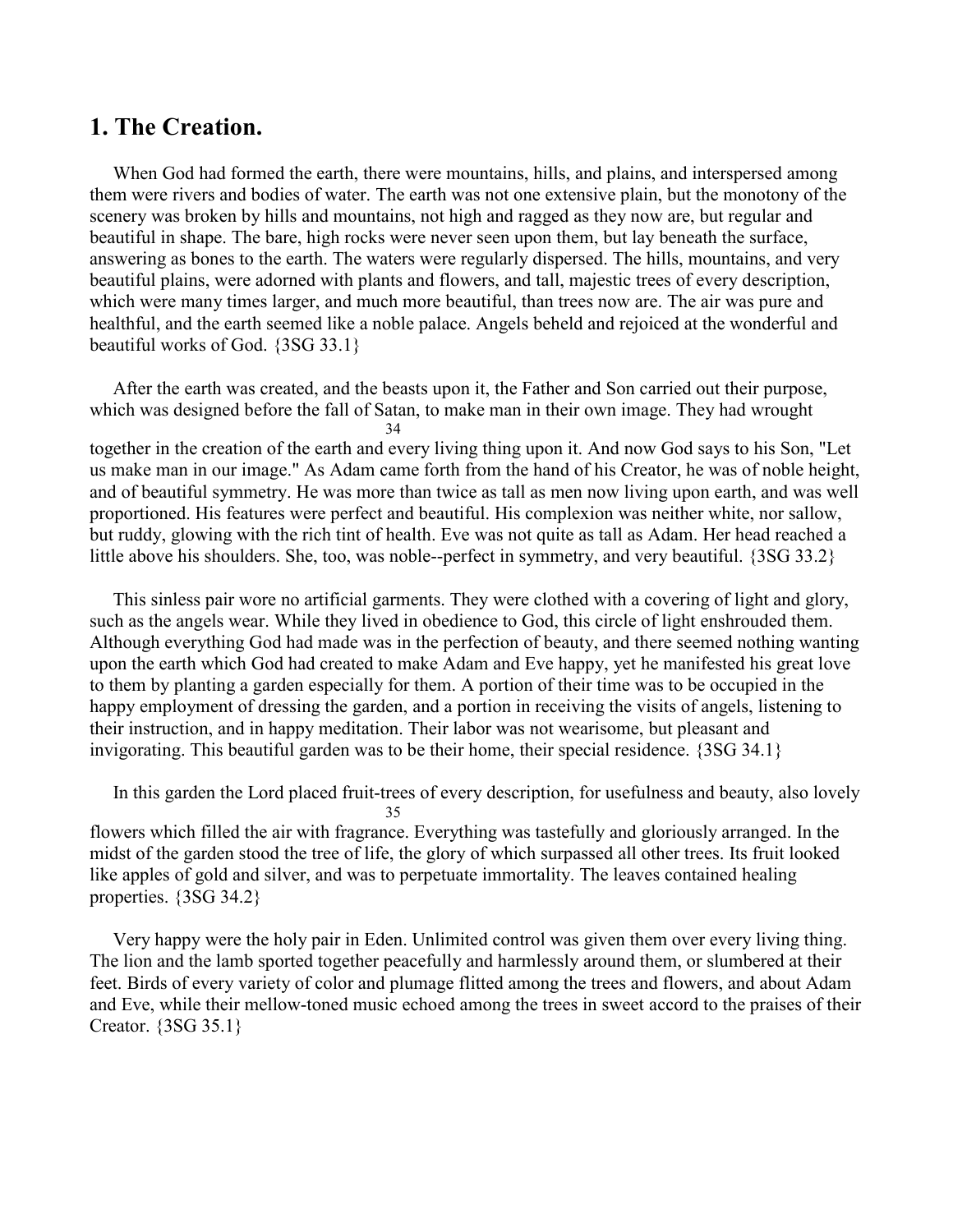In the midst of the garden, near the tree of life, stood the tree of knowledge of good and evil. Of this tree the Lord commanded our first parents not to eat, neither to touch it, lest they die. He told them that they might freely eat of all the trees in the garden except one; but if they ate of that tree they should surely die. {3SG 35.2}

#### **2. The Temptation and Fall.**

 Before the fall of Satan, the Father consulted his Son in regard to the formation of man. They purposed to make this world, and create beasts and living things upon it, and to make man in the image of God, to reign as a ruling monarch over every living thing which God should create. When Satan learned the purpose of God, he was envious at Christ, and jealous because the Father had not consulted him in regard to the creation of man. Satan was of the highest order of angels; but Christ was above all. He was the commander of all Heaven. He imparted to the angelic family the high commands of his Father. The envy and jealousy of Satan increased. Until his rebellion all Heaven was in harmony, and perfect subjection to the government of God. Satan commenced to insinuate his dissatisfied feelings to other angels, and a number agreed to aid him in his rebellion. Satan was dissatisfied, with his position. Although very exalted, he aspires to be equal with God; and unless the Lord gratifies his ambition, determines to rebel, and refuse submission. He desires, yet dare not at once venture to make known his envious, hateful feelings. But he contents himself with gaining all he can to sympathize with him, as though deeply wronged. He relates to them his thoughts of warring against Jehovah. {3SG 36.1}

37

 True, faithful angels, listening, hear the awful threats of Satan, and immediately report to their great commander. Christ tells them that he and the Father are acquainted with the purposes of Satan, and that they are forbearing only to see how many will unite with him to rebel against the government of God. He tells them that every purpose of Satan is understood. It was the highest crime to rebel against the government of God. All Heaven seemed in commotion. The angels were marshaled in companies, each with a higher commanding angel at their head. All the angels were astir. Satan was warring against the government of God, because ambitious to exalt himself and unwilling to submit to the authority of God's Son, Heaven's great commander. {3SG 37.1}

 While some of the angels joined Satan in his rebellion, others reasoned with him to dissuade him from his purposes, contending for the honor and wisdom of God in giving authority to his Son. Satan urged, for what reason was Christ endowed with unlimited power and such high command above himself! He stood up proudly, and urged that he should be equal with God. He makes his boasts to his sympathizers that he will not submit to the authority of Christ. {3SG 37.2}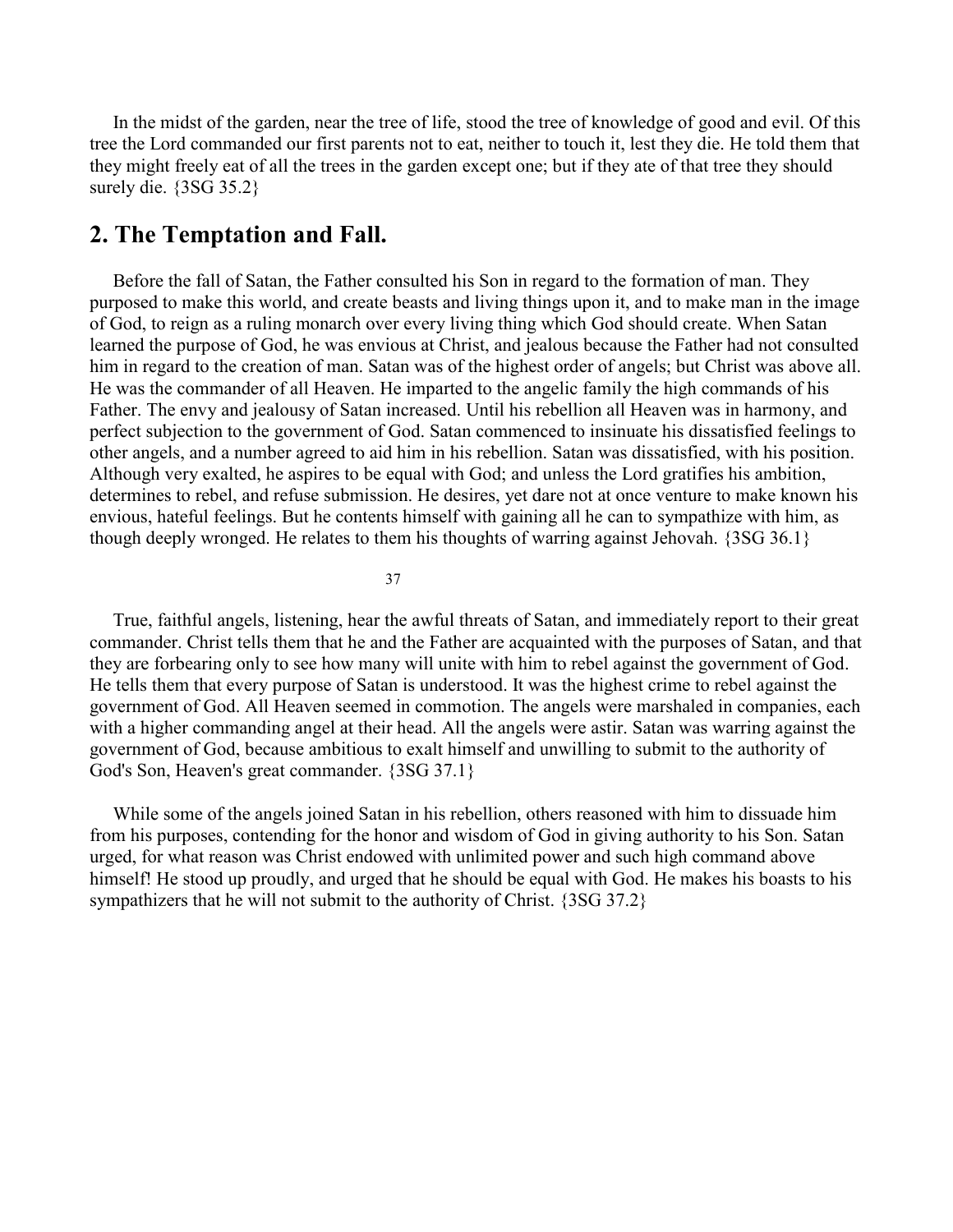At length all the angels are summoned to appear before the Father, to have each case decided. Satan unblushingly makes known to all the heavenly family, his discontent, that Christ should be preferred

 38 before him, to be in such close conference with God, and he be uninformed as to the result of their frequent consultations. God informs Satan that this he can never know. That to his Son will he reveal his secret purposes, and that all the family of Heaven, Satan not excepted, were required to yield implicit obedience. Satan boldly speaks out his rebellion, and points to a large company who think God is unjust in not exalting him to be equal with God, and in not giving him command above Christ. He declares he cannot submit to be under Christ's command, that God's commands alone will he obey. Good angels weep to hear the words of Satan, and to see how he despises to follow the direction of Christ, their exalted and loving commander. {3SG 37.3}

 The Father decides the case of Satan, and declares that he must be turned out of Heaven for his daring rebellion, and that all those who united with him in his rebellion, should be turned out with him. Then there was war in Heaven. Christ and his angels fought against Satan and his angels, for they were determined to remain in Heaven with all their rebellion. But they prevailed not. Christ and loyal angels triumphed, and drove Satan and his rebel sympathizers from Heaven. {3SG 38.1}

 When Adam and Eve were placed in the beautiful garden, they had everything for their happiness which they could desire. But he chose in his all-wise arrangements to test their loyalty before they 39 could be rendered eternally secure. They were to have his favor, and he to converse with them, and they with him. Yet he did not place evil out of their reach. Satan was permitted to tempt them. If they endured the trial they were to be in perpetual favor with God and the heavenly angels. {3SG 38.2}

 Angels of God visited Adam and Eve, and told them of the fall of Satan, and warned them to be on their guard. They cautioned them not to separate from each other in their employment, for they might be brought in contact with this fallen foe. If one of them were alone, they would be in greater danger than if both were together. The angels enjoined upon them to closely follow the instructions God had given them, for in perfect obedience they were safe, and this fallen foe could then have no power to deceive them. God would not permit Satan to follow the holy pair with continual temptations. He could have access to them only at the tree of knowledge of good and evil. {3SG 39.1}

 Eve wandered away from the side of her husband, and was gazing with mingled curiosity and admiration upon the fruit of the forbidden tree. Satan, in the form of a serpent, conversed with Eve. The serpent had not the power of speech, but Satan used him as a medium. It was Satan that spoke, not the serpent. Eve was deceived, and thought it was the serpent. This serpent was a very beautiful 40 creature with wings; and while flying through the air his appearance was very bright, resembling the color of burnished gold. He did not go upon the ground, but went from place to place through the air, and ate fruit like man. {3SG 39.2}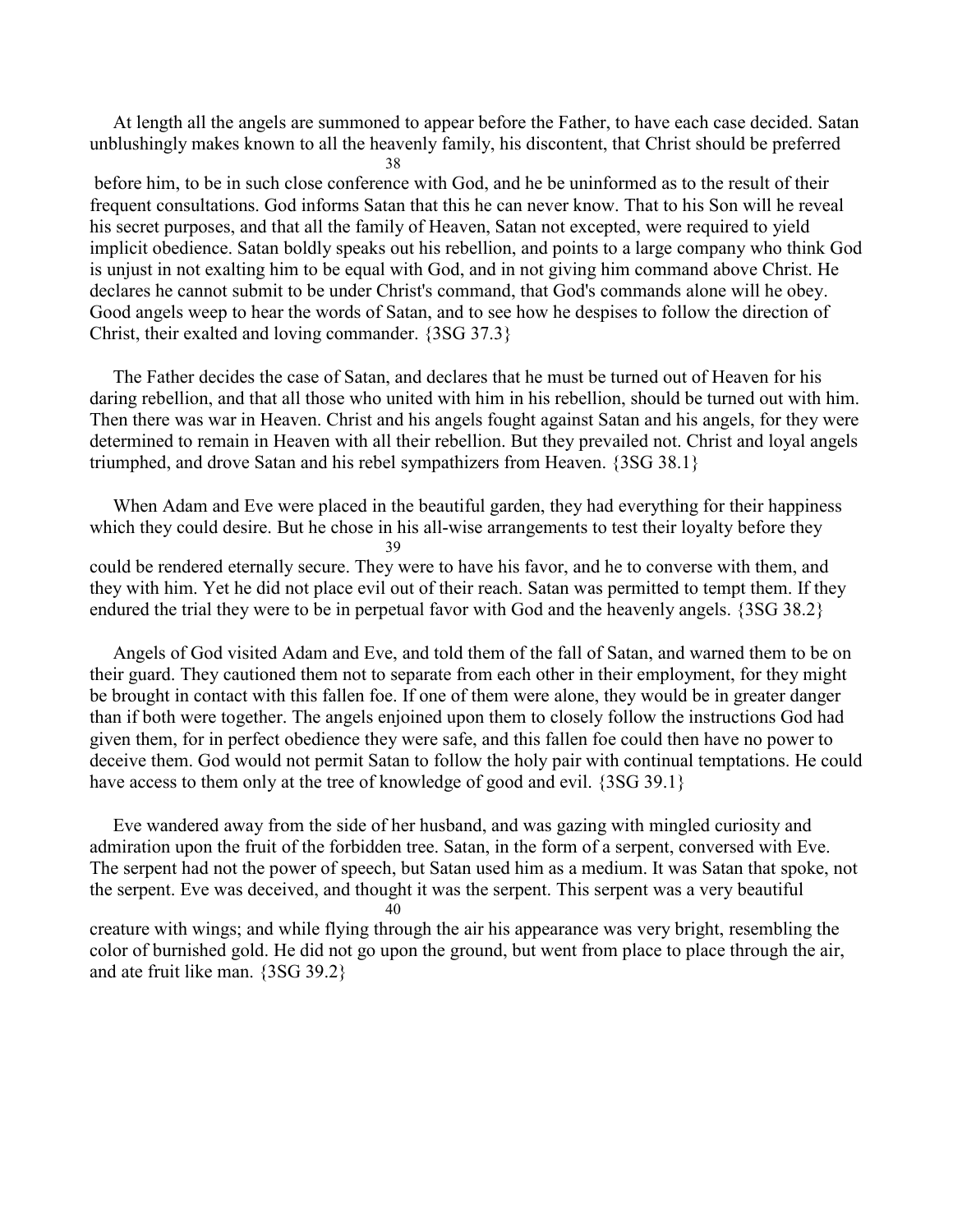Eve's curiosity was aroused. Instead of fleeing from the spot, she listened to hear a serpent talk. That strange voice should have driven her to her husband's side to inquire of him why another should thus freely address her. But she enters into a controversy with the serpent. And he said unto the woman, "Yea, hath God said ye shall not eat of every tree of the garden?" He begins his controversy in the form of a question. Eve answers, "We may eat of the fruit of the trees of the garden. But of the fruit of the tree which is in the midst of the garden, God hath said, Ye shall not eat of it, neither shall ye touch it, lest ye die." The serpent answers, "Ye shall not surely die; for God doth know that in the day ye eat thereof, your eyes shall be opened, and ye shall be as gods knowing good and evil." {3SG 40.1}

 Satan would convey the idea that by eating of the forbidden tree, they would receive a new and more noble kind of knowledge than they had hitherto attained. This has been his special work with great success ever since his fall, to lead men to pry into the secrets of the Almighty, and not to be satisfied with what God has revealed, and not careful to obey that which he has commanded. He would 41

lead them to disobey God's commands, and then make them believe that they are entering a wonderful field of knowledge, which is purely supposition, and a miserable deception. They fail to understand what God has revealed, and disregard his explicit commandments, and aspire after wisdom, independent of God, and seek to understand that which he has been pleased to withhold from mortals. They are elated with their ideas of progression, and charmed with their own vain philosophy; but grope in midnight darkness relative to true knowledge. They are ever learning, and never able to come to the knowledge of the truth. {3SG 40.2}

 It was not the will of God that this sinless pair should have any knowledge of evil. He had freely given them the good, but withheld the evil. Eve thought the words of the serpent wise, and she received the broad assertion, "Ye shall not surely die; for God doth know that in the day ye eat thereof then your eyes shall be opened, and ye shall be as gods knowing good and evil"--making God a liar. Satan boldly insinuates that God had deceived them to keep them from being exalted in knowledge equal with himself. God said, If ye eat "ye shall surely die." The serpent says, If ye eat "ye shall not surely die." She ate, and was delighted with the fruit. It seemed delicious to her taste, and she imagined that she realized in herself the wonderful effects of the fruit. She took the fruit and found her husband  $\frac{42}{3}$ 42

and related to him the words spoken by the serpent, and told him that by eating the fruit she had felt, instead of death, a pleasing influence. As soon as Eve had disobeyed, she became a powerful medium through which to occasion the fall of her husband. {3SG 41.1}

 I saw a sadness come over the countenance of Adam. He appeared afraid and astonished. A struggle appeared to be going on in his mind. He told Eve he was quite certain that this was the foe that they had been warned against. If so, that she must die. She assured him she felt no ill effects, but rather a very pleasant influence, and entreated him to eat. Adam regretted that Eve had left his side, but now the deed was done. He must be separated from her whose society he had loved so well. How could he have it thus. His love for Eve was strong. And in utter discouragement he resolved to share her fate. He seized the fruit and quickly ate it, and like Eve felt not immediately its ill effects. Adam disobeyed and fell. {3SG 42.1}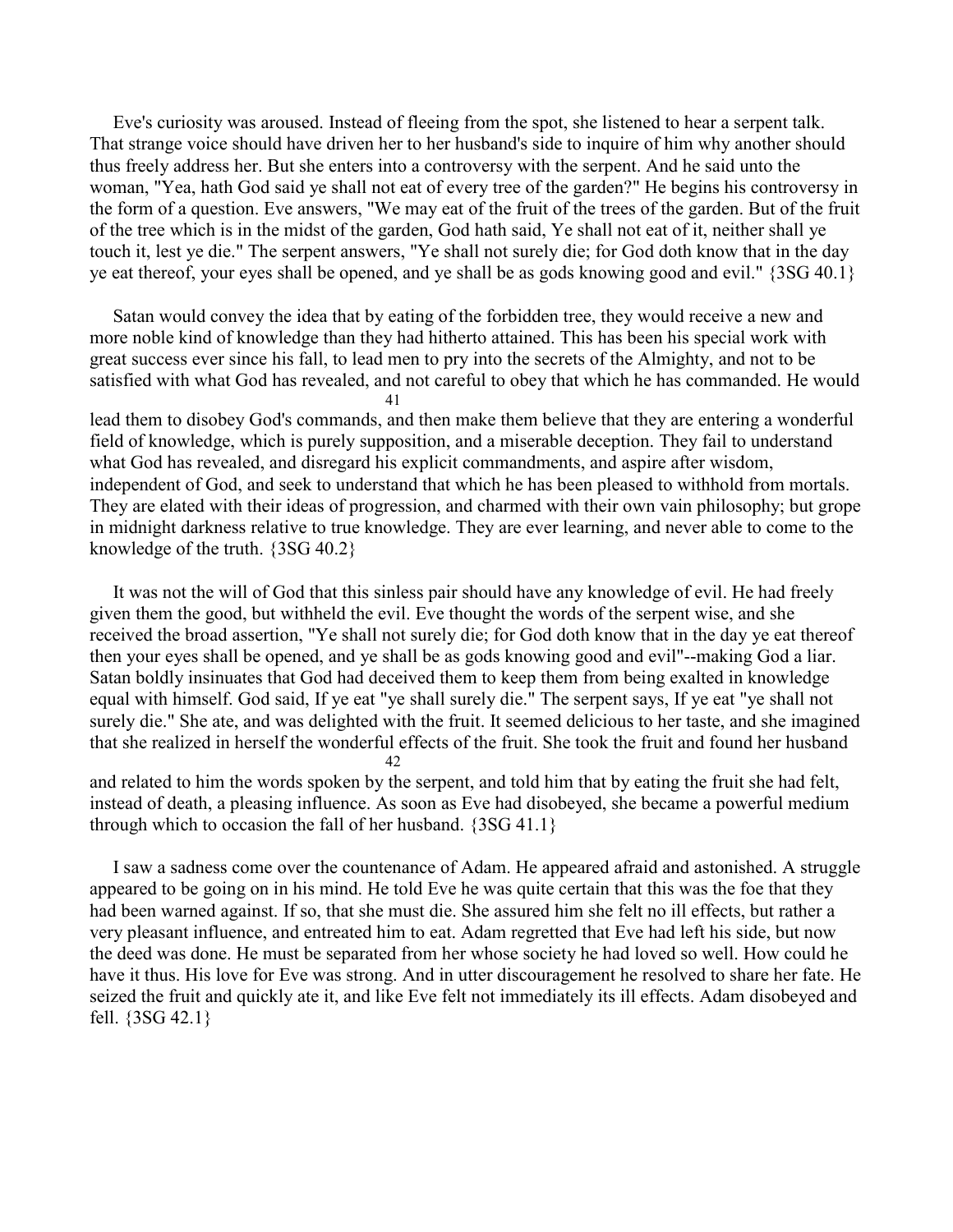Eve thought herself capable of deciding between right and wrong. The flattering hope of entering a higher state of knowledge led her to think that the serpent was her especial friend, possessing a great interest in her welfare. Had she sought her husband, and they related to their Maker the words of the serpent, they would have been delivered at once from his artful temptation. {3SG 42.2}

 God instructed our first parents in regard to the tree of knowledge, and they were fully informed 43

 in regard to the fall of Satan, and the danger of listening to his suggestions. God did not deprive them of the power of eating the forbidden fruit. He left them as free moral agents to believe his word, obey his commandments and live; or believe the tempter, disobey and perish. They both ate, and the great wisdom they obtained was the knowledge of sin, and a sense of guilt. Immediately the covering of light about them disappeared, and under a sense of their guilt, and loss of their divine covering, a shivering seized them, and they tried to cover their exposed forms. The Lord would not have them investigate the fruit of the tree of knowledge, for then they would be exposed to Satan masked. He knew that they would be perfectly safe if they touched not the fruit. {3SG 42.3}

 Our first parents chose to believe the words, as they thought, of a serpent, yet he had given them no tokens of his love. He had done nothing for their happiness and benefit; while God had given them every thing that was good for food, and pleasant to the sight. Everywhere the eye might rest was abundance and beauty; yet Eve was deceived by the serpent to think that there was something withheld which would make them wise, even as God. Instead of believing and confiding in God, she basely mistrusted his goodness and cherished the words of Satan. {3SG 43.1}

Their crime is now before them in its true and awful character. Adam censured Eve's folly in

44

leaving his side, and being deceived by the serpent. They both flattered themselves that God, who had given them everything to make them happy, might yet excuse their disobedience, because of his great love to them, and that their punishment would not be so dreadful after all. {3SG 43.2}

 Satan exulted in his success. He had now tempted the woman to distrust God, to question his wisdom, and to seek to penetrate his all-wise plans. And through her he had also caused the overthrow of Adam, who through his love for Eve, disobeyed the command of God and fell with her. {3SG 44.1}

 The news of man's fall spread through Heaven--every harp was hushed. The angels cast their crowns from their heads in sorrow. All Heaven was in agitation. The angels were grieved at the base ingratitude of man, in return for the rich bounties God had provided. A council was held to decide what must be done with the guilty pair. The angels feared that they would put forth the hand, and eat of the tree of life, and thus perpetuate a life of sin. {3SG 44.2}

 It had been Satan's plan to lead Adam and Eve to disobey God, receive his frown, hoping that they then would eat of the tree of life, and live in sin. But God said he would drive the transgressors from the garden. Angels were immediately commissioned to guard the way of the tree of life, that they 45

might gain no access to it. As Adam and Eve hear the sound of God's majestic approach, they seek to hide themselves from his inspection, whom they delighted while in their innocence and holiness, to meet. {3SG 44.3}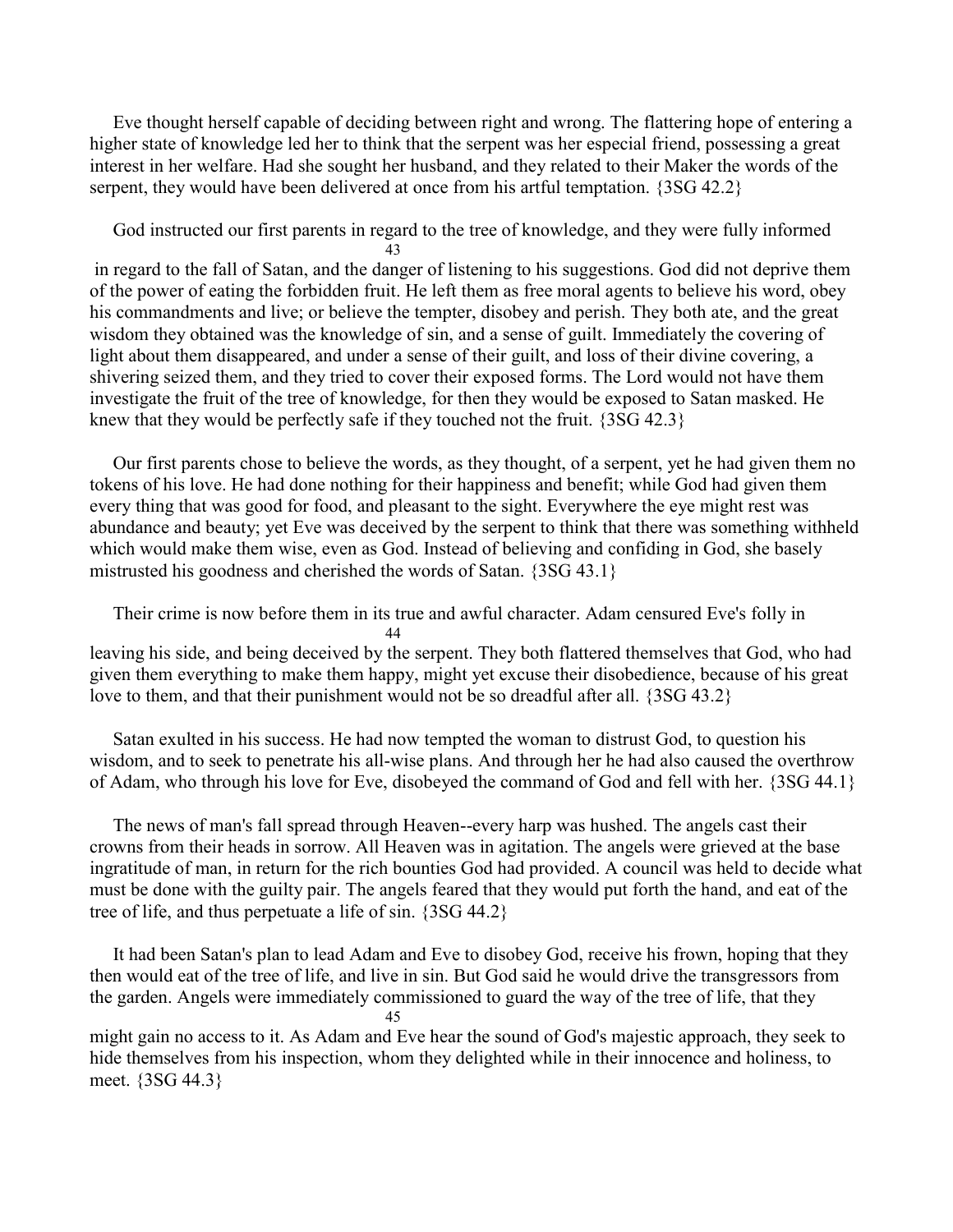God cursed the ground because of their sin in eating of the tree of knowledge, and declared, "In sorrow shalt thou eat of it all the days of thy life." He had apportioned them the good, but withheld the evil. Now God declares that they shall eat of it, that is, should be acquainted with evil all the days of their life. {3SG 45.1}

 The race from that time forward was to be afflicted by Satan's temptations. A life of perpetual toil and anxiety was appointed unto Adam, instead of the happy, cheerful labor that he had hitherto enjoyed. He told Adam, "Thorns also and thistles shall it bring forth to thee; and thou shalt eat of the herb of the field. In the sweat of thy face shalt thou eat bread till thou return unto the ground; for out of it wast thou taken, for dust thou art, and unto dust shalt thou return." God again sets the penalty of death before them, and declares they must suffer it. Holy angels were sent to drive out the disobedient pair from the garden, while other angels guarded the way to the tree of life. Each one of these mighty angels had in his right hand a glittering sword. {3SG 45.2}

 Adam was driven out from that beautiful garden to till the earth from whence he came. And God 46 guarded the tree of life with flaming swords which turned every way, lest man should eat of it and perpetuate a life of sin. {3SG 45.3}

 In humility and inexpressible sadness Adam and Eve left the lovely garden wherein they had been so happy until they disobeyed the command of God. The atmosphere was changed, and it was no longer unvarying as before the transgression. God clothed them with coats of skins to protect them from the sense of chilliness and then of heat to which they are exposed. {3SG 46.1}

 All Heaven mourned on account of the disobedience and fall of Adam and Eve, which brought the wrath of God upon the whole human race. They were cut off from communing with God, and were plunged in hopeless misery. The law of God could not be changed to meet man's necessity, for in God's arrangement it was never to lose its force, or give up the smallest part of its claims. {3SG 46.2}

 The Son of God pities fallen man. He knows that the law of his Father is as unchanging as himself. He can only see one way of escape for the transgressor. He offers himself to his Father as a sacrifice for man, to take their guilt and punishment upon himself, and redeem them from death by dying in their place, and thus pay the ransom. The Father consents to give his dearly beloved Son to save the fallen race; and through his merits and intercession promises to receive man again into his favor, and to 47

restore holiness to as many as should be willing to accept the atonement thus mercifully offered, and obey his law. For the sake of his dear Son the Father forbears a while the execution of death, and to Christ he commits the fallen race. {3SG 46.3}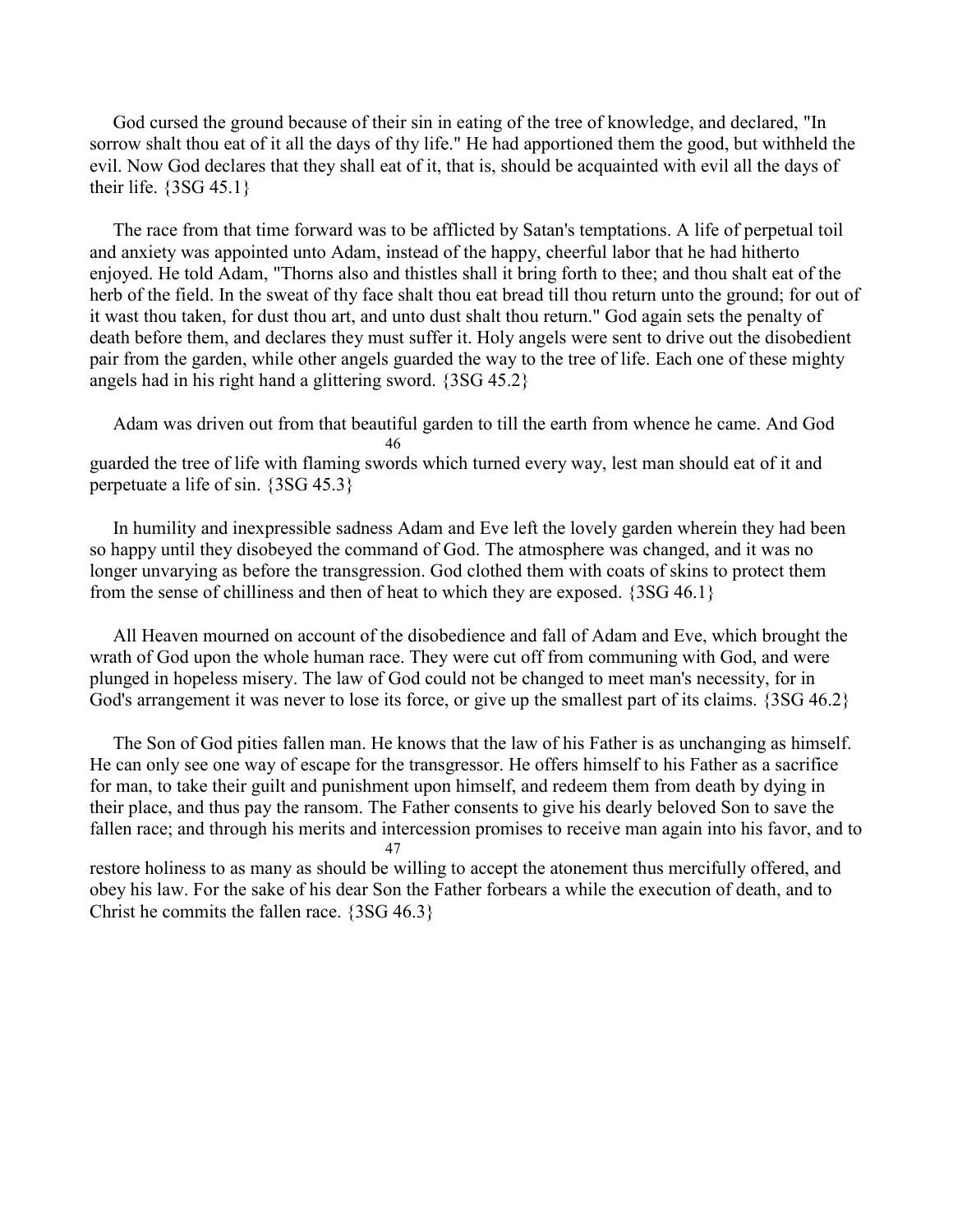### **3. Cain and Abel.**

 Cain and Abel, the sons of Adam, were very unlike in character. Abel feared God. Cain cherished rebellious feelings, and murmured against God because of the curse pronounced upon Adam, and because the ground was cursed for his sin. These brothers had been instructed in regard to the provision made for the salvation of the human race. They were required to carry out a system of humble obedience, showing their reverence for God, and their faith and dependence upon the promised Redeemer, by slaying the firstlings of the flock, and solemnly presenting it with the blood, as a burntoffering to God. This sacrifice would lead them to continually keep in mind their sin, and the Redeemer to come, who was to be the great sacrifice to man. {3SG 47.1}

 Cain brought his offering unto the Lord with murmuring and infidelity in his heart in regard to the promised Sacrifice. He was unwilling to strictly follow the plan of obedience, and procure a lamb and  $\frac{48}{100}$  48 offer it with the fruit of the ground. He merely took of the fruit of the ground and disregarded the requirement of God. God had made known to Adam that without shedding of blood there could be no remission for sin. Cain was not particular to bring even the best of the fruits. Abel advised his brother

not to come before the Lord without the blood of a sacrifice. Cain being the eldest, would not listen to his brother. He despised his counsel, and with doubt and murmuring in regard to the necessity of the ceremonial offerings, he presented his offering. But God did not accept it. {3SG 47.2}

 Abel brought of the firstlings of his flock, and of the fat as God had commanded; and in full faith of the Messiah to come, and with humble reverence, he presented the offering. God had respect unto his offering. A light flashes from Heaven and consumes the offering of Abel. Cain sees no manifestation that his is accepted. He is angry with the Lord, and with his brother. God condescends to send an angel to Cain to converse with him. {3SG 48.1}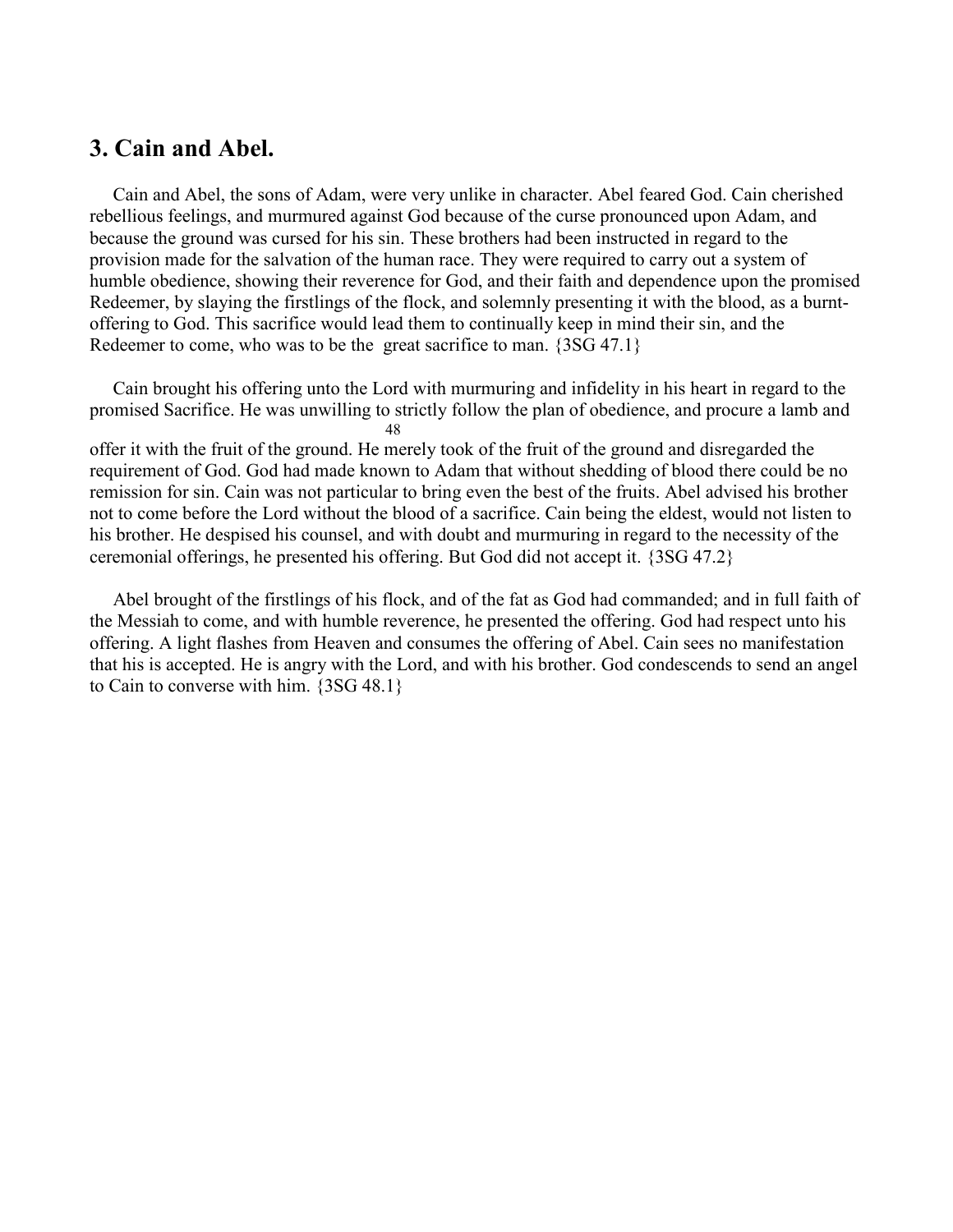The angel inquires of him the reason of his anger, and informs him that if he does well, and follows the directions God has given, he will accept him and respect his offering. But if he will not humbly submit to God's arrangements, and believe and obey him, he cannot accept his offering. The angel tells Cain that it was no injustice on the part of God, or partiality shown to Abel; but that it was on account 49

 of his own sin, and disobedience of God's express command, why he could not respect his offering- and if he would do well he would be accepted of God, and his brother should listen to him, and he should take the lead, because he was the eldest. But even after being thus faithfully instructed, Cain did not repent. Instead of censuring and abhorring himself to his unbelief, he still complains of the injustice and partiality of God. And in his jealousy and hatred he contends with Abel and reproaches him. Abel meekly points out his brother's error, and shows him that the wrong is in himself. But Cain hates his brother from the moment that God manifests to him the tokens of his acceptance. His brother Abel seeks to appease his wrath by contending for the compassion of God in saving the lives of their parents, when he might have brought upon them immediate death. He tells Cain that God loved them, or he would not have given his Son, innocent and holy, to suffer the wrath which man by his disobedience deserved to suffer. While Abel justifies the plan of God, Cain becomes enraged and his anger increases and burns against Abel, until in his rage he slays him. God inquires of Cain for his brother, and Cain utters a guilty falsehood, "I know not; am I my brother's keeper?" God informs Cain that he knew in regard to his sin--that he was acquainted with his every act, and even the thoughts of 50

his heart, and says to him, "Thy brother's blood crieth unto me from the ground. And now art thou cursed from the earth which hath opened her mouth to receive thy brother's blood from thy hand. When thou tillest the ground, it shall not henceforth yield unto thee her strength. A fugitive and a vagabond shalt thou be in the earth." {3SG 48.2}

 The curse upon the ground at first had been felt but lightly; but now a double curse rested upon it. Cain and Abel represent the two classes, the righteous and the wicked, the believers and unbelievers, which should exist from the fall of man to the second coming of Christ. Cain slaying his brother Abel represents the wicked who will be envious of the righteous, and will hate them because they are better than themselves. They will be jealous of the righteous, and will persecute and put them to death because their right doing condemns their sinful course. {3SG 50.1}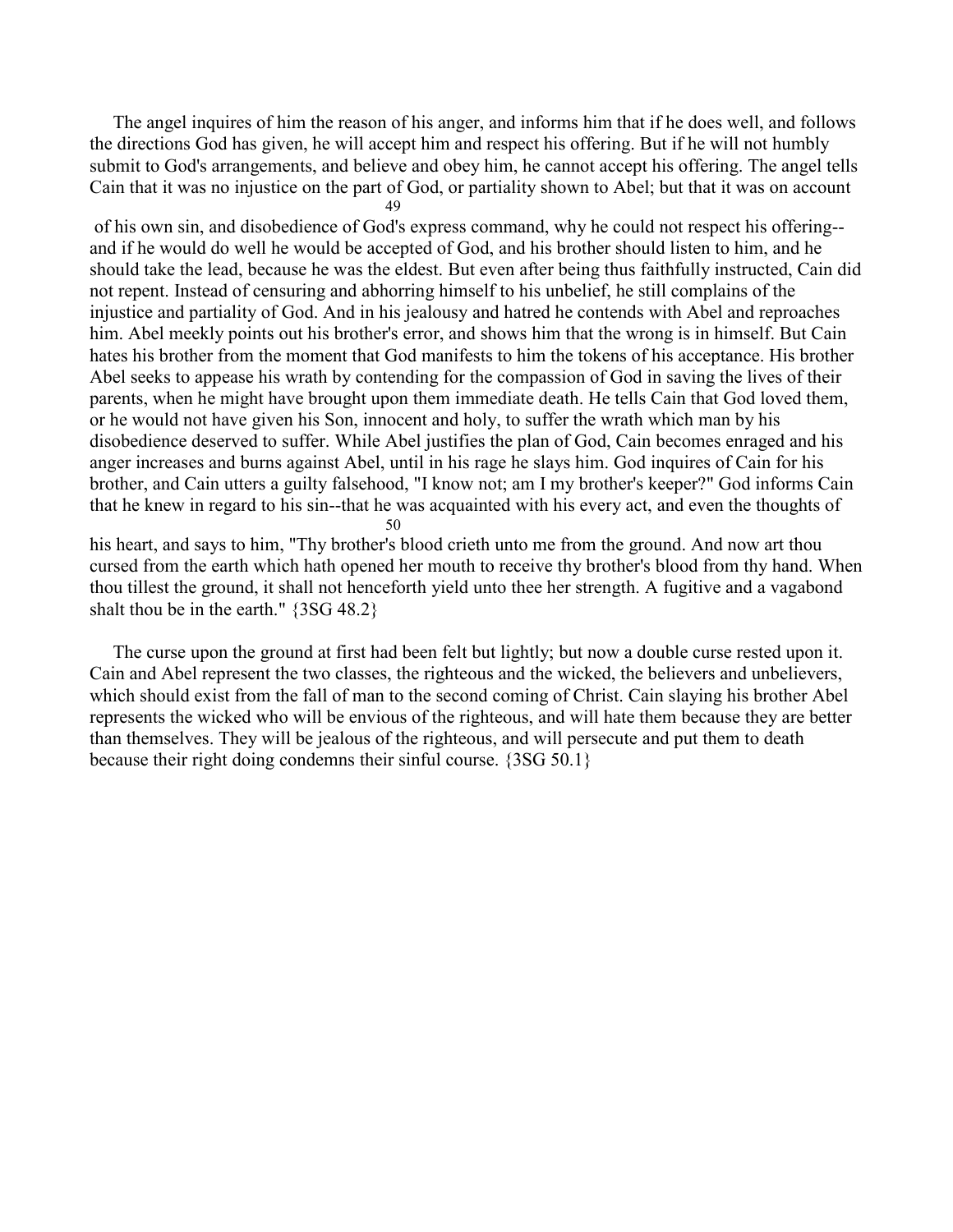### **4. Adam's Life.**

 Adam's life was one of sorrow, humility, and continual repentance. As he taught his children and grand-children the fear of the Lord, he was often bitterly reproached for his sin which resulted in so much misery upon his posterity. When he left the beautiful Eden, the thought that he must die thrilled 51

him with horror. He looked upon death as a dreadful calamity. He was first made acquainted with the dreadful reality of death in the human family by his own son Cain slaying his brother Abel. Filled with the bitterest remorse for his own transgression, and deprived of his son Abel, and looking upon Cain as his murderer, and knowing the curse God pronounced upon him, bowed down Adam's heart with grief. Most bitterly did he reproach himself for his first great transgression. He entreated pardon from God through the promised Sacrifice. Deeply had he felt the wrath of God for his crime committed in Paradise. He witnessed the general corruption which afterward finally provoked God to destroy the inhabitants of the earth by a flood. The sentence of death pronounced upon him by his Maker, which at first appeared so terrible to him, after he had lived some hundreds of years, looked just and merciful in God, to bring to an end a miserable life. {3SG 50.2}

 To his children, and to their children, to the ninth generation, he delineated the perfections of his Eden home; and also his fall and its dreadful results, and the load of grief brought upon him on account of the rupture in his family, which ended in the death of Abel. He related to them the sufferings God had brought him through, to teach him the necessity of strictly adhering to his law. He declared to them that sin would be punished in whatever form it existed. He entreated them to obey God, who would 52

deal mercifully with them if they should love, and fear him. {3SG 51.1}

 Angels held communication with Adam after his fall, and informed him of the plan of salvation, and that the human race was not beyond redemption. Although a fearful separation had taken place between God and man, yet provision had been made through the offering of his beloved Son by which man might be saved. But their only hope was through a life of humble repentance, and faith in the provision made. All those who could thus accept Christ as their only Saviour, should be again brought into favor with God through the merits of his Son. {3SG 52.1}

 Adam was commanded to learn his descendants the fear of the Lord, and by his example and humble obedience teach them to highly regard the offerings which typified a Saviour to come. Adam carefully treasured what God had revealed to him, and handed it down by word of mouth to his children and children's children. By this means the knowledge of God was preserved. There were some righteous upon the earth who knew and feared God even in Adam's day. The Sabbath was observed before the fall. Because Adam and Eve disobeyed God's command, and ate of the forbidden fruit, they were expelled from Eden; but they observed the Sabbath after their fall. They had experienced the bitter fruits of disobedience, and learned that every transgressor of God's commands will sooner or

53

later learn that God means just what he says, and that he will surely punish the transgressor.  ${3SG 52.2}$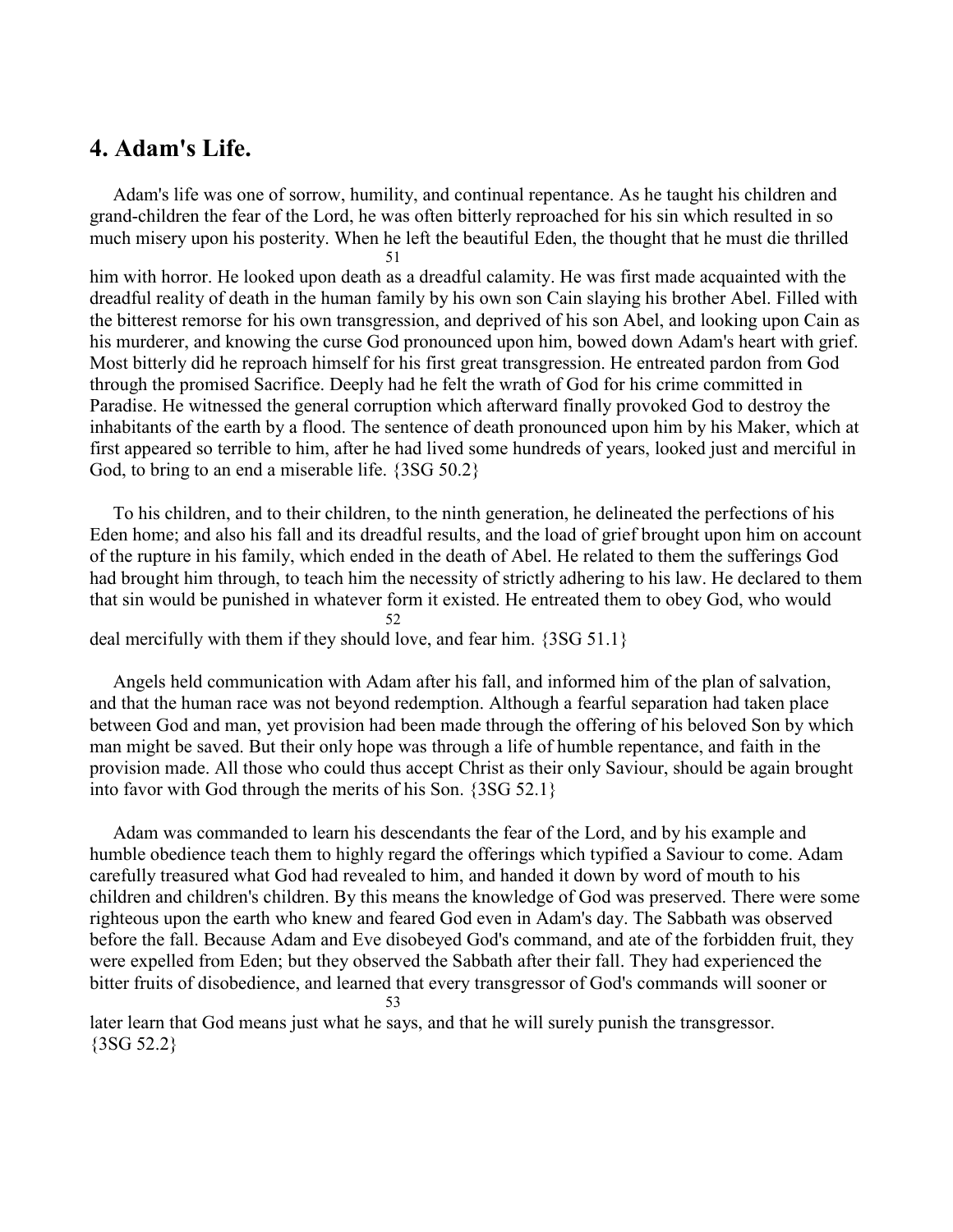Those who venture to lightly esteem the day upon which Jehovah rested, the day which he sanctified and blessed, the day which he has commanded to be kept holy, will yet know that death is the reward of the transgressor. On account of the special honors God conferred upon the seventh day, he required his people to number by sevens lest they should forget their Creator who made the heavens and the earth in six days and rested on the seventh. {3SG 53.1}

 The descendants of Cain were not careful to respect the day upon which God rested. They chose their own time for labor and for rest, regardless of Jehovah's special command. There were two distinct classes upon the earth. One class were in open rebellion against God's law; while the other class obeyed his commandments, and revered his Sabbath. {3SG 53.2}

#### **5. Seth and Enoch.**

 Seth was a worthy character, and was to take the place of Abel in right doing. Yet he was a son of Adam like sinful Cain, and inherited from the nature of Adam no more natural goodness than did Cain. He was born in sin, but by the grace of God, in receiving the faithful instructions of his father Adam, 54 he honored God in doing his will. He separated himself from the corrupt descendants of Cain, and labored, as Abel would have done had he lived, to turn the minds of sinful men to revere and obey God. {3SG 53.3}

 Enoch was a holy man. He served God with singleness of heart. He realized the corruptions of the human family, and separated himself from the descendants of Cain, and reproved them for their great wickedness. There were those upon the earth who acknowledged God, who feared and worshiped him. Yet righteous Enoch was so distressed with the increasing wickedness of the ungodly, that he would not daily associate with them, fearing that he should be affected by their infidelity, and that his thoughts might not ever regard God with that holy reverence which was due his exalted character. His soul was vexed as he daily witnessed their trampling upon the authority of God. He chose to be separate from them, and spent much of his time in solitude, which he devoted to reflection and prayer. He waited before God, and prayed to know his will more perfectly, that he might perform it. God communed with Enoch through his angels, and gave him divine instruction. He made known to him that he would not always bear with man in his rebellion--that his purpose was to destroy the sinful race by bringing a flood of waters upon the earth. {3SG 54.1}

55

 The pure and lovely garden of Eden, from which our first parents were driven, remained until God purposed to destroy the earth by a flood. God had planted that garden, and especially blessed it, and in his wonderful providence withdrew it from the earth, and will return it to the earth again, more gloriously adorned than before it was removed from the earth. God purposed to preserve a specimen of his perfect work of creation free from the curse wherewith he had cursed the earth. {3SG 55.1}

 The Lord opened more fully to Enoch the plan of salvation, and by the spirit of prophecy carried him down through the generations which should live after the flood, and showed him the great events connected with the second coming of Christ and the end of the world. {3SG 55.2}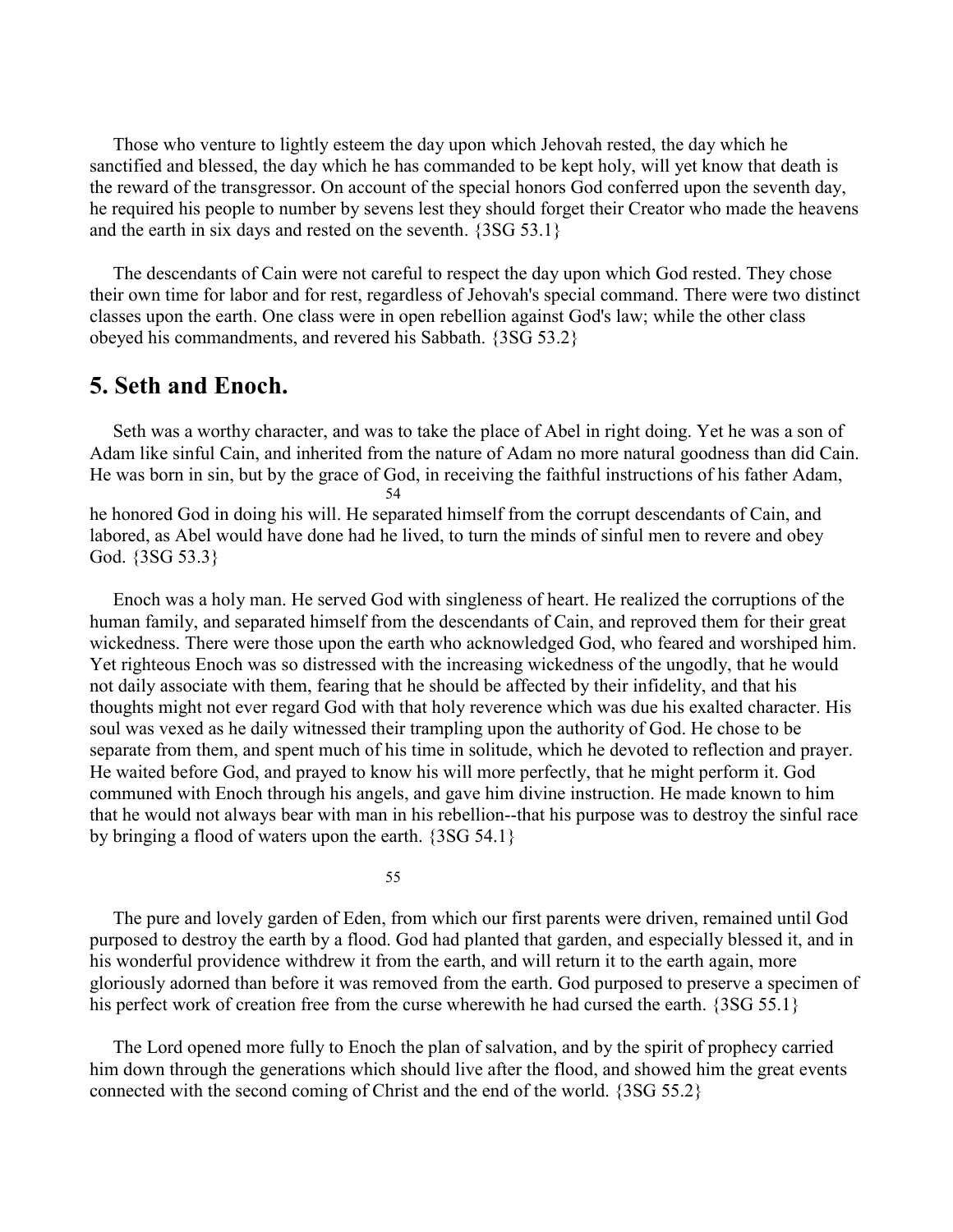Enoch was troubled in regard to the dead. It seemed to him that the righteous and the wicked would go to the dust together, and that would be their end. He could not clearly see the life of the just beyond the grave. In prophetic vision he was instructed in regard to the Son of God, who was to die man's sacrifice, and was shown the coming of Christ in the clouds of Heaven, attended by the angelic host, to give life to the righteous dead, and ransom them from their graves. He also saw the corrupt state of the world at the time when Christ should appear the second time--that there would be a boastful, presumptuous, self-willed generation arrayed in rebellion against the law of God, and denying the only

 56 Lord God and our Lord Jesus Christ, and trampling upon his blood, and despising his atonement. He saw the righteous crowned with glory and honor, while the wicked were separated from the presence of the Lord, and consumed with fire. {3SG 55.3}

 Enoch faithfully rehearsed to the people all that God had revealed to him by the spirit of prophecy. Some believed his words, and turned from their wickedness to fear and worship God. Such often sought Enoch in his places of retirement, and he instructed them and prayed for them, that God would give them a knowledge of his will. At length he chose certain periods for retirement, and would not suffer the people to find him, for they interrupted his holy meditation and communion with God. He did not exclude himself at all times from the society of those who loved him and listened to his words of wisdom; neither did he separate himself wholly from the corrupt. He met with the good and bad at stated times, and labored to turn the ungodly from their evil course, and instruct them in the knowledge and fear of God. He taught those who had the knowledge of God to serve him more perfectly. He would remain with them as long as he could benefit them by his godly conversation and holy example, and then would withdraw himself from all society--from the just, the scoffing and idolatrous, to remain in solitude hungering and thirsting for communion with God, and that divine knowledge which he 57

alone could give him. {3SG 56.1}

 Enoch continued to grow more heavenly while communing with God. His face was radiant with a holy light which would remain upon his countenance while instructing those who would hear his words of wisdom. His heavenly and dignified appearance struck the people with awe. The Lord loved Enoch because he steadfastly followed him, and abhorred iniquity, and earnestly sought heavenly knowledge that he might do his will perfectly. He yearned to unite himself still more closely to God, whom he feared, reverenced, and adored. God would not permit Enoch to die as other men, but sent his angels to take him to Heaven without seeing death. In the presence of the righteous and the wicked, Enoch was removed from them. Those who loved him thought that God might have left him in some of his places of retirement; but after seeking him diligently, and being unable to find him, reported that he was not, for God took him. {3SG 57.1}

 The Lord here teaches a lesson of the greatest importance by the translation of Enoch, a descendant of fallen Adam, that all would be rewarded, who by faith would rely upon the promised Sacrifice, and faithfully obey his commandments. Two classes are here again represented which were to exist till the second coming of Christ--the righteous and the wicked, the rebellious and the loyal. God will remember

58

 the righteous, who fear him. On account of his dear Son he will respect and honor them, and give them everlasting life. But the wicked, who trample upon his authority, he will cut off and destroy from the earth, and they will be as though they had not been. {3SG 57.2}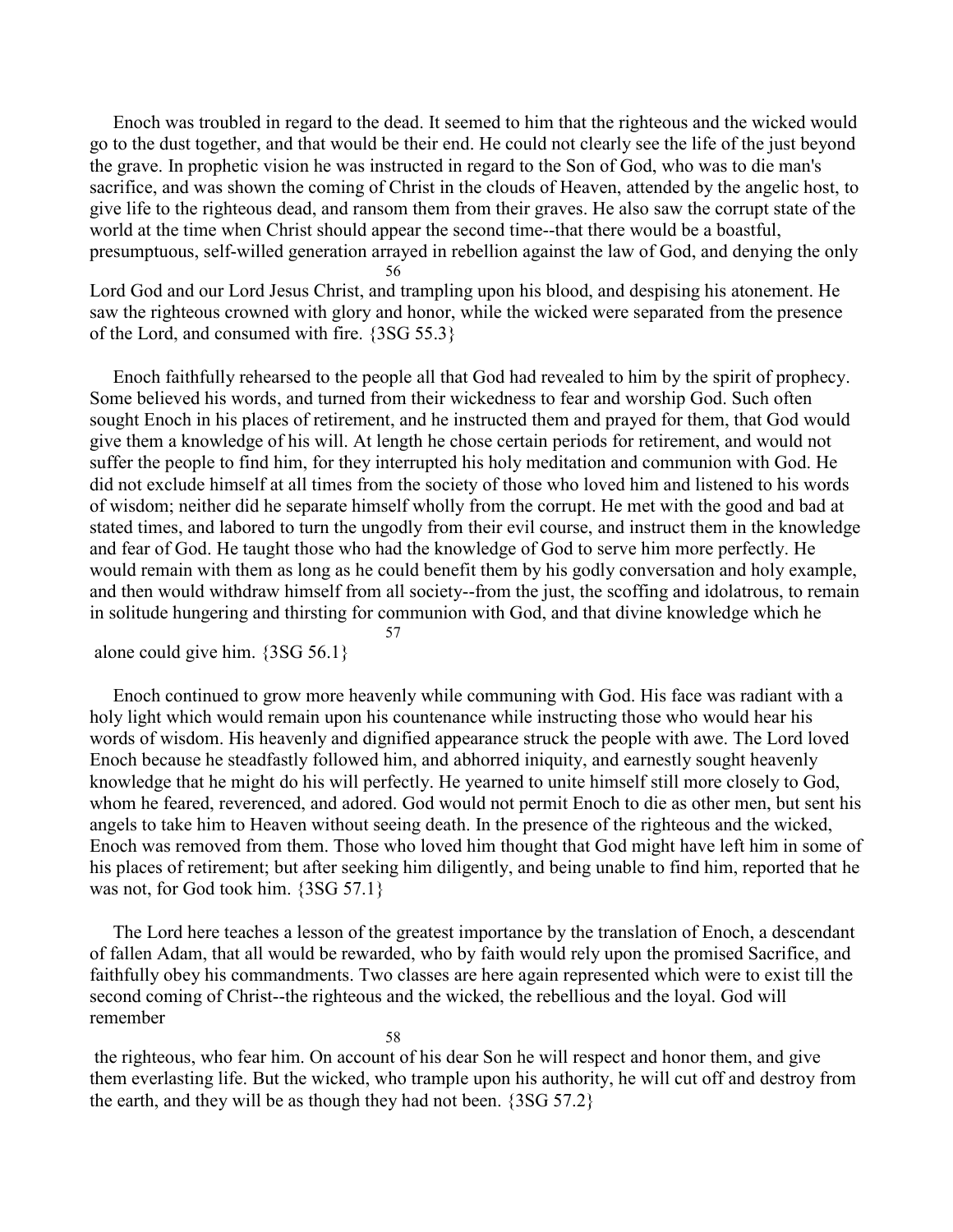After Adam's fall from a state of perfect happiness to a state of misery and sin, there was danger of man's becoming discouraged, and inquiring, "What profit is it that we have kept his ordinances, and walked mournfully before the Lord," since a heavy curse is resting upon the human race, and death is the portion of us all? But the instructions which God gave to Adam, and which were repeated by Seth, and fully exemplified by Enoch, cleared away the darkness and gloom, and gave hope to man, that as through Adam came death, through Jesus, the promised Redeemer, would come life and immortality. {3SG 58.1}

 In the case of Enoch the desponding faithful were taught that although living among a corrupt and sinful people, who were in open and daring rebellion against God, their Creator, yet if they would obey him, and have faith in the promised Redeemer, they could work righteousness like the faithful Enoch, be accepted of God, and finally exalted to his heavenly throne. {3SG 58.2}

 Enoch, separating himself from the world, and spending much of his time in prayer and in 59 communion with God, represents God's loyal people in the last days who will be separate from the world. Unrighteousness will prevail to a dreadful extent upon the earth. Men will give themselves up to follow every imagination of their corrupt hearts, and carry out their deceptive philosophy, and rebel against the authority of high Heaven. {3SG 58.3}

 God's people will separate themselves from the unrighteous practices of those around them, and will seek for purity of thought, and holy conformity to his will, until his divine image will be reflected in them. Like Enoch they will be fitting for translation to Heaven. While they endeavor to instruct and warn the world, they will not conform to the spirit and customs of unbelievers, but will condemn them by their holy conversation and godly example. Enoch's translation to Heaven just before the destruction of the world by a flood, represents the translation of all the living righteous from the earth previous to its destruction by fire. The saints will be glorified in the presence of those who have hated them for their loyal obedience to God's righteous commandments. {3SG 59.1}

 Enoch instructed his family in regard to the flood. Methuselah, the son of Enoch, listened to the preaching of his grandson, Noah, who faithfully warned the inhabitants of the old world that a flood of waters was coming upon the earth. Methuselah and his sons, and grandsons, lived in the time of the 60 building of the ark. They, with some others, received instruction from Noah, and assisted him in building the ark. {3SG 59.2}

 Seth was of more noble stature than Cain or Abel, and resembled Adam more than any of his other sons. The descendants of Seth had separated themselves from the wicked descendants of Cain. They cherished the knowledge of God's will, while the ungodly race of Cain had no respect for God and his sacred commandments. But when men multiplied upon the earth, the descendants of Seth saw that the daughters of the descendants of Cain were very beautiful, and they departed from God and displeased him by taking wives as they chose of the idolatrous race of Cain. {3SG 60.1}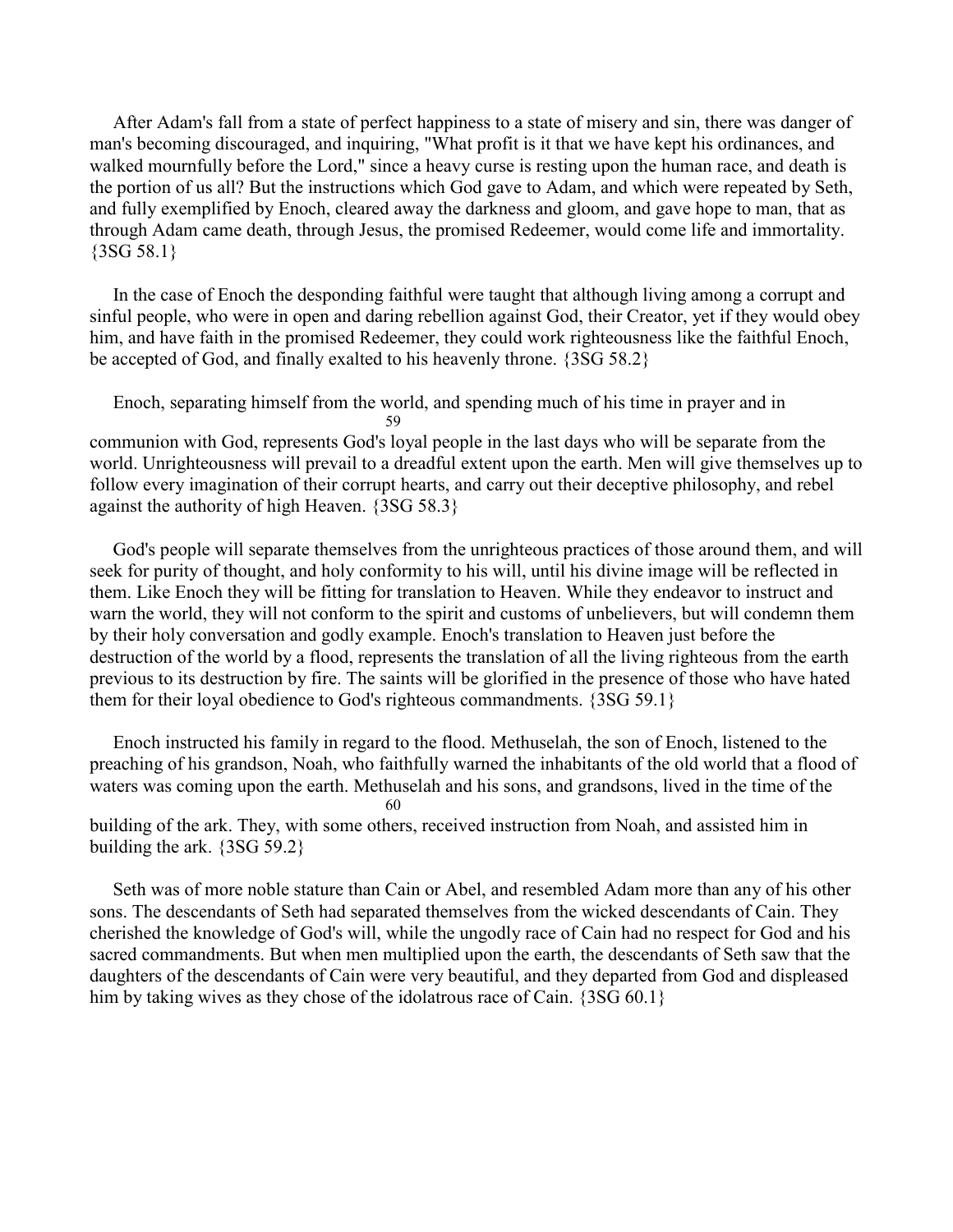#### **6. Crime before the Flood.**

 Those who honored and feared to offend God, at first felt the curse but lightly; while those who turned from God and trampled upon his authority, felt the effects of the curse more heavily, especially in stature and nobleness of form. The descendants of Seth were called the sons of God--the descendants of Cain, the sons of men. As the sons of God mingled with the sons of men, they became corrupt, and by intermarriage with them, lost, through the influence of their wives, their peculiar, holy 61 character, and united with the sons of Cain in their idolatry. Many cast aside the fear of God, and

trampled upon his commandments. But there were a few who did righteousness, who feared and honored their Creator. Noah and his family were among the righteous few. {3SG 60.2}

 The wickedness of man was so great, and increased to such a fearful extent, that God repented that he had made man upon the earth; for he saw that the wickedness of man was great, and that every imagination of the thoughts of his heart was only evil continually. {3SG 61.1}

 The curse did not change at once the appearance of the earth. It was still rich in the bounty God had provided for it. There was gold and silver in abundance. The race of men then living were of very great stature, and possessed wonderful strength. The trees were vastly larger, and far surpassing in beauty and perfect proportions anything mortals can now look upon. The wood of these trees was of fine grain and hard substance--in this respect more like stone. It required much more time and labor, even of that powerful race, to prepare the timber for building, than it requires in this degenerate age to prepare trees that are now growing upon the earth, even with the present weaker strength men now possess. These trees were of great durability, and would know nothing of decay for very many years. {3SG 61.2}

 A heavy, double curse, first in consequence of Adam's transgression, and second, because of the 62

murder committed by Cain, was resting upon the earth; yet the mountains and hills were still lovely. Upon the highest elevations grew majestic trees, rising to a lofty height, their branches spreading to a great distance on every side, while the plains were covered with verdure, and appeared like a vast garden of flowers. Some of the hills were covered with trees of beauty, and vines climbing the stately trees were loaded with grapes, while beautiful flowers filled the air with their fragrance. But notwithstanding the richness and beauty of the earth, yet when compared with its state before the curse was pronounced upon it, there was apparent evidence of sure and certain decay. {3SG 61.3}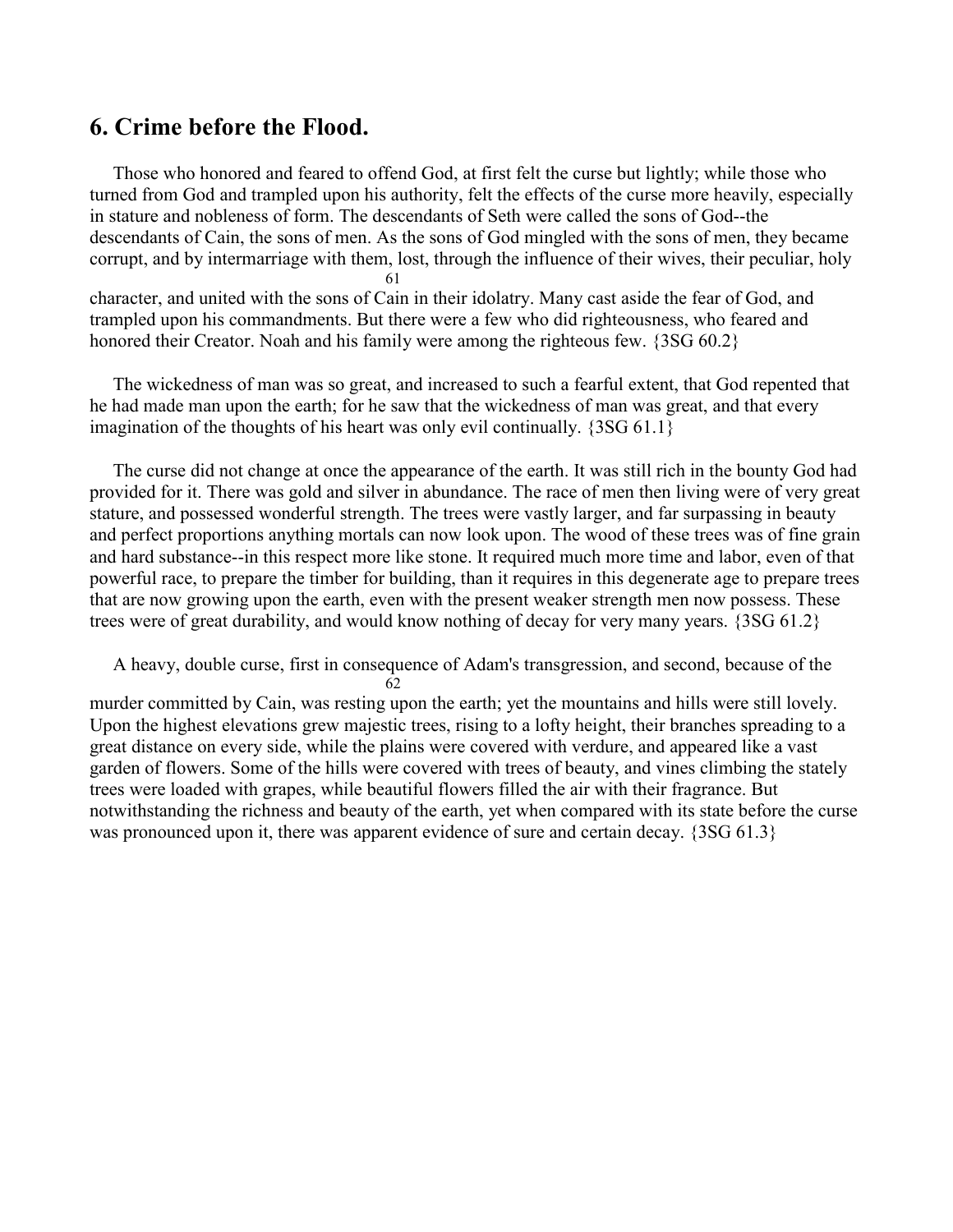The people used the gold, silver, precious stones, and choice wood, in building houses for themselves, each striving to excel the other. They beautified and adorned their houses and lands with the most ingenious works, and provoked God by their wicked deeds. They formed images to worship, and taught their children to regard these pieces of workmanship made with their own hands, as gods, and to worship them. They did not choose to think of God, the Creator of the heavens and the earth, and rendered no grateful thanks to him who had provided them all the things which they possessed. They even denied the existence of the God of Heaven, and gloried in, and worshiped, the works of

 63 their own hands. They corrupted themselves with those things which God had placed upon the earth for man's benefit. They prepared for themselves beautiful walks overhung with fruit-trees of every description. Under these majestic and lovely trees with their wide-spread branches, which were green from the commencement of the year to its close, they placed their idols of worship. Whole groves, because of the shelter of their branches, were dedicated to their idol gods, and made attractive for the people to resort to for their idolatrous worship. They corrupted themselves with those things which God had placed upon the earth for man's benefit. {3SG 62.1}

 Instead of doing justice to their neighbors, they carried out their own unlawful wishes. They had a plurality of wives, which was contrary to God's wise arrangement. In the beginning God gave to Adam one wife--showing to all who should live upon the earth, his order and law in that respect. The transgression and fall of Adam and Eve brought sin and wretchedness upon the human race, and man followed his own carnal desires, and changed God's order. The more men multiplied wives to themselves, the more they increased in wickedness and unhappiness. If one chose to take the wives, or cattle, or anything belonging to his neighbor, he did not regard justice or right, but if he could prevail over his neighbor by reason of strength, or by putting him to death, he did so, and exulted in his deeds 64

of violence. They loved to destroy the lives of animals. They used them for food, and this increased their ferocity and violence, and caused them to look upon the blood of human beings with astonishing indifference. {3SG 63.1}

 But if there was one sin above another which called for the destruction of the race by the flood, it was the base crime of amalgamation of man and beast which defaced the image of God, and caused confusion everywhere. God purposed to destroy by a flood that powerful, long-lived race that had corrupted their ways before him. He would not suffer them to live out the days of their natural life, which would be hundreds of years. It was only a few generations back when Adam had access to that tree which was to prolong life. After his disobedience he was not suffered to eat of the tree of life and perpetuate a life of sin. In order for man to possess an endless life he must continue to eat of the fruit of the tree of life. Deprived of that tree, his life would gradually wear out. {3SG 64.1}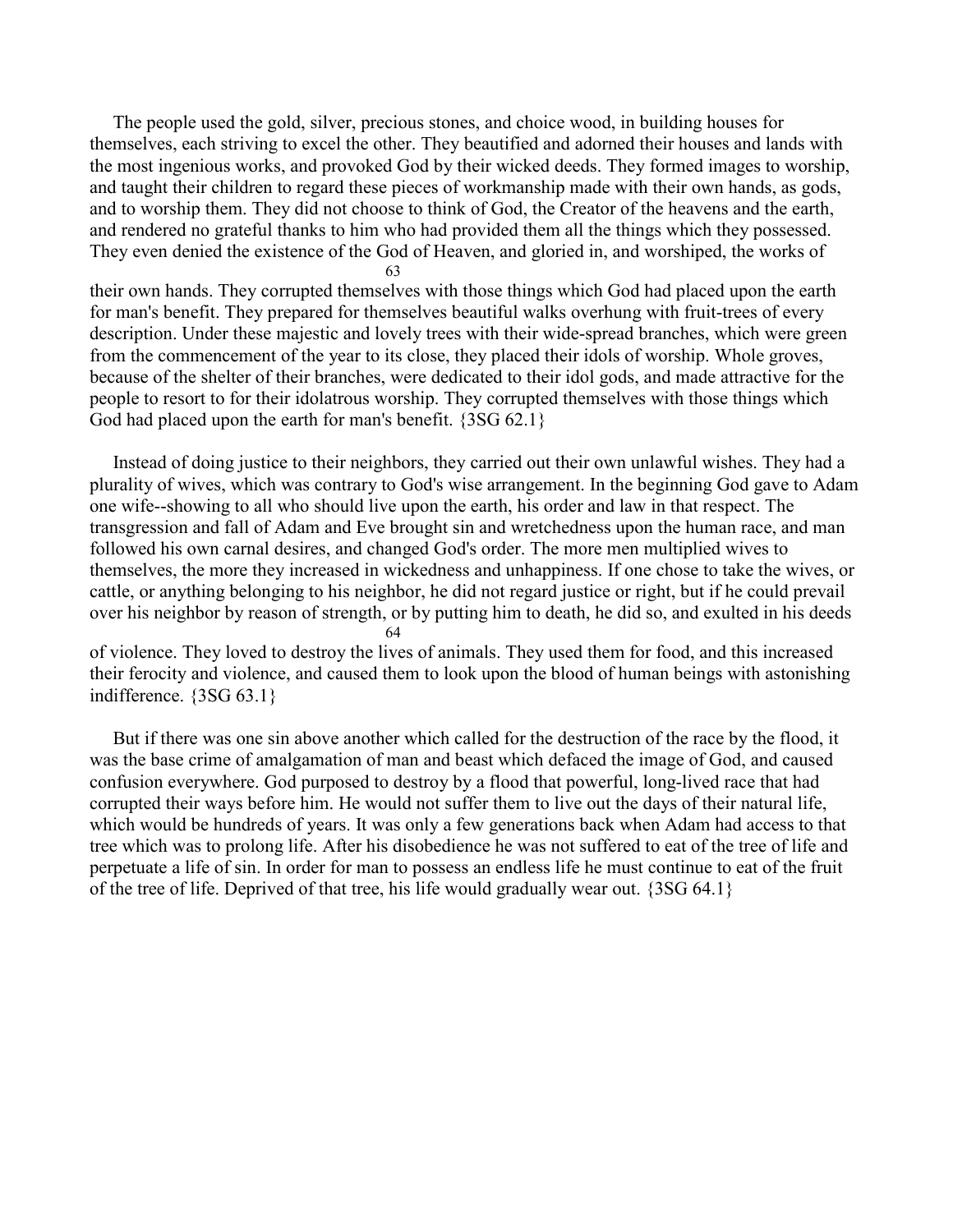#### **7. The Flood.**

 More than one hundred years before the flood the Lord sent an angel to faithful Noah to make known to him that he would no longer have mercy upon the corrupt race. But he would not have them

 65 ignorant of his design. He would instruct Noah and make him a faithful preacher to warn the world of its coming destruction, that the inhabitants of the earth might be left without excuse. Noah was to preach to the people, and also to prepare an ark as God should direct him for the saving of himself and family. He was not only to preach, but his example in building the ark was to convince all that he believed what he preached. {3SG 64.2}

 Noah and his family were not alone in fearing and obeying God. But Noah was the most pious and holy of any upon the earth, and was the one whose life God preserved to carry out his will in building the ark and warning the world of their coming doom. Methuselah, the grandfather of Noah, lived until the very year of the flood, and there were others who believed the preaching of Noah, and aided him in building the ark, who died before the flood of waters came upon the earth. Noah, by his preaching and example in building the ark, condemned the world. God gave all an opportunity who chose to repent and turn to him. But they believed not the preaching of Noah. They mocked at his warnings, and ridiculed the building of that immense boat on dry land. Noah's efforts to reform his fellow men did not succeed. But for more than one hundred years he persevered in his efforts to turn men to repentance and to God. Every blow struck upon the ark was preaching to the people. Noah directed, he 66

preached, he worked, while the people looked on in amazement, and regarded him as a fanatic.  ${3SG 65.1}$ 

 God gave Noah the exact dimensions of the ark, and explicit directions in regard to the construction of it in every particular. In many respects it was not made like a vessel, but prepared like a house, the foundation like a boat which would float upon water. There were no windows in the sides of the ark. It was three stories high, and the light they received was from a window in the top. The door was in the side. The different apartments prepared for the reception of different animals were so made that the window in the top gave light to all. The ark was made of the cypress or gopher wood, which would know nothing of decay for hundreds of years. It was a building of great durability which no wisdom of man could invent. God was the designer, and Noah his master-builder. {3SG 66.1}

 After Noah had done all in his power to make every part of the work correct, it was impossible that it could of itself withstand the violence of the storm which God in his fierce anger was to bring upon the earth. The work of completing the building was a slow process. Every piece of timber was closely fitted, and every seam covered with pitch. All that men could do was done to make the work perfect; yet after all, God alone could preserve the building upon the angry, heaving billows, by his miraculous power. {3SG 66.2}

 A multitude at first apparently received the warning of Noah, yet did not fully turn to God with true 67

repentance. There was some time given them before the flood was to come, in which they were to be placed upon probation--to be proved and tried. They failed to endure the trial. The prevailing degeneracy overcame them, and they finally joined others who were corrupt, in deriding and scoffing at faithful Noah. They would not leave off their sins, but continued in polygamy, and in the indulgence of their corrupt passions. {3SG 66.3}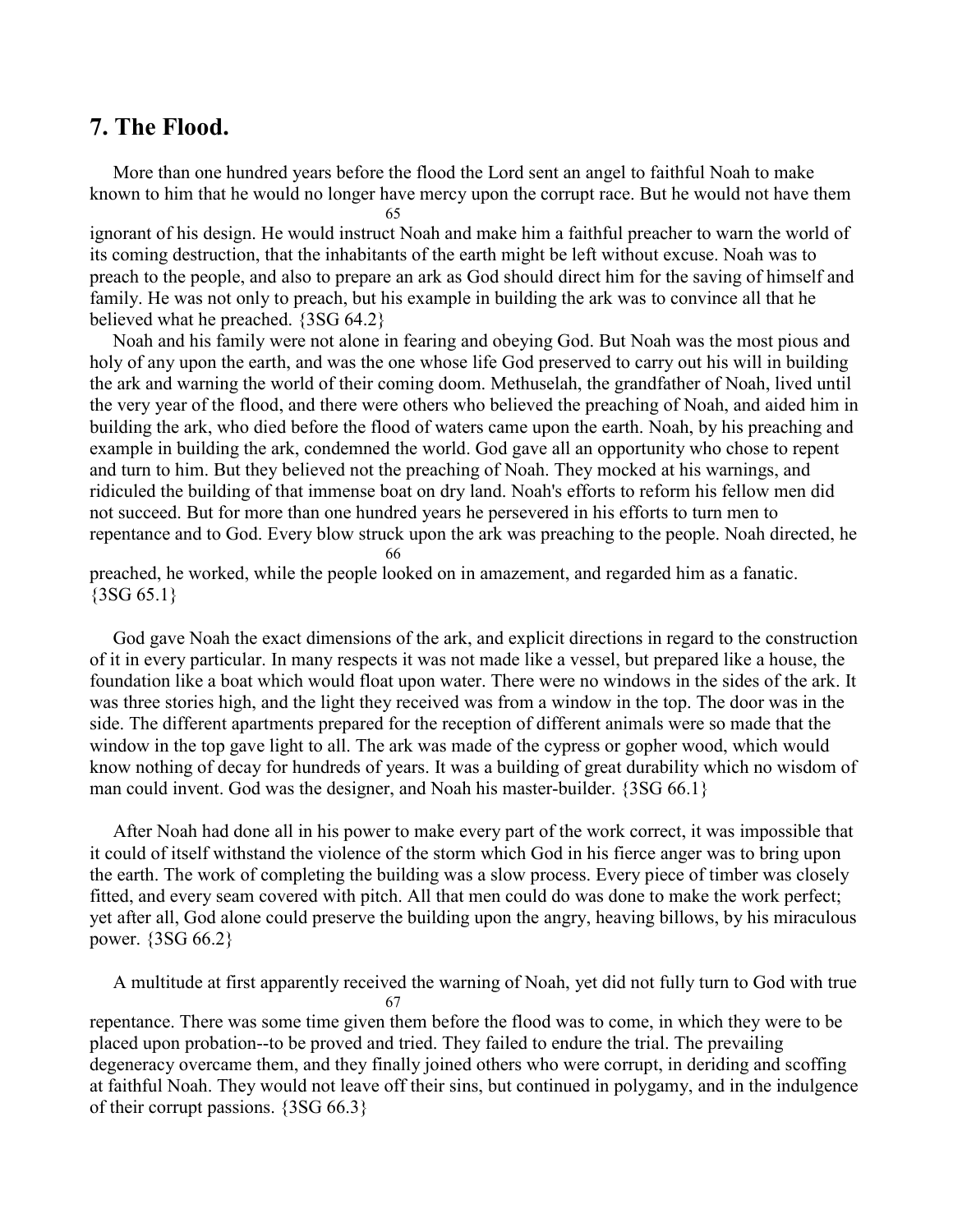The period of their probation was drawing near its close. The unbelieving, scoffing inhabitants of the world were to have a special sign of God's divine power. Noah had faithfully followed the instructions God had given to him. The ark was finished exactly as God had directed. He had laid in store immense quantities of food for man and beast. And after this was accomplished, God commanded the faithful Noah, "Come thou, and all thy house, into the ark, for thee have I seen righteous before me." Angels were sent to collect from the forest and field the beasts which God had created. Angels went before these animals and they followed, two and two, male and female, and clean beasts by sevens. These beasts, from the most ferocious, down to the most gentle and harmless, peacefully and solemnly marched into the ark. The sky seemed clouded with birds of every description. They came flying to the ark, two and two, male and female, and the clean birds by sevens. 68

The world looked on with wonder--some with fear, but they had become so hardened by rebellion that this most signal manifestation of God's power had but a momentary influence upon them. For seven days these animals were coming into the ark, and Noah was arranging them in the places prepared for them. {3SG 67.1}

 And as the doomed race beheld the sun shining in its glory, and the earth clad in almost its Eden beauty, they drove away their rising fears by boisterous merriment; and by their deeds of violence seemed to be encouraging upon themselves the visitation of the already awakened wrath of God.  ${3SG 68.1}$ 

 Everything was now ready for the closing of the ark, which could not have been done by Noah from within. An angel is seen by the scoffing multitude descending from Heaven, clothed with brightness like the lightning. He closes that massive outer door, and then takes his course upward to Heaven again. Seven days were the family of Noah in the ark before the rain began to descend upon the earth. In this time they were arranging for their long stay while the waters should be upon the earth. And these were days of blasphemous merriment by the unbelieving multitude. They thought because the prophecy of Noah was not fulfilled immediately after he entered the ark, that he was deceived, and that it was impossible that the world could be destroyed by a flood. Previous to this there had been no rain 69

upon the earth, A mist had risen from the waters, which God caused to descend at night like dew, reviving vegetation and causing it to flourish. {3SG 68.2}

 Notwithstanding the solemn exhibition they had witnessed of God's power--of the unnatural occurrence of the beasts' leaving the forests and fields, and going into the ark, and the angel of God clothed with brightness, and terrible in majesty, descending from Heaven and closing the door; yet they hardened their hearts, and continued to revel and sport over the signal manifestations of divine power. But upon the eighth day the heavens gathered blackness. The muttering thunders, and vivid lightning flashes, began to terrify man and beast. The rain descended from the clouds above them. This was something they had never witnessed, and their hearts began to faint with fear. The beasts were roving about in the wildest terror, and their varied voices seemed to mourn out their own destiny and the fate of man. The storm increased in violence until water seemed to come from heaven like mighty cataracts. The boundaries of rivers broke away, and the waters rushed to the valleys. The foundations of the great deep also were broken up. Jets of water would burst up from the earth with indescribable force, throwing massive rocks hundreds of feet into the air, and then they would bury themselves deep in the earth.  $\{3SG\ 69.1\}$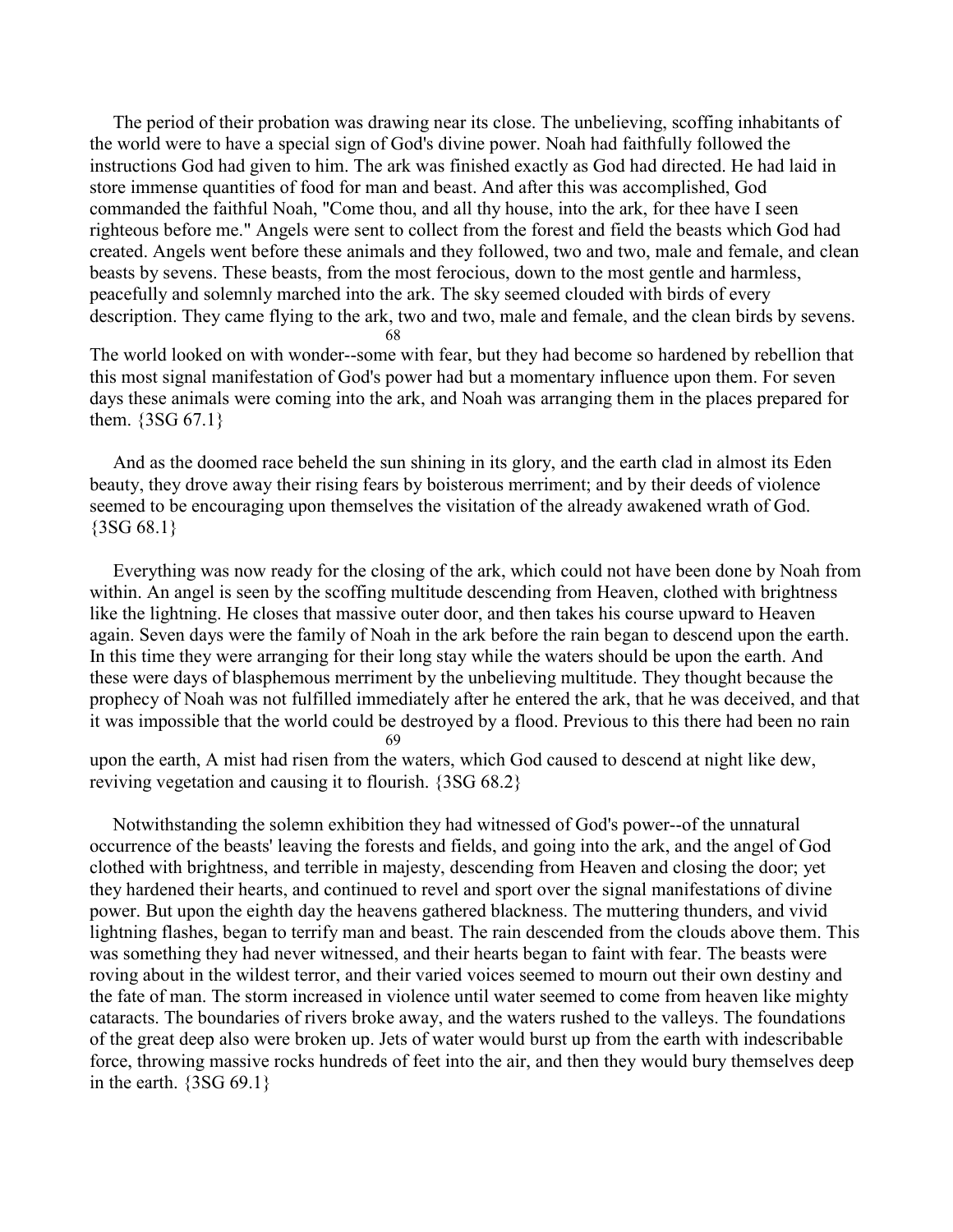The people beheld the destruction, first of the works of their hands. Their splendid buildings,

 70 their beautifully arranged gardens and groves, where they had placed their idols, were destroyed by lightning from heaven. Their ruins were scattered everywhere. They had erected altars in groves, and consecrated them to their idols, whereon they offered human sacrifices. These which God detested were torn down in his wrath before them, and they were made to tremble before the power of the living God, the Maker of the heavens and the earth, and they were made to know that it was their abominations and horrible, idolatrous sacrifices, which had called for their destruction. {3SG 69.2}

 The violence of the storm increased, and there were mingled with the warring of the elements, the wailings of the people who had despised the authority of God. Trees, buildings, rocks, and earth, were hurled in every direction. The terror of man and beast was beyond description. And even Satan himself, who was compelled to be amid the warring elements, feared for his own existence. He had delighted to control so powerful a race, and wished them to live to practice their abominations, and increase their rebellion against the God of Heaven. He uttered imprecations against God, charging him with injustice and cruelty. Many of the people, like Satan, blasphemed God, and if they could have carried out their rebellion, would have torn him from the throne of justice. While many were 71

blaspheming and cursing their Creator, others were frantic with fear, stretching their hands toward the ark, pleading for admittance. But this was impossible. God had closed the door, the only entrance, and shut Noah in and the ungodly out. He alone could open the door. Their fear and repentance came too late. They were compelled to know that there was a living God who was mightier than man, whom they had defied and blasphemed. They called upon him earnestly, but his ear was not open to their cry. Some in their desperation sought to break into the ark, but that firm made boat resisted all their efforts. Some clung to the ark until borne away with the furious surging of the waters, or their hold was broken off by rocks and trees that were hurled in every direction. Those who had slighted the warning of Noah, and ridiculed that faithful preacher of righteousness, repented too late of their unbelief. The ark was severely rocked and tossed about. The beasts within expressed by their varied noises the wildest terror, yet amid all the warring of the elements, the surging of the waters, and the hurling about of trees and rocks, the ark rode safely. Angels that excel in strength guided the ark and preserved it from harm. Every moment during that frightful storm of forty days and forty nights the preservation of the ark was a miracle of almighty power. {3SG 70.1}

 The animals exposed to the tempest rushed toward man, choosing the society of human beings, as 72

though expecting help of them. Some of the people would bind their children and themselves upon powerful beasts knowing that they would be tenacious for life; and would climb the highest points to escape the rising water. The storm does not abate its fury--the waters increase faster than at first. Some fasten themselves to lofty trees upon the highest points of land, but these trees are torn up by the roots, and carried with violence through the air, and appear as though angrily hurled, with stones and earth, into the swelling, boiling billows. Upon the loftiest heights human beings and beasts would strive to hold their position until all were hurled together into the foaming waters which nearly reached the highest points of land. The loftiest highs are at length reached, and man and beast alike perish by the waters of the flood. {3SG 71.1}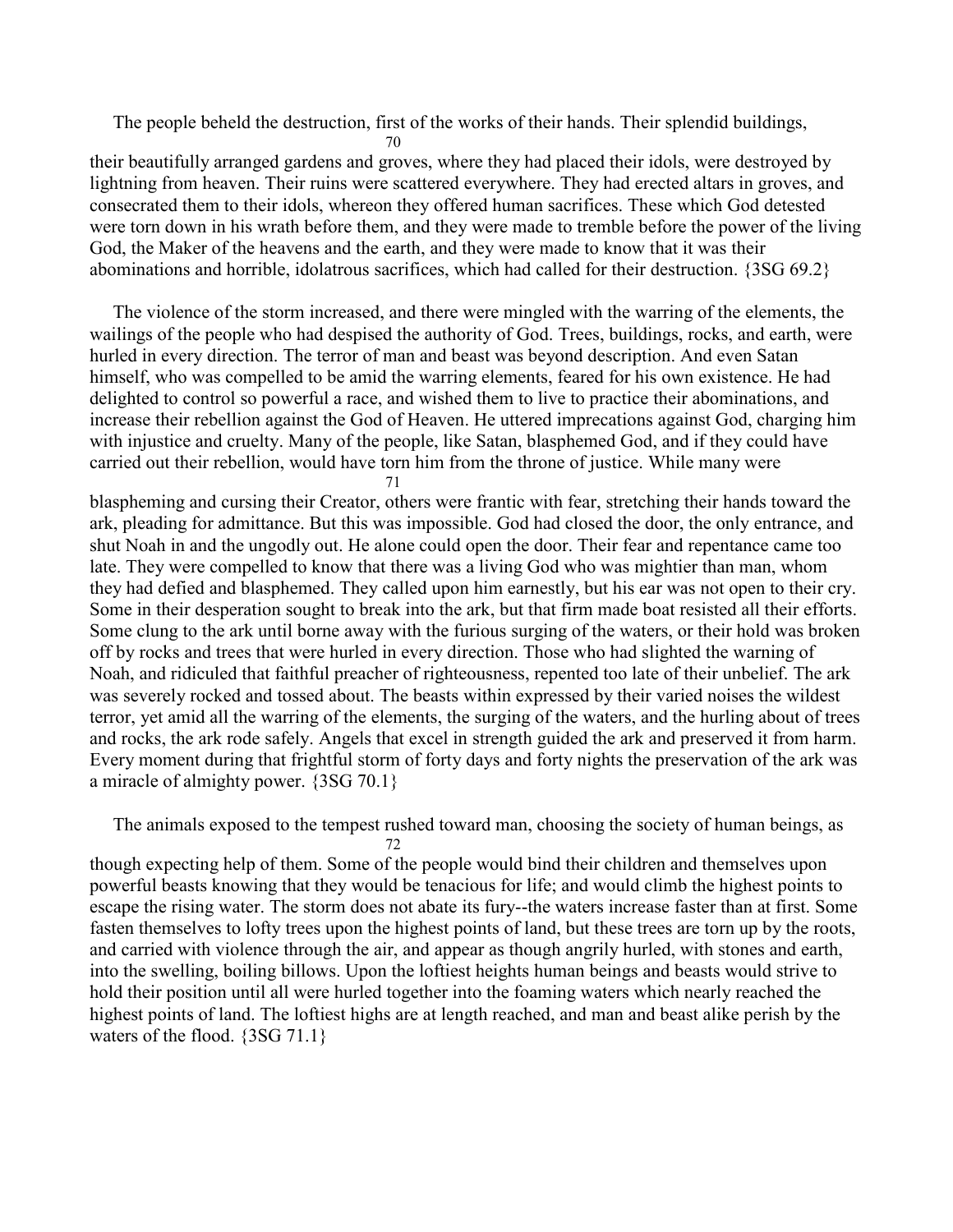Anxiously did Noah and his family watch the decrease of the waters. He desired to go forth upon the earth again. He sent out a raven which flew back and forth to and from the ark. He did not receive the information he desired, and he sent forth a dove which finding no rest returned to the ark again. After seven days the dove was sent forth again, and when the olive leaf was seen in its mouth there was great rejoicing by this family of eight which had so long been shut up in the ark. Again an angel descends and opens the door of the ark. Noah could remove the top, but he could not open the door 73

which God had shut. God spoke to Noah through the angel who opened the door and bade the family of Noah to go forth out of the ark, and to bring forth with them every living thing. {3SG 72.1}

 Noah did not forget God who had so graciously preserved them, but immediately erected an altar and took of every clean beast and of every clean fowl, and offered burnt offerings on the altar, showing his faith in Christ the great sacrifice, and manifesting his gratitude to God for their wonderful preservation. The offering of Noah came up before God like a sweet savor. He accepted the offering, and blessed Noah and his family. Here a lesson is taught all who should live upon the earth, that for every manifestation of God's mercy and love toward them, the first act of all others should be to render to him grateful thanks and humble worship. {3SG 73.1}

 And lest man should be terrified with gathering clouds, and falling rains, and should be in continual dread fearing another flood, God graciously encourages the family of Noah by a promise. "And I will establish my covenant with you; neither shall all flesh be cut off any more by the waters of a flood; neither shall there any more be a flood to destroy the earth. And God said, this is the token of the covenant which I make between me and you and every living creature that is with you, for perpetual generations. I do set my bow in the cloud, and it shall be for a token of a covenant between me and the 74

earth. And it shall come to pass, when I bring a cloud over the earth, that the bow shall be seen in the cloud. And the bow shall be in the cloud; and I will look upon it, that I may remember the everlasting covenant between God and every living creature of all flesh that is upon the earth." {3SG 73.2}

 What a condescension on the part of God. What compassion for erring man, to place the beautiful, variegated rainbow in the clouds, a token of the covenant of the great God with man! This rainbow was to evidence the fact to all generations that God destroyed the inhabitants of the earth by a flood, because of their great wickedness. It was his design that as the children of after generations should see the bow in the cloud, and should inquire the reason of this glorious circle that compasseth the earth, that their parents could explain to them the destruction of the old world by a flood, because the people gave themselves up to all manner of wickedness, and that the hands of the Most High had bended the bow, and placed it in the clouds, as a token that he would never bring again a flood of waters on the earth. This symbol in the clouds was to confirm the belief of all, and establish their confidence in God, for it was a token of divine mercy and goodness to man. That although God had been provoked to destroy the earth by the flood, yet his mercy still encompasseth the earth. God says, when he looketh 75

upon the bow in the cloud he will remember. He would not have us understand that he would ever forget; but he speaks to man in his own language, that man may better understand him. {3SG 74.1}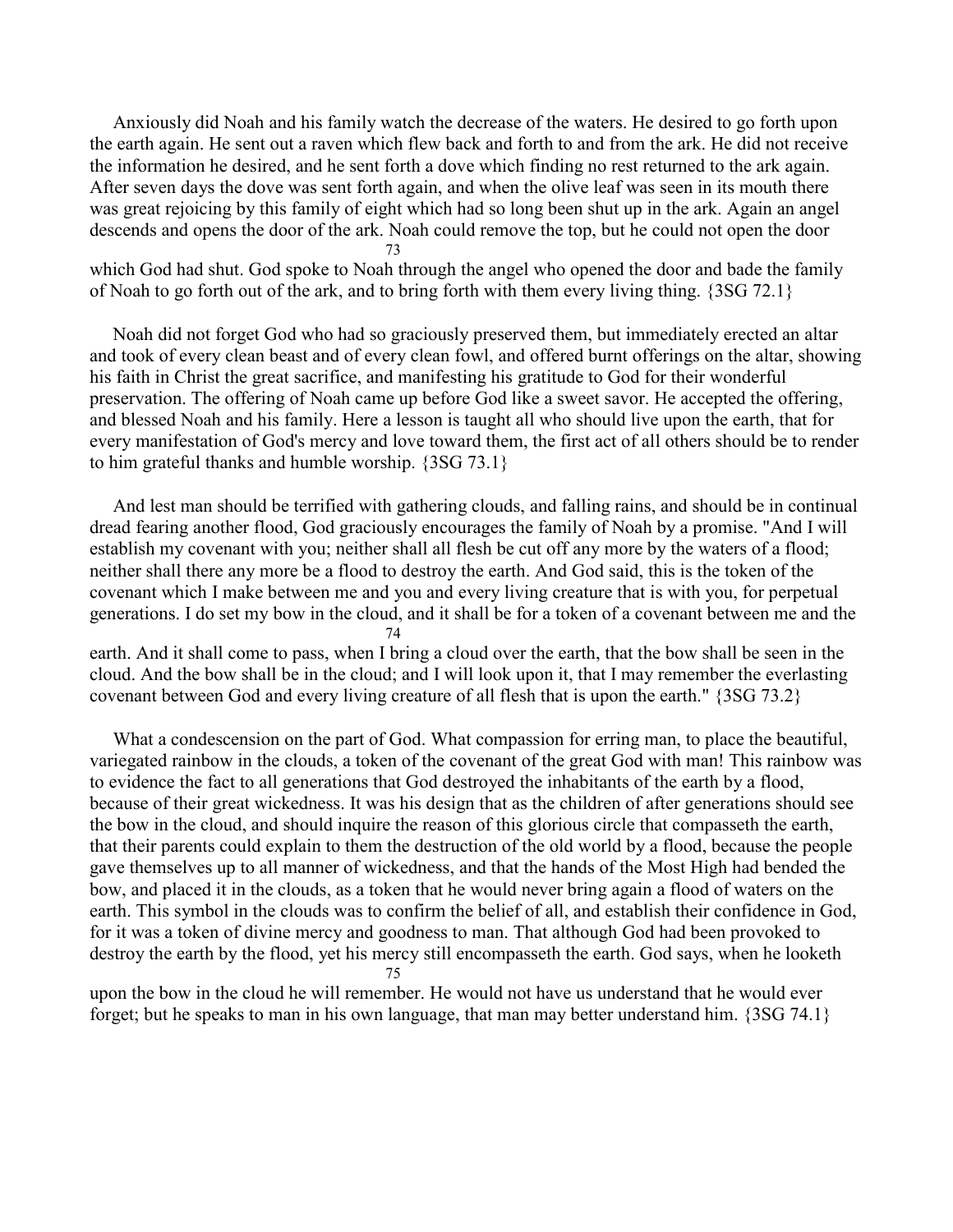A rainbow is represented in Heaven round about the throne, also above the head of Christ, as a symbol of God's mercy encompassing the earth. When man by his great wickedness provokes the wrath of God, Christ, man's intercessor, pleads for him, and points to the rainbow in the cloud, as evidence of God's great mercy and compassion for erring man; also the rainbow above the throne and upon his head emblematical of the glory and mercy from God resting there for the benefit of repentant man. {3SG 75.1}

 Every species of animal which God had created were preserved in the ark. The confused species which God did not create, which were the result of amalgamation, were destroyed by the flood. Since the flood there has been amalgamation of man and beast, as may be seen in the almost endless varieties of species of animals, and in certain races of men. {3SG 75.2}

 After Noah had come forth from the ark, he looked around upon the powerful and ferocious beasts which he brought out of the ark, and then upon his family numbering eight, and was greatly afraid that they would be destroyed by the beasts. But the Lord sent his angel to say to Noah, "The fear of you, and the dread of you, shall be upon every beast of the earth, and upon every fowl of the air, upon 76 all that moveth upon the earth, and upon all the fishes of the sea; into your hands are they delivered. Every moving thing that liveth shall be [meat] for you; even as the green herb have I given you all things." {3SG 75.3}

 Previous to this time God had given man no permission to eat animal food. Every living substance upon the face of the earth upon which man could subsist had been destroyed, therefore God gave Noah permission to eat of the clean beasts which he had taken with him into the ark. God said to Noah, "Every moving thing that liveth shall be meat for you, even as the green herb have I given you all things." As God had formerly given them the herb of the ground and fruit of the field, now, in the peculiar circumstances in which they are placed he permits them to eat animal food. Yet I saw that the flesh of animals was not the most healthy article of food for man. {3SG 76.1}

#### **8. After the Flood.**

 The whole surface of the earth was changed at the flood. A third dreadful curse now rested upon it in consequence of man's transgression. The beautiful trees and shrubbery bearing flowers were destroyed, yet Noah preserved seed and took it with him in the ark, and God by his miraculous power 77

 preserved a few of the different kinds of trees and shrubs alive for future generations. Soon after the flood trees and plants seemed to spring out of the very rocks. In God's providence seeds were scattered and driven into the crevices of the rocks and there securely hid for the future use of man. {3SG 76.2}

 The waters had been fifteen cubits above the highest mountains. The Lord remembered Noah, and as the waters decreased, he caused the ark to rest upon the top of a cluster of mountains, which God in his power had preserved and made them to stand fast all through that violent storm. These mountains were but a little distance apart, and the ark moved about and rested upon one, then another of these mountains, and was no more driven upon the boundless ocean. This gave great relief to Noah and all within the ark. As the mountains and hills appeared they were in a broken, rough condition, and all around them appeared like a sea of roiled water or soft mud. {3SG 77.1}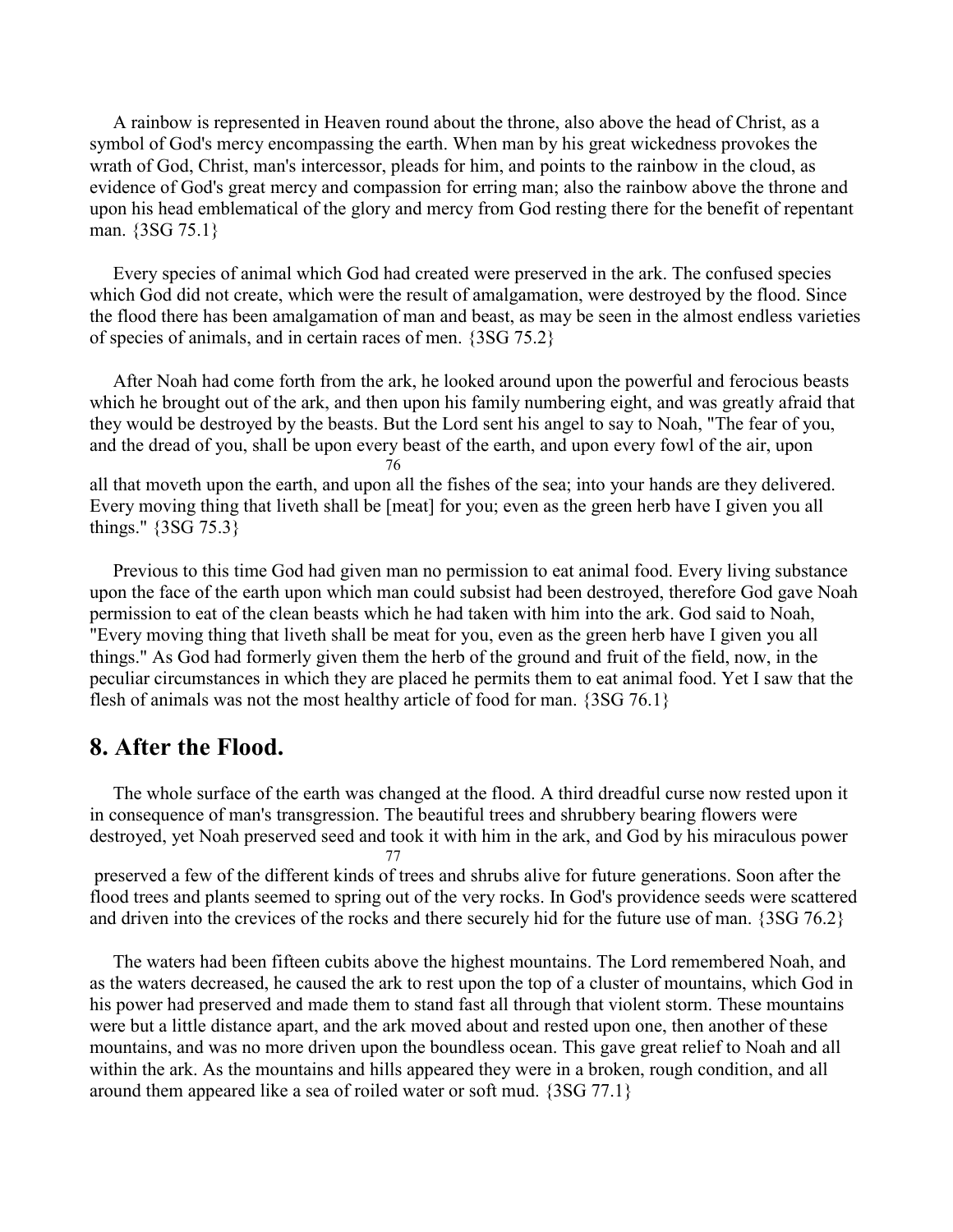In the time of the flood the people and beasts also, gathered to the highest points of land, and as the waters returned from off the earth, dead bodies were left upon high mountains, and upon the hills as well as upon the plains. Upon the surface of the earth were the bodies of men and beasts. But God would not have these to remain upon the face of the earth to decompose and pollute the atmosphere, 78

therefore he made of the earth a vast burying ground. He caused a powerful wind to pass over the earth for the purpose of drying up the waters, which moved them with great force--in some instances carrying away the tops of mountains like mighty avalanches, forming huge hills and high mountains where there were none to be seen before, and burying the dead bodies with trees, stones, and earth. These mountains and hills increased in size and became more irregular in shape by collection of stones, ledges, trees, and earth which were driven upon and around them. The precious wood, stone, silver and gold that had made rich, and adorned the world before the flood, which the inhabitants had idolized, was sunk beneath the surface of the earth. The waters which had broken forth with such great power, had moved earth and rocks, and heaped them upon earth's treasures, and in many instances formed mountains above them to hide them from the sight and search of men. {3SG 77.2}

 God saw the more he enriched and prospered sinful man, the more he corrupted his way before him. These treasures, which should have led man to glorify the bountiful giver, had been worshiped instead of God, while the giver had been rejected. {3SG 78.1}

 The beautiful, regular shaped mountains had disappeared. Stones, ledges, and ragged rocks appeared upon some parts of the earth which were before out of sight. Where had been hills and  $\frac{79}{10}$ 79

mountains, no traces of them were visible. Where had been beautiful plains covered with verdure and lovely plants, hills and mountains were formed of stones, trees, and earth, above the bodies of men and beasts. The whole surface of the earth presented an appearance of disorder. Some parts of the earth were more disfigured than the others. Where once had been earth's richest treasures of gold, silver and precious stones, was seen the heaviest marks of the curse. And countries which were not inhabited, and those portions of the earth where there had been the least crime, the curse rested more lightly. {3SG 78.2}

 Before the flood there were immense forests. The trees were many times larger than any trees which we now see. They were of great durability. They would know nothing of decay for hundreds of years. At the time of the flood these forests were torn up or broken down and buried in the earth. In some places large quantities of these immense trees were thrown together and covered with stones and earth by the commotions of the flood. They have since petrified and become coal, which accounts for the large coal beds which are now found. This coal has produced oil. God causes large quantities of coal and oil to ignite and burn. Rocks are intensely heated, limestone is burned, and iron ore melted. Water and fire under the surface of the earth meet. The action of water upon the limestone adds fury to the intense heat, and causes earthquakes, volcanoes and fiery issues. The action of fire and water upon 80

 the ledges of rocks and ore, causes loud explosions which sound like muffled thunder. These wonderful exhibitions will be more numerous and terrible just before the coming of Christ and the end of the world, as signs of its speedy destruction. {3SG 79.1}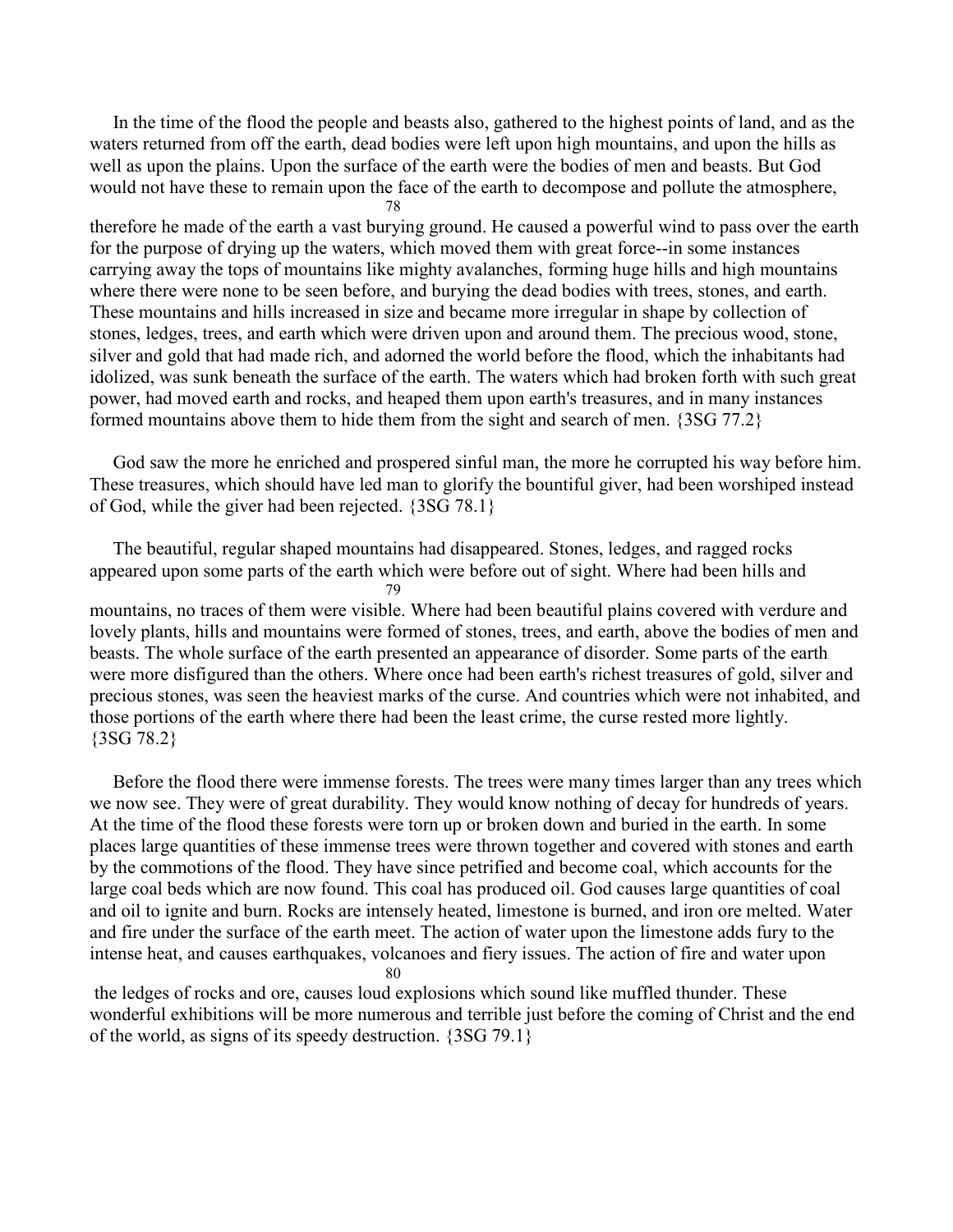Coal and oil are generally to be found where there are no burning mountains or fiery issues. When fire and water under the surface of the earth meet, the fiery issues cannot give sufficient vent to the heated elements beneath. The earth is convulsed--the ground trembles, heaves, and rises into swells or waves, and there are heavy sounds like thunder underground. The air is heated and suffocating. The earth quickly opens, and I saw villages, cities and burning mountains carried down together into the earth. {3SG 80.1}

 God controls all these elements; they are his instruments to do his will; he calls them into action to serve his purpose. These fiery issues have been, and will be his agents to blot out from the earth very wicked cities. Like Korah, Dathan and Abiram they go down alive into the pit. These are evidences of God's power. Those who have beheld these burning mountains have been struck with terror at the grandeur of the scene--pouring forth fire, and flame, and a vast amount of melted ore, drying up rivers and causing them to disappear. They have been filled with awe as though they were beholding the infinite power of God. {3SG 80.2}

81

 These manifestations bear the special marks of God's power, and are designed to cause the people of the earth to tremble before him, and to silence those, who like Pharaoh would proudly say, "Who is the Lord that I should obey his voice?" Isaiah refers to these exhibitions of God's power where he exclaims, "Oh that thou wouldest rend the heavens, that thou wouldest come down, that the mountains might flow down at thy presence as when the melting fire burneth. The fire causeth the waters to boil, to make thy name known to thine adversaries, that the nations may tremble at thy presence. When thou didst terrible things which we looked not for, thou camest down, the mountains flowed down at thy presence. {3SG 81.1}

 "The Lord is slow to anger, and great in power, and will not at all acquit the wicked. The Lord hath his way in the whirlwind and in the storm, and the clouds are the dust of his feet. He rebuketh the sea, and maketh it dry and drieth up all the rivers. Bashan languisheth, and Carmel, and the flower of Lebanon languisheth. The mountains quake at him, and the hills melt, and the earth is burned at his presence, yea, the world, and all that dwell therein. Who can stand before his indignation? and who can abide in the fierceness of his anger? His fury is poured our like fire, and the rocks are thrown down by him. {3SG 81.2}

 "Bow thy heavens, O, Lord, and come down. Touch the mountains, and they shall smoke. Cast forth 82 lightning, and scatter them. Shoot out thine arrows, and destroy them." {3SG 81.3}

 Greater wonders than have yet been seen will be witnessed by those upon the earth a short period previous to the coming of Christ. "And I will show wonders in the heavens above, and signs in the earth beneath, blood and fire and vapour of smoke." "And there were voices and thunders and lightnings, and there was a great earthquake, such as was not since men were upon the earth, so mighty an earthquake and so great. And every island fled away, and the mountains were not found. And there fell upon men a great hail out of heaven, every stone about the weight of a talent; and men blasphemed God because of the plague of the hail, for the plague thereof was exceeding great." {3SG 82.1}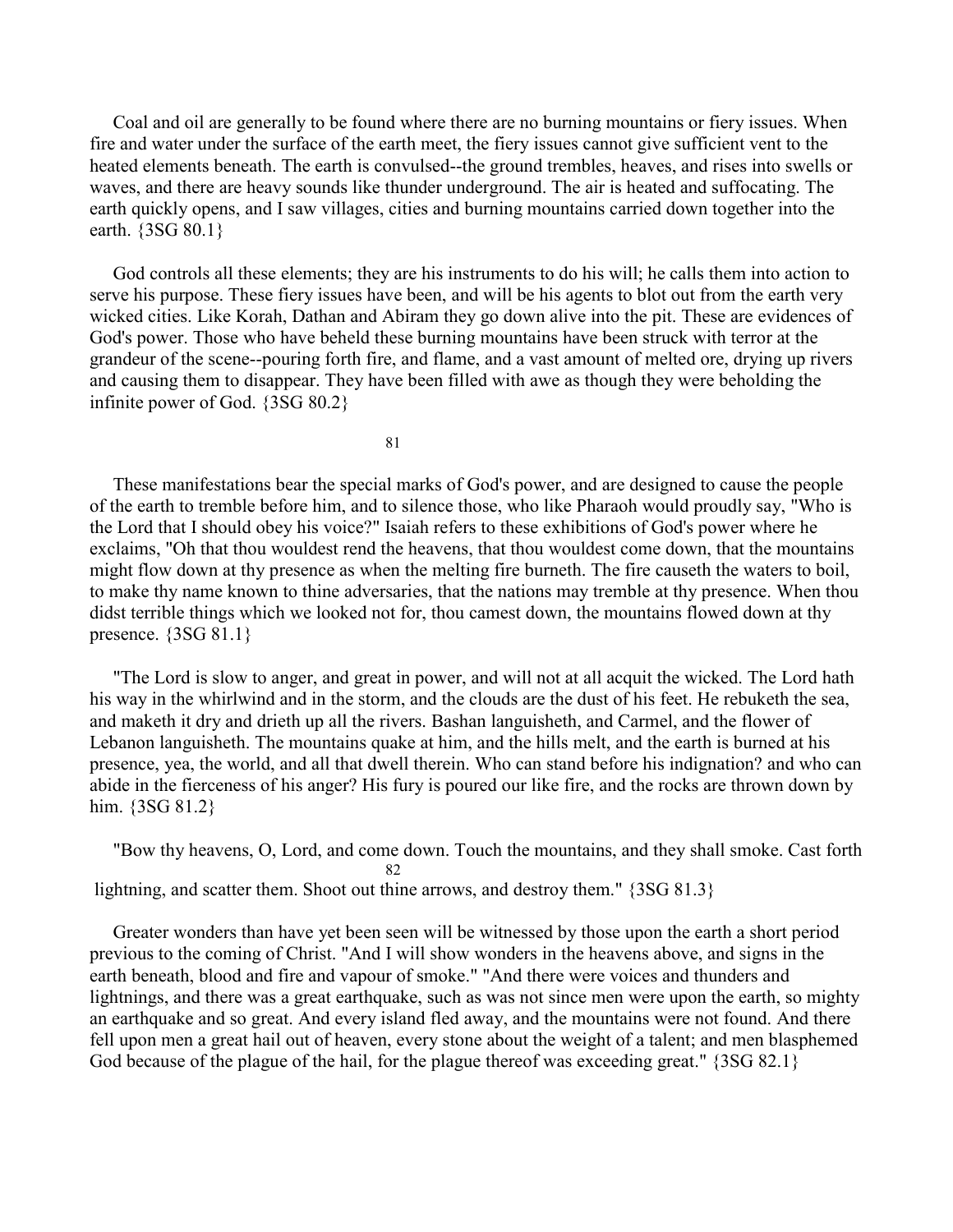The bowels of the earth were the Lord's arsenal, from which he drew forth the weapons he employed in the destruction of the old world. Waters in the bowels of the earth gushed forth, and united with the waters from Heaven, to accomplish the work of destruction. Since the flood, God has used both water and fire in the earth as his agents to destroy wicked cities. {3SG 82.2}

 In the day of the Lord, just before the coming of Christ, God will send lightnings from Heaven in his wrath, which will unite with fire in the earth. The mountains will burn like a furnace, and will pour 83

forth terrible streams of lava, destroying gardens and fields, villages and cities; and as they pour their melted ore, rocks and heated mud into the rivers, will cause them to boil like a pot, and send forth massive rocks and scatter their broken fragments upon the land with indescribable violence. Whole rivers will be dried up. The earth will be convulsed, and there will be dreadful eruptions and earthquakes everywhere. God will plague the wicked inhabitants of the earth until they are destroyed from off it. {3SG 82.3}

 The saints are preserved in the earth in the midst of these dreadful commotions, as Noah was preserved in the ark at the time of the flood. Christ appears in his glory, and calls forth the righteous dead. The living saints are changed, and, with the resurrected dead, are borne away from the earth by angels to meet their Lord in the air. The earth is left like a desolate wilderness. {3SG 83.1}

 At the end of one thousand years, Jesus, the king of glory, descends from the holy city, clothed with brightness like the lightning, upon the mount of olives--the same mount from whence he ascended after his resurrection. As his feet touch the mountain, it parts asunder, and becomes a very great plain, and is prepared for the reception of the holy city in which is the paradise of God, the garden of Eden, which was taken up after man's transgression. Now it descends with the city, more beautiful, and gloriously 84

adorned than when removed from the earth. The city of God comes down and settles upon the mighty plain prepared for it. Then Jesus leaves the city surrounded by the redeemed host, and is escorted on his way by the angelic throng. In fearful majesty he calls forth the wicked dead. They are wakened from their long sleep. What a dreadful waking! They behold the Son of God in his stern majesty and resplendent glory. All, as soon as they behold him, know that he is the crucified one who died to save them, whom they had despised and rejected. They are in number like the sand upon the sea-shore. At the first resurrection all come forth in immortal bloom, but at the second, the marks of the curse are visible upon all. All come up as they went down into their graves. Those who lived before the flood, come forth with their giant-like stature, more than twice as tall as men now living upon the earth, and well proportioned. The generations after the flood were less in stature. There was a continual decrease through successive generations, down to the last that lived upon the earth. The contrast between the first wicked men who lived upon the earth, and those of the last generation, was very great. The first were of lofty height and well proportioned--the last came up as they went down, a dwarfed, feeble, deformed race. A mighty host of kings, warriors, statesmen and nobles, down to the most degraded, 85

came up together upon the desolate earth. When they behold Jesus in his glory they are affrighted, and seek to hide from his terrible presence. They are overwhelmed with his exceeding glory, and with one accord are compelled to exclaim in anguish, "Blessed is he who cometh in the name of the Lord."  ${3SG 83.2}$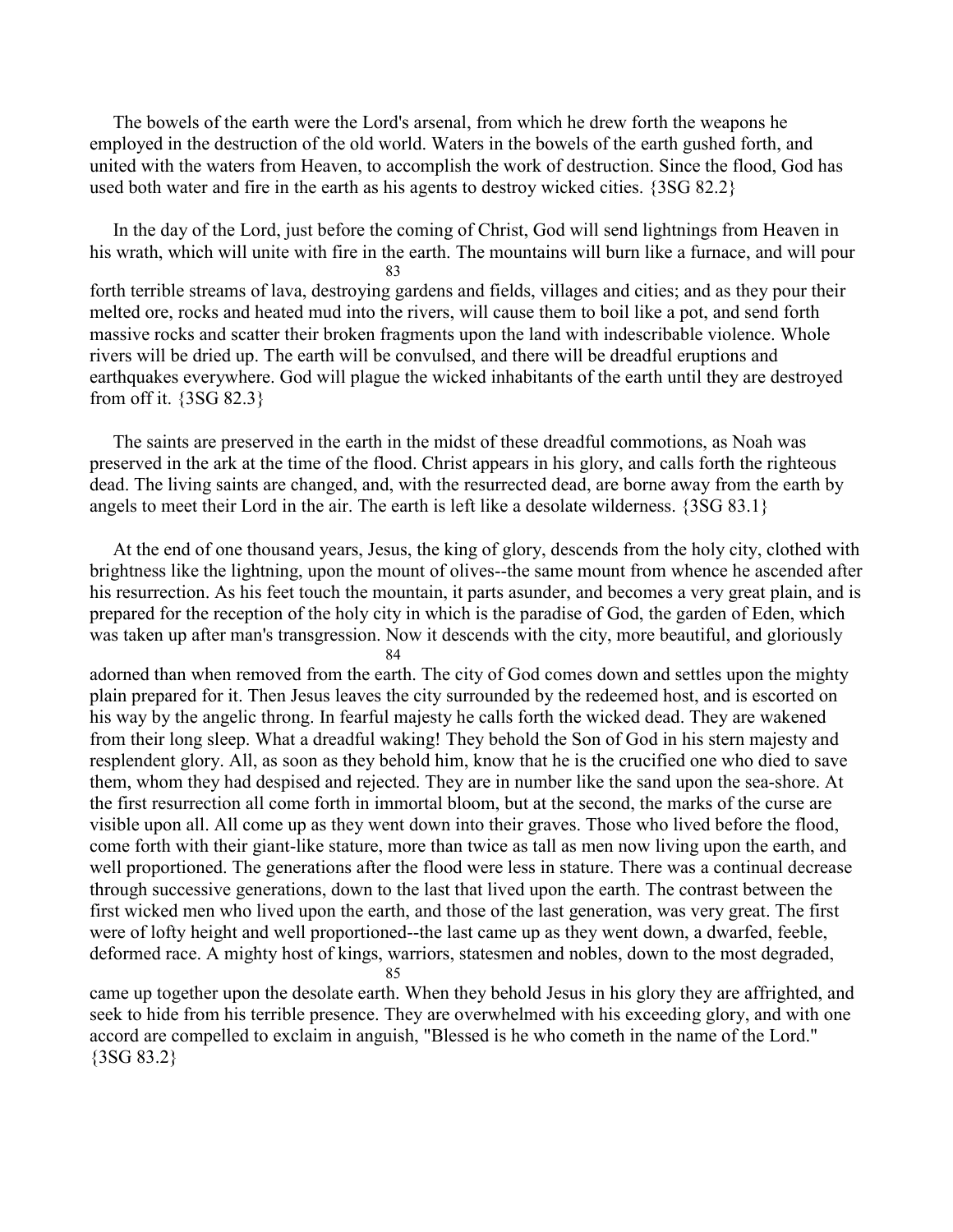Jesus and the saints return to the city. Satan goes forth among the vast multitude of resurrected wicked, and makes the feeble strong. He then points them to the countless millions who have been raised, and makes them believe that he, by his power, had brought them up from [their] graves. He points to the powerful race who lived before the flood, and to kings and warriors who were well skilled in battle, and flatters his subjects that their numbers are much greater than those in the city, that they can make war with them, and dethrone God and his Son Jesus Christ, and take the throne and occupy the city, and enjoy its richness and glory. As the wicked come forth from their graves, they resume the current of their thoughts where it ceased in death. The antediluvian race perished blaspheming God. Many perished in battle; they fell while thirsting to conquer; they rise with the same spirit of war that they possessed when they fell. They accept Satan as their general, and his angels as their officers. Satan and his angels were once inhabitants of the city; and they profess to understand just how to 86

attack the city and take possession of it. With Satan at their head, they go up on the breadth of the earth, and compass the camp of the saints about, and the beloved city; and fire comes down from God out of Heaven and devours them. {3SG 85.1}

 Jesus and his loyal subjects ascend to the top of the city. The wicked host behold the splendor of the city, and the happy redeemed company upon its walls, and are amazed at the scene. They behold Jesus in his kingly majesty, his countenance surpassing the brightness of the sun, surrounded by the angelic throng. As the wicked look upon the redeemed, and see their faces radiant with glory, and glittering crowns upon their heads, their courage fails, and they wail in anguish as they realize that they chose a life of rebellion against God, and Jesus Christ their Saviour, and for their disloyalty have lost eternal life, and an imperishable treasure. Then many who had professed to be Christ's followers, but who had not honored God in their lives, enumerate their good deeds performed when they lived upon the earth, and entreat to be admitted into the city. They plead that their names were upon the church books, and they had prophesied in the name of Christ, and in his name cast out devils, and done many wonderful works. Christ answers, Your cases have been decided. Your names are not found enrolled in the book of life. You professed to believe in my name, but you trampled upon the law of God. I know you not, 87

depart from me ye workers of iniquity. Satan and his angels try to encourage the wicked multitude to action; but fire descends from Heaven, and unites with the fire in the earth, and aids in the general conflagration. {3SG 86.1}

 Those majestic trees which God had caused to grow upon the earth, for the benefit of the inhabitants of the old world, and which they had used to form into idols, and to corrupt themselves with, God has reserved in the earth, in the shape of coal and oil to use as agencies in their final destruction. As he called forth the waters in the earth at the time of the flood, as weapons from his arsenal to accomplish the destruction of the antediluvian race, so at the end of the one thousand years he will call forth the fires in the earth as his weapons which he has reserved for the final destruction, not only of successive generations since the flood, but the antediluvian race who perished by the flood.  ${3SG 87.1}$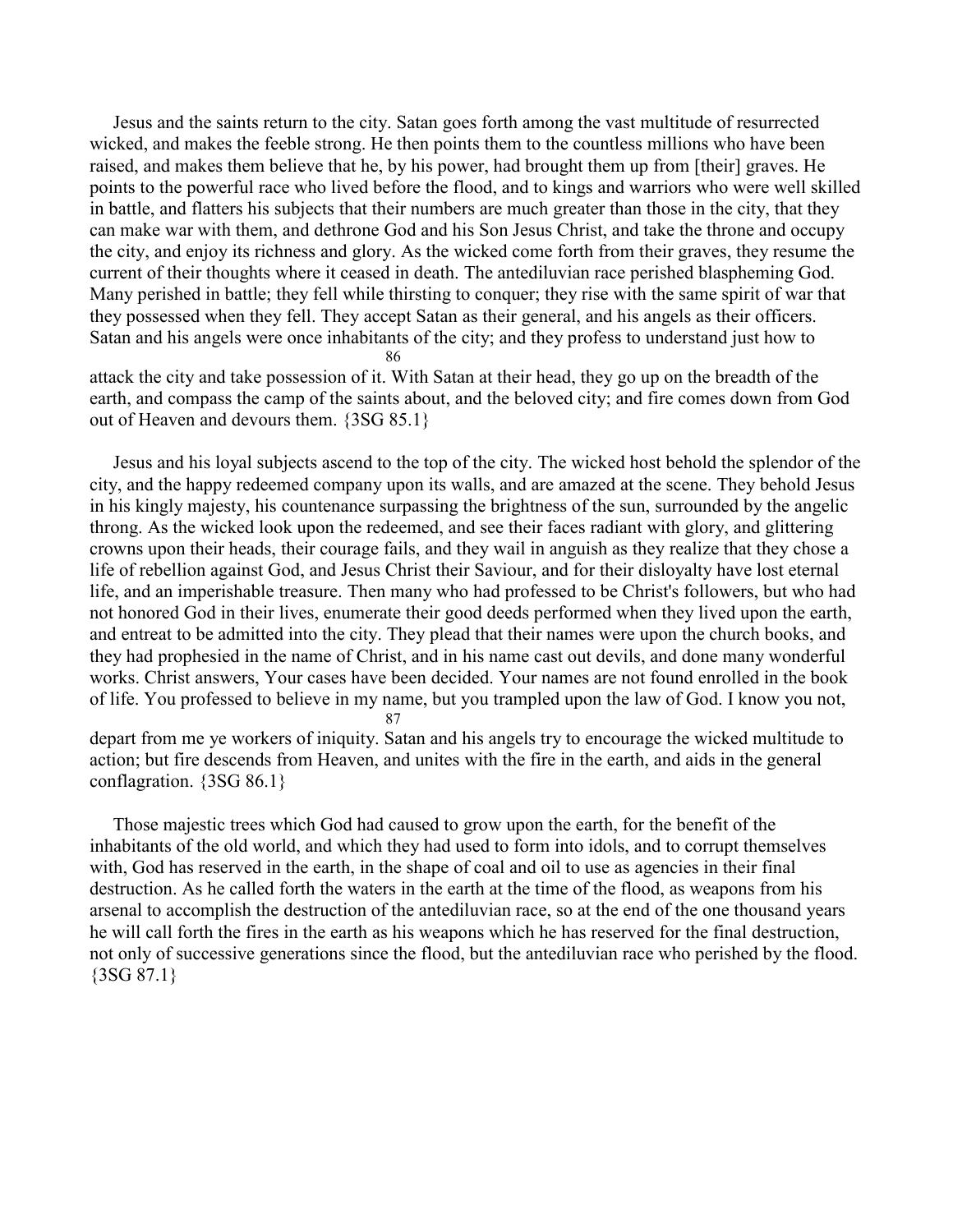When the flood of waters was at its height upon the earth, it had the appearance of a boundless lake of water. When God finally purifies the earth, it will appear like a boundless lake of fire. As God preserved the ark amid the commotions of the flood, because it contained eight righteous persons, he will preserve the New Jerusalem, containing the faithful of all ages, from righteous Abel down to the last saint which lived. Although the whole earth, with the exception of that portion where the city rests,

88

will be wrapped in a sea of liquid fire, yet the city is preserved as was the ark, by a miracle of Almighty power. It stands unharmed amid the devouring elements. "But the day of the Lord will come as a thief in the night; in the which the heavens shall pass away with a great noise, and the elements shall melt with fervent heat, the earth also, and the works that are therein shall be burned up." {3SG 87.2}

 By transgressing God's commandments a curse fell upon Adam and Eve, and they were deprived of all right to the tree of life. Christ died to save man, and yet preserve the honor of God's law. He says "Blessed are they that do his commandments that they may have right to the tree of life, and may enter in through the gates into the City." The Son of God here presents the doing of the commandments of God as the condition of a right to the tree of life. The transgression of God's commandments deprived man of all right to the tree of life. Christ died, that by virtue of his blood, obedience to God's law might make man worthy of the heavenly benediction, and grant him a right again to the tree of life. {3SG 88.1}

 When the faithful dead shall be resurrected, and the king of glory shall open before them the gates of the city of God, and the nations who have kept the truth enter in, what beauty and glory will meet the astonished sight of those who have seen no greater beauties in the earth than that which they beheld 89

in decaying nature after the threefold curse was upon the earth. {3SG 88.2}

 It is impossible to describe Adam's transports of joy as he again beholds Paradise, the garden of Eden, his once happy home, from which, because of his transgression, he had been so long separated. He beholds the lovely flowers and trees, of every description for fruit and beauty, every one of which to designate them he had named while in his innocence. He sees the luxuriant vines, which had once been his delight to train upon bowers and trees. But when he again beholds the wide spread tree of life with its extended branches and glowing fruit, and to him again is granted access to its fruit and leaves, his gratitude is boundless. He first in adoration bows at the feet of the King of glory, and then with the redeemed host swells the song, Worthy, worthy is the Lamb that was slain. Adam had lost Eden by disobeying the commandments of God. He has now regained that lovely garden by repentance and faithful obedience. The curse rested upon him for disobedience, the blessing now for his obedience.  ${3SG 89.1}$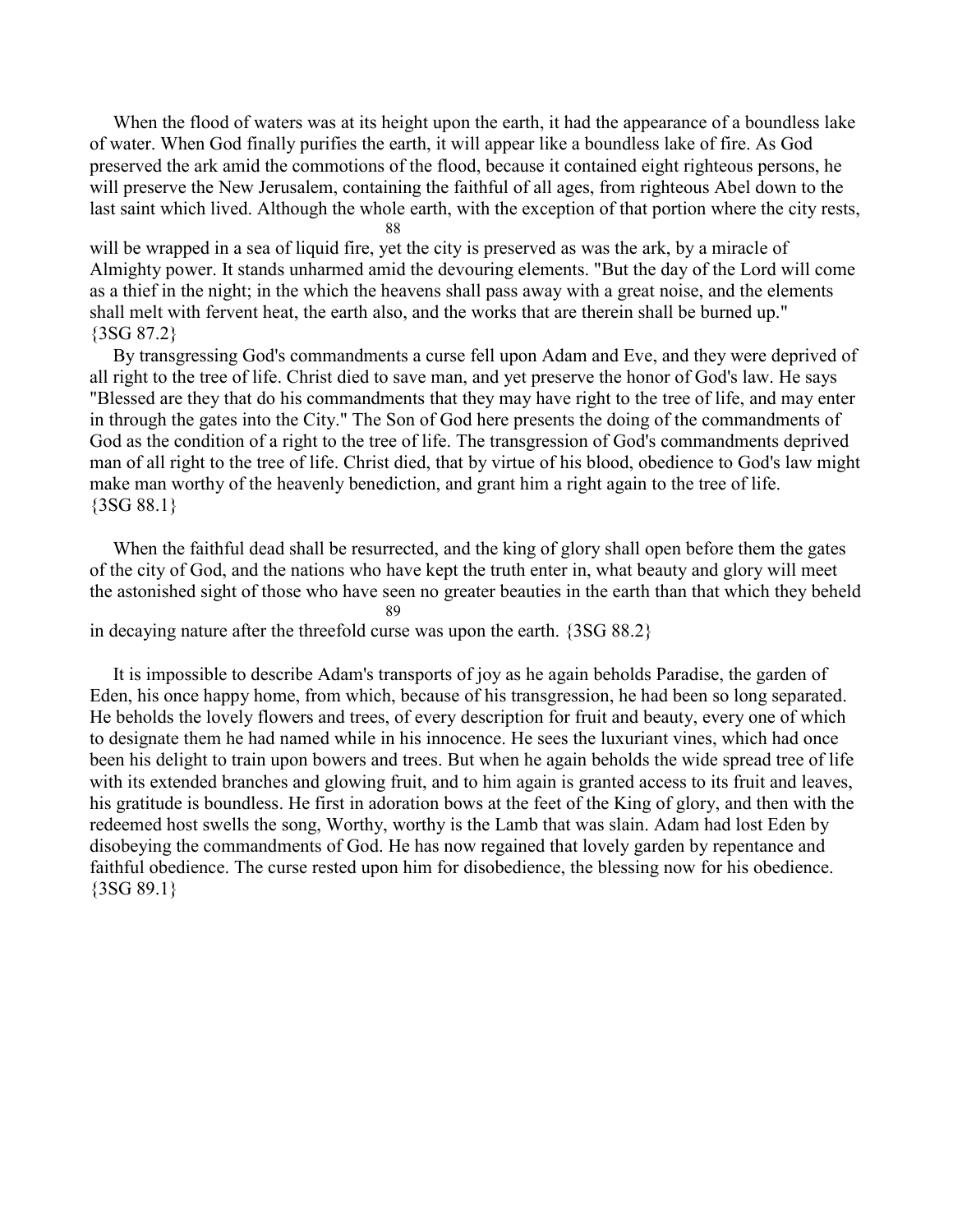# **9. Disguised Infidelity**

 I was then carried back to the creation and was shown that the first week, in which God performed the work of creation in six days and rested on the seventh day, was just like every other week. The great God in his days of creation and day of rest, measured off the first cycle as a sample for successive weeks till the close of time. "These are the generations of the heavens and of the earth when they were created." God gives us the productions of his work at the close of each literal day. Each day was accounted of him a generation, because every day he generated or produced some new portion of his work. On the seventh day of the first week God rested from his work, and then blessed the day of his rest, and set it apart for the use of man. The weekly cycle of seven literal days, six for labor, and the seventh for rest, which has been preserved and brought down through Bible history, originated in the great facts of the first seven days. {3SG 90.1}

 When God spake his law with an audible voice from Sinai, he introduced the Sabbath by saying, "Remember the Sabbath day to keep it holy." He then declares definitely what shall be done on the six days, and what shall not be done on the seventh. He then, in giving the reason for thus observing the 91 week, points them back to his example on the first seven days of time. "For in six days the Lord made heaven and earth, the sea and all that in them is, and rested the seventh day, wherefore the Lord blessed the Sabbath day and hallowed it." This reason appears beautiful and forcible when we understand the record of creation to mean literal days. The first six days of each week are given to man in which to labor, because God employed the same period of the first week in the work of creation. The seventh day God has reserved as a day of rest, in commemoration of his rest during the same period of time after he had performed the work of creation in six days. {3SG 90.2}

 But the infidel supposition, that the events of the first week required seven vast, indefinite periods for their accomplishment, strikes directly at the foundation of the Sabbath of the fourth commandment. It makes indefinite and obscure that which God has made very plain. It is the worst kind of infidelity; for with many who profess to believe the record of creation, it is infidelity in disguise. It charges God with commanding men to observe the week of seven literal days in commemoration of seven indefinite periods, which is unlike his dealings with mortals, and is an impeachment of his wisdom. {3SG 91.1}

 Infidel geologists claim that the world is very much older than the Bible record makes it. They reject the Bible record, because of those things which are to them evidences from the earth itself, that 92

 the world has existed tens of thousands of years. And many who profess to believe the Bible record are at a loss to account for wonderful things which are found in the earth, with the view that creation week was only seven literal days, and that the world is now only about six thousand years old. These, to free themselves of difficulties thrown in their way by infidel geologists, adopt the view that the six days of creation were six vast, indefinite periods, and the day of God's rest was another indefinite period; making senseless the fourth commandment of God's holy law. Some eagerly receive this position, for it destroys the force of the fourth commandment, and they feel a freedom from its claims upon them. They have limited ideas of the size of men, animals and trees before the flood, and of the great changes which then took place in the earth. {3SG 91.2}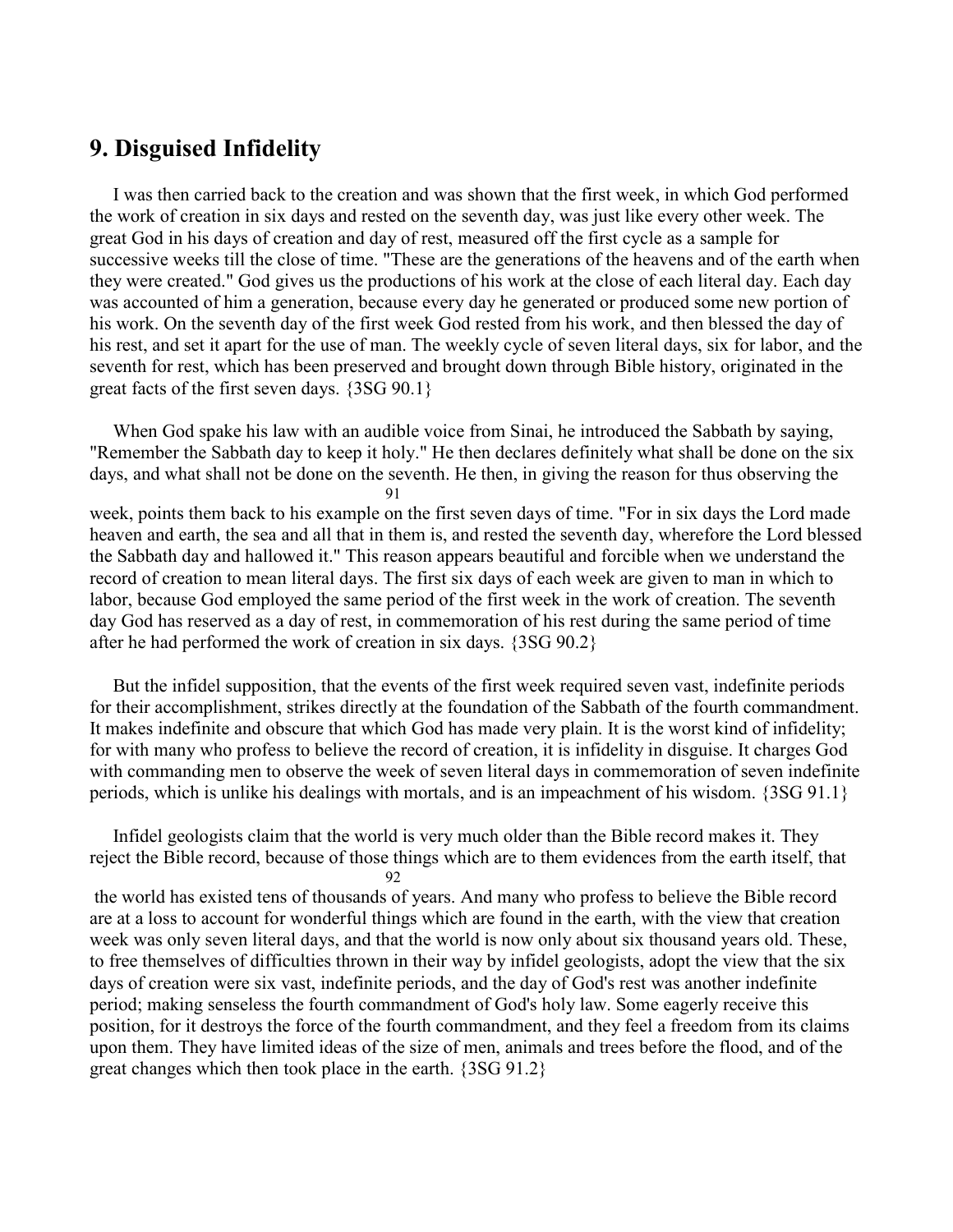Bones of men and animals are found in the earth, in mountains and in valleys, showing that much larger men and beasts once lived upon the earth. I was shown that very large, powerful animals existed before the flood which do not now exist. Instruments of warfare are sometimes found; also petrified wood. Because the bones of human beings and of animals found in the earth, are much larger than those of men and animals now living, or that have existed for many generations past, some conclude that the world is older than we have any scriptural record of, and was populated long before the record 93

of creation, by a race of beings vastly superior in size to men now upon the earth. {3SG 92.1}

 I have been shown that without Bible history, geology can prove nothing. Relics found in the earth do give evidence of a state of things differing in many respects from the present. But the time of their existence, and how long a period these things have been in the earth, are only to be understood by Bible history. It may be innocent to conjecture beyond Bible history, if our suppositions do not contradict the facts found in the sacred Scriptures. But when men leave the word of God in regard to the history of creation, and seek to account for God's creative works upon natural principles, they are upon a boundless ocean of uncertainty. Just how God accomplished the work of creation in six literal days he has never revealed to mortals. His creative works are just as incomprehensible as his existence. {3SG 93.1}

"Great is the Lord, and greatly to be praised, and his greatness is unsearchable." {3SG 93.2}

"Which doeth great things, past finding out; yea, and wonders without number." {3SG 93.3}

"Which doeth great things, and unsearchable; marvelous things without number." {3SG 93.4}

 God thundereth marvelously with his voice. Great things doeth he, which we cannot comprehend."  ${3SG 93.5}$ 

 "O, the depth of the riches, both of the wisdom and knowledge of God! How unsearchable are his 94

judgments, and his ways past finding out! For who hath known the mind of the Lord? or who hath been his counselor?" {3SG 93.6}

 The word of God is given as a lamp unto our feet, and a light unto our path. Those who cast his word behind them, and seek by their own blind philosophy to trace out the wonderful mysteries of Jehovah will stumble in darkness. A guide has been given to mortals whereby they may trace Jehovah and his works as far as will be for their good. Inspiration, in giving us the history of the flood has explained wonderful mysteries, that geology, independent of inspiration, never could. {3SG 94.1}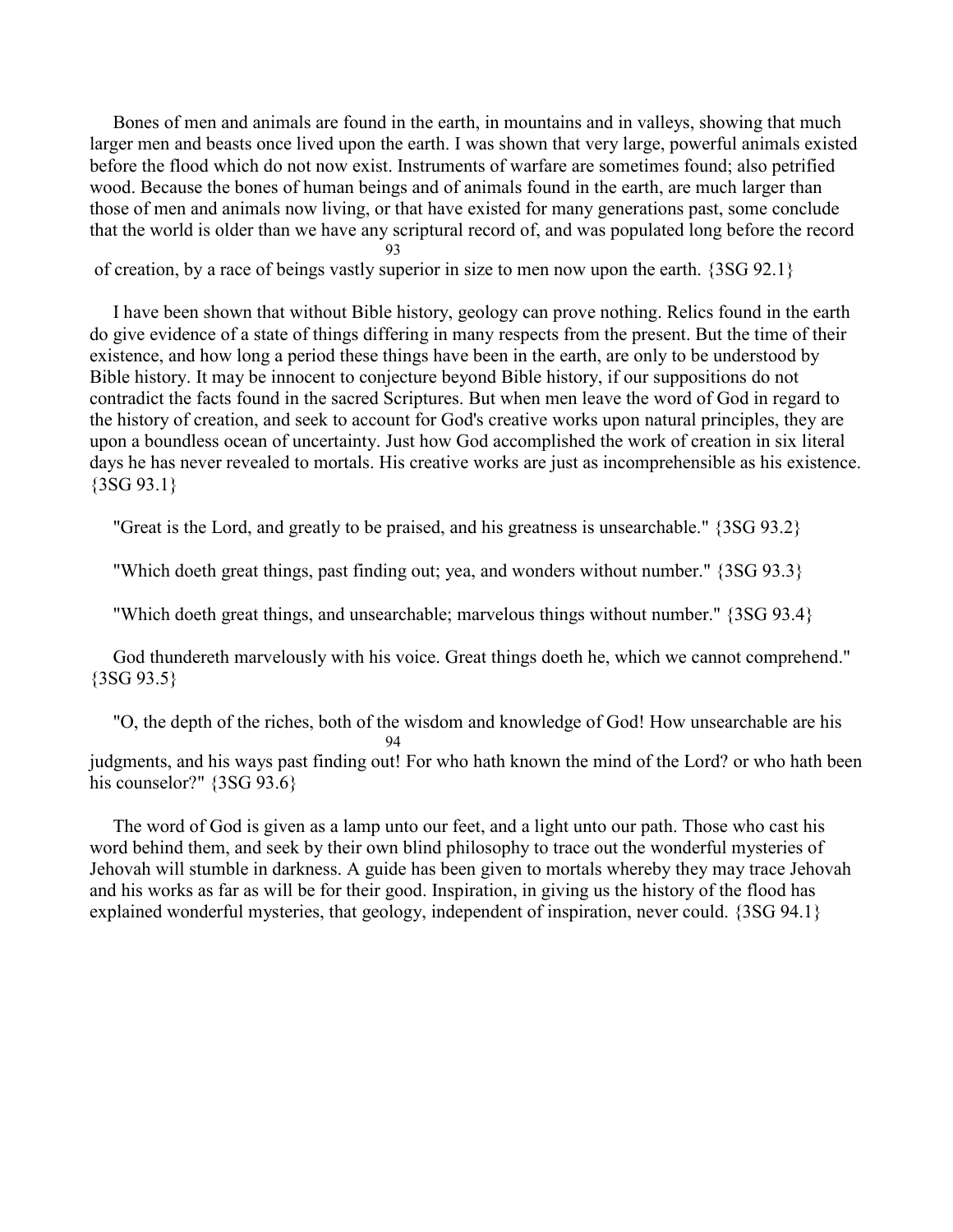It has been the special work of Satan to lead fallen man to rebel against God's government, and he has succeeded too well in his efforts. He has tried to obscure the law of God, which in itself is very plain. He has manifested a special hate against the fourth precept of the decalogue, because it defines the living God, the Maker of the heavens and the earth. The plainest precepts of Jehovah are turned from, to receive infidel fables. {3SG 94.2}

 Man will be left without excuse. God has given sufficient evidence upon which to base faith if he wish to believe. In the last days the earth will be almost destitute of true faith. Upon the merest pretense, the word of God will be considered unreliable, while human reasoning will be received, though it be in opposition to plain Scripture facts. Men will endeavor to explain from natural causes 95 the work of creation, which God has never revealed. But human science can not search out the secrets of the God of Heaven, and explain the stupendous works of creation, which were a miracle of

Almighty power, any sooner than it can show how God came into existence. {3SG 94.3}

 "The secret things belong unto the Lord our God; but those things which are revealed belong unto us and to our children forever." Men professing to be ministers of God, raise their voices against the investigation of prophecy, and tell the people that the prophecies, especially of Daniel and John, are obscure, and that we cannot understand them. But some of the very men who oppose the investigation of prophecy because it is obscure, eagerly receive the suppositions of geologists, which dispute the Mosaic record. But if God's revealed will is so difficult to be understood, certainly men should not rest their faith upon mere suppositions in regard to that which he has not revealed. God's ways are not as our ways, neither are his thoughts as our thoughts. Human science can never account for his wondrous works. God so ordered that men, beasts, and trees, many times larger than those now upon the earth, and other things, should be buried in the earth at the time of the flood, and there be preserved to evidence to man that the inhabitants of the old world perished by a flood. God designed that the discovery of these things in the earth, should establish the faith of men in inspired history. But men, 96

with their vain reasoning, make a wrong use of these things which God designed should lead them to exalt him. They fall into the same error as did the people before the flood--those things which God gave them as a benefit, they turned into a curse, by making a wrong use of them. {3SG 95.1}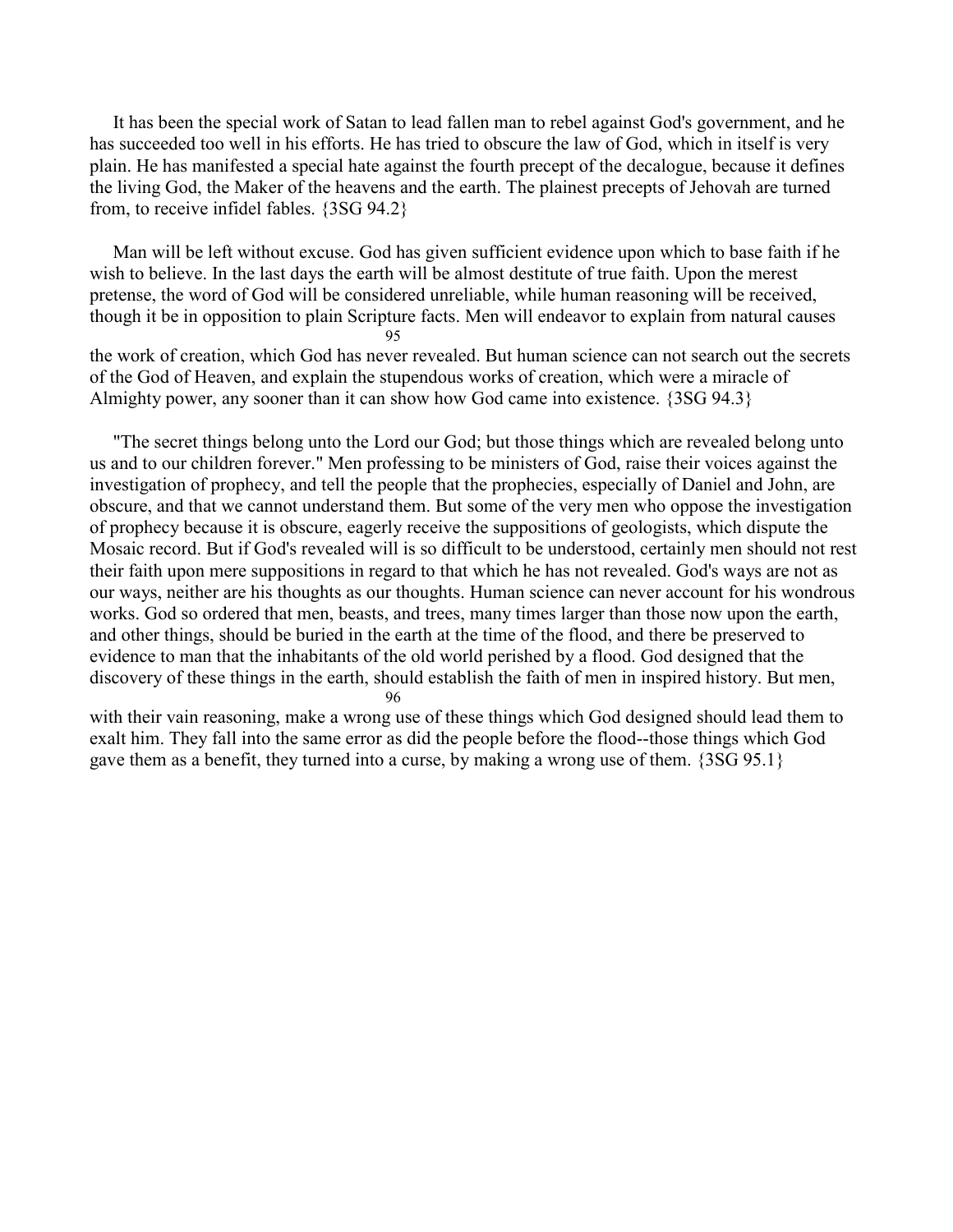## **10. Tower of Babel.**

 Some of the descendants of Noah soon began to apostatize. A portion followed the example of Noah, and obeyed God's commandments; others were unbelieving and rebellious, and even these did not believe alike in regard to the flood. Some disbelieved in the existence of God, and in their own minds accounted for the flood from natural causes. Others believed that God existed, and that he destroyed the antediluvian race by a flood; and their feelings, like Cain, rose in rebellion against God, because he destroyed the people from the earth and cursed the earth the third time by a flood.  ${3SG 96.1}$ 

 Those who were enemies of God felt daily reproved by the righteous conversation and godly lives of those who loved, obeyed, and exalted God. The unbelieving consulted among themselves, and agreed to separate from the faithful, whose righteous lives were a continual restraint upon their wicked 97

course. They journeyed a distance from them, and selected a large plain wherein to dwell. They built them a city, and then conceived the idea of building a large tower to reach unto the clouds, that they might dwell together in the city and tower, and be no more scattered. They reasoned that they would secure themselves in case of another flood, for they would build their tower to a much greater height than the waters prevailed in the time of the flood, and all the world would honor them, and they would be as gods, and rule over the people. This tower was calculated to exalt its builders, and was designed to turn the attention of others who should live upon the earth from God to join with them in their idolatry. Before the work of building was accomplished, people dwelt in the tower. Rooms were splendidly furnished, decorated and devoted to their idols. Those who did not believe in God, imagined if their tower could reach unto the clouds they would be able to discover reasons for the flood. {3SG 96.2}

 They exalted themselves against God. But he would not permit them to complete their work. They had built their tower to a lofty height, when the Lord sent two angels to confound them in their work. Men had been appointed for the purpose of receiving word from the workmen at the top of the tower, calling for material for their work, which the first would communicate to the second, and he to the 98

third, until the word reached those upon the ground. As the word was passing from one to another in its descent, the angels confounded their language, and when the word reached the workmen upon the ground, material was called for which had not been required. And after the laborious process of getting the material to the workmen at the top of the tower, it was not that which they wished for. Disappointed and enraged they reproached those whom they supposed were at fault. After this there was no harmony in their work. Angry with one another, and unable to account for the misunderstanding, and strange words among them, they left the work and separated from each other, and scattered abroad in the earth. Up to this time men had spoken but one language. Lightning from heaven as a token of God's wrath broke off the top of their tower, casting it to the ground. Thus God would show to rebellious man that he is supreme. {3SG 97.1}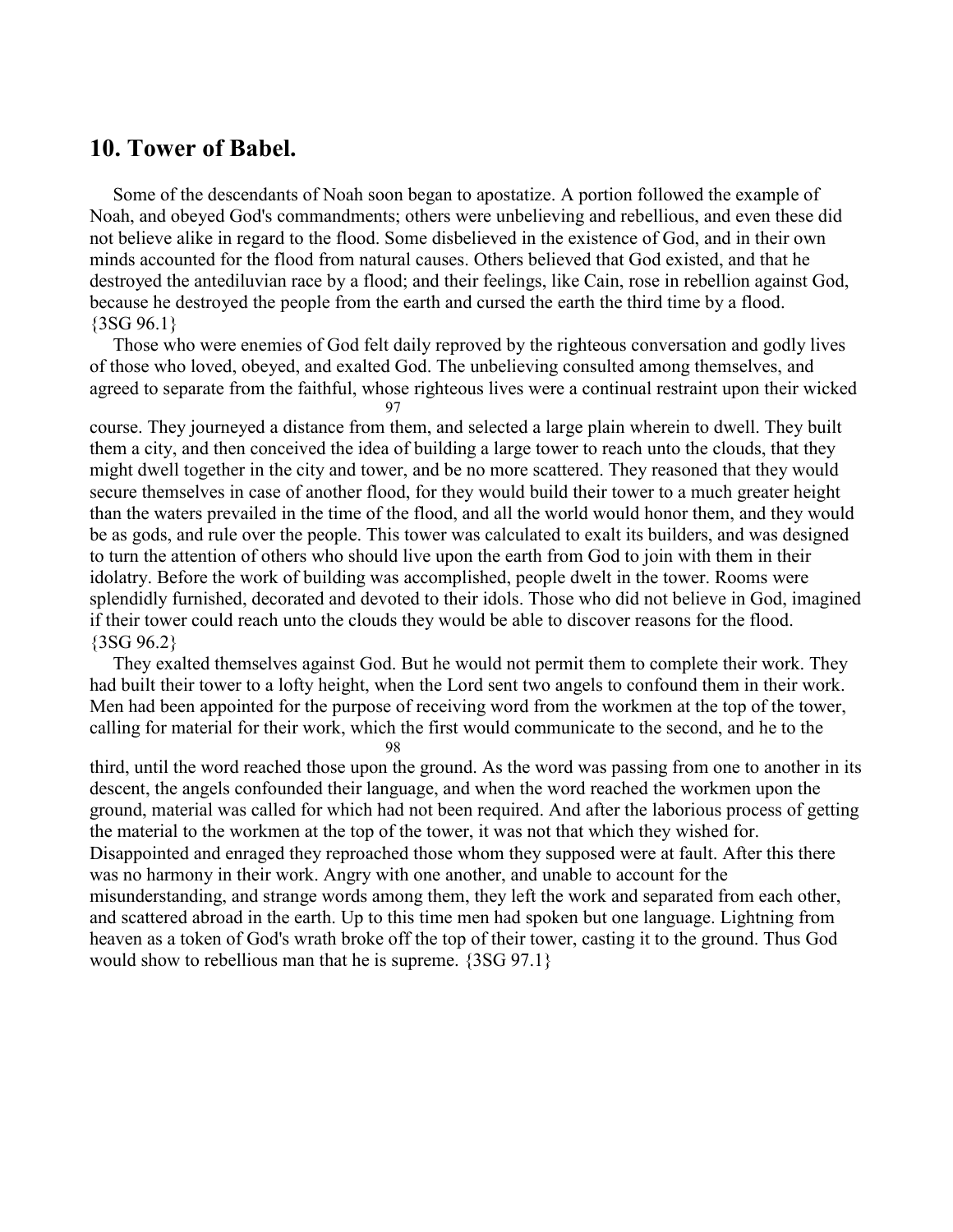## **11. Abraham.**

 The Lord selected Abraham to carry out his will. He was directed to leave his idolatrous nation, and separate from his kindred. The Lord had revealed himself to Abraham in his youth, and gave him understanding, and preserved him from idolatry. He designed to make him an example of faith, and 99

 true devotion, for his people who should afterward live upon the earth. His character was marked for integrity, generosity and hospitality. He commanded respect as a mighty prince among the people. His reverence and love for God, and his strict obedience in performing his will, gained for him the respect of his servants and neighbors. His godly example, and righteous course, united with his faithful instructions to his servants, and all his household, led them to fear, love, and reverence the God of Abraham. The Lord appeared to Abraham and promised him that his seed should be like the stars of heaven for number. He also made known to him, through the figure of the horror of great darkness which came upon him, the long servile bondage of his descendants in Egypt. {3SG 98.1}

 In the beginning, God gave to Adam one wife, thus showing his order. He never designed that man should have a plurality of wives. Lamech was the first who departed in this respect from God's wise arrangement. He had two wives, which created discord in his family. The envy and jealousy of both made Lamech unhappy. When men began to multiply upon the face of the earth, and daughters were born unto them, they took them wives of all which they chose. This was one of the great sins of the inhabitants of the old world, which brought the wrath of God upon them. This custom was practiced 100 after the flood, and became so common that even righteous men fell into the practice, and had a

plurality of wives. Yet it was no less sin because they became corrupted, and departed in this thing from God's order. {3SG 99.1}

 The Lord said of Noah and his family who were saved in the ark, "For thee have I seen righteous before me in this generation." Noah had but one wife, and their united family discipline was blessed of God. Because Noah's sons were righteous, they were preserved in the ark with their righteous father. God has not sanctioned polygamy in a single instance. It was contrary to his will. He knew that the happiness of man would be destroyed by it. {3SG 100.1}

 Abraham's peace was greatly marred by his unhappy marriage with Hagar. "And the Lord said unto Abram, lift up now thine eyes and look from the place where thou art, northward, and southward, and eastward, and westward, for all which thou seest to thee will I give it, and to thy seed forever. And I will make thy seed as the dust of the earth, so that if a man can number the dust of the earth, then shall thy seed also be numbered." "The word of the Lord came unto Abram in a vision, saying, Fear not, Abram, I am thy shield, and thy exceeding great reward. And Abram said, Behold, to me thou has given no seed, and lo, one born in my house is mine heir." {3SG 100.2}

 As Abram had no son, he at first thought that his trusty servant, Eliezer, should become his son by 101 adoption, and his heir. But God informs Abram that his servant shall not be his son and heir, but that he should really have a son. "And he brought him forth abroad, and said, Look now toward heaven, and tell me the stars, if thou be able to number them; and he said unto him, So shall thy seed be." {3SG 100.3}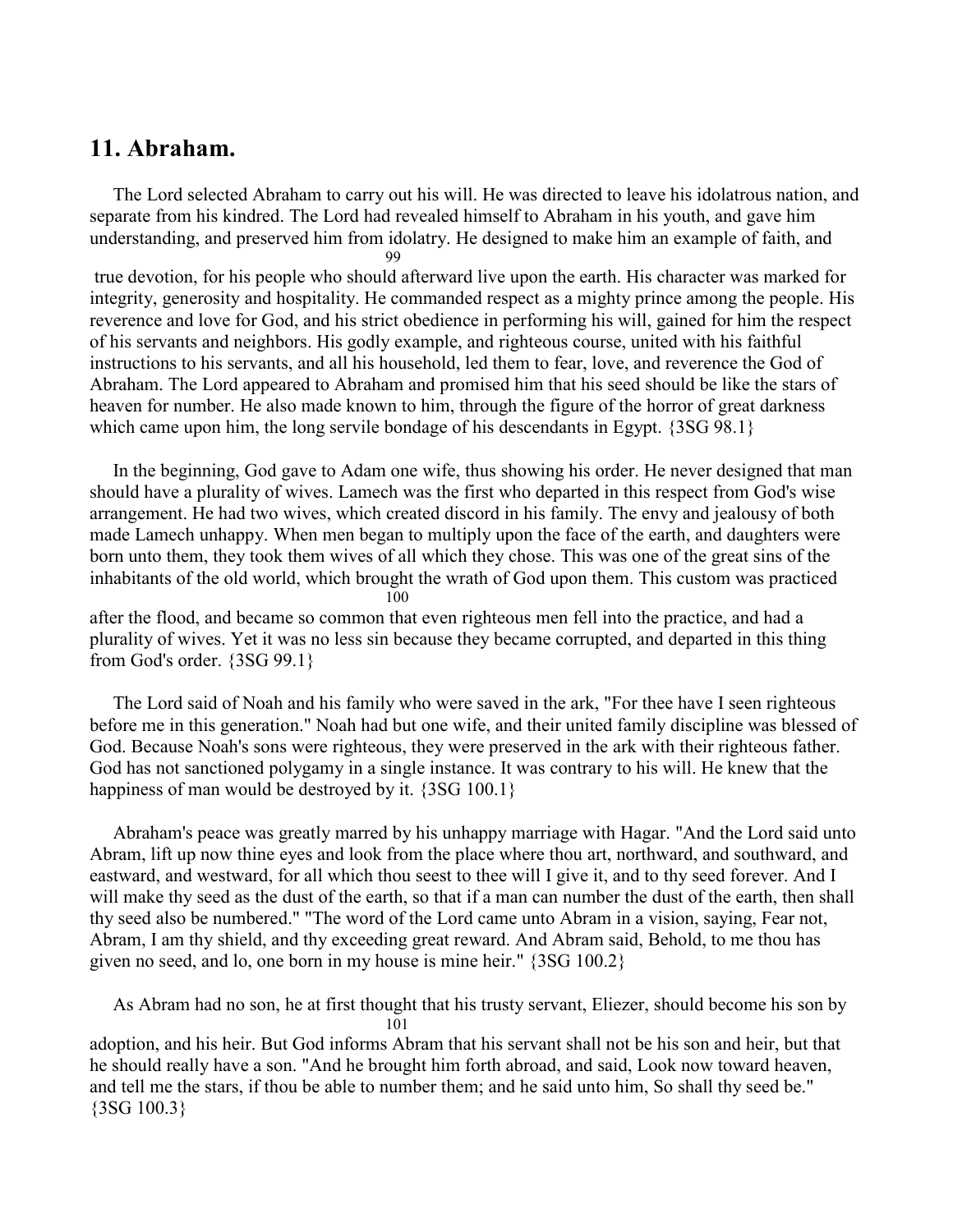If Abraham and Sarah had waited in confiding faith for the fulfillment of the promise, that they should have a son, much unhappiness would have been avoided. They believed that it would be just as God had promised, but could not believe that Sarah, in her old age, would have a son. Sarah suggested a plan whereby she thought the promise of God could be fulfilled. She entreated Abraham to take Hagar as his wife. In this they both lacked faith, and a perfect trust in the power of God. By hearkening to the voice of Sarah, and taking Hagar as his wife, Abraham failed to endure the test of his faith in God's unlimited power, and brought upon himself, and upon Sarah, much unhappiness. The Lord intended to prove the firm faith and reliance of Abram upon the promises he had made him. {3SG 101.1}

 Hagar was proud and boastful, and carried herself haughtily before Sarah. She flattered herself that she was to be the mother of the great nation God had promised to make of Abraham. And Abraham was compelled to listen to complaints from Sarah in regard to the conduct of Hagar, charging Abraham 102

with wrong in the matter. Abraham is grieved, and tells Sarah that Hagar is her servant, and that she can have the control of her, but refuses to send her away, for she is to be the mother of his child through whom he thinks the promise is to be fulfilled. He informs Sarah that he should not have taken Hagar for his wife if it had not been her special request. Abraham was also compelled to listen to Hagar's complaints of abuse from Sarah. Abraham is in perplexity. If he seeks to redress the wrongs of Hagar, he increases the jealousy and unhappiness of Sarah, his first, and much loved wife. Hagar fled from the face of Sarah. An angel of God meets her, and comforts her, and also reproves her for her haughty conduct in bidding her return to her mistress, and submit herself under her hands. {3SG 101.2}

 After the birth of Ishmael, the Lord manifested himself again to Abraham, and said unto him, "I will establish my covenant between me and thee, and thy seed after thee, in their generations, for an everlasting covenant." Again the Lord repeated by his angel his promise to give Sarah a son, and that she should be a mother of many nations. Abraham did not yet understand the promise of God. His mind immediately rests upon Ishmael, as though through him would come the many nations promised, 103

and he exclaims, in his affection for his son, "Oh, that Ishmael might live before thee." {3SG 102.1}

 Again the promise is more definitely repeated to Abraham. "Sarah thy wife shall bear thee a son indeed, and thou shalt call his name Isaac, and I will establish my covenant with him for an everlasting covenant, and with his seed after him." Angels are sent the second time to Abraham on their way to destroy Sodom, and they repeat the promise more distinctly that Sarah shall have a son. {3SG 103.1}

 After the birth of Isaac, the great joy manifested by Abraham and Sarah, caused Hagar to be very jealous. Ishmael had been instructed by his mother that he was to be especially blessed of God, as the son of Abraham, and to be heir to that which was promised to him. Ishmael partook of his mother's feelings, and was angry because of the joy manifested at the birth of Isaac. He despised Isaac because he thought that he was preferred before him. Sarah saw the disposition manifested by Ishmael against her son Isaac, and she was greatly moved. She related to Abraham the disrespectful conduct of Ishmael to her, and to her son Isaac, and said to him, "Cast out this bondwoman, and her son, for the son of this bondwoman shall not be heir with my son, even with Isaac." {3SG 103.2}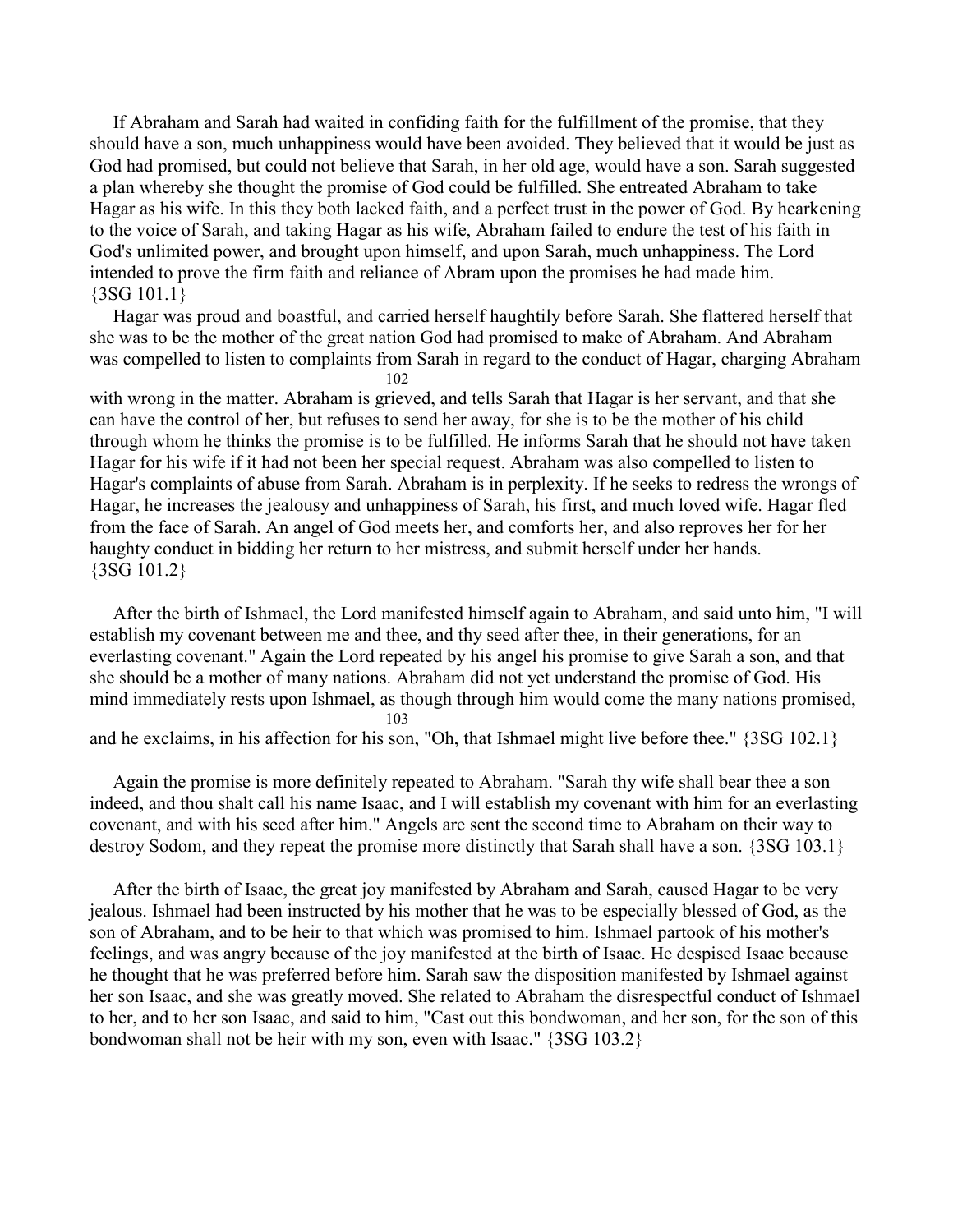Abraham was greatly distressed. Ishmael was his son, beloved by him. How can he send him away. He prays to God in his

104

perplexity, for he knows not what course to take. The Lord informs Abraham, through his angels, to listen to the voice of Sarah his wife, and that he should not let his affections for his son, or for Hagar, prevent his compliance with her wishes. For this was the only course he could pursue to restore harmony and happiness again to his family. Abraham has the consoling promise from the angel, that Ishmael, although separated from his father's house, should not die, nor be forsaken of God; that he should be preserved because he was the son of Abraham. God also promises to make of Ishmael a great nation. {3SG 103.3}

 Abraham was of a noble, benevolent disposition, which was manifested in his pleading so earnestly for the people of Sodom. His strong spirit suffered much. He was bowed with grief, and his paternal feelings were deeply moved as he sends away Hagar and his son Ishmael to wander as strangers in a strange land. {3SG 104.1}

 If God had sanctioned polygamy he would not have thus directed Abraham to send away Hagar and her son. He would teach all a lesson in this, that the rights and happiness of the marriage relation are to be ever respected, and guarded, even at a great sacrifice. Sarah was the first and only true wife of Abraham. She was entitled to rights, as a wife and mother, which no other could have in the family. She reverenced her husband, calling him lord; but she was jealous lest

105

his affections should be divided with Hagar. God did not rebuke Sarah for the course she pursued. Abraham was reproved by the angels for distrusting God's power, which had led him to take Hagar as his wife, and to think that through her the promise would be fulfilled. {3SG 104.2}

 Again the Lord saw fit to test the faith of Abraham by a most fearful trial. If he had endured the first test, and had patiently waited for the promise to be fulfilled in Sarah, and had not taken Hagar as his wife, he would not have been subjected to the closest test that was ever required of man. The Lord bid Abraham, "Take now thy son, thine only son Isaac, whom thou lovest, and get thee unto the land of Moriah, and offer him there for a burnt-offering upon one of the mountains which I will tell thee of." {3SG 105.1}

 Abraham did not disbelieve God, and hesitate, but early in the morning he took two of his servants, and Isaac his son, and the wood for the burnt-offering, and went unto the place of which God had told him. He did not reveal the true nature of his journey to Sarah, knowing that her affection for Isaac would lead her to distrust God, and withhold her son. Abraham did not suffer paternal feelings to control him, and lead him to rebel against God. The command of God was calculated to stir the depths of his soul. "Take now thy son." Then as though to probe the heart a little deeper, he adds, "thine only son whom thou lovest." That is, the only son of

106

promise, "and offer him as a burnt-offering." {3SG 105.2}

 Three days this father traveled with his son, having sufficient time to reason, and doubt God if he was disposed to doubt. But he did not distrust God. He did not now reason that the promise would be fulfilled through Ishmael; for God plainly told him that through Isaac should the promise be fulfilled.  ${3SG 106.1}$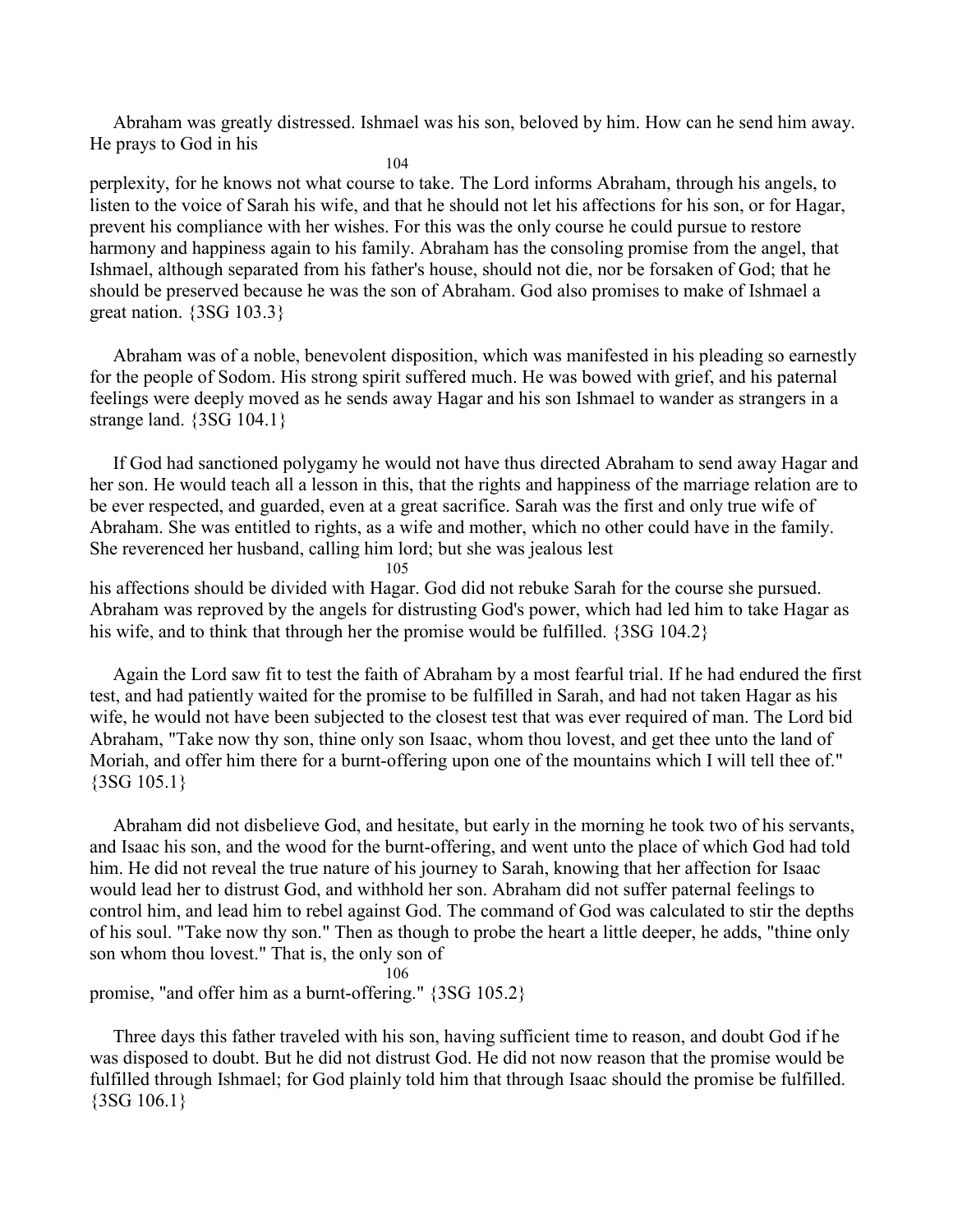Abraham believed that Isaac was the son of promise. He also believed that God meant just what he said when he bid him to go offer him as a burnt-offering. He staggered not at the promise of God; but believed that God, who had in his providence given Sarah a son in her old age, and who had required him to take that son's life, could also give life again, and bring up Isaac from the dead. {3SG 106.2}

 Abraham left the servants by the way, and proposed to go alone with his son to worship some distance from them. He would not permit his servants to accompany them, lest their love for Isaac might lead them to prevent him from carrying out what God had commanded him to do. He took the wood from the hands of his servants and laid it upon the shoulders of his son. He also took the fire and the knife. He was prepared to execute the dreadful mission given him of God. Father and son walked on together. {3SG 106.3}

 "And Isaac spake unto Abraham his father, and said, My father, and he said, Here am I, my son. 107

And he said, Behold the fire and the wood, but where is the lamb for a burnt-offering? And Abraham said, My son, God will provide himself a lamb for a burnt-offering, so they went both of them together." Firmly walked on that stern, loving, suffering father by the side of his son. As they came to the place which God had pointed out to Abraham, he builds there an altar, and lays the wood in order, ready for the sacrifice, and then informs Isaac of the command of God to offer him as a burnt-offering. He repeats to him the promise that God several times made to him that through Isaac he should become a great nation, and that in performing the command of God in slaying him, God would fulfill his promise; for he was able to raise him from the dead. {3SG 106.4}

 Isaac believed in God. He had been taught implicit obedience to his father, and he loved and reverenced the God of his father. He could have resisted his father if he had chosen to do so. But after affectionately embracing his father, he submitted to be bound and laid upon the wood. And as his father's hand is raised to slay his son, an angel of God who had marked all the faithfulness of Abraham on the way to Moriah, calls to him out of heaven, and says, "Abraham! Abraham! And he said, Here am I. And he said, Lay not thine hand upon the lad, neither do thou anything unto him; for now I know that thou fearest God, seeing thou hast not withheld thy son, thine only son, from me. {3SG 107.1}

108

 "And Abraham lifted up his eyes, and looked, and behold, behind him a ram caught in a thicket by his horns; and Abraham went and took the ram, and offered him up for a burnt-offering in the stead of his son." {3SG 108.1}

 Abraham has now fully and nobly borne the test, and by his faithfulness redeemed his lack of perfect trust in God, which lack led him to take Hagar as his wife. After the exhibition of Abraham's faith and confidence, God renews his promise to him. "And the angel of the Lord called unto Abraham out of heaven the second time, and said, By myself have I sworn, saith the Lord, for because thou has done this thing, and hast not withheld thy son, thine only son, that in blessing I will bless thee, and in multiplying I will multiply thy seed as the stars of the heaven, and as the sand which is upon the sea shore; and thy seed shall possess the gate of his enemies. And in thy seed shall all the nations of the earth be blessed; because thou hast obeyed my voice." {3SG 108.2}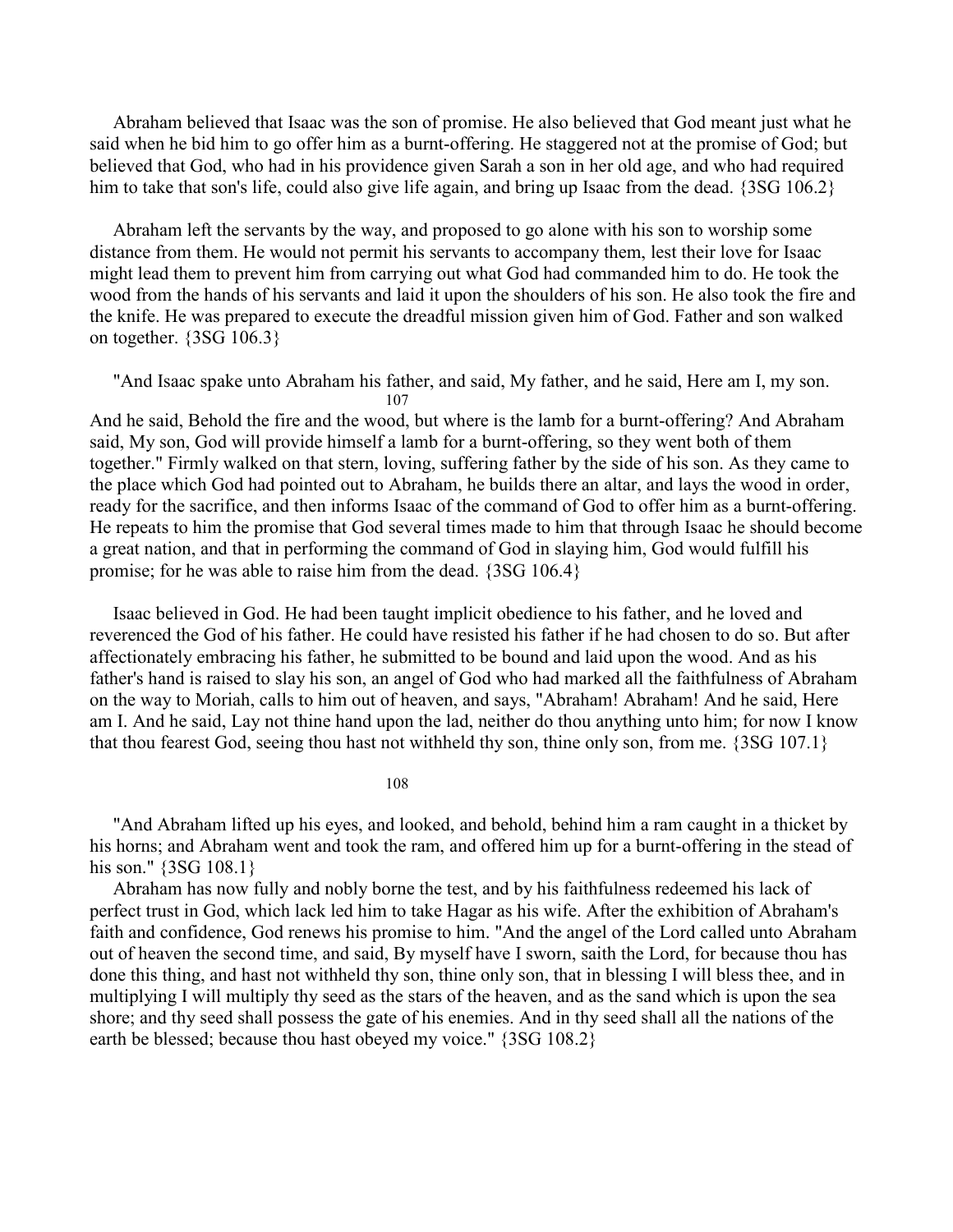## **12. Isaac.**

 The Canaanites were idolaters, and the Lord had commanded that his people should not intermarry with them, lest they should be led into idolatry. Abraham was old, and he expected soon to die. Isaac 109

was yet unmarried. Abraham was afraid of the corrupting influence surrounding Isaac, and was anxious to have a wife selected for him who would not lead him from God. He committed this matter to his faithful, experienced servant who ruled over all that he had. Abraham required his servant to make a solemn oath to him before the Lord, that he would not take a wife for Isaac of the Canaanites, but that he would go unto Abraham's kindred, who believed in the true God, and select a wife for Isaac. He charged him to beware, and not take Isaac to the country from whence he came, for they were nearly all affected with idolatry. If he could not find a wife for Isaac who would leave her kindred, and come where he was, then he should be clear of the oath which he had made. {3SG 108.3}

 This important matter was not left with Isaac, for him to select for himself, independent of his father. Abraham tells his servant that God will send his angel before him to direct him in his choice. The servant, to whom this mission was entrusted, started on his long journey. As he entered the city, where Abraham's kindred dwelt, he prayed earnestly to God to direct him in his choice of a wife for Isaac. He asked that certain evidence might be given him, that he should not err in the matter. He rested by a well which was a place of the greatest gathering. Here he particularly noticed the engaging 110

manners, and courteous conduct of Rebekah, and all the evidence he has asked of God he receives that Rebekah is the one whom God has been pleased to select to become Isaac's wife. She invites the servant to her father's house. He then relates to Rebekah's father, and her brother, the evidences he has received from the Lord, that Rebekah should become the wife of his master's son, Isaac. Abraham's servant then said to them, "And now if ye will deal kindly and truly with my master, tell me; and if not, tell me; that I may turn to the right hand, or to the left." The father and son answered, "The thing proceedeth from the Lord. We cannot speak unto thee bad or good. Behold, Rebekah is before thee, take her, and go, and let her be thy master's son's wife, as the Lord hath spoken. And it came to pass, that when Abraham's servant heard their words, he worshiped the Lord, bowing himself to the earth."  ${3SG 109.1}$ 

 After all had been arranged, the consent of the father and brother had been obtained, then Rebekah was consulted whether she would go with the servant of Abraham a great distance from her father's family, to become the wife of Isaac. She believed from the circumstances that had taken place, that God's hand had selected her to be Isaac's wife, "and she said, I will go." {3SG 110.1}

 Marriage contracts were then generally made by the parents, yet no compulsion was used to make 111

them marry those they could not love. But the children had confidence in the judgment of their parents, and followed their counsel, and bestowed their affections upon those whom their God-fearing, experienced parents chose for them. It was considered a crime to follow a course contrary to this. {3SG 110.2}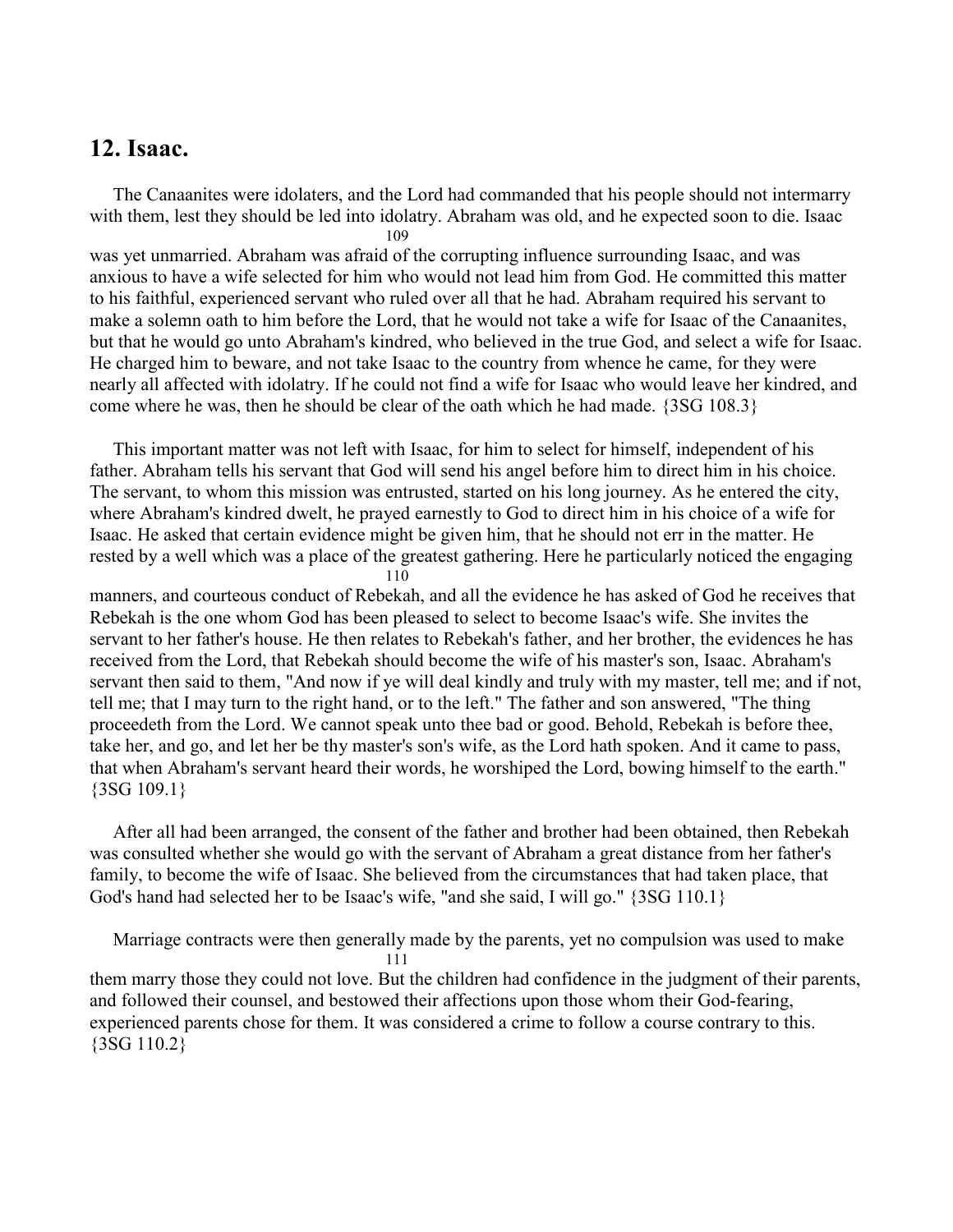What a contrast to the course now pursued by many children! Instead of showing reverence, and due honor for their parents, by consulting them, and having the advantages of their experienced judgment in choosing for them, they move hastily in the matter, and are controlled by impulse rather than by the judgment of their parents, and the fear of God. It is often the case that they contract marriage without even the knowledge of their parents. And in many instances their lives are imbittered by hasty marriages, because the son-in-law, or the daughter-in-law, feel under no obligation to make their parents happy. {3SG 111.1}

 Young men and women sometimes manifest great independence upon the subject of marriage, as though the Lord had nothing to do with them, or they with the Lord, in that matter, and that it was purely a matter of their own, which neither God, nor their parents should in any wise control. They seem to think that the bestowal of their affections is a matter in which self alone should be consulted. Such make a serious mistake, and a few years of marriage experience generally teaches them that it is a  $\frac{112}{112}$ 112

miserable mistake. This is the great reason of so many unhappy marriages, in which there is so little true, generous love toward each other, and so little exercise of noble forbearance toward each other. These often behave in their own homes more like pettish children, than the dignified, affectionate husband and wife. {3SG 111.2}

 Isaac had been trained in the fear of God to a life of obedience. And when he was forty years old, he submitted to have his God-fearing, experienced father's servant choose for him. He believed that God would direct in regard to his obtaining a wife. {3SG 112.1}

 Children now from fifteen to twenty, generally consider themselves competent to make their own choice, without the consent of their parents. And they would look with astonishment, if it should be proposed to them to move in the fear of God and make the matter a subject of prayer! Isaac's case is left on record, as an example for children to imitate in after generations, especially those who profess to fear God. {3SG 112.2}

 The course which Abraham pursued in the education of Isaac, which caused him to love a life of noble obedience, is recorded for the benefit of parents, and should lead them to command their households after them. They should instruct their children to yield to, and respect their authority. And they should feel that a responsibility rests upon them to guide the affections of their children, that they 113

may be placed upon persons whom their judgment would teach them would be suitable companions for their sons and their daughters. It is a sad fact that Satan controls the affections of the young to a great extent. And some parents feel that the affections should not be guided or restrained. The course pursued by Abraham, is a rebuke to all such. {3SG 112.3}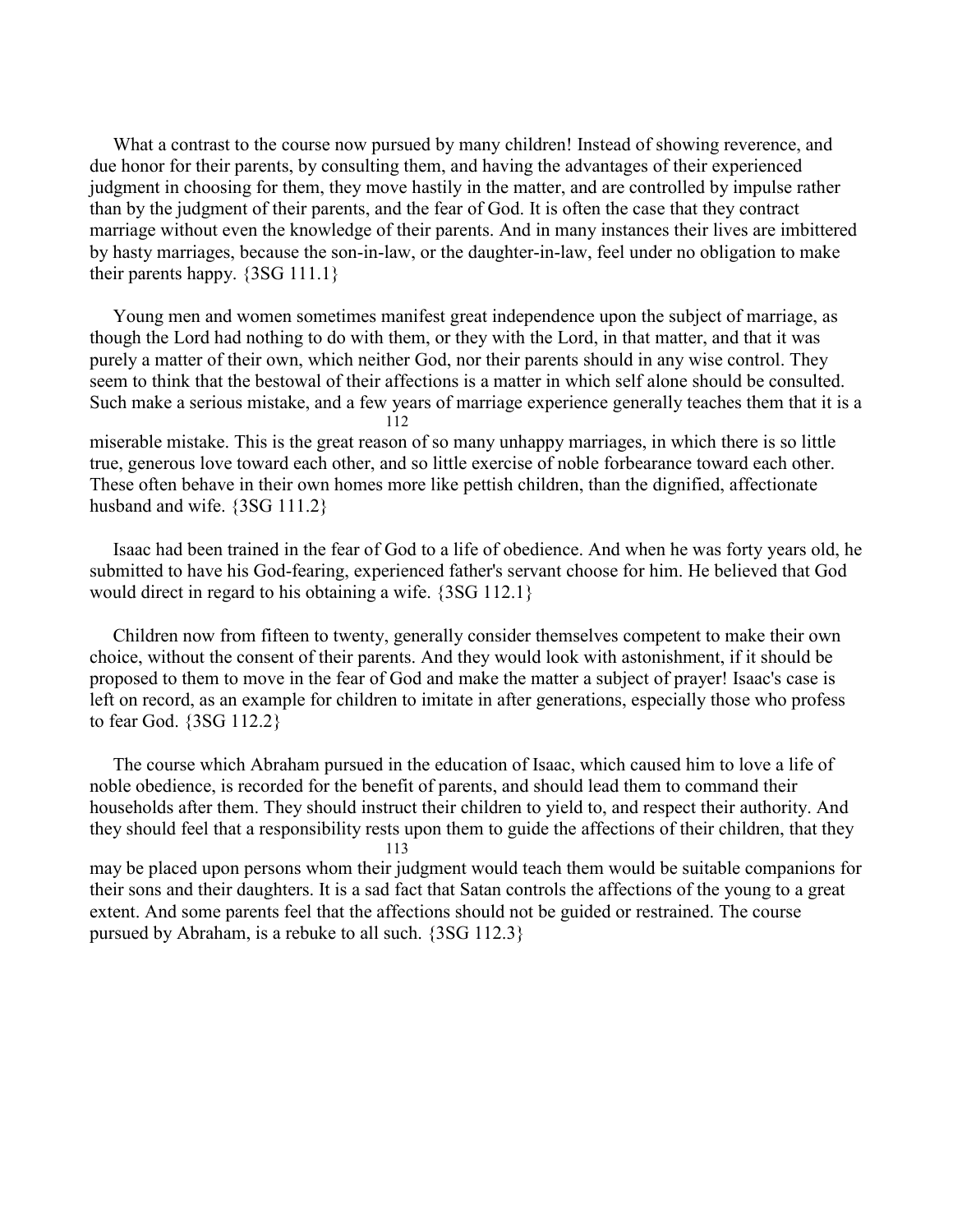### **13. Jacob and Esau.**

 God knows the end from the beginning. He knew before the birth of Jacob and Esau, just what characters they would both develop. He knew that Esau would not have a heart to obey him. He answered the troubled prayer of Rebekah, and informed her that she would have two children, and the elder should serve the younger. He presented the future history of her two sons before her, that they would be two nations, the one greater than the other, and the elder should serve the younger. The firstborn was entitled to peculiar advantages, and special privileges, which belonged to no other members of the family. {3SG 113.1}

 Isaac loved Esau better than Jacob, because Esau provided him venison. He was pleased with his bold, courageous spirit manifested in hunting wild beasts. Jacob was the favorite son of his mother, 114

because his disposition was mild, and better calculated to make his mother happy. Jacob had learned from his mother what God had taught her, that "the elder should serve the younger," and his youthful reasoning led him to conclude that this promise could not be fulfilled, while Esau had the privileges which were conferred on the first-born. And when Esau came in from the field, faint with hunger, Jacob improved the opportunity to turn Esau's necessity to his own advantage, and proposed to feed him with pottage, if he would renounce all claim to his birthright, and Esau sold his birthright to Jacob. {3SG 113.2}

 Esau took two idolatrous wives, which was a great grief to Isaac and Rebekah. Notwithstanding this, Isaac loved Esau better than Jacob. And when he thought that he was about to die, he requested Esau to prepare him meat that he might bless him before he died. Esau did not tell his father that he had sold his birthright to Jacob, and confirmed it with an oath. Rebekah heard the words of Isaac, and she remembered the words of the Lord, "The elder shall serve the younger," and she knew that Esau had lightly regarded his birthright and sold it to Jacob. She persuaded Jacob to deceive his father, and by fraud receive the blessing of his father, which she thought could not be obtained in any other way. Jacob was at first unwilling to practice this deception, but finally consented to his mother's plans. {3SG 114.1}

115

 Rebekah was acquainted with Isaac's partiality for Esau, and was satisfied that reasoning would not change his purpose. Instead of trusting in God, the disposer of events, she manifested her lack of faith by persuading Jacob to deceive his father. Jacob's course in this was not approbated by God. Rebekah and Jacob should have waited for God to bring about his own purposes, in his own way, and in his own time, instead of trying to bring about the foretold events by the aid of deception. If Esau had received the blessing of his father, which was bestowed upon the first-born, his prosperity could have come from God alone; and he would have blessed him with prosperity; or brought upon him adversity, according to his course of action. If he should love and reverence God, like righteous Abel, he would be accepted, and blessed of God. If like the wicked Cain he had no respect for God, nor for his commandments, but followed his own corrupt course, he would not receive a blessing from God, but would be rejected of God as was Cain. If Jacob's course should be righteous; if he should love and fear God, he would be blessed of God, and the prospering hand of God would be with him, even if he did not obtain the blessings and privileges generally bestowed upon the first born. {3SG 115.1}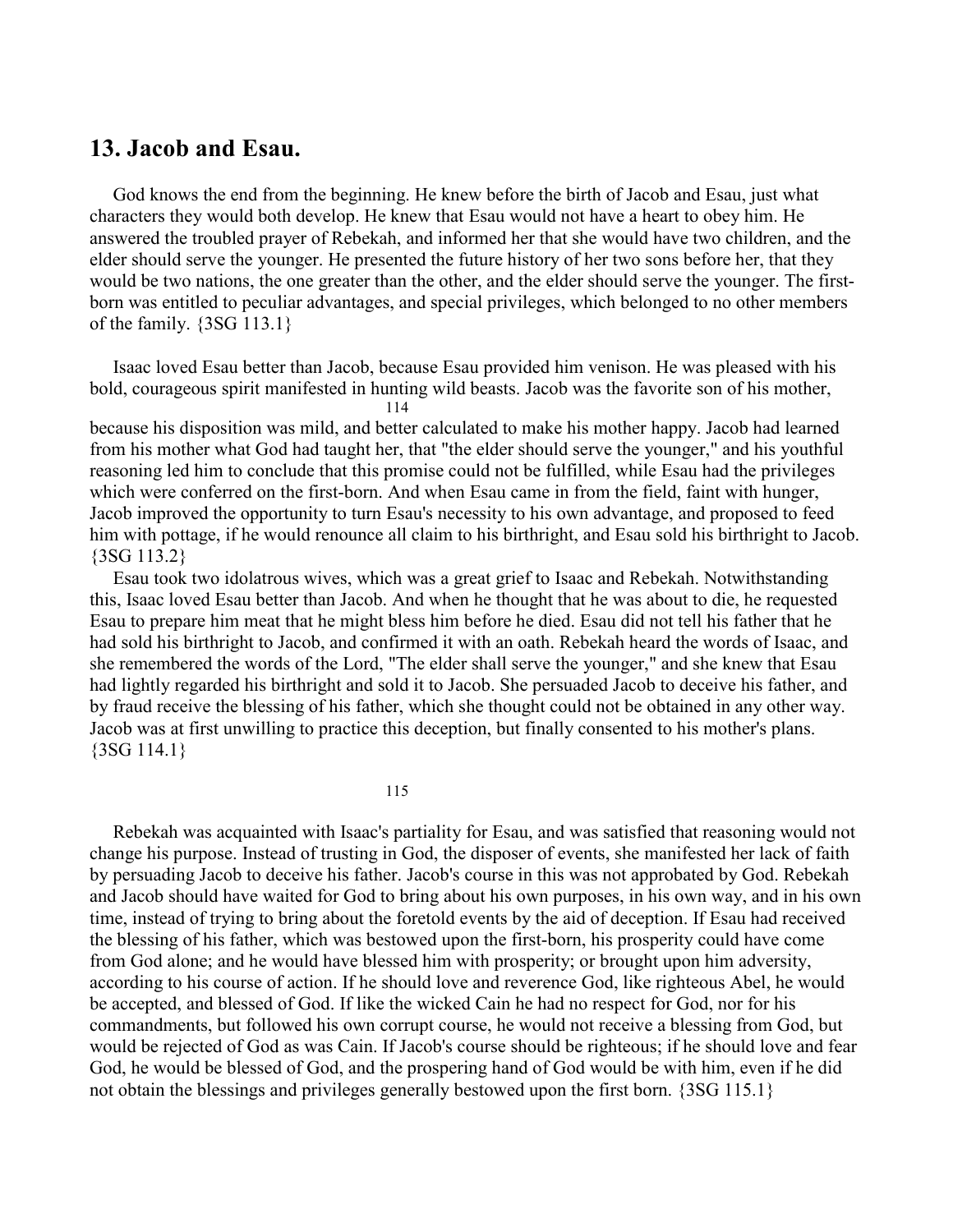Rebekah repented in bitterness for the wrong counsel which she gave to Jacob, for it was the means 116

of separating him from her forever. He was compelled to flee for his life from the wrath of Esau, and his mother never saw his face again. Isaac lived many years after he gave Jacob the blessing, and was convinced, by the course of Esau and Jacob, that the blessing rightly belonged to Jacob. {3SG 115.2}

 The circumstances of Esau's selling his birthright represents the unrighteous, who consider that the redemption purchased for them by Christ of little value, and sacrifice their heirship to Heaven for perishable treasures. Many are controlled by their appetite, and rather than to deny an unhealthy appetite, will sacrifice high and valuable considerations. If one must be yielded, the gratification of a depraved appetite, or the high and heavenly blessings which God promises only to the self-denying and God-fearing, the clamors of appetite, as in the case of Esau, will generally prevail, and for selfgratification, God and Heaven will be virtually despised. Even professed Christians will use tea, coffee, snuff, tobacco and spirits, all of which benumb the finer sensibilities of the soul. If you tell them they cannot have Heaven, and these hurtful indulgences, and that they should deny their appetites, and cleanse themselves from all filthiness of the flesh, and the spirit, perfecting holiness in the fear of the Lord, they are offended, look sorrowful, and conclude that if the way is so strait that 117

they cannot indulge in their gross appetites, they will not walk any longer in it. {3SG 116.1}

 Especially will the corrupt passions control the mind of those who value heaven of so little worth. Health will be sacrificed, the mental faculties enfeebled, and heaven will be sold for these pleasures, as Esau sold his birthright. Esau was a reckless person. He made a solemn oath that Jacob should have his birthright. This case is left on record as a warning to others. As Esau learned that Jacob had obtained the blessing which would have belonged to him, had he not rashly sold it, he was greatly distressed. He repented of his rash act, when it was too late to remedy the matter. Thus will it be with sinners in the day of God, who have bartered away their heirship to heaven for selfish gratifications, and hurtful lusts. They will then find no place for repentance, although they may seek it, like Esau, carefully and with tears. {3SG 117.1}

 Jacob was not happy in his marriage relation, although his wives were sisters. He formed the marriage contract with Laban for his daughter Rachel whom he loved. After he had served seven years for Rachel, Laban deceived him and gave him Leah. When Jacob realized the deception that had been practiced upon him, and that Leah had acted her part in deceiving him, he could not love Leah. Laban wished to retain the faithful services of Jacob a greater length of time, therefore deceived him by 118

giving him Leah, instead of Rachel. Jacob reproved Laban for thus trifling with his affections, in giving him Leah, whom he had not loved. Laban entreated Jacob not to put away Leah, for this was considered a great disgrace, not only to the wife, but to the whole family. Jacob was placed in a most trying position, but he decided to still retain Leah, and also marry her sister. Leah was loved in a much less degree than Rachel. Laban was selfish in his dealings with Jacob. He only thought of advantaging himself by the faithful labors of Jacob. He would have left the artful Laban long before, but he was afraid of encountering Esau. He heard the complaint of Laban's sons, saying, "Jacob hath taken away all that was our father's, and of that which was our father's hath he gotten all this glory. And Jacob beheld the countenance of Laban and behold, it was not toward him as before." {3SG 117.2}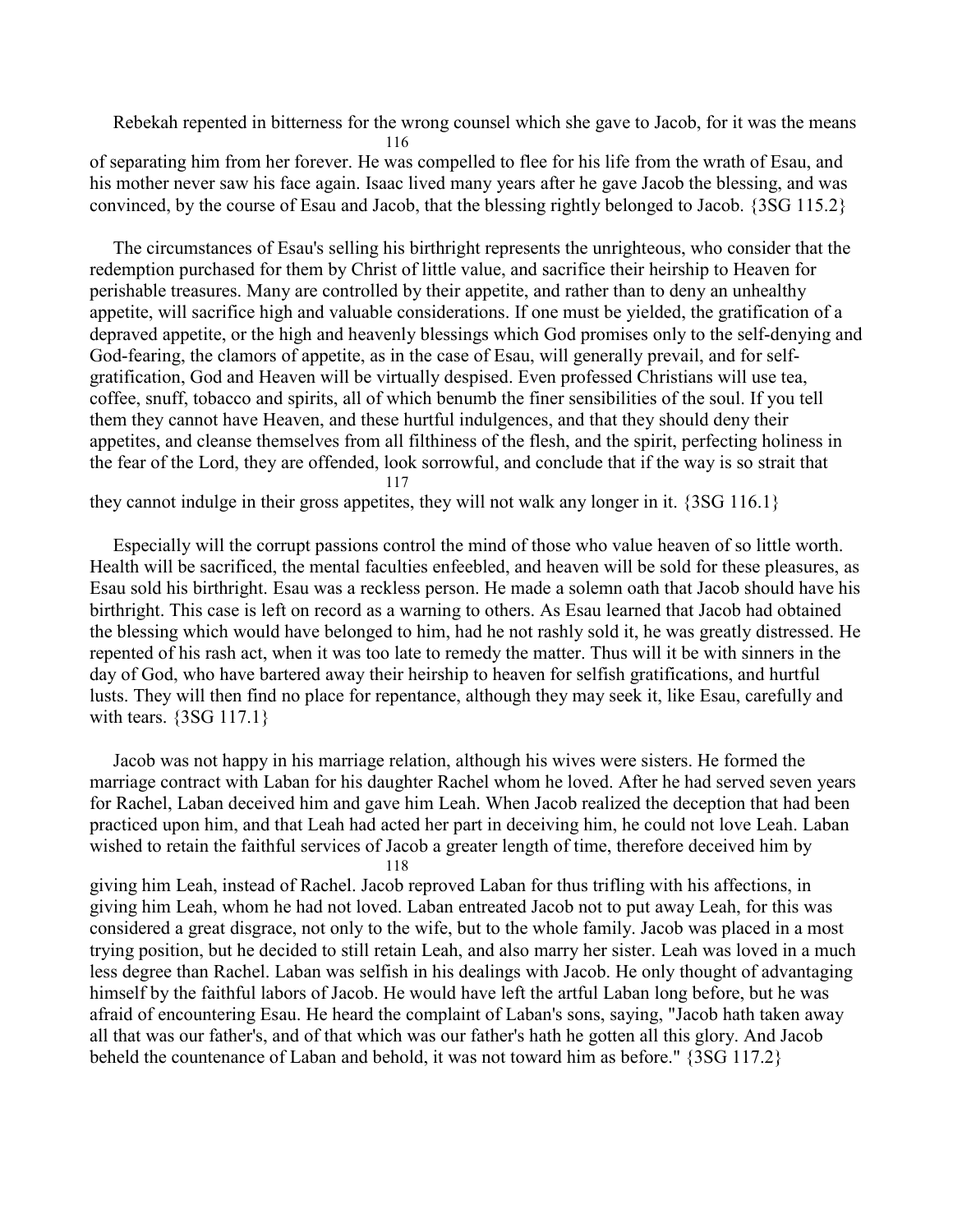Jacob was distressed. He knew not which way to turn. He carries his case to God, and intercedes for direction from him. The Lord mercifully answers his distressed prayer. "And the Lord said unto Jacob, Return unto the land of thy fathers, and to thy kindred, and I will be with thee. And Jacob sent and called Rachel and Leah to the field unto his flock, and said unto them, I see your father's countenance, that it is not toward me as before; but the God of my father hath been with me. And ye know that with

119

all my power I have served your father. And your father hath deceived me, and changed my wages ten times; but God suffered him not to hurt me." Jacob related to them the dream given him of God to leave Laban and go unto his kindred. Rachel and Leah expressed their dissatisfaction of their father's proceedings. As Jacob rehearsed his wrongs to them, and proposed to leave Laban, Rachel and Leah said to Jacob, "Is there yet any portion or inheritance for us in our father's house? Are we not counted of him strangers? for he hath sold us and hath quite devoured also our money. For all the riches which God hath taken from our father, that is ours, and our children's; now then whatsoever God hath said unto thee, do." {3SG 118.1}

 It was customary anciently for the bridegroom to pay a sum of money according to his circumstances, to the father of his wife. If he had no money, or anything of value, his labor was accepted for a stated length of time before he could obtain the daughter as his wife. This custom was considered a safeguard to the marriage contract. Fathers did not consider it safe to trust the happiness of their daughters to men who had not made sufficient provisions to take care of a family. If they had not ability to manage business, to acquire cattle or lands, they were afraid that their lives would be worthless. But that the truly worthy should not become discouraged, a provision was made to test the 120

worth of those who had nothing of value to pay for a wife. They were permitted to labor for the father whose daughter they loved. Their labors were engaged for a certain length of time, regulated by the value of the dowry required for their daughter. In doing this, marriages were not hasty, and there was opportunity to test the depth of the affections of the suitor. If he was faithful in his services, and was otherwise considered worthy, the daughter was given him as his wife. And generally all the dowry the father had received was given to his daughter at her marriage. {3SG 119.1}

What a contrast to the course now pursued by parents and children! There are many unhappy marriages because of so much haste. Two unite their interest at the marriage altar, by most solemn vows before God, without previously weighing the matter, and devoting time to sober reflection and earnest prayer. Many move from impulse. They have no thorough acquaintance with the dispositions of each other. They do not realize that the happiness of their whole life is at stake. If they move wrong in this matter, and their marriage life proves unhappy, it cannot be taken back. If they find they are not calculated to make each other happy, they must endure it the best they can. In some instances the husband proves to be too indolent to provide for a family, and his wife and children suffer. If the ability of such had been proved, as was the custom anciently before marriage, much misery would 121

have been saved. In the case of Rachel and Leah, Laban selfishly kept the dowry which should have been given to them. They have reference to this when they say, "He hath sold us, and hath quite devoured also our money." {3SG 120.1}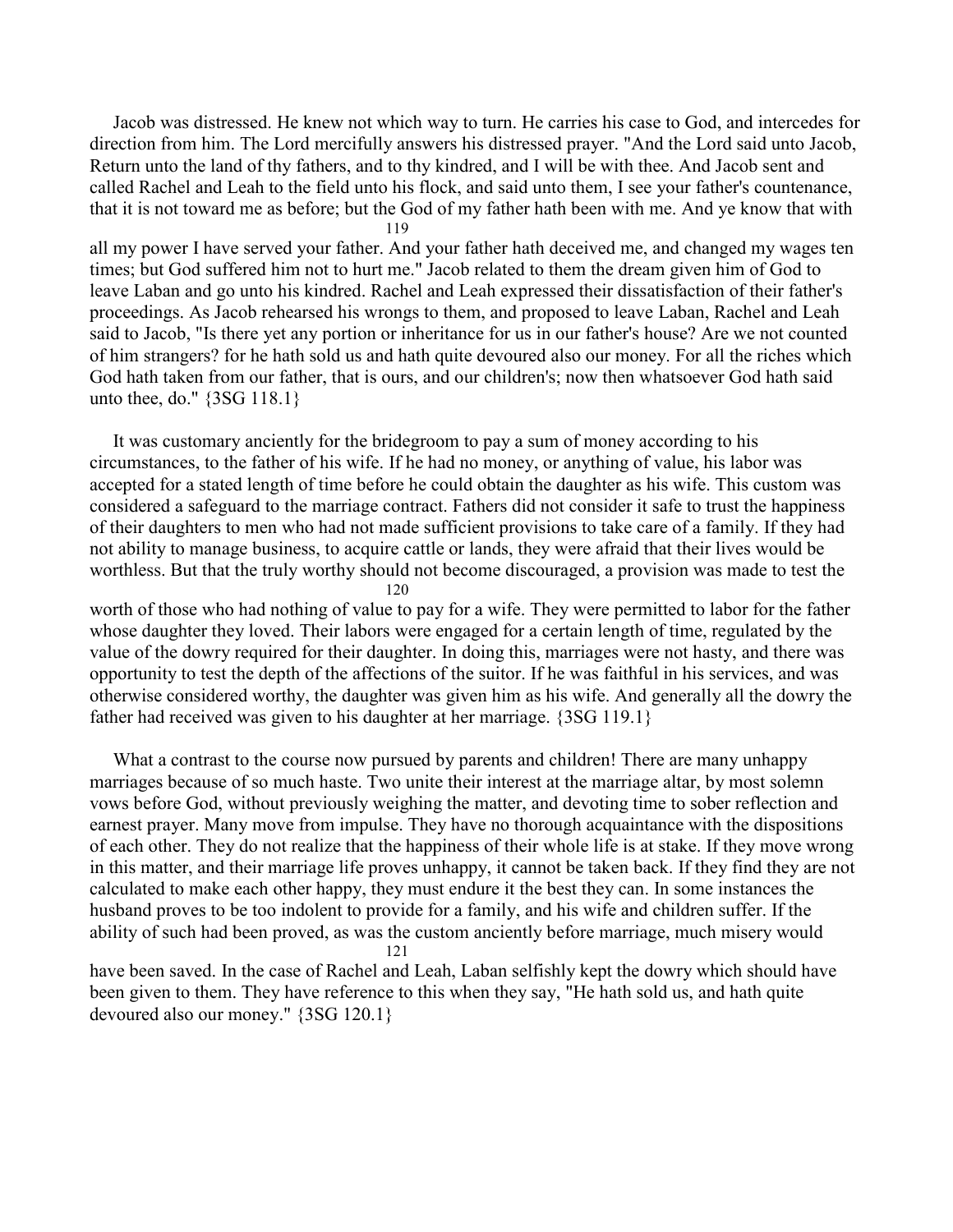In the absence of Laban, Jacob took his family, and all that he had, and left Laban. After he had pursued his journey three days Laban learned that he had left him, and he was very angry. And he pursued after him, determined to bring him back by force. But the Lord had pity upon Jacob, and as Laban was about to overtake him, gave him a dream not to speak good or bad to Jacob. That is, he should not force him to return, or urge him by flattering inducements. When Laban met Jacob, he inquired why he had stolen away unawares, and carried away his daughters as captives taken with the sword. Laban tells him, "It is in the power of my hand to do you hurt, but the God of your fathers spake unto me yesternight, saying, Take thou heed that thou speak not to Jacob either good or bad." Jacob then rehearsed to Laban the ungenerous course he had pursued toward him, that he had only studied his own advantage. He appeals to Laban as to the uprightness of his conduct while with him, and says, "That which was torn of beasts I brought not unto thee; I bare the loss of it; of my hand didst thou require it, whether stolen by day, or stolen by night. Thus I was, in the day the drought consumed 122

me, and the frost by night, and my sleep departed from mine eyes." {3SG 121.1}

 A shepherd's life was one of diligence. He was obliged to watch his flocks day and night. Wild beasts were common, and often bold, and would do great injury to flocks of sheep and cattle that were not guarded by a faithful shepherd. Although Jacob had a number of servants to aid him in tending the flocks owned by himself and Laban, yet the responsibility of the whole matter rested upon him. And in some seasons of the year he was obliged to be with the flocks himself, day and night, to protect them in the driest season of the year, that they should not perish with thirst; and in the coldest part of the season, to save them from becoming chilled with the heavy night frosts. Their flocks were also in danger of being stolen by unprincipled shepherds, who wished to enrich themselves by stealing their neighbor's cattle. {3SG 122.1}

 A shepherd's life was one of constant care. He was not qualified for a shepherd unless he was merciful, and possessed courage and perseverance. Jacob was chief shepherd, and had shepherds under him who were termed servants. The chief shepherd called these servants, to whom he intrusted the care of the flock, to a strict account if they were not found in a flourishing condition. If there were any of the cattle missing, the chief shepherd suffered the loss. {3SG 122.2}

 The relation of Christ to his people is compared to a shepherd. He saw, after the fall, his sheep in a 123

pitiable condition, exposed to sure destruction. He left the honors and glory of his Father's house to become a shepherd, to save the miserable, wandering sheep who were ready to perish. His winning voice was heard calling them to his fold, a safe and sure retreat from the hand of robbers; also a shelter from the scorching heat, and a protection from the chilling blasts. His care was continually exercised for the good of his sheep. He strengthened the weak, nourished the suffering, and gathered the lambs of the flock in his arms, and carried them in his bosom. His sheep love him. He goeth before his sheep, and they hear his voice, and follow him. "And a stranger will they not follow, but will flee from him; for they know not the voice of strangers." Christ says, "I am the good Shepherd. The good Shepherd giveth his life for the sheep. But he that is a hireling, and not the shepherd, whose own the sheep are not, seeth the wolf coming, and leaveth the sheep, and fleeth; and the wolf catcheth them, and scattereth the sheep. The hireling fleeth, because he is a hireling, and careth not for the sheep. I am the good Shepherd, and know my sheep, and am known of mine." {3SG 122.3}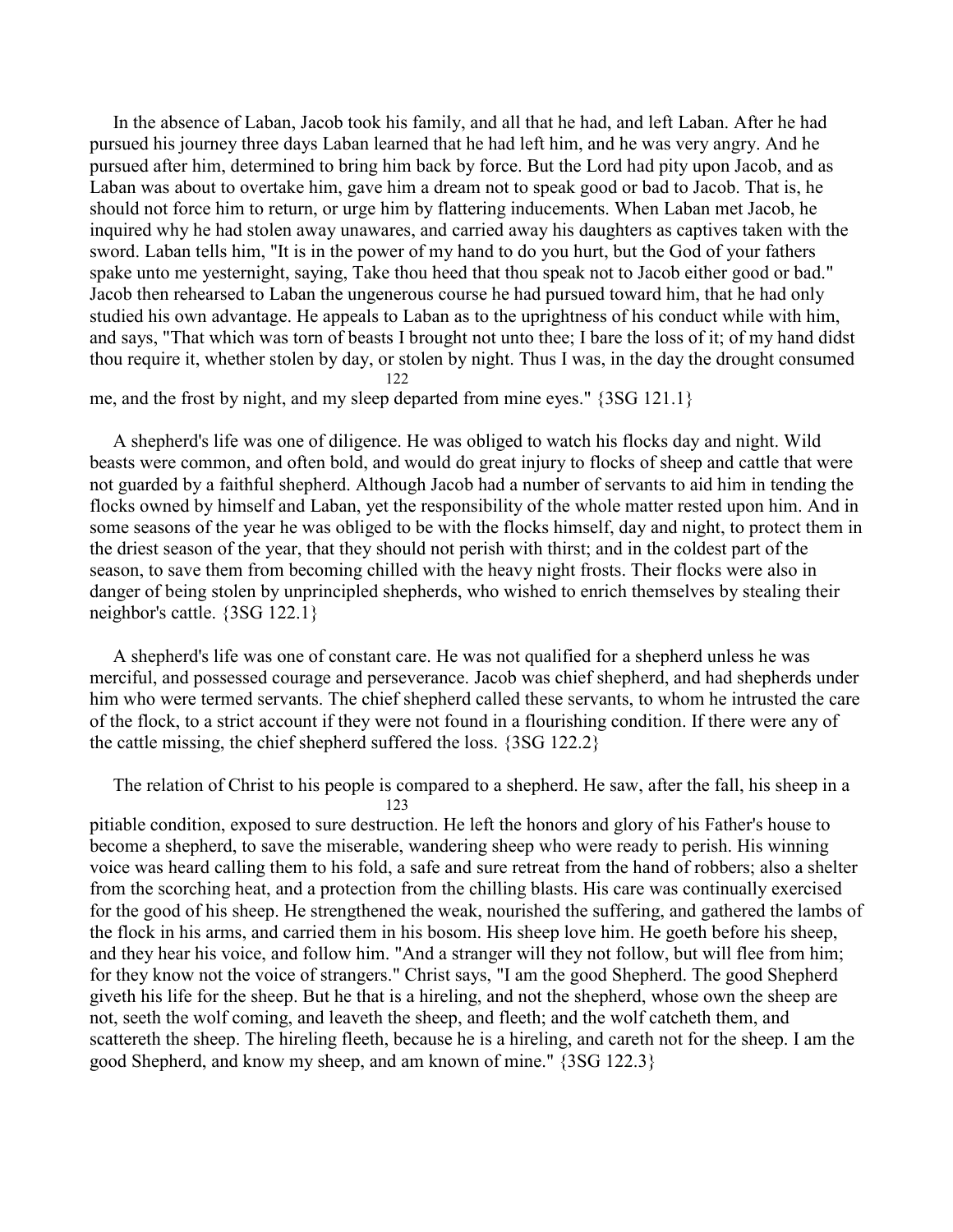Christ is the chief Shepherd. He has intrusted the care of his flock to under shepherds. He requires these shepherds to have the same interest for his sheep which he has ever manifested, and to ever feel

124

the responsibility of the charge he has intrusted to them. Ministers, who are called of God to labor in word and doctrine, are Christ's shepherds. He has appointed them under himself to oversee and tend his flock. He has solemnly commanded these to be faithful shepherds, to feed the flock with diligence, to follow his example, to strengthen the weak, nourish the fainting, and to shield them from devouring beasts. He points them to his example of love for his sheep. To secure their deliverance, he laid down his life for them. If they imitate his self-denying example, the flock will prosper under their care. They will manifest a deeper interest than Jacob, who was a faithful shepherd over the sheep and cattle of Laban. They will be constantly laboring for the welfare of the flock. They will not be merely hirelings, of whom Jesus speaks, who possess no particular interest in the sheep, who in time of danger, or trial, flee and leave the sheep. A shepherd who labors merely for the wages he obtains, cares only for himself, and is continually studying his own interest, and ease, instead of the welfare of his flock. {3SG 123.1}

 Says Paul, "Feed the flock of God which is among you, taking the oversight thereof, not by constraint, but willingly; not for filthy lucre, but of a ready mind. Neither as being lords over God's heritage, but being ensamples to the flock. Take heed therefore unto yourselves, and to all the flock 125 over which the Holy Ghost hath made you overseers, to feed the church of God, which he hath purchased with his own blood." {3SG 124.1}

 All those professing to be shepherds, who feel that to minister in word and doctrine, and bear the burdens, and have the care which every faithful shepherd should have is a disagreeable task, are reproved by faithful Paul, "Not by constraint, but willingly, not for filthy lucre, but of a ready mind." All such unfaithful shepherds, the chief Shepherd would willingly release. The church of God is purchased with the blood of Christ, and every shepherd should realize that the sheep under their care cost a priceless sum. They should be diligent in their labor, and persevering in their efforts to keep the flock in a healthy, flourishing condition. They should consider the sheep intrusted to their care of the highest value, and realize that they will be called to render a strict account of their ministry. And if they are found faithful they will receive a rich reward. "And when the chief Shepherd shall appear, ye shall receive a crown of glory that fadeth not away." {3SG 125.1}

 Jacob says, "Thus have I been twenty years in thy house. I served thee fourteen years for thy two daughters, and six years for thy cattle, and thou hast changed my wages ten times. Except the God of my father, the God of Abraham, and the fear of Isaac had been with me, surely thou hadst sent me 126 away now empty. God hath seen mine affliction, and the labor of my hands, and rebuked thee

yesternight." {3SG 125.2}

 Laban then assures Jacob that he has an interest for his daughters and their children, that he could not harm them. He proposes to make a covenant between them. And Laban said, "Now therefore come thou, let us make a covenant, I and thou; and let it be for a witness between me and thee. And Jacob took a stone, and set it up for a pillar. And Jacob said unto his brethren, gather stones; and they took stones, and made an heap, and they did eat there upon the heap." {3SG 126.1}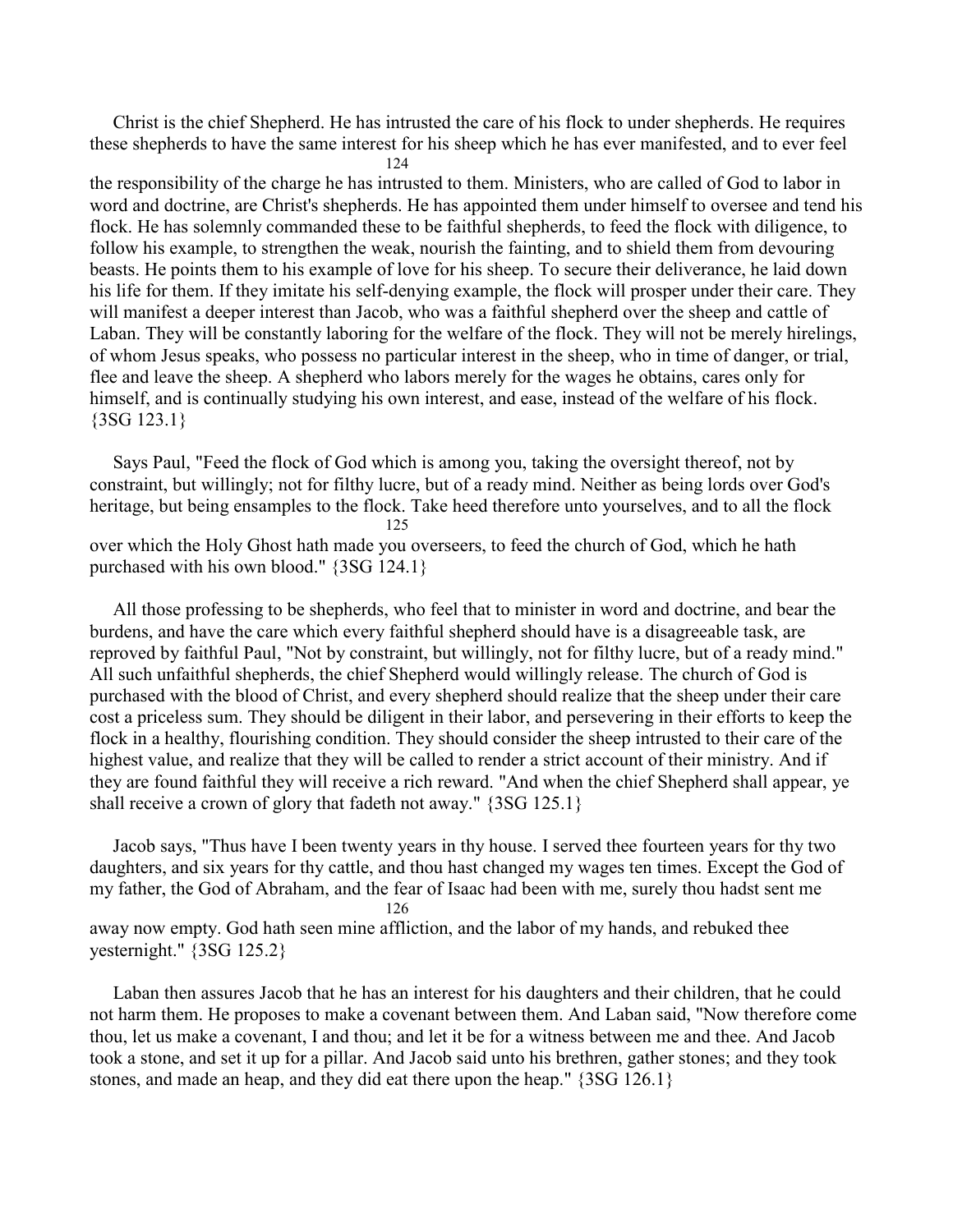Laban understood the wrong of polygamy, although it was alone through his artifice that Jacob had taken two wives. He well knew that it was the jealousy of Leah and Rachel that led them to give their maids to Jacob, which confused the family relation, and increased the unhappiness of his daughters. And now as his daughters are journeying at a great distance from him, and their interest is to be entirely separate from his own, he would guard as far as possible their happiness. Laban would not have Jacob bring still greater unhappiness upon himself and upon Leah and Rachel, by taking other wives. And Laban said "The Lord watch between me and thee, when we are absent one from another. If thou shalt afflict my daughters, or if thou shalt take other wives besides my daughters; no man is 127

with us; see God is witness betwixt me and thee." {3SG 126.2}

 Jacob made a solemn covenant before the Lord that he would not take other wives. "And Laban said to Jacob, Behold this heap, and behold this pillar, which I have cast betwixt me and thee; this heap be witness, and this pillar be witness, that I will not pass over this heap to thee, and that thou shalt not pass over this heap and this pillar unto me, for harm. The God of Abraham, and the God of Nahor, the God of their father, judge betwixt us. And Jacob sware by the fear of his father Isaac." {3SG 127.1}

 As Jacob went on his way, the angels of God met him. And when he saw them, he said, "This is God's host." He saw the angels of God, in a dream, encamping around about him. Jacob sent a humble conciliatory message to his brother Esau. "And the messengers returned to Jacob, saying, We came to thy brother Esau, and also he cometh to meet thee, and four hundred men with him. Then Jacob was greatly afraid and distressed; and he divided the people that was with him, and the flocks, and herds, and the camels, into two bands; and said, if Esau come to the one company, and smite it, then the other company which is left shall escape. {3SG 127.2}

 "And Jacob said, O God of my father Abraham, and God of my father Isaac, the Lord which saidst unto me, Return unto thy country, and to thy kindred, and I will deal well with thee. I am not worthy of 128 the least of all the mercies, and of all the truth, which thou hast showed unto thy servant; for with my staff I passed over this Jordan, and now I am become two bands. Deliver me, I pray thee, from the hand of my brother, from the hand of Esau; for I fear him, lest he will come and smite me, and the mother with the children. And thou saidst, I will surely do thee good, and make thy seed as the sand of the sea, which cannot be numbered for multitude." {3SG 127.3}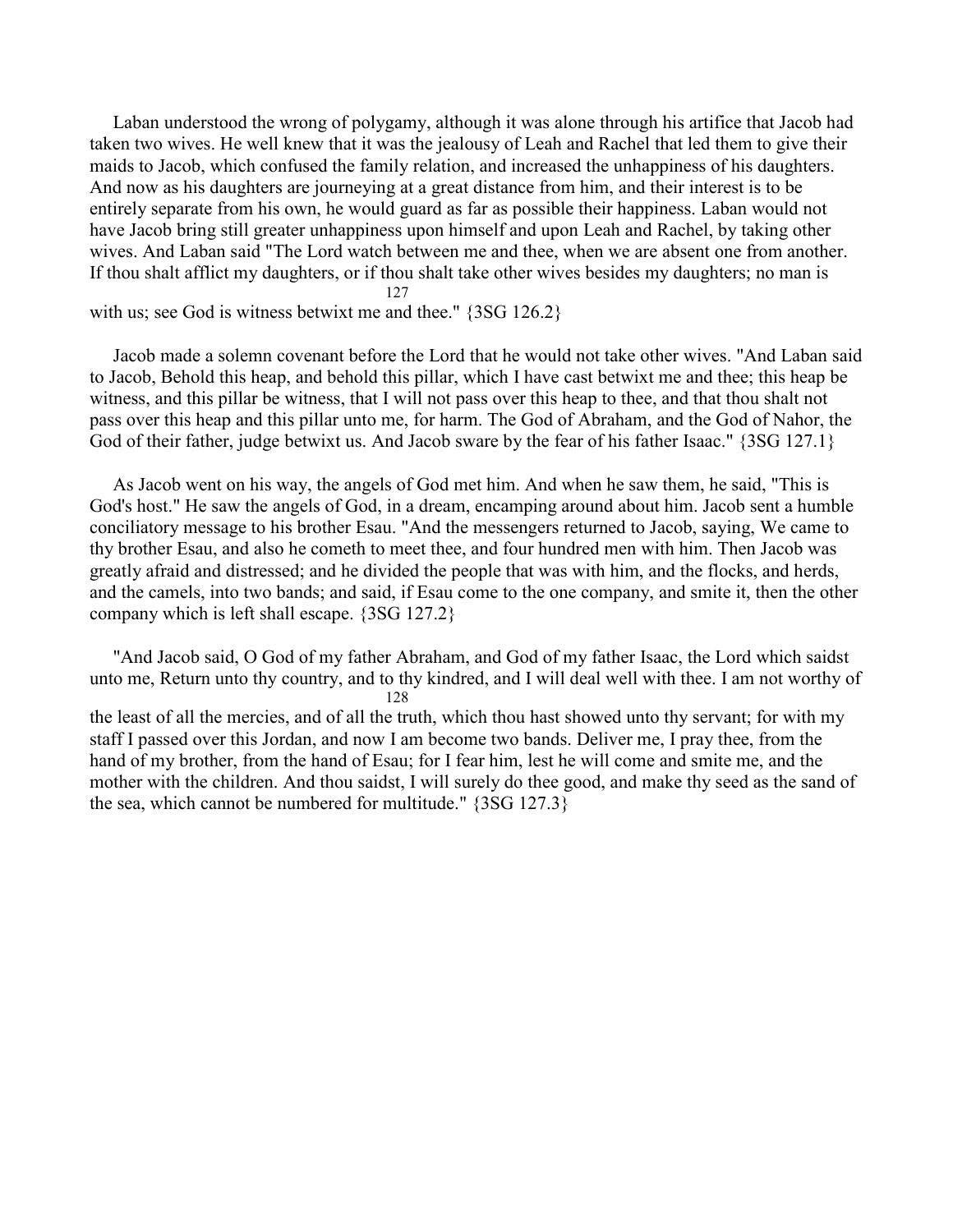# **14. Jacob and the Angel.**

 Jacob's wrong, in receiving his brother's blessing by fraud, is again brought forcibly before him, and he is afraid that God will permit Esau to take his life. In his distress he prayed to God all night. An angel was represented to me as standing before Jacob, presenting his wrong before him in its true character. As the angel turns to leave him, Jacob lays hold of him, and will not let him go. He makes supplications with tears. He pleads that he has deeply repented of his sins, and the wrongs against his brother, which have been the means of separating him from his father's house for twenty years. He ventures to plead the promises of God, and the tokens of his favor to him from time to time, in his 129

absence from his father's house. All night Jacob wrestled with the angel, making supplication for a blessing. The angel seemed to be resisting his prayer, by continually calling his sins to his remembrance, at the same time endeavoring to break away from him. Jacob was determined to hold the angel, not only by physical strength, but by the power of living faith. In his distress Jacob referred to the repentance of his soul, the deep humility he had felt for his wrongs. The angel regarded his prayer with seeming indifference, continually making efforts to release himself from the grasp of Jacob. He might have exercised his supernatural power and forced himself from Jacob's grasp, but he did not choose to do this. But when he saw that he prevailed not against Jacob, to convince him of his supernatural power, he touched his thigh, which was immediately out of joint. But Jacob would not give up his earnest efforts for bodily pain. His object was to obtain a blessing, and pain of body was not sufficient to divert his mind from his object. His determination was stronger in the last moments of the conflict than at the beginning. His faith grew more earnest and persevering, until the very last, even till the breaking of the day. He would not let go his hold of the angel until he blessed him. "And he said, Let me go, for the day breaketh. And he said, I will not let thee go, except thou bless me." The

 130 angel then inquired, What is thy name? "And he said, Jacob. And he said, Thy name shall be called no more Jacob, but Israel, for as a prince hast thou power with God, and with men, and hast prevailed." {3SG 128.1}

 Jacob's persevering faith prevailed. He held fast the angel until he obtained the blessing he desired, and the assurance of the pardon of his sins. His name was then changed from Jacob, the supplanter, to Israel, which signified, a prince of God. "And Jacob asked him, and said, Tell me, I pray thee, thy name. And he said, Wherefore is it that thou dost ask after my name? And he blessed him there. And Jacob called the name of the place Peniel; for I have seen God face to face, and my life is preserved." It was Christ that was with Jacob through that night, with whom he wrestled, and whom he perseveringly held until he blessed him. {3SG 130.1}

 The Lord heard the supplications of Jacob, and changed the purposes of Esau's heart. He did not sanction any wrong course which Jacob pursued. His life was one of doubt, perplexity and remorse, because of his sin, until his earnest wrestling with the angel, and the evidence he there obtained that God had pardoned his sins. {3SG 130.2}

 "Yea, he had power over the angel, and prevailed. He wept, and made supplication unto him. He found him in Bethel, and there he spake with us, even the Lord God of hosts. The Lord is his memorial." {3SG 130.3}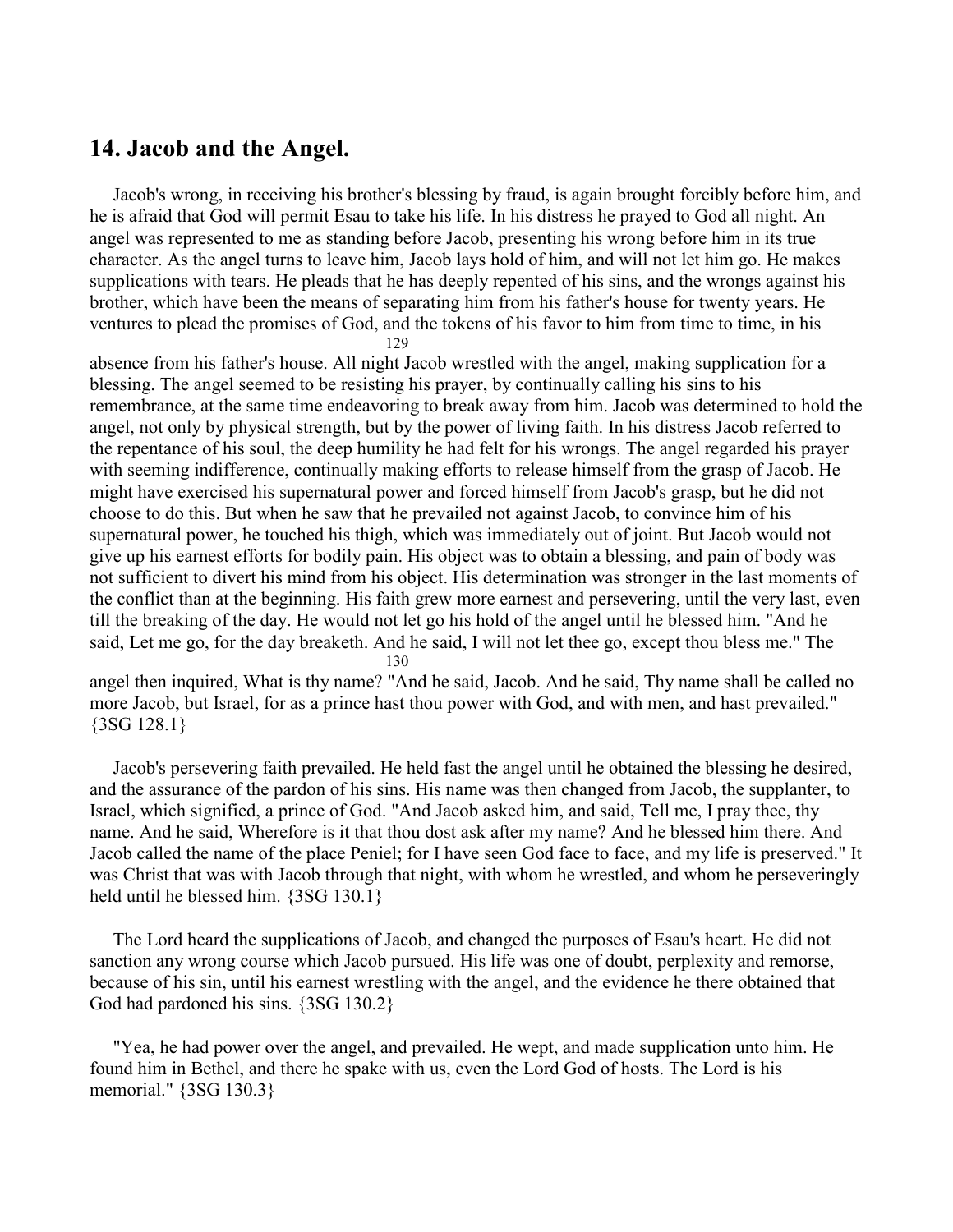Esau was marching against Jacob with an army for the purpose of killing his brother. But while

131

Jacob was wrestling with the angel that night, another angel was sent to move upon the heart of Esau in his sleeping hours. In his dream he saw Jacob an exile from his father's house for twenty years, because he was afraid of his life. And he marked his sorrow to find his mother dead. He saw in his dream Jacob's humility, and angels of God around about him. He dreamed that when they met, he had no mind to harm him. When Esau awoke, he related to his four hundred men his dream, and told them that they must not injure Jacob, for the God of his father was with him. And when they should meet Jacob, not one of them should do him harm. "And Jacob lifted up his eyes, and looked and behold, Esau came, and with him four hundred men." "And he passed over before them, and bowed himself to the ground seven times, until he came near his brother. And Esau ran to meet him, and embraced him, and fell on his neck, and kissed him, and they wept." Jacob entreated Esau to accept a peace-offering, which Esau declined, but Jacob urged him. "Take, I pray thee, my blessing that is brought to thee; because God hath dealt graciously with me, and because I have enough. And he urged him, and he took it." {3SG 130.4}

 Jacob and Esau represent two classes; Jacob the righteous, and Esau the wicked. Jacob's distress 132

when he learned that Esau was marching against him with four hundred men, represents the trouble of the righteous as the decree goes forth to put them to death, just before the coming of the Lord. As the wicked gather about them they will be filled with anguish, for like Jacob they can see no escape for their lives. The angel placed himself before Jacob, and he took hold of the angel and held him, and wrestled with him all night. So also will the righteous, in their time of trouble and anguish, wrestle in prayer with God, as Jacob wrestled with the angel. Jacob in his distress prayed all night for deliverance from the hand of Esau. The righteous in their mental anguish will cry to God day and night for deliverance from the hand of the wicked who surround them. {3SG 131.1}

 Jacob confessed his unworthiness. "I am not worthy of the least of all thy mercies, and of all the truth which thou hast showed unto thy servant." The righteous, in their distress, will have a deep sense of their unworthiness, and with many tears will acknowledge their utter unworthiness, and like Jacob will plead the promises of God through Christ, made to just such dependent, helpless, repenting sinners. {3SG 132.1}

 Jacob took firm hold of the angel in his distress, and would not let him go. As he made supplication with tears, the angel reminded him of his past wrongs, and endeavored to escape from Jacob, to test him and prove him. So will the righteous, in the day of their anguish, be tested, proved, and tried, to 133

manifest their strength of faith, their perseverance and unshaken confidence in the power of God to deliver them. {3SG 132.2}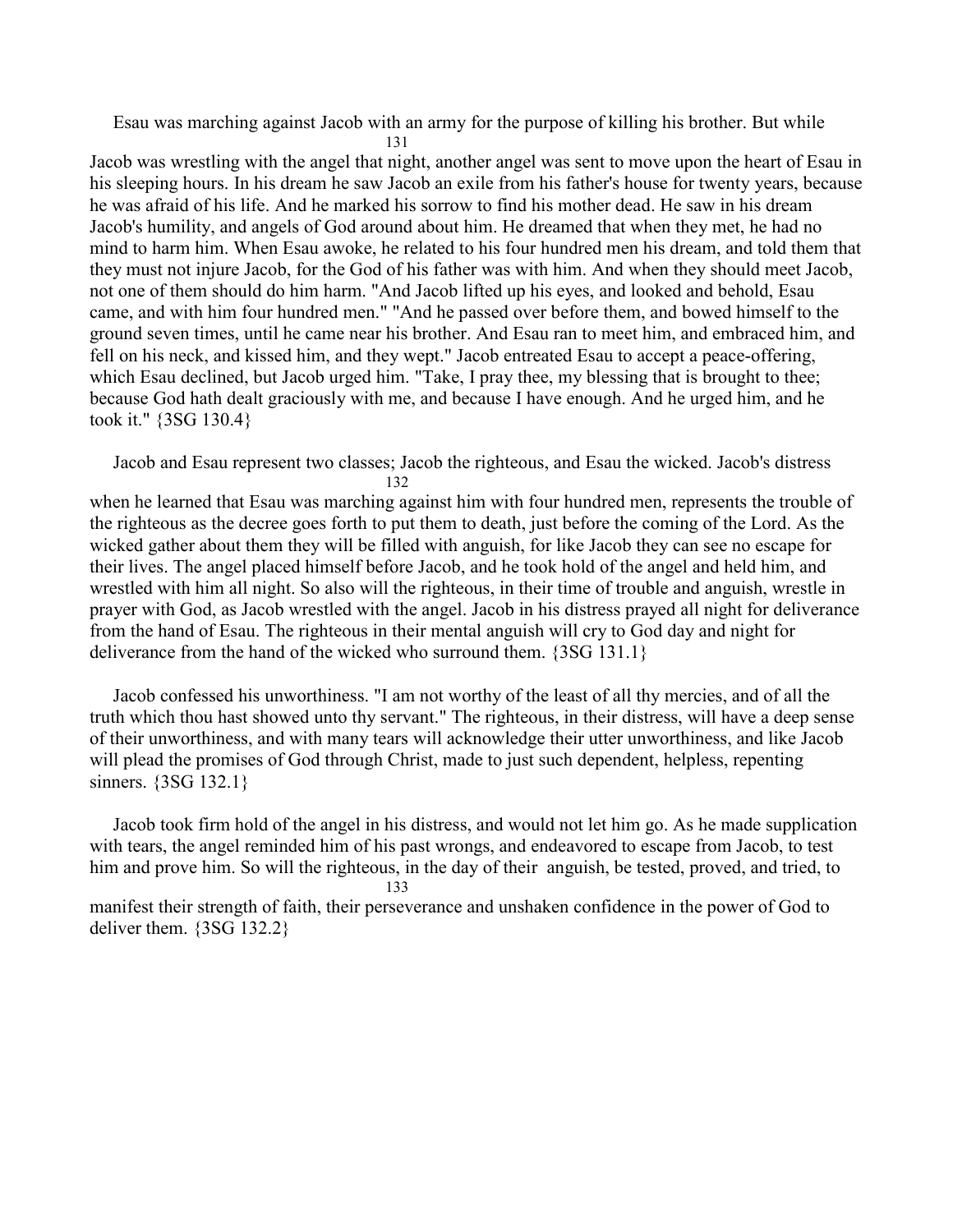Jacob would not be turned away. He knew that God was merciful, and he appealed to his mercy. He pointed back to his past sorrow and repentance of his wrongs, and urged his petition for deliverance from the hand of Esau. Thus his importuning continued all night. As he reviewed his past wrongs, he was driven almost to despair. But he knew that he must have help from God or perish. He held fast the angel, and urged his petition with agonizing, earnest cries, until he prevailed. Thus will it be with the righteous. As they review the events of their past life, their hopes will almost sink. But as they realize that it is a case of life or death, they will earnestly cry unto God, and appeal to him in regard to their past sorrow and humble repentance of their many sins, and then will refer to his promise, "Let him take hold of my strength, and make peace with me, and he shall make peace with me." Thus will their earnest petitions be offered to God day and night. {3SG 133.1}

 God would not have heard the prayer of Jacob, and mercifully saved his life, if he had not previously repented to his wrongs in obtaining the blessing by fraud. {3SG 133.2}

 The righteous, like Jacob, will manifest unyielding faith, and earnest determination, which will take 134

 no denial. They will feel their unworthiness, but will have no concealed wrongs to reveal. If they had sins, unconfessed and unrepented of, to appear then before them, while tortured with fear and anguish, with a lively sense of all their unworthiness, they would be overwhelmed. Despair would cut off their earnest faith, and they could not have confidence to plead with God, thus earnestly for deliverance, and their precious moments would be spent in confessing hidden sins, and bewailing their hopeless condition. {3SG 133.3}

 Those professed believers who come up to the time of trouble unprepared, will, in their despair, confess their sins before all in words of burning anguish, while the wicked exult over their distress. The case of all such is hopeless. When Christ stands up, and leaves the most holy place, then the time of trouble commences, and the case of every soul is decided, and there will be no atoning blood to cleanse from sin and pollution. As Jesus leaves the most holy, he speaks in tones of decision and kingly authority, "He that is unjust, let him be unjust still; and he which is filthy, let him be filthy still; and he that is righteous, let him be righteous still; and he that is holy, let him be holy still. And behold, I come quickly, and my reward is with me, to give every man according as his work shall be."  ${3SG 134.1}$ 

 Those who have delayed a preparation for the day of God cannot obtain it in the time of trouble, or 135

at any future period. The righteous will not cease their earnest agonizing cries for deliverance. They cannot bring to mind any particular sins, but in their whole life they can see but little good. Their sins had gone beforehand to judgment, and pardon had been written. Their sins had been borne away into the land of forgetfulness, and they could not bring them to remembrance. Certain destruction threatens them, and like Jacob they will not suffer their faith to grow weak, because their prayers are not immediately answered. Though suffering the pangs of hunger, they will not cease their intercessions. They lay hold of the strength of God as Jacob laid hold of the angel, and the language of their soul is, "I will not let thee go except thou bless me." The saints at length prevail like Jacob, and are gloriously delivered by the voice of God. {3SG 134.2}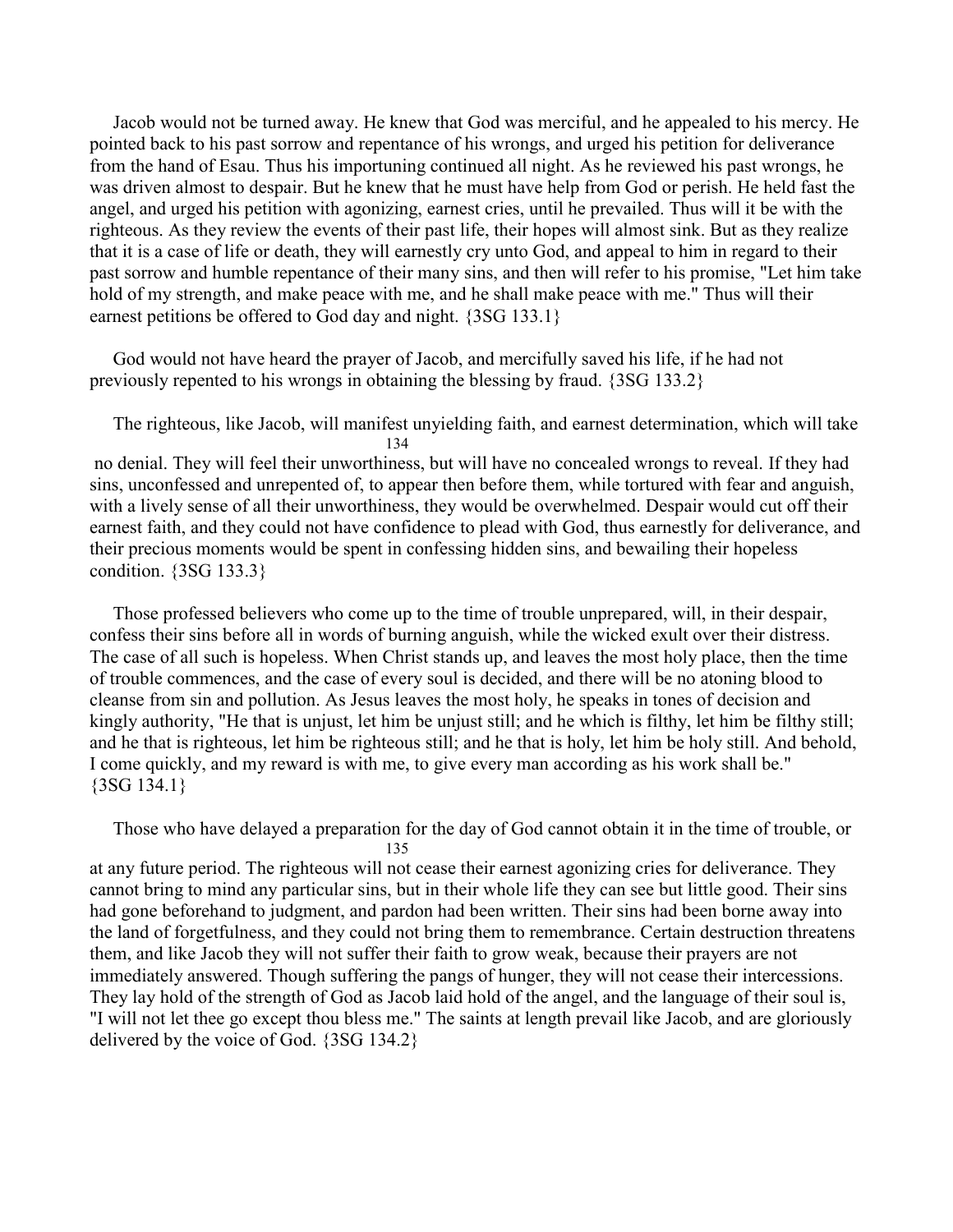That season of distress and anguish will require an effort of earnestness and determined faith that can endure delay and hunger, and will not fail under weakness, though severely tried. The period of probation is the time granted to all to prepare for the day of God. If any neglect the preparation, and heed not the faithful warnings given, they will be without excuse. Jacob's earnest, persevering wrestling with the angel should be an example for Christians. Jacob prevailed, because he was 136

persevering and determined. All who desire the blessing of God, as did Jacob, and will lay hold of the promises, as he did, and be as earnest and persevering as he was, will succeed, as he succeeded. Why there is so little exercise of true faith, and so little of the weight of truth resting upon many professed believers is because they are indolent, in spiritual things. They are unwilling to make exertions, to deny self, to agonize before God, to pray long and earnestly for the blessing, and therefore they do not obtain it. That faith which will live through the time of trouble must be in daily exercise now. Those who do not make strong efforts now to exercise persevering faith will be wholly unprepared to exercise that faith which will enable them to stand in the day of trouble. {3SG 135.1}

 The sons of Jacob were not all righteous. They were affected in some degree with idolatry. God did not sanction the cruel, revengeful conduct of Jacob's sons to the Shechemites. Jacob was ignorant of their purpose, until their work of cruelty was accomplished. He reproved his sons, and told them that they had troubled him, to make him despised among the inhabitants of the land. And because of this their wrong, the surrounding nations would manifest their indignation by destroying him and his house. In his distress Jacob again calls upon God. "And God said unto Jacob, Arise, go up to Beth-el, and dwell there, and make there an altar unto God, that appeared unto thee when thou fleddest from the 137

face of Esau thy brother. Then Jacob said unto his household, and to all that were with him, Put away the strange gods that are among you, and be clean, and change your garments, and let us arise, and go up to Beth-el, and I will make there an altar unto God, who answered me in the day of my distress, and was with me in the way which I went. And they gave unto Jacob all the strange gods which were in their hand, and all their ear-rings which were in their ears, and Jacob hid them under the oak which was by Shechem." And the family of Jacob never found them again. "And they journeyed, and the terror of God was upon the cities that were round about them, and they did not pursue after the sons of Jacob." {3SG 136.1}

 Jacob was humbled, and required his family to humble themselves, and to lay off all their ornaments, for he was to make an atonement for their sins, by offering a sacrifice unto God, that he might be entreated for them, and not leave them to be destroyed by other nations. God accepted the efforts of Jacob to remove the wrong from his family, and appeared unto him, and blessed him, and renewed the promise made to him, because his fear was before him. "And Jacob set up a pillar in the place where he talked with him, even a pillar of stone." {3SG 137.1}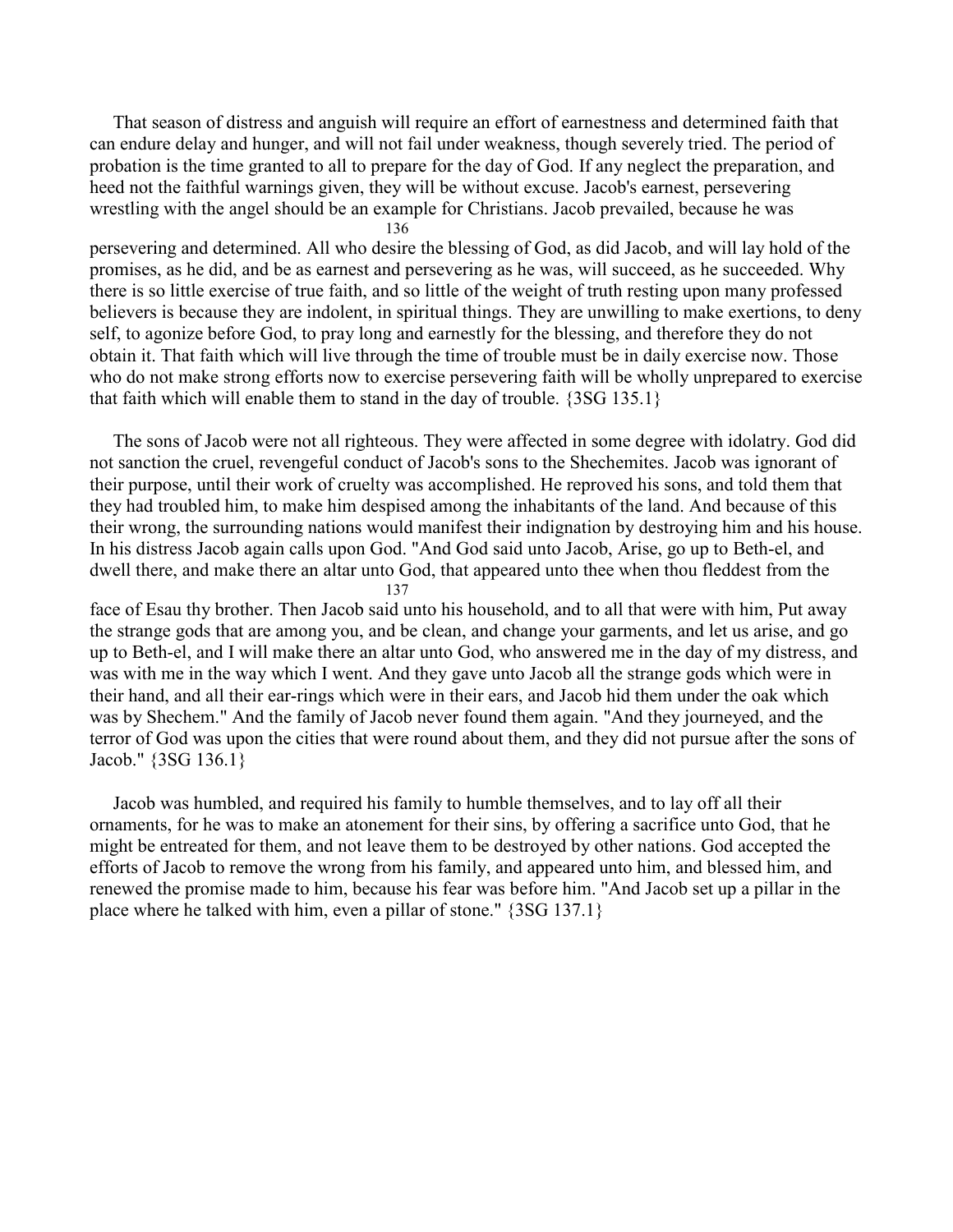## **15. Joseph and his Brethren.**

 Joseph listened to his father's instructions, and feared the Lord. He was more obedient to his father's righteous teachings than any of his brethren. He treasured his instructions, and with integrity of heart, loved to obey God. He was grieved at the wrong conduct of some of his brethren, and meekly entreated them to pursue a righteous course, and leave off their wicked acts. This only imbittered them against him. His hatred of sin was such that he could not endure to see his brethren sinning against God. He laid the matter before his father, hoping that his authority might reform them. This exposure of their wrongs enraged his brethren against him. They had observed their father's strong love for Joseph, and were envious at him. Their envy grew into hatred, and finally to murder. {3SG 138.1}

 The angel of God instructed Joseph in dreams which he innocently related to his brethren. "For, behold, we were binding sheaves in the field, and lo, my sheaf arose, and also stood upright; and behold, your sheaves stood round about, and made obeisance to my sheaf. And his brethren said to him, Shalt thou indeed reign over us? or shalt thou indeed have dominion over us? And they hated him yet the more for his dreams, and for his words. {3SG 138.2}

139

 "And he dreamed yet another dream, and told it his brethren, and said, Behold I have dreamed a dream more; and behold, the sun, and the moon, and the eleven stars made obeisance to me. And he told it to his father, and to his brethren, and his father rebuked him, and said unto him, What is this dream that thou hast dreamed? Shall I and thy mother and they brethren indeed come to bow down ourselves to thee to the earth? And his brethren envied him; but his father observed the saying." {3SG 139.1}

 Jacob appeared to regard the dreams of his son with indifference. But he had been often instructed by the Lord in dreams himself, and he believed that the Lord was teaching Joseph in the same manner. He reproved Joseph that his true feelings might not be discovered by his envious brothers. {3SG 139.2}

 Jacob's sons were shepherds, and fed their flocks where they could find the best pastures. In traveling from place to place with their cattle, they often wandered quite a distance from their father's house, so that they did not see their father for several months at a time. In his anxiety for them, he sent Joseph to see if they were all well. With the true interest of a brother, Joseph searched for his brethren, where his father supposed he would find them, but they were not there. A certain man found him wandering in the field in search of his brethren, and directed him to Dothan. This was a long journey 140

for Joseph. But he cheerfully performed it, because he loved his brethren, and also wished to relieve the anxiety of his father. But he was illy repaid for his love to them, and obedience to his father. {3SG 139.3}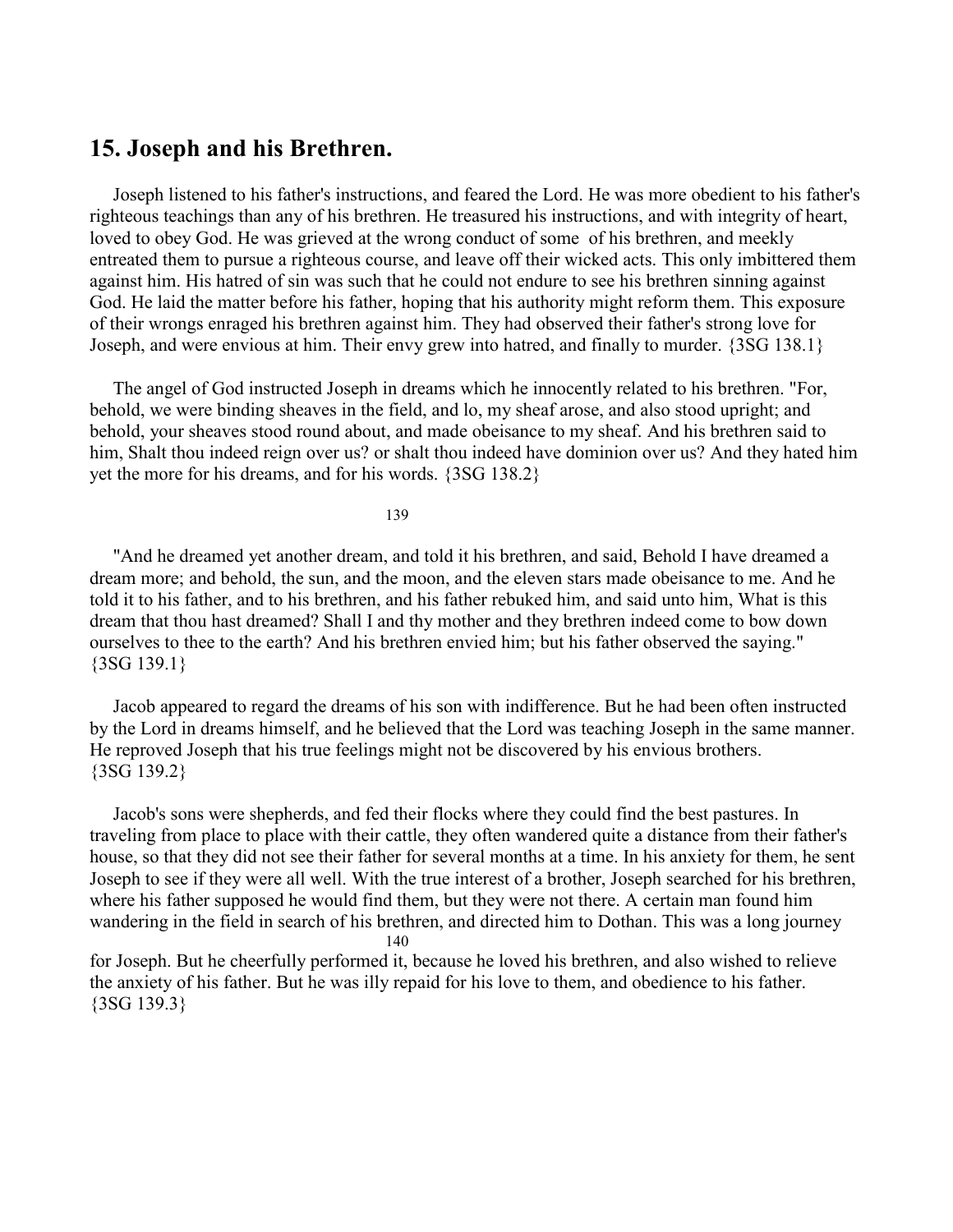"And when they saw him afar off, even before he came near unto them, they conspired against him to slay him. And they said one to another, Behold, this dreamer cometh. Come now therefore, and let us slay him, and cast him into some pit, and we will say, Some evil beast hath devoured him; and we shall see what will become of his dreams. And Reuben heard it, and he delivered him out of their hands and said, Let us not kill him. And Reuben said unto them, Shed no blood, but cast him into this pit that is in the wilderness, and lay no hand upon him, that he might rid him out of their hands, to deliver him to his father again." {3SG 140.1}

 Joseph, unsuspicious of what was to befall him, approached his brethren with gladness of heart to greet them after his long, wearisome journey. His brothers rudely repulsed him. He told them his errand, but they answered him not. Joseph was alarmed at their angry looks. Fear took the place of joy, and he instinctively shrank with dread from their presence. They then took hold of him violently. They taunted him with the admonitions he had given them in the past, accused him of relating his dreams to exalt himself above them in the mind of their father, that he might love him more than themselves. 141

They accused him of hypocrisy. As they gave utterance to their envious feelings, Satan controlled their minds, and they had no sense of pity, and no feelings of love for their brother. They stripped him of his coat of many colors that he wore, which was a token of his father's love, and which had excited their envious feelings. {3SG 140.2}

 Joseph was weary and hungry, yet they gave him neither rest nor food. "And they took him, and cast him into a pit; and the pit was empty, there was no water in it." As Judah thought of Joseph dying in the pit, suffering a lingering death by starvation, he was troubled. For a short time, he with others of his brethren, seemed to possess a satanic frenzy. But after they had begun to accomplish their wicked purposes to the helpless, innocent Joseph, some of them were ill at ease. They did not feel that satisfaction they thought they should have to see Joseph perish. Judah was the first one to express his feelings. "He said unto his brethren, What profit is it if we slay our brother, and conceal his blood? Come, and let us sell him to the Ishmaelites, and let not our hand be upon him; for he is our brother and our flesh; and his brethren were content. Then there passed by Midianites, merchantmen; and they drew and lifted up Joseph out of the pit, and sold Joseph to the Ishmaelites for twenty pieces of silver, and they brought Joseph into Egypt." {3SG 141.1}

 The thought of being sold as a slave was more dreadful to Joseph than to die. He manifested the 142

deepest anguish, and appealed first to one of his brethren, then to another, for compassion. Some of their hearts were moved with pity, but through fear of derision from the rest, kept silent. They all thought that they had gone too far to repent of their acts, for Joseph might expose them to their father, and he would be exceedingly angry with them for their treatment of his much-loved Joseph. They steeled their hearts against his distress, and would not listen to his entreaties for his father's sake to let him go, but sold him as a slave. {3SG 141.2}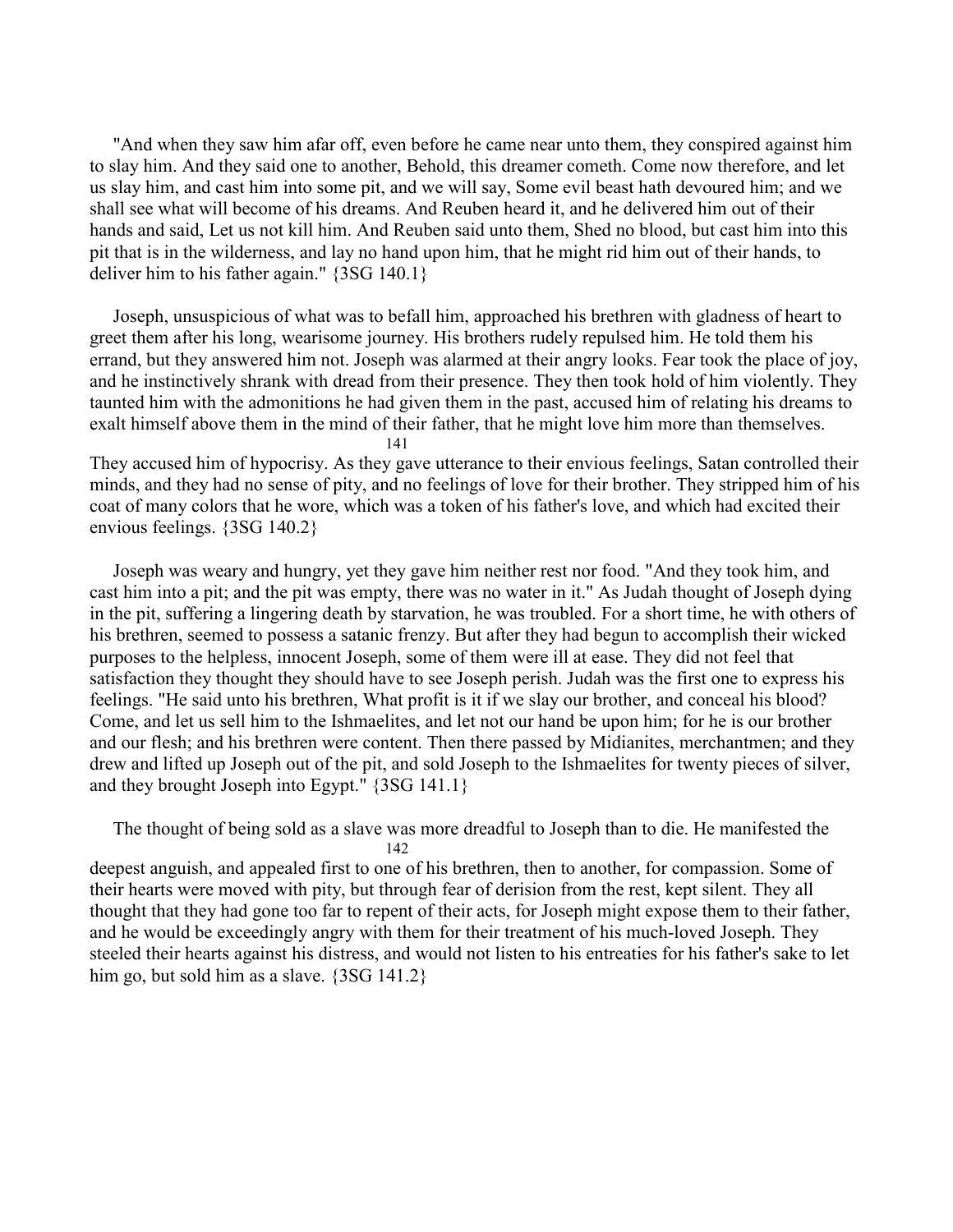Reuben went away from his brethren that they might not learn his purpose in regard to Joseph. He advised them to put him in the pit, and designed to return and take him to his father. "And Reuben returned unto the pit, and behold, Joseph was not in the pit, and he rent his clothes. And he returned unto his brethren, and said, The child is not; and I, whither shall I go?" His brethren told him that they had sold Joseph. {3SG 142.1}

 "And they took Joseph's coat, and killed a kid of the goats, and dipped the coat in the blood, and they sent the coat of many colors, and they brought it to their father, and said, This have we found; know now whether it be thy son's coat or no." They caused their father intense anguish, as he pictured to himself the violent death his son must have suffered by being torn in pieces by wild beasts. His sons 143 had not imagined that their father's grief would be so deep. All his children tried to comfort him, but he refused to refrain from his grief. He declared to his children that he would go down into his grave

 Joseph's brethren flattered themselves that they were taking a sure course to prevent the fulfillment of Joseph's strange dreams. But the Lord controlled events, and caused the cruel course of Joseph's brethren to bring about the fulfillment of the dreams which they were laboring to frustrate. {3SG 143.1}

mourning. {3SG 142.2}

 Joseph was greatly afflicted to be separated from his father, and his bitterest sorrow was in reflecting upon his father's grief. But God did not leave Joseph to go into Egypt alone. Angels prepared the way for his reception. Potiphar, an officer of Pharaoh, captain of the guard, bought him of the Ishmaelites. And the Lord was with Joseph, and he prospered him, and gave him favor with his master, so that all that he possessed he intrusted to Joseph's care. "And he left all that he had in Joseph's hand; and he knew not ought he had, save the bread which he did eat." It was considered an abomination for a Hebrew to prepare food for an Egyptian. {3SG 143.2}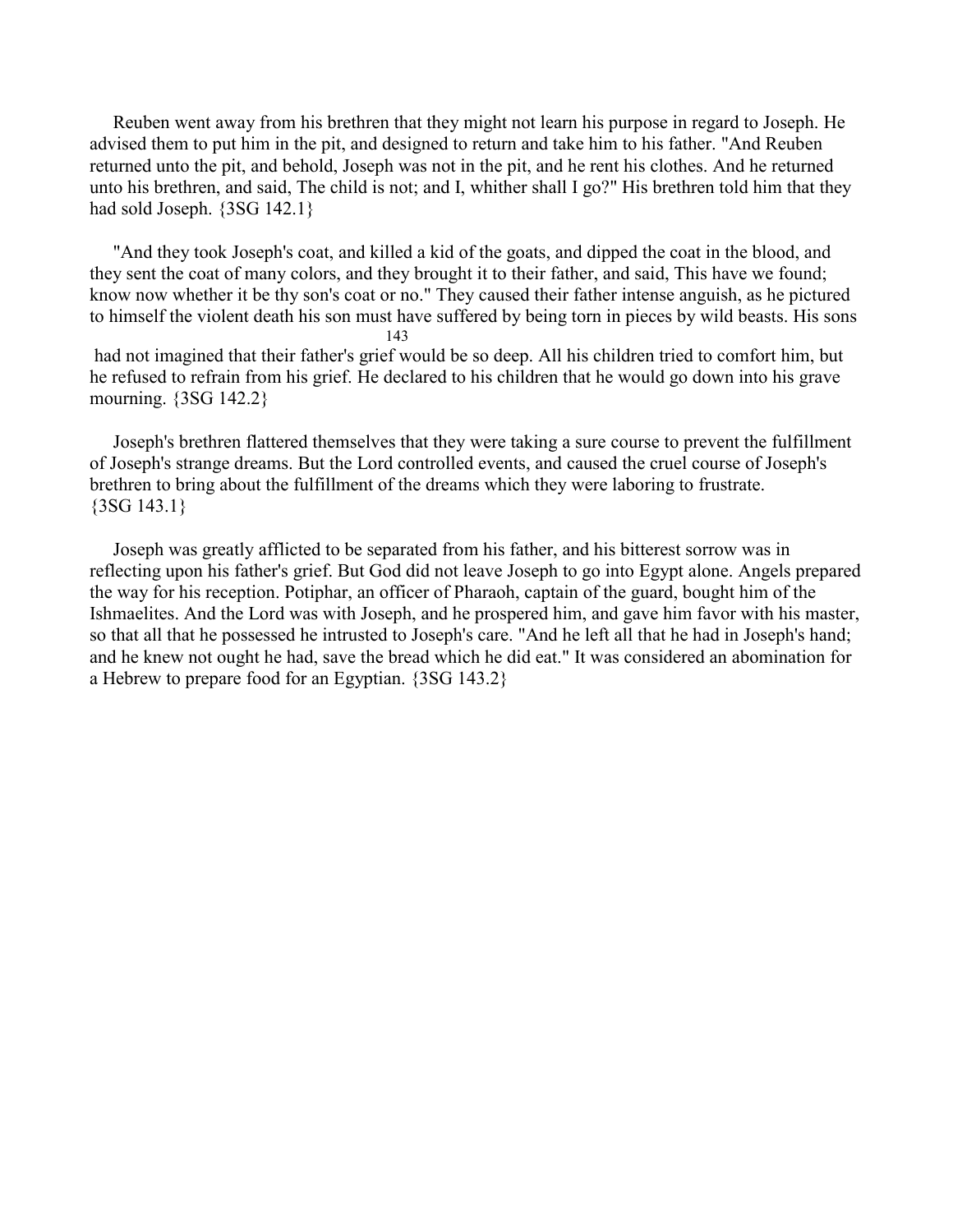When Joseph was tempted to deviate from the path of right, to transgress the law of God, and prove untrue to his master, he firmly resisted, and gave evidence of the elevating power of the fear of God in

#### 144

his answer to his master's wife. After speaking of the great confidence of his master in him, by intrusting all that he had to him, he exclaims, "How then can I do this great wickedness, and sin against God." He would not be persuaded to deviate from the path of righteousness, and trample upon God's law, by any inducements, or threats. And when he was accused, and a base crime was falsely laid to his charge, he did not sink in despair. In the consciousness of innocence and right, he still trusted in God. And God, who had hitherto supported him, did not forsake him. He was bound with fetters, and kept in a gloomy prison. Yet God turned even this misfortune into a blessing. He gave him favor with the keepers of the prison, and to Joseph was soon committed the charge of all the prisoners. Here is an example to all generations who should live upon the earth. Although they may be exposed to temptations, yet they should ever realize that there is a defense at hand, and it will be their own fault if they are not preserved. God will be a present help, and his Spirit a shield. Although surrounded with the severest temptations, there is a source of strength to which they can apply and resist them. How fierce was the assault upon Joseph's morals. It came from one of influence, the most likely to lead astray. Yet how promptly and firmly was it resisted. He suffered for his virtue and integrity, for she, 145

who would lead him astray, revenged herself upon the virtue she could not subvert, and by her influence caused him to be cast into prison, by charging him with a foul wrong. Here Joseph suffered because he would not yield his integrity. He had placed his reputation and interest in the hands of God. And although he was suffered to be afflicted for a time, to prepare him to fill an important position, yet God safely guarded that reputation that was blackened by a wicked accuser, and afterward, in his own good time, caused it to shine. God made even the prison the way to his elevation. Virtue will in time bring its own reward. The shield which covered Joseph's heart was the fear of God, which caused him to be faithful and just to his master, and true to God. He despised that ingratitude which would lead him to abuse his master's confidence, although his master might never learn the fact. The grace of God he called to his aid, and then fought with the tempter. He nobly says, "How can I do this great wickedness, and sin against God." He came off conqueror. {3SG 143.3}

 Amidst the snares to which all are exposed, they need strong and trustworthy defenses on which to rely. Many in this corrupt age have so small a supply of the grace of God, that in many instances their defense is broken down by the first assault, and fierce temptations take them captives. The shield of grace can preserve all unconquered by the temptations of the enemy, though surrounded with the most 146

corrupting influences. By firm principle, and unwavering trust in God, their virtue and nobleness of character can shine, and, although surrounded with evil, no taint need be left upon their virtue and integrity. And if like Joseph they suffer calumny and false accusations, Providence will overrule all the enemy's devices for good, and God will in his own time exalt as much higher, as for a while they were debased by wicked revenge. {3SG 145.1}

 The part which Joseph acted in connection with the scenes of the gloomy prison, was that which raised him finally to prosperity and honor. God designed that he should obtain an experience by temptations, adversity, and hardships, to prepare him to fill an exalted position. {3SG 146.1}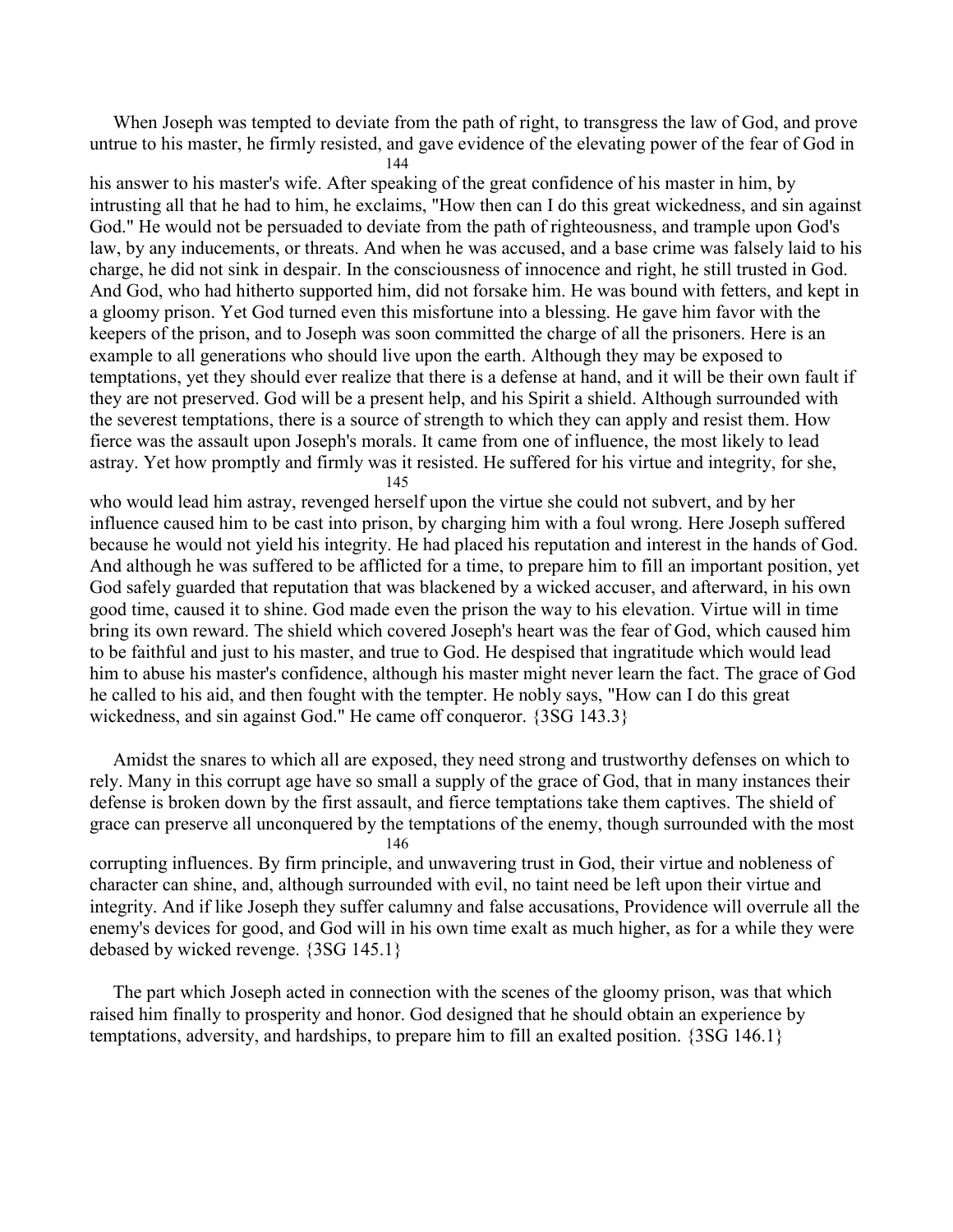While he was confined in prison, Pharaoh became offended with two of his officers, the chief baker and the chief butler, and they were put in prison where Joseph was bound. "And the captain of the guard charged Joseph with them, and he served them, and they continued a season in ward." Joseph made his life useful even while in prison. His exemplary conduct, humble deportment, and faithfulness, obtained for him the confidence of all in the prison, and those who were connected with it. He did not spend his time in mourning over the injustice of his accusers, which had deprived him of his 147

liberty. One morning as Joseph brought food to the king's officers, he observed that they were looking very sad. He kindly inquired, "Wherefore look ye so sadly today? And they said unto him, We have dreamed a dream, and there is no interpreter of it. And Joseph said unto them, Do not interpretations belong to God? Tell me them, I pray you" Then the butler related to Joseph his dream, which he interpreted, that the butler would be restored to the king's favor, and deliver Pharaoh's cup into his hand as he had formerly done. The butler was satisfied with the interpretation, and his mind was at once relieved. {3SG 146.2}

 Joseph told the chief butler that in three days he would be no more a prisoner. He felt very grateful to Joseph because of the interest he had manifested for him, and the kind treatment he had received at his hands, and, above all, for helping him when in great distress of mind, by interpreting his dream. Then Joseph, in a very touching manner, alluded to his captivity, and entreated him, "But think on me when it shall be well with thee, and shew kindness, I pray thee, unto me, and make mention of me unto Pharaoh, and bring me out of this house; for indeed I was stolen away out of the land of the Hebrews, and here also have I done nothing that they should put me into the dungeon. When the chief baker saw that the interpretation was good," he took courage and made known his dream. As soon as he related 148

his dream, Joseph looked sad. He understood its terrible meaning. Joseph possessed a kind, sympathizing heart, yet his high sense of duty led him to give the truthful, yet sad, interpretation to the chief baker's dream. He told him that the three baskets upon his head meant three days. And that, as in his dream, the birds ate the baked meats out of the upper basket, so they would eat his flesh hung upon a tree. {3SG 147.1}

 "And it came to pass the third day, which was Pharaoh's birthday, that he made a feast unto all his servants; and he lifted up the head of the chief butler and of the chief baker among his servants. And he restored the chief butler unto his butlership again, and he gave the cup into Pharaoh's hand; but he hanged the chief baker, as Joseph had interpreted to them. Yet did not the chief butler remember Joseph, but forgat him." The butler was guilty of the sin of ingratitude. After he had obtained relief from his anxiety, by the cheering interpretation of Joseph, he thought that he should, if brought again into the king's favor, certainly remember the captive Joseph, and speak in his favor to the king. He had seen the interpretation of the dream exactly fulfilled, yet in his prosperity he forgot Joseph in his affliction and confinement. Ingratitude is regarded by the Lord as among the most aggravating sins. And although abhorred by God and man, yet it is of daily occurrence. {3SG 148.1}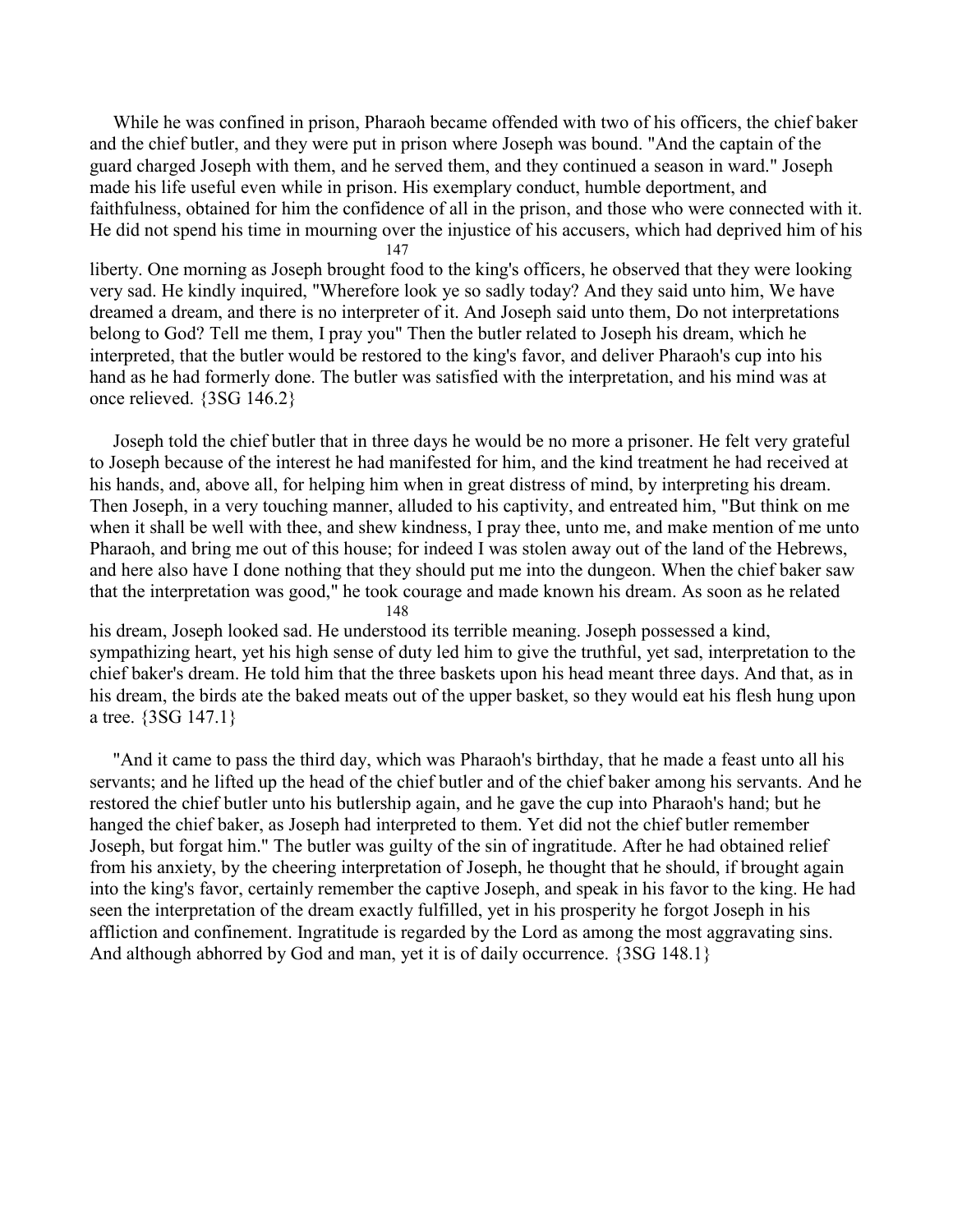Two years longer Joseph remained in his gloomy prison. The Lord gave Pharaoh remarkable

149

dreams. In the morning the king was troubled because he could not understand them. He called for the magicians of Egypt, and the wise men. The king thought that they would soon help him to understand these dreams, for they had a reputation of solving difficulties. The king related his dream to them, but was greatly disappointed to find that with all their magic and boasted wisdom, they could not explain them. The perplexity and distress of the king increased. As the chief butler saw his distress, all at once Joseph came into his mind, and at the same time a conviction of his forgetfulness and ingratitude, "Then spake the chief butler unto Pharaoh, saying, I do remember my faults this day." He then related to the king the dreams which he and the chief baker had, which troubled them as the dreams which now troubled the king, and said, "And there was there with us a young man, an Hebrew servant to the captain of the guard, and we told him, and he interpreted to us our dreams, to each man according to his dream he did interpret. And it came to pass, as he interpreted to us, so it was. Me he restored unto mine office, and him he hanged." {3SG 148.2}

 It was humiliating to Pharaoh to turn away from the magicians and wise men of his kingdom to a Hebrew servant. But his learned and wise men failed him, and he now will condescend to accept the humble services of a slave if his troubled mind can obtain relief. {3SG 149.1}

150

 "Then Pharaoh sent and called Joseph, and they brought him hastily out of the dungeon; and he shaved himself, and changed his raiment, and came in unto Pharaoh. And Pharaoh said unto Joseph, I have dreamed a dream, and there is none that can interpret it; and I have heard say of thee, that thou canst understand a dream to interpret it. And Joseph answered Pharaoh, saying, It is not in me; God shall give Pharaoh an answer of peace." {3SG 150.1}

 Joseph's answer to the king shows his strong faith and humble trust in God. He modestly disclaims all honor of possessing in himself superior wisdom to interpret. He tells the king that his knowledge is not greater than those whom he has consulted. "It is not in me." God alone can explain these mysteries. "And Pharaoh said unto Joseph, In my dream, behold, I stood upon the bank of the river, and behold, there came up out of the river seven kine, fat-fleshed and well favored; and they fed in a meadow; and, behold, seven other kine came up after them, poor, and very ill-favored and lean-fleshed, such as I never saw in all the land of Egypt for badness. And the lean and the ill-favored kine did eat up the first seven fat kine, and when they had eaten them up, it could not be known that they had eaten them; but they were still ill-favored, as at the beginning. So I awoke. {3SG 150.2}

"And I saw in my dream, and behold, seven ears came up in one stalk, full and good; and behold,

 151 seven ears, withered, thin, and blasted with the east wind, sprung up after them; and the thin ears devoured the seven good ears: and I told this unto the magicians; but there was none that could declare it to me. {3SG 150.3}

 "And Joseph said unto Pharaoh, The dream of Pharaoh is one. God hath shewed Pharaoh what he is about to do. The seven good kine are seven years; and the seven good ears are seven years; the dream is one. And the seven thin and ill-favored kine that came up after them are seven years; and the seven empty ears blasted with the east wind shall be seven years of famine." {3SG 151.1}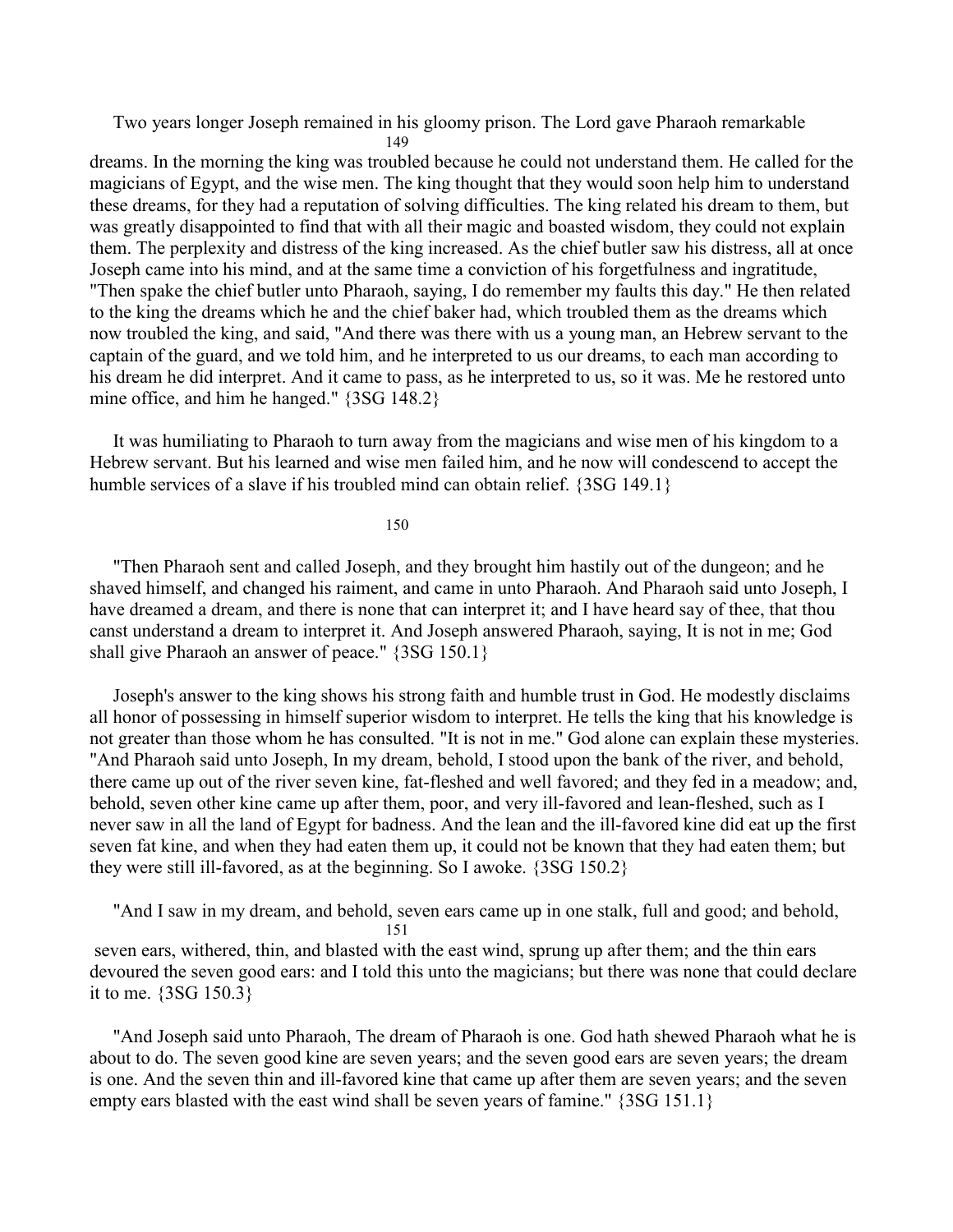Joseph told the king that there would be seven years of great plenty. Every thing would grow in great abundance. Fields and gardens would yield more plentifully than formerly. Fruits and grain would yield abundantly. And these seven years of abundance were to be followed by seven years of famine. The years of plenty would be given that he might prepare for the coming years of famine. "And the plenty shall not be known in the land by reason of that famine following, for it shall be very grievous. And for that the dream was doubled unto Pharaoh twice, it is because the thing is established by God, and God will shortly bring it to pass. Now therefore let Pharaoh look out a man discreet and wise, and set him over the land of Egypt." {3SG 151.2}

The king believed all that Joseph said. He believed that God was with him, and was impressed with  $152$ 152

 the fact that he was the most suitable man to be placed in authority at the head of affairs. He did not despise him because he was a Hebrew slave. He saw that he possessed an excellent spirit. "And Pharaoh said unto his servants, Can we find such a one as this is, a man in whom the Spirit of God is? And Pharaoh said unto Joseph, Forasmuch as God hath shewed thee all this, there is none so discreet and wise as thou art. Thou shalt be over my house, and according unto thy word shall all my people be ruled, only in the throne will I be greater than thou." {3SG 151.3}

 Although Joseph was exalted as a ruler over all the land, yet he did not forget God. He knew that he was a stranger in a strange land, separated from his father and his brethren, which often caused him sadness, but he firmly believed that God's hand had overruled his course, to place him in an important position. And depending on God continually, he performed all the duties of his office, as ruler over the land of Egypt with faithfulness. "And in the seven plenteous years the earth brought forth by handfuls. And he gathered up all the food of the seven years which were in the land of Egypt, and laid up the food in the cities, the food of the field which was round about every city, laid he up in the same. And Joseph gathered corn as the sand of the sea, very much, until he left numbering, for it was without number." {3SG 152.1}

 Joseph traveled throughout all the land of Egypt, giving command to build immense store-houses, 153

and using his clear head and excellent judgment to aid in the preparations to secure food, necessary for the long years of famine. At length the seven years of plenteousness in the land of Egypt ended. "And the seven years of dearth began to come, according as Joseph had said, and the dearth was in all lands, but in all the land of Egypt there was bread. And when all the land of Egypt was famished, the people cried to Pharaoh for bread. And Pharaoh said unto all the Egyptians, Go unto Joseph; what he saith to you do. And the famine was over all the face of the earth, and Joseph opened all the store-houses, and sold unto the Egyptians; and the famine waxed sore in the land of Egypt." {3SG 152.2}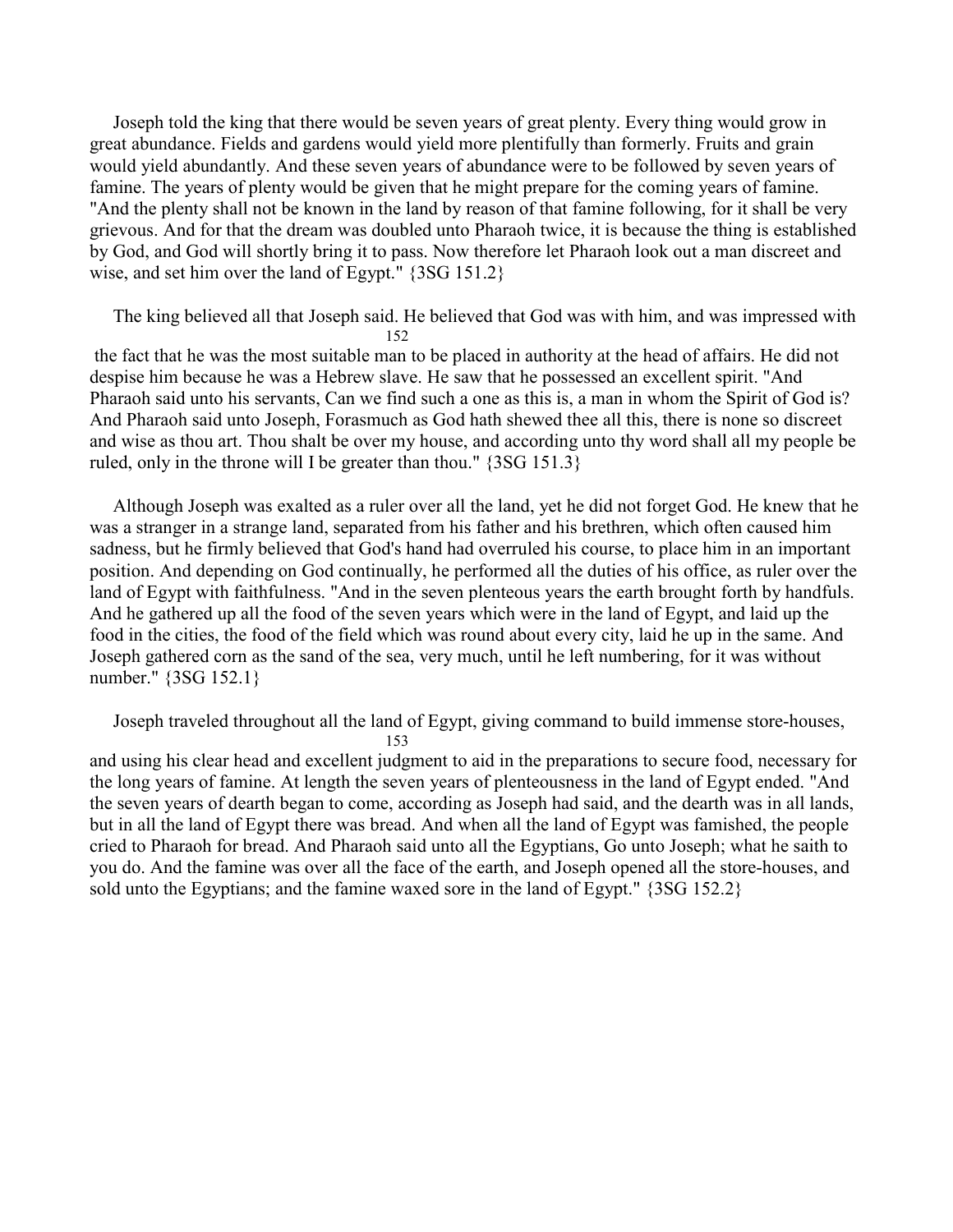The famine was severe in the land of Canaan. Jacob and his sons were troubled. Their supply of food was nearly exhausted, and they looked forward to the future with perplexity. They talked despondingly to one another in regard to being able to supply their families with food. Want and starvation stared them in the face. At length Jacob heard of the wonderful provisions which the king of Egypt had made; that he was instructed of God in a dream seven years before the famine to lay up large supplies for the seven years of famine which were to follow, and that all the countries journeyed 154

to Egypt to buy corn. He said unto his sons, "Why do ye look one upon another? And he said, Behold, I have heard that there is corn in Egypt. Get you down thither, and buy for us from thence, that we may live, and not die. And Joseph's ten brethren went down to buy corn in Egypt. But Benjamin, Joseph's brother, Jacob sent not with his brethren, for he said, Lest peradventure mischief befall him."  ${3SG 153.1}$ 

 Jacob's sons came with the crowd of buyers to purchase corn of Joseph, and they "bowed down themselves before him with their faces to the earth." And Joseph knew his brethren, but he appeared not to know them, and spake roughly unto them. "And he said unto them, Whence come ye? And they said, From the land of Canaan, to buy food. And Joseph remembered the dreams which he dreamed of them, and said unto them, Ye are spies. To see the nakedness of the land ye are come." {3SG 154.1}

 They assured Joseph that their only errand into Egypt was to buy food. Joseph again charges them with being spies. He wished to learn if they possessed the same haughty spirit they had when he was with them, and he was anxious to draw from them some information in regard to his father and Benjamin. They feel humbled in their adversity, and manifest grief, rather than anger, at the suspicions of Joseph. They assure him that they are no spies, but the sons of one man; that they are twelve brethren; that the youngest is then with their father, and one is not. His father and Benjamin are the 155

very ones Joseph wishes to learn in regard to. He professes to doubt the truthfulness of their story, and tells them he will prove them, and that they shall not go forth from Egypt until their youngest brother come hither. He proposes to keep them in confinement until one shall go and bring their brother, to prove their words, whether there was any truth in them. If they would not consent to this, he would regard them as spies. {3SG 154.2}

 The sons of Jacob felt unwilling to consent to this arrangement. It would require some time for one to go to their father, to get Benjamin, and their families would suffer for food. And then again, who among them would undertake the journey alone, leaving their brethren in a prison. How could that one meet his father? They saw his distress at the supposed death of Joseph, and he would feel that he was deprived of all his sons. As they conversed with one another in this manner, Joseph heard them. They said, further, It may be we shall lose our lives, or be made slaves. And if one go back to our father for Benjamin, and bring him here, he may be made a slave also, and our father will surely die. They decided to all remain, and suffer together, rather than to bring greater sorrow upon their father by the loss of his much-loved Benjamin. {3SG 155.1}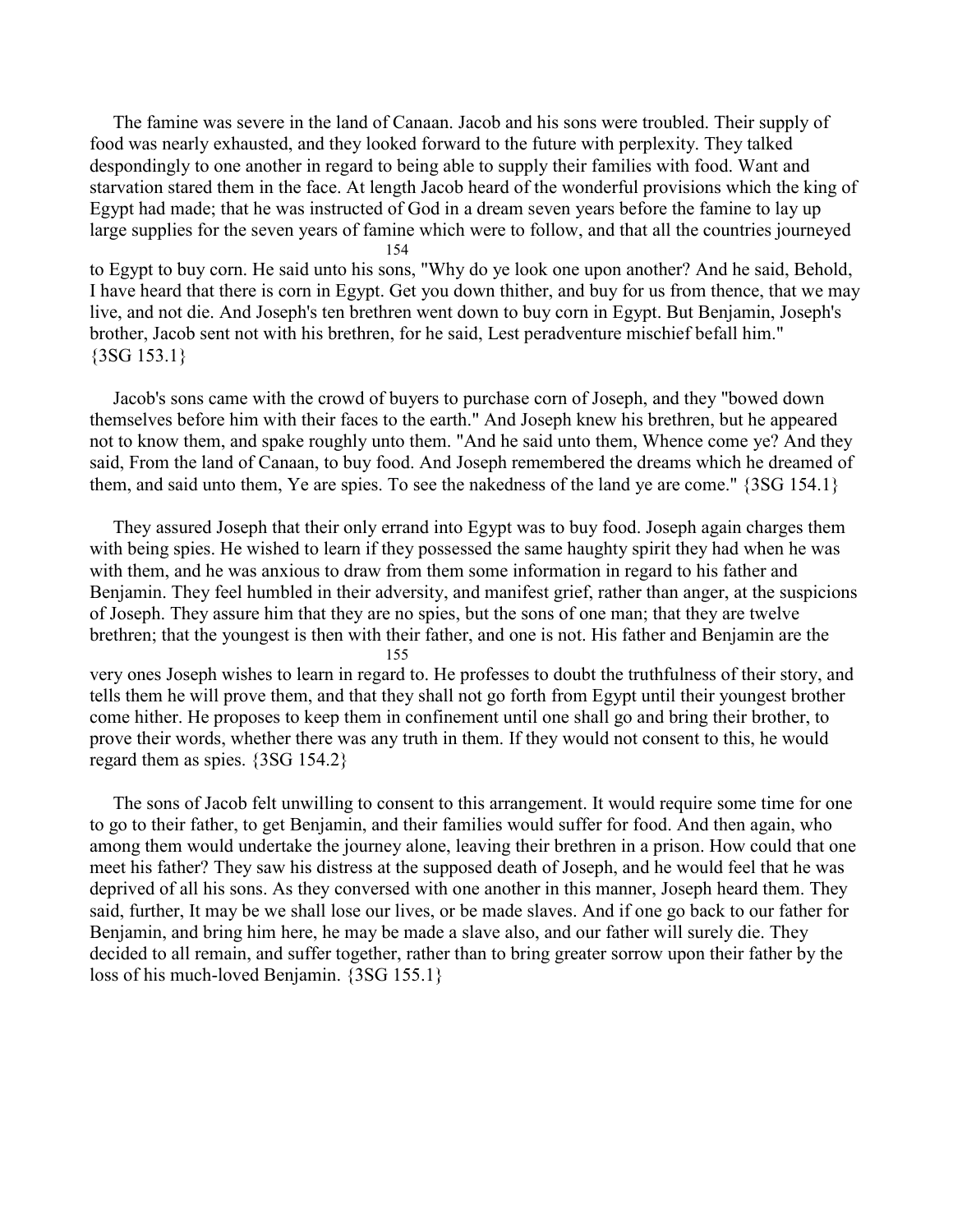The three days of confinement were days of bitter sorrow with Jacob's sons. They reflected upon 156

their past wrong course, especially their cruelty to Joseph. They knew if they were convicted of being spies, and they could not bring evidence to clear themselves, they would all have to die, or become slaves. They doubted whether any effort any one of them might make would cause their father to consent to have Benjamin go from him, after the cruel death, as he thought, Joseph had suffered. They sold Joseph as a slave, and they were fearful that God designed to punish them by suffering them to become slaves. Joseph considers that his father and the families of his brethren, may be suffering for food, and he is convinced that his brethren have repented of their cruel treatment of him, and that they would in no case treat Benjamin as they had treated him. {3SG 155.2}

 Joseph makes another proposition to his brethren. And he said unto them the third day, "This do, and live; for I fear God. If ye be true men, let one of your brethren be bound in the house of your prison. Go ye, carry corn for the famine of your houses. But bring your youngest brother unto me; so shall your words be verified, and ye shall not die." They agree to accept this proposition of Joseph; but express to one another little hope that their father will let Benjamin return with them. They accuse themselves, and one another, in regard to their treatment of Joseph. "And they said one to another, We 157

are verily guilty concerning our brother, in that we saw the anguish of his soul, when he besought us, and we would not hear; therefore is this distress come upon us. And Reuben answered them, saying, Spake I not unto you, saying, Do not sin against the child; and ye would not hear? therefore behold also his blood is required. And they knew not that Joseph understood them; for he spake unto them by an interpreter. And he turned himself about from them, and wept, and returned to them again, and communed with them, and took from them Simeon, and bound him before their eyes." {3SG 156.1}

 Joseph selected Simeon to be bound, because he was the instigator, and principal actor in the cruelty of his brethren toward him. He then directed that his brethren should be liberally supplied with provision, and that every man's money should be placed in his sack. They pursued their homeward journey in sadness. As one of them opened his sack to feed his beast with provender, he found his money, just as he had brought it to Joseph. He told his brethren, and they considered that a new evil would arise, and they were afraid, and said one to another, What is this that God hath done unto us? Shall we consider this as a token of good from the Lord, or has he suffered it to occur to punish us for our sins, and plunge us still deeper in affliction? They acknowledge that God has seen their sins, and has marked their wrongs, and that he is now visiting them for their transgressions. {3SG 157.1}

158

 When they came to their father Jacob they related to him all that had transpired, and said, "The man who is the lord of the land, spake roughly to us, and took us for spies of the country. And we said unto him, We are true men; we are no spies. We be twelve brethren, sons of our father; one is not, and the youngest is this day with our father in the land of Canaan." They told their father that he would not believe their word, and said, If ye are not spies, leave one of your brethren with me, and take food for your households; and when ye come again bring your youngest brother, and then I will release you your brother that is bound, and ye shall be at liberty to trade in the land. {3SG 158.1}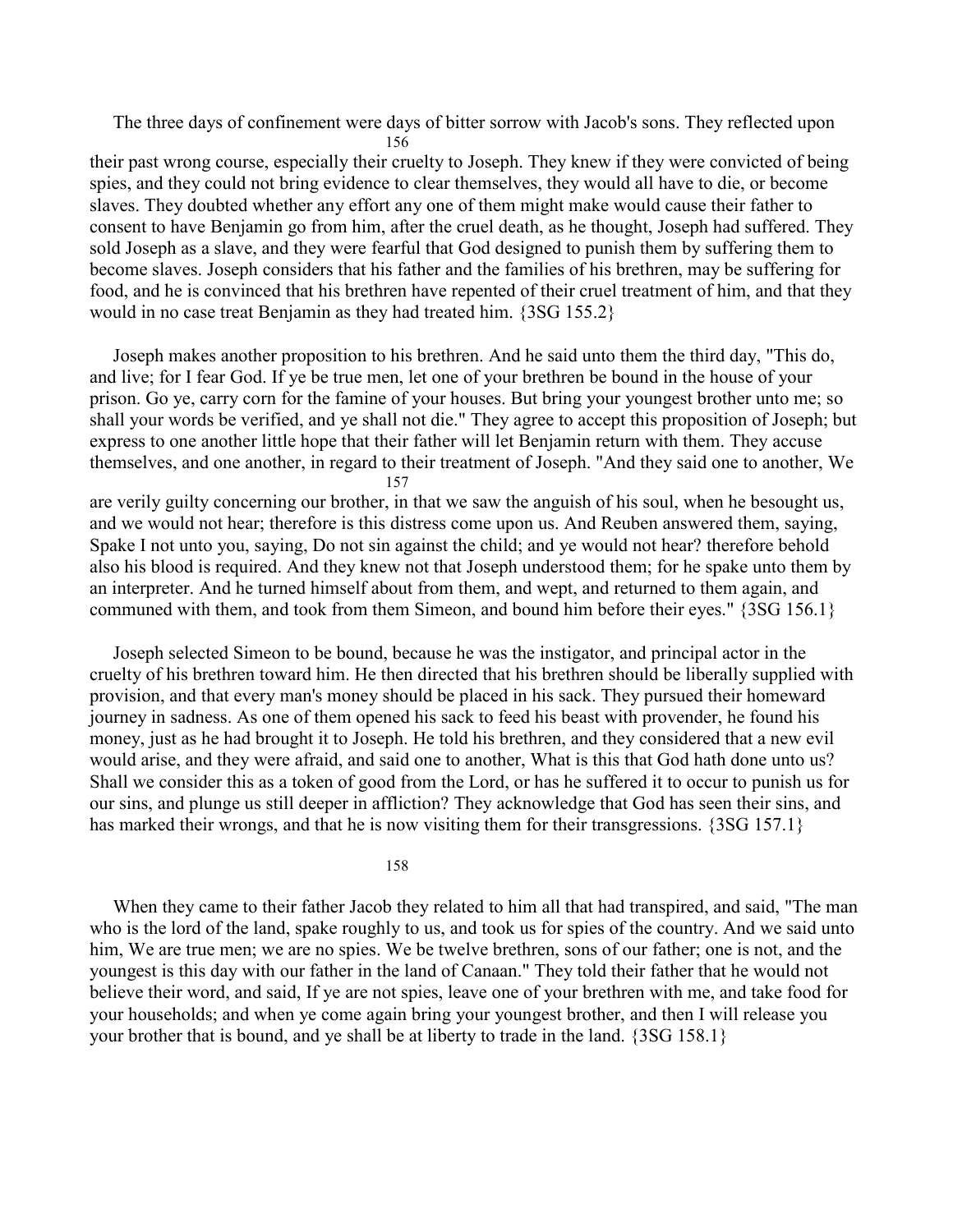As they emptied their sacks, every man's money was found in his sack, and they were all afraid. Jacob was distressed, and said unto them, "Me have ye bereaved of my children; Joseph is not, and Simeon is not, and ye will take Benjamin away. All these things are against me." Reuben assured his father that if he would intrust Benjamin to his care, he would surely bring him again to his father; if not, he might slay his two sons. This rash speech did not relieve the mind of Jacob. He said, "My son shall not go down with you; for his brother is dead, and he is left alone. If mischief befall him by the way in the which ye go, then shall ye bring down my gray hairs with sorrow to the grave." {3SG 158.2}

 Jacob's affections cling to Benjamin with all the strength of a mother's love. He shows how deeply 159

 he has felt the loss of Joseph. But want presses upon Jacob and his children, and their households are calling for food. Jacob requests his sons to go again into Egypt and buy food. Judah says to his father that he cannot go down unless Benjamin is with them; for "the man did solemnly protest unto us, saying, Ye shall not see my face, except your brother be with you." Judah assures his father that he will be surety for his brother, that if he would send him with them they would go, and if he did not bring Benjamin back, he would bear the blame of it forever. {3SG 158.3}

 He tells his father that while they had been lingering, because of his unwillingness to send Benjamin, they could have journeyed to Egypt and returned again. Jacob feels compelled to permit his son Benjamin to go with his brethren. He also sent a present to the ruler, hoping therewith to obtain his favor. He also directed his sons to take double money, and return the money found in their sacks; for it might have been placed there by mistake. He says to them, "Take also your brother, and arise, go again unto the man." {3SG 159.1}

 As his sons were about to leave him to go on their doubtful journey, their aged father arose, and, while standing in their midst, raised his hands to heaven, and entreated the Lord to go with them, and God

160

pronounced upon them a gracious benediction. "And Almighty give you mercy before the man, that he may send away your other brother, and Benjamin. If I be bereaved of my children, I am bereaved." {3SG 159.2}

 "And the men took that present, and they took double money in their hand, and Benjamin, and rose up, and went down to Egypt, and stood before Joseph." And when Joseph saw Benjamin with them, he could scarcely restrain his brotherly feelings of love. He gave direction to make preparation for his brethren to dine with him. When they were taken into Joseph's house they were afraid that it was for the purpose of calling them to account, because of the money found in their sacks. And they thought that it might have been intentionally placed there for the purpose of finding occasion against them to make them slaves, and that they were brought into the ruler's house to better accomplish this object. They sought to make friends with the steward of the house, and made known to him that they had found their money in the mouths of their sacks, fearing the ruler who had treated them so roughly, would accuse them of wrong in regard to the matter. They informed the steward that they had brought back the money found in their sacks, in full weight; also other money to buy food, and added, "We cannot tell who put the money in our sacks." {3SG 160.1}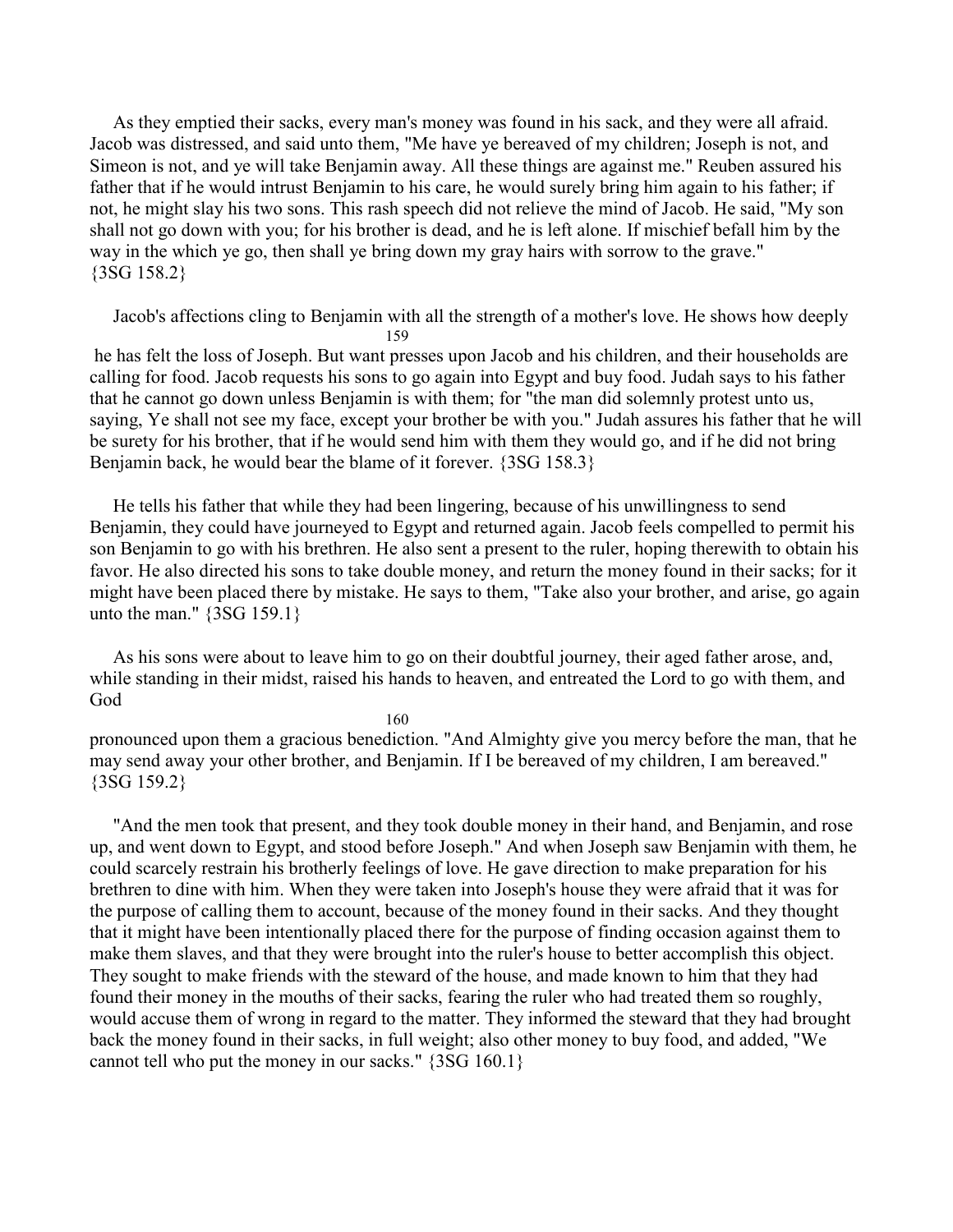"And he said, Peace be to you, fear not; your God, and the God of your father, hath given you 161

treasure in your sacks. I had your money. And he brought Simeon out unto them." The words of the steward relieved their anxiety, and they thought God was indeed gracious unto them, as their father had entreated he would be. {3SG 160.2}

 When Joseph came home, his brethren gave him the present in the name of their father, "and they bowed themselves to him to the earth." "And he asked them of their welfare, and said, Is your father well, the old man of whom ye spake? Is he yet alive? And they answered, Thy servant our father is in good health, he is yet alive. And they bowed down their heads and made obeisance. And he lifted up his eyes, and saw his brother Benjamin, his mother's son, and said, Is this your younger brother, of whom ye spake unto me? And he said, God be gracious unto thee, my son. And Joseph made haste; for his bowels did yearn upon his brother, and he sought where to weep, and he entered into his chamber, and wept there. And he washed his face, and went out, and refrained himself, and said, Set on bread."  ${3SG 161.1}$ 

 Joseph did not eat at the same table with his brethren, for the Egyptians considered it an abomination for them to eat bread with the Hebrews. Joseph placed his brethren at the table, as was customary when their ages were known, commencing with the eldest, according to his birthright, arranging them in order down to the youngest, as though he perfectly knew their ages. His brethren 162 were astonished at this act of Joseph, whom they thought could have no knowledge of their ages.  ${3SG 161.2}$ 

 As he sent a portion of food to each of his brethren, he sent Benjamin five times as much as the others. He did this not only to show his particular regard for his brother Benjamin, but to prove them, and see if they regarded Benjamin with the same envious feelings they had him. They thought that Joseph did not understand their language, and were free to converse with one another in his presence; therefore Joseph had a good opportunity to learn the true state of their feelings without their knowledge. Joseph again commanded to provide his brethren with food, as much as they could carry, and to put every man's money in his sack's mouth, and to place his silver cup in the sack of the youngest. When his brethren were gone out of the city, Joseph sent his steward to overtake them, and inquire why they had rewarded evil for good, by taking the silver cup belonging to the king, whereby, indeed, he divineth. {3SG 162.1}

 Kings and rulers had a cup from which they drank, which was considered a sure detective if any poisonous substance was placed in their drink. "And they said unto him, Wherefore saith my lord these words? God forbid that thy servants should do according to this thing. Behold, the money, which we found in our sacks' mouths, we brought again unto thee out of the land of Canaan. How then should we 163

steal out of thy lord's house silver or gold? With whomsoever of thy servants it be found, both let him die, and we also will be my lord's bondmen. And he said, Now also let it be according unto your words. He with whom it is found shall be my servant, and ye shall be blameless. Then they speedily took down every man his sack to the ground, and, opened every man his sack. And he searched, and began at the eldest, and left at the youngest; and the cup was found in Benjamin's sack." {3SG 162.2}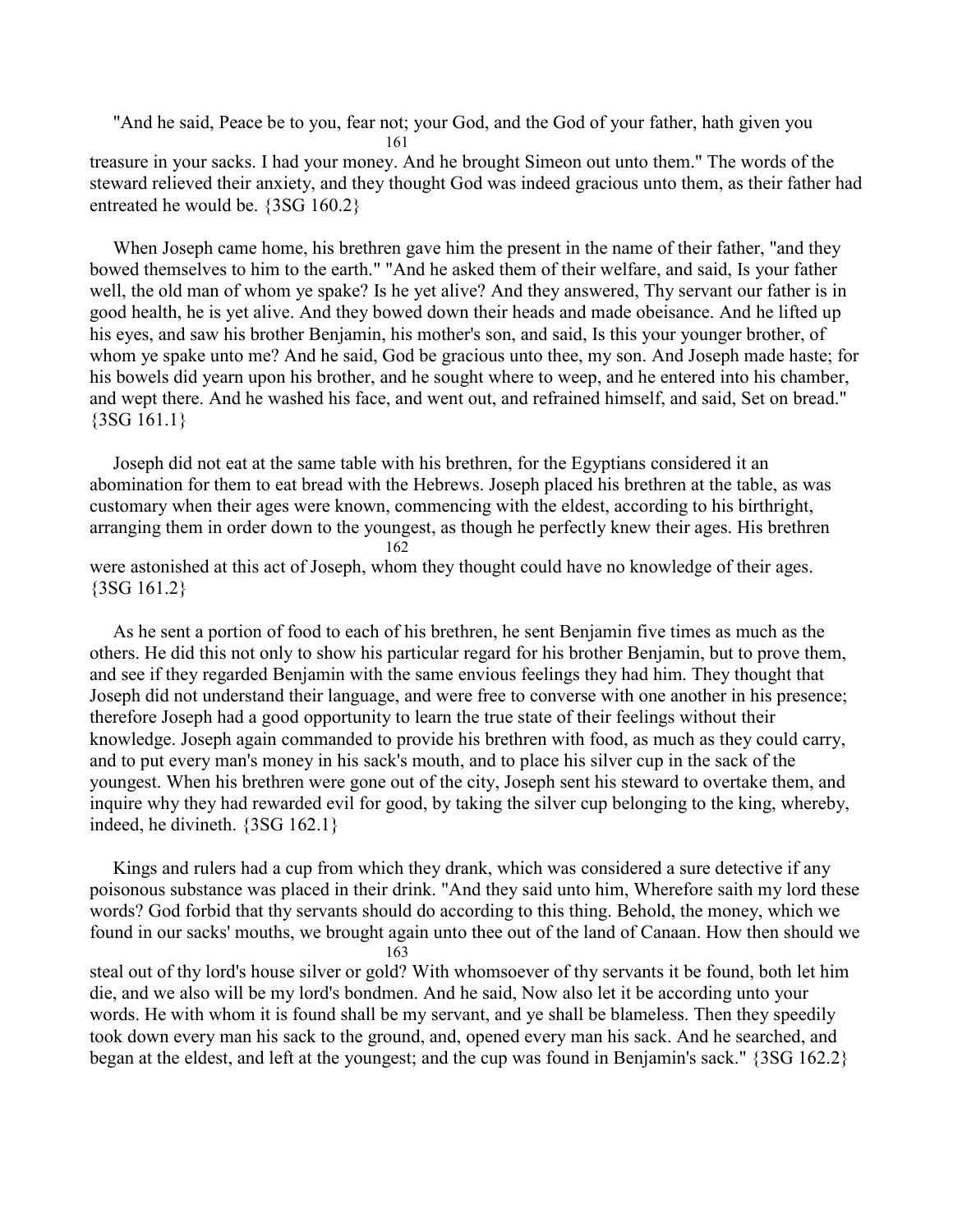At this discovery all were greatly surprised, and, to express their great distress, they rent their garments, which was the custom when in great affliction. Benjamin was more amazed and confounded than his brethren. They returned into the city sorrowful and afraid. They thought that the hand of God was against them for their past wickedness. By their own promise, Benjamin was appointed to a life of slavery. And the fears of their father they thought would be fully realized. Mischief had befallen his much loved Benjamin. {3SG 163.1}

 Judah had pledged himself to be surety for Benjamin. "And Judah and his brethren came to Joseph's house; for he was yet there, and they fell before him on the ground. And Joseph said unto them, What deed is this that ye have done? Wot ye not that such a man as I can certainly divine?" Joseph asked this question to draw forth from his brethren an acknowledgment of their past wrong course, that their true 164

feelings might be more fully revealed. He did not claim any power of divination, but was willing his brethren should believe that he could read the secret acts of their lives. "And Judah said, What shall we say unto my lord? what shall we speak? or how shall we clear ourselves? God hath found out the iniquity of thy servants. Behold, we are my lord's servants, both we, and he also with whom the cup is found." Judah told his brethren that God had found out their iniquity for selling their brother in Egypt, and was now returning upon them their transgressions, by permitting them to become slaves also. {3SG 163.2}

 Joseph refused to accept them all, according to the word of Judah, as bondmen. "And he said, God forbid that I should do so; but the man in whose hand the cup is found, he shall be my servant; and as for you, get you up in peace unto your father." Judah spoke with Joseph aside from the rest, and related to him the reluctance of his father to let Benjamin come with them to Egypt, and that he pledged himself to become surety for Benjamin, that if he brought him not to his father he would bear the blame forever. He eloquently plead in behalf of his father, relating his great grief at the loss of Joseph, and that Benjamin was all that was left of the mother which his father loved, and that if Benjamin should be separated from his father he would die, for his life was bound up in the lad's life. Judah then 165

nobly offered to become a slave instead of his brother, for he could not meet his father without Benjamin was with him. Said Judah, "Now therefore, I pray thee, let thy servant abide instead of the lad a bondman to my lord, and let the lad go up with his brethren." {3SG 164.1}

 Joseph was satisfied. He had proved his brethren, and had seen in them the fruits of true repentance for their sins, and he was so deeply affected that he could not longer conceal his feelings, and requested to be left alone with his brethren. He then gave vent to his long-suppressed feelings and wept aloud. "And Joseph said unto his brethren, I am Joseph. Doth my father yet live? And his brethren could not answer him; for they were troubled at his presence." {3SG 165.1}

 His brethren could not answer him for astonishment. They could not really believe that the ruler of Egypt was their brother Joseph whom they had envied, and would have murdered, but finally were satisfied to sell as a slave. All their ill treatment of their brother painfully passed before them, and especially his dreams, which they had despised, and had labored to prevent their fulfillment. They had acted their part in fulfilling these dreams. Repeatedly had they made obeisance to Joseph, according to his dream. And now they stood before him condemned and amazed. {3SG 165.2}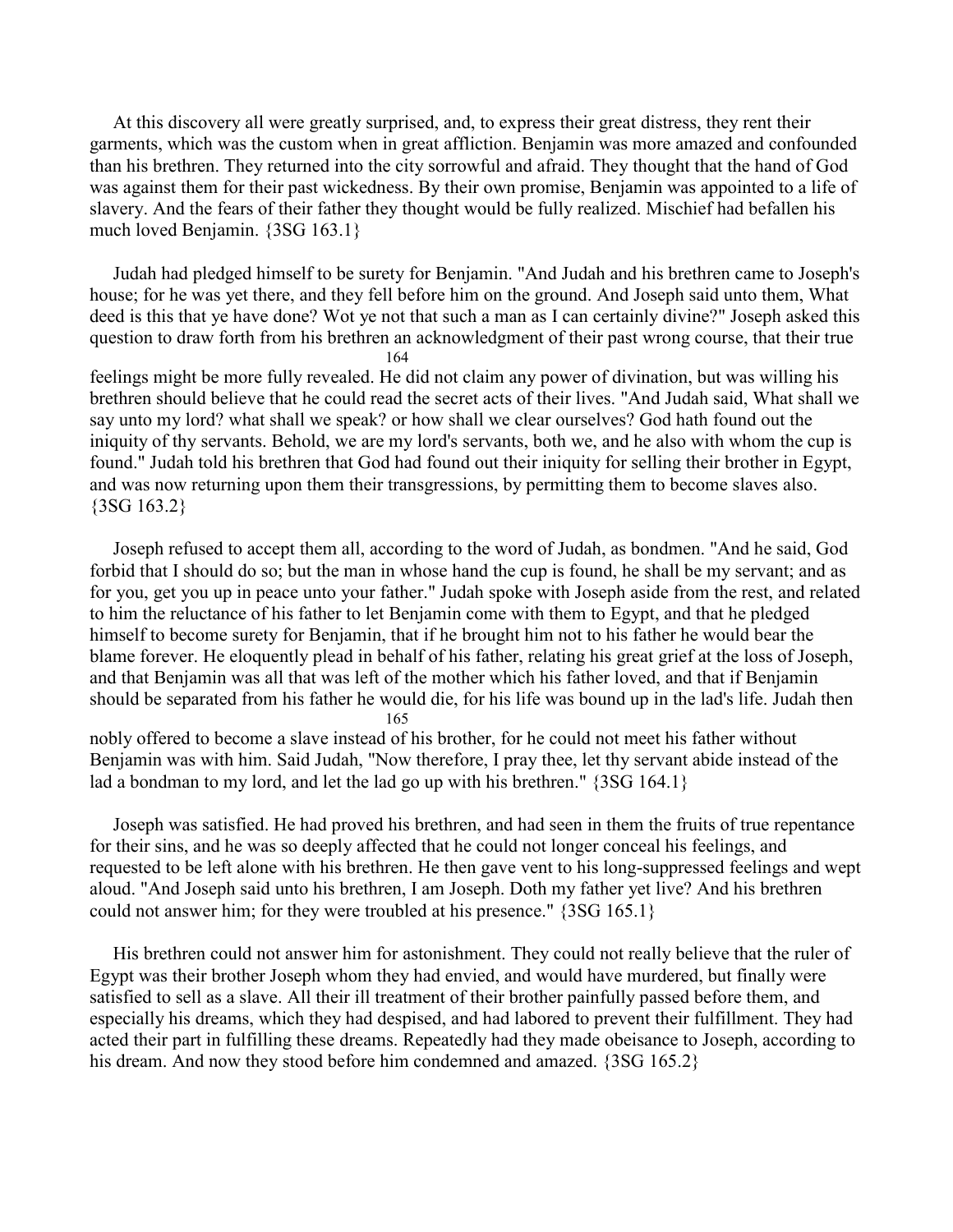As Joseph saw the confusion of his brethren, he said to them, "Come near to me, I pray you. And

 166 they came near. And he said I am Joseph your brother, whom ye sold into Egypt." He nobly sought to make this occasion as easy for his brethren as possible. He had no desire to increase their embarrassment by censuring them. He felt that they had suffered enough for their cruelty to him, and he endeavored to comfort them. He said to them, "Now therefore be not grieved, nor angry with yourselves, that ye sold me hither, for God did send me before you to preserve life. For these two years hath the famine been in the land, and yet there are five years, in the which there shall neither be earing nor harvest. And God sent me before you to preserve you a posterity in the earth, and to save your lives by a great deliverance. So now it was not you that sent me hither, but God; and he hath made me a father to Pharaoh, and lord of all his house, and a ruler throughout all the land of Egypt. Haste ye, and go up to my father, and say unto him, Thus saith thy son Joseph, God hath made me lord of all Egypt. Come down unto me, tarry not. And thou shalt dwell in the land of Goshen, and thou shalt be near unto me, thou and thy children, and thy children's children, and thy flocks, and thy herds, and all that thou hast. And there will I nourish thee; for yet there are five years of famine; lest thou, and thy household, and all that thou hast, come to poverty. And, behold your eyes see, and the eyes of my brother  $167$ 167

Benjamin, that it is my mouth that speaketh unto you. And ye shall tell my father of all my glory in Egypt, and of all that ye have seen; and ye shall haste and bring down my father hither. And he fell upon his brother Benjamin's neck, and wept, and Benjamin wept upon his neck. Moreover, he kissed all his brethren, and wept upon them, and after that his brethren talked with him." {3SG 165.3}

 They humbly confessed their wrongs which they had committed against Joseph, and entreated his forgiveness, and was greatly rejoiced to find that he was alive; for they had suffered remorse, and great distress of mind, since their cruelty toward him. And now as they knew that they were not guilty of his blood, their troubled minds were relieved. {3SG 167.1}

 Joseph gladly forgave his brethren, and sent them away abundantly provided with provisions, and carriages, and every thing necessary for the removal of their father's family and their own to Egypt. Joseph gave his brother Benjamin more valuable presents than to his other brethren. As he sent them away he charged them, "See that ye fall not out by the way." He was afraid that they might enter into a dispute, and charge upon one another the cause of their guilt in regard to their cruel treatment of himself. With joy they returned to their father, and told him, saying, "Joseph is yet alive, and he is governor over all the land of Egypt. And Jacob's heart fainted, for he believed them not, And they told 168

him all the words of Joseph. which he had said unto them; and when he saw the wagons which Joseph had sent to carry him, the spirit of Jacob their father revived. And Israel said, It is enough. Joseph my son is yet alive. I will go and see him before I die." {3SG 167.2}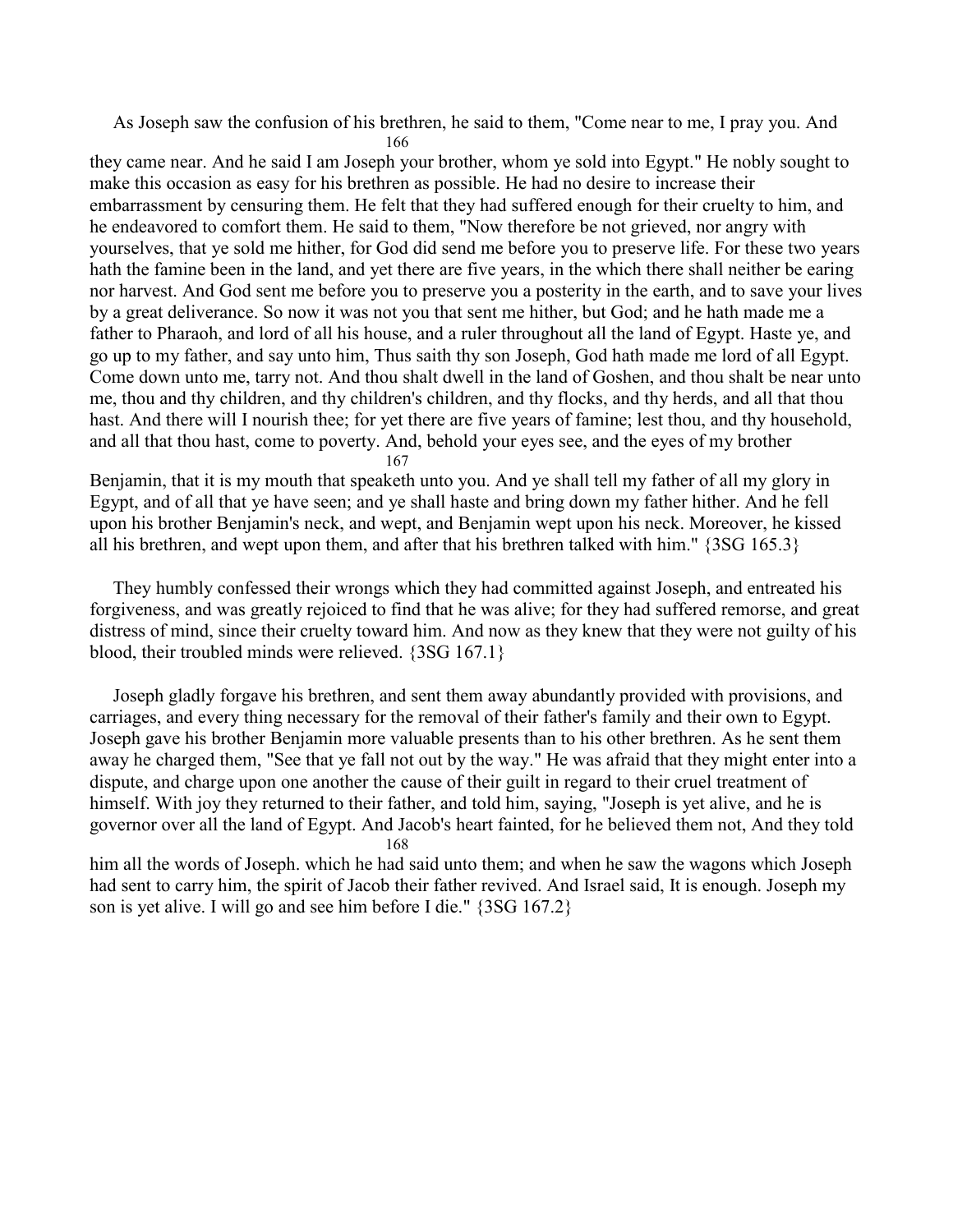Jacob's sons then made their humiliating confessions to their father, of their wicked treatment of Joseph, and entreated his forgiveness. Jacob did not suspect his sons were guilty of such cruelty. But he saw that God had overruled it all for good, and he forgave and blessed his erring sons. He commenced his journey with gladness of heart, and when he came to Beersheba he offered grateful sacrifices, and entreated God to bless him, and make known to him if he was pleased with their moving into Egypt. Jacob wanted an evidence from God that he would go with them. "And God spake unto Israel in the visions of the night, and said, Jacob, Jacob. And he said, Here am I. And he said, I am God, the God of thy fathers. Fear not to go down into Egypt, for I will there make of thee a great nation. I will go down with thee into Egypt, and I will also surely bring thee up again, and Joseph shall put his hand upon thine eyes." {3SG 168.1}

 The meeting of Joseph and his father was very affecting. Joseph left his chariot, and ran to meet his father on foot, and embraced him, and they wept over each other. Jacob then expressed his willingness 169 to die, since he had again seen his son Joseph, for whom he had so long mourned as dead. {3SG 168.2}

 Joseph counselled his brethren, that when Pharaoh should ask of their occupation, to tell him frankly that they were shepherds, although such an occupation was regarded by the Egyptians as degrading. Joseph loved righteousness, and feared God. He did not wish his brethren to be exposed to temptation, therefore would not have them in the king's special services, amid the corrupting idolatrous influence at court. If they should tell the king that they were shepherds, he would not seek to employ them in his service, and exalt them to some honorable position for Joseph's sake. When the king learned that they were shepherds, he gave Joseph permission to settle his father and his brethren in the best part of the country of Egypt. Joseph selected Goshen as a suitable place provided with good pastures, well watered. Here also they could worship God without being disturbed with the ceremonies attending the idolatrous worship of the Egyptians. The country round about Goshen was inhabited by the Israelites, until with power and mighty signs and wonders God brought his people out of Egypt. {3SG 169.1}

 Joseph brought Jacob before Pharaoh, and introduced his much honored father to the king. Jacob blessed Pharaoh for his kindness to his son Joseph. "And Pharaoh said unto Jacob, How old art thou? 170

And Jacob said unto Pharaoh, The days of the years of my pilgrimage are an hundred and thirty years; few and evil have the days of the years of my life been, and have not attained unto the days of the years of the life of my fathers in the days of their pilgrimage." {3SG 169.2}

 Jacob told the king his years had been few and evil. That is, he had seen much trouble, and suffered much perplexity, which had cut short his years. The life of Jacob had not been smooth and peaceful. The jealousy of his wives had brought a train of evils. Some of his children had grieved him, and made his life very bitter. But the last years of Jacob's life were more peaceful. His sons had reformed. {3SG 170.1}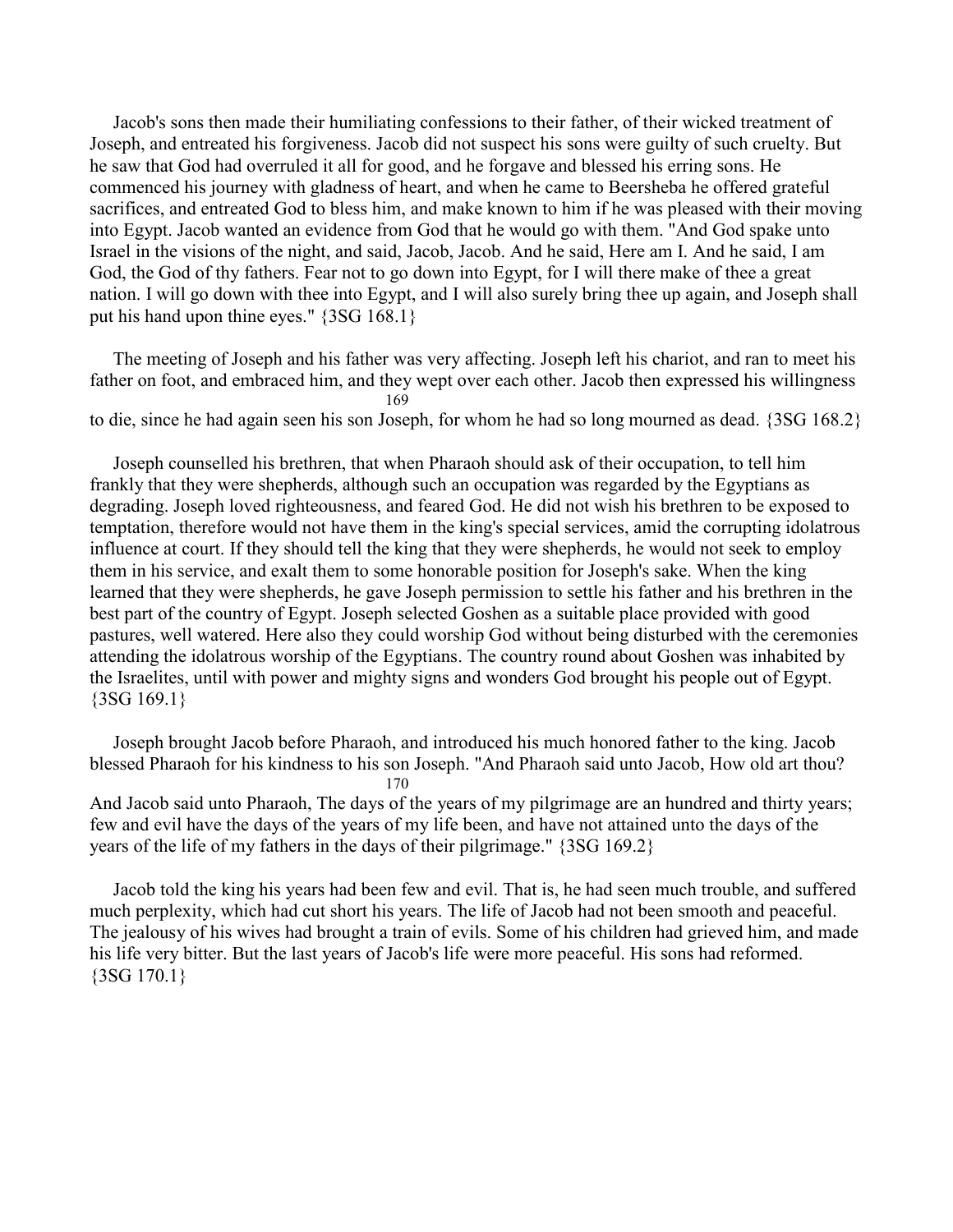As Jacob was about to die, his children gathered about him to receive his blessing, and to listen to his last words of advice to them. He forgave his children for all their unfilial conduct, and for their wicked treatment of Joseph, which had caused him many years of grief as he had reflected upon his supposed dreadful death. As he spoke with his children for the last time, the Spirit of the Lord rested upon him, and he uttered prophecies concerning them which reached far in the future. While under the spirit of inspiration he laid open before them their past life, and their future history, revealing the purposes of God in regard to them. He showed them that God would by no means sanction cruelty, or wickedness. He commenced with the eldest. Although Reuben had no hand in selling Joseph, yet 171

 previous to that transaction he had grievously sinned. His course was corrupt, for he had transgressed the law of God. Jacob uttered his prophecy in regard to him. "Reuben, thou art my first-born, my might, and the beginning of my strength, the excellency of dignity, and the excellency of power, unstable as water, thou shalt not excel." {3SG 170.2}

 He then prophesied in regard to Simeon and Levi, who practiced deception to the Shechemites, and then in a most cruel, revengeful manner destroyed them. They were also the ones who were the most guilty in the case of Joseph. "Simeon and Levi are brethren, instruments of cruelty are in their habitations. O my soul, come not thou into their secret; unto their assembly, mine honor, be not thou united; for in their anger they slew a man, and in their selfwill they digged down a wall. Cursed be their anger, for it was fierce, and their wrath, for it was cruel. I will divide them in Jacob, and scatter them in Israel." {3SG 171.1}

 Jacob thus uttered the words of inspiration to his sorrowing sons, presenting before them the light in which God viewed their deeds of violence, and that he would visit them for their sins. His prophetic words in regard to his other sons were not as gloomy. {3SG 171.2}

 In regard to Judah, Jacob's words of inspiration were more joyful. His prophetic eye looked hundreds of years in the future to the birth of Christ, and he said, "The sceptre shall not depart from 172 Judah, nor a lawgiver from between his feet, until Shiloh come, and unto him shall the gathering of the people be." {3SG 171.3}

 Jacob predicted a cheerful future for most of his sons. Especially of Joseph he uttered words of eloquence of a happy character. "Joseph is a fruitful bough, even a fruitful bough by a well, whose branches run over the wall. The archers have sorely grieved him, and shot at him, and hated him; but his bow abode in strength, and the arms of his hands were made strong by the hands of the mighty God of Jacob. From thence is the shepherd, the stone of Israel. The blessings of thy father have prevailed above the blessings of my progenitors, unto the utmost bound of the everlasting hills. They shall be on the head of Joseph, and on the crown of the head of him that was separate from his brethren." {3SG 172.1}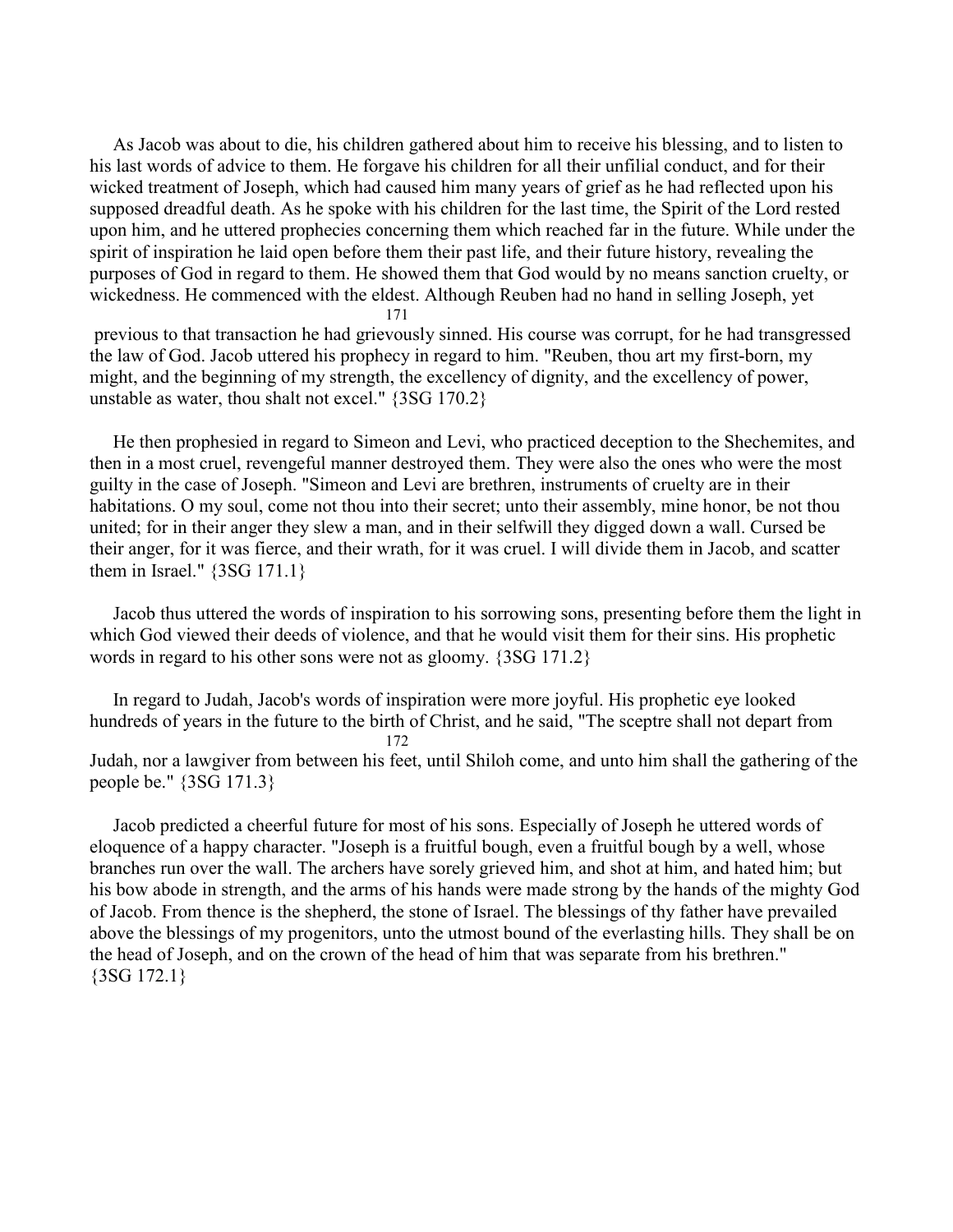Jacob was an affectionate father. The words he uttered to his children were not his, spoken because he had retained an unforgiving spirit on account of their wrongs. He had forgiven them. He had loved them to the last. He mourned deeply at the loss of Joseph, and when Simeon was retained in Egypt, he manifested grief, and expressed his anxious wish that his children should return safely from Egypt with their brother Simeon. He had no resentful feeling toward his sorrowing children. But God by the spirit of prophecy elevated the mind of Jacob above his natural feelings. In his last hours angels were all

 173 around him, and the power of the grace of God shone upon him. His paternal feelings would have led him to only utter in his dying testimony expressions of love and tenderness. But under the influence of inspiration he uttered truth, although painful. {3SG 172.2}

 After the death of Jacob, Joseph's brethren were filled with gloom and distress. They thought that Joseph had concealed his resentment, out of respect for their father, and now that he was dead, he would be revenged for the ill treatment he had suffered at their hands. "And when Joseph's brethren saw that their father was dead, they said, Joseph will peradventure hate us, and will certainly requite us all the evil which we did unto him. And they sent a messenger unto Joseph, saying, thy father did command before he died, saying, So shall ye say unto Joseph, Forgive, I pray thee now, the trespass of thy brethren, and their sin, for they did unto thee evil; and now, we pray thee, forgive the trespass of the servants of the God of thy father. And Joseph wept when they spake unto him. And his brethren also went and fell down before his face, and they said, Behold, we be thy servants. And Joseph said unto them, Fear not, for am I in the place of God? But as for you, ye thought evil against me, but God meant it unto good, to bring to pass, as it is this day, to save much people alive. Now therefore fear ye not, I will nourish you, and your little ones. And he comforted them, and spake kindly unto them." {3SG 173.1}

174

 Joseph could not bear the thought that his brethren should think that he harbored a spirit of revenge toward them whom he cordially loved. {3SG 174.1}

 Joseph illustrates Christ. Jesus came to his own, but his own received him not. He was rejected and despised, because his acts were righteous, and his consistent, self-denying life was a continual rebuke upon those who professed piety, but whose lives were corrupt. Joseph's integrity and virtue were fiercely assailed, and she who would lead him astray could not prevail, therefore her hatred was strong against the virtue and integrity which she could not corrupt, and she testified falsely against him. The innocent suffered because of his righteousness. He was cast into prison because of his virtue. Joseph was sold to his enemies by his own brethren for a small sum of money. The Son of God was sold to his bitterest enemies by one of his own disciples. Jesus was meek and holy. His was a life of unexampled self-denial, goodness and holiness. He was not guilty of any wrong. Yet false witnesses were hired to testify against him. He was hated because he had been a faithful reprover of sin and corruption. Joseph's brethren stripped him of his coat of many colors. The executioners of Jesus cast lots for his seamless coat. {3SG 174.2}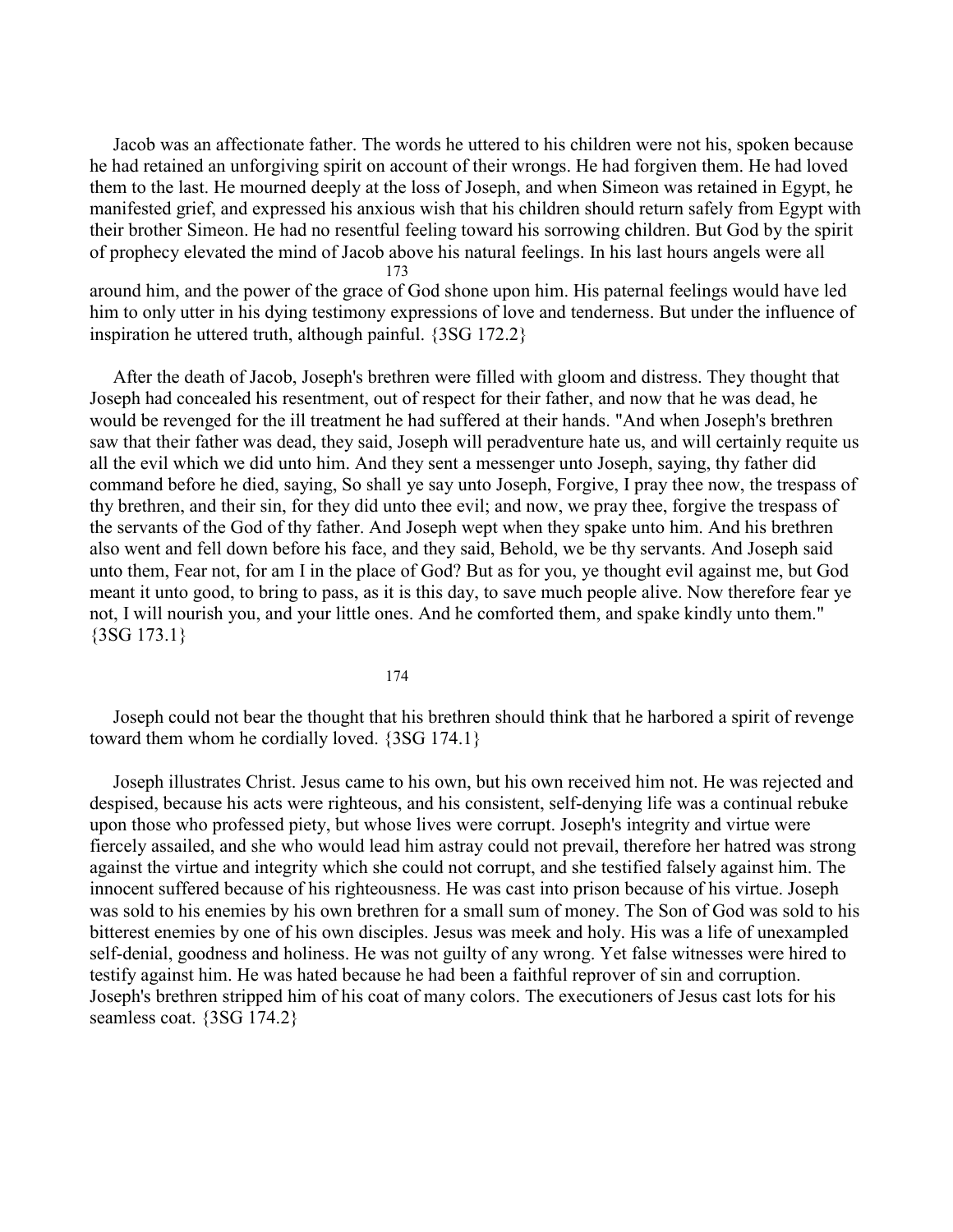Joseph's brethren purposed to kill him, but were finally content to sell him as a slave, to prevent his 175

becoming greater than themselves. They thought they had placed him where they would be no more troubled with his dreams, and where there would not be a possibility of their fulfillment. But the very course which they pursued, God overruled to bring about that which they designed never should take place--that he should have dominion over them. {3SG 174.3}

 The chief priests and elders were jealous of Christ, that he would draw the attention of the people away from themselves, to him. They knew that he was doing greater works than they ever had done, or ever could perform; and they knew that if he was suffered to continue his teachings, he would become higher in authority than they, and might become king of the Jews. They agreed together to prevent this by privately taking him, and hiring witnesses to testify falsely against him, that they might condemn him, and put him to death. They would not accept him as their king, but cried out, Crucify him! crucify him! The Jews thought that by taking the life of Christ, they could prevent his becoming king. But by murdering the Son of God, they were bringing about the very thing they sought to prevent. Joseph by being sold by his brethren into Egypt, became saviour to his father's family. Yet this fact did not lessen the guilt of his brethren. The crucifixion of Christ by his enemies made him the Redeemer of mankind the Saviour of the fallen race, and ruler over the whole world. The crime of his enemies was just as 176

heinous, as though God's providential hand had not controlled events for his own glory and the good of man. {3SG 175.1}

 Joseph walked with God. He would not be persuaded to deviate from the path of righteousness, and transgress God's law, by any inducements or threats. And when he was imprisoned, and suffered because of his innocence, he meekly bore it without murmuring. His self-control, and patience in adversity, and his unwavering fidelity are left on record of the benefit of all who should afterward live on the earth. When Joseph's brethren acknowledged their sin before him, he freely forgave them, and showed by his acts of benevolence and love that he harbored no resentful feelings for their former cruel conduct toward him. The life of Jesus, the Saviour of the world, was a pattern of benevolence, goodness and holiness. Yet he was despised and insulted, mocked and derided for no other reason than because of his righteous life, which was a constant rebuke to sin. His enemies would not be satisfied until he was given into their hands, that they might put him to a shameful death. He died for the guilty race, and, while suffering the most cruel torture, meekly forgave his murderers. He rose from the dead, ascended up to his Father, and received all power and authority, and returned to the earth again to impart it to his disciples. He gave gifts unto men. And all who have ever come to him repentant, 177

confessing their sins, he has received into his favor, and freely pardoned them. And if they remain true to him, he will exalt them to his throne, and make them his heirs to the inheritance which he has purchased with his own blood. {3SG 176.1}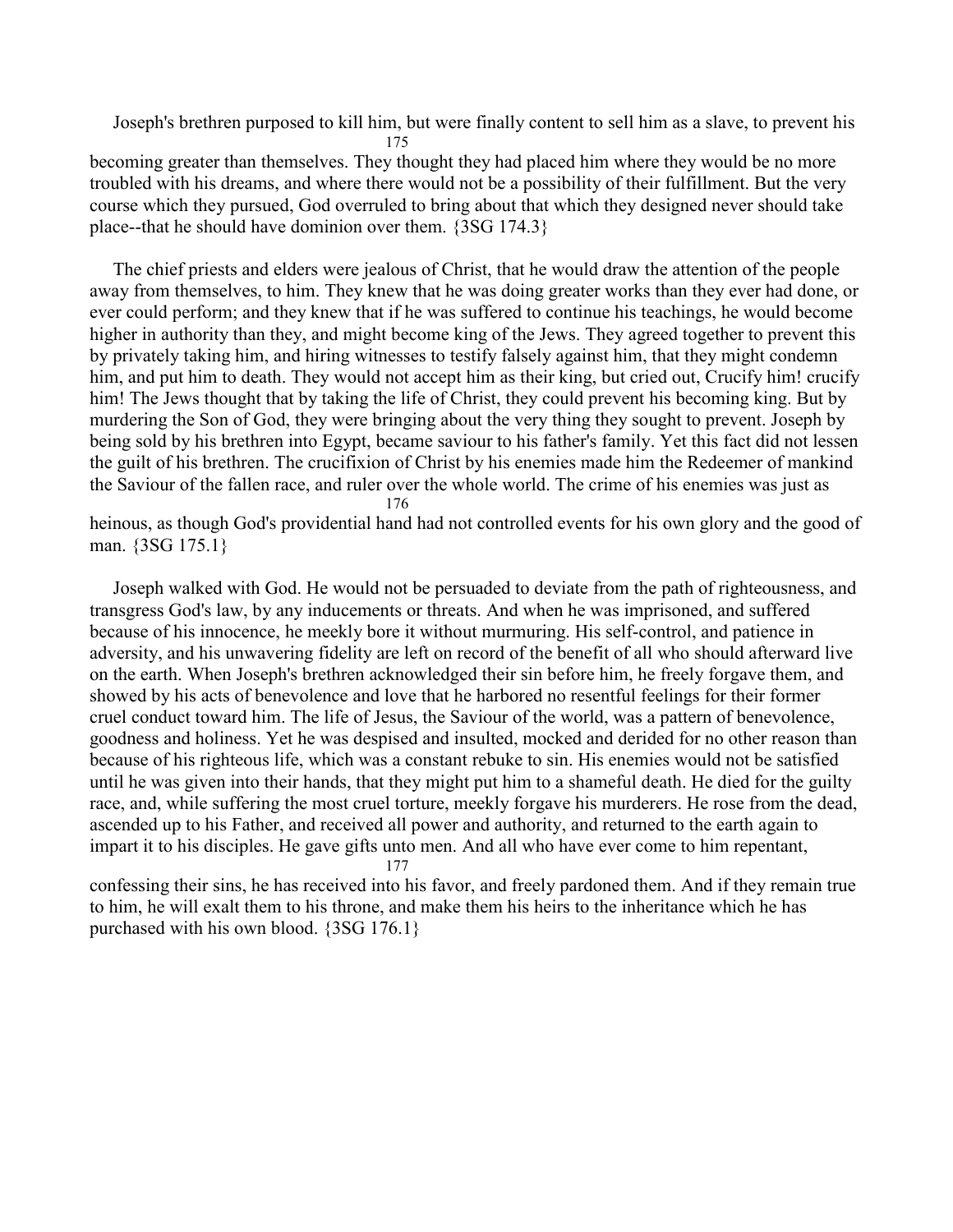The children of Israel were not slaves. They had never sold their cattle, their lands, and themselves to Pharaoh for food, as many of the Egyptians had done. They had been granted a portion of land wherein to dwell, with their flocks and cattle, on account of the service Joseph had been to the kingdom. Pharaoh appreciated his wisdom in the management of all things connected with the kingdom, especially in the preparations for the long years of famine which came upon the land of Egypt. He felt that the whole kingdom was indebted for their prosperity to the wise management of Joseph; and as a token of his gratitude he said to Joseph, "The land of Egypt is before thee. In the best of the land make thy father and brethren to dwell. In the land of Goshen let them dwell. And if thou knowest any men of activity among them, then make them rulers over my cattle. And Joseph placed his father and his brethren, and gave them a possession in the land of Egypt, in the best of the land, in the land of Rameses, as Pharaoh had commanded. And Joseph nourished his father, and his brethren, and all his father's household, with bread according to their families." {3SG 177.1}

178

 No tax was required of Joseph's father and brethren by the king of Egypt, and Joseph was allowed the privilege of supplying them liberally with food. The king said to his rulers, Are we not indebted to the God of Joseph, and to him, for this liberal supply of food? Was it not because of his wisdom that we laid in so abundantly? While other lands are perishing, we have enough! His management has greatly enriched the kingdom. {3SG 178.1}

 "And Joseph died, and all his brethren, and all that generation. And the children of Israel were fruitful, and increased abundantly, and multiplied, and waxed exceeding mighty, and the land was filled with them. Now there arose up a new king over Egypt, which knew not Joseph. And he said unto his people, Behold the people of the children of Israel are more and mightier than we. Come on, let us deal wisely with them, lest they multiply, and it come to pass, that, when there falleth out any war, they join also unto our enemies, and fight against us, and so get them up out of the land." {3SG 178.2}

 This new king of Egypt, learned that the children of Israel were of great service to the kingdom. Many of them were able and understanding workmen, and he was not willing to lose their labor. This new king ranked the children of Israel with that class of slaves who had sold their flocks, their herds, 179

their lands and themselves to the kingdom. "Therefore they did set over them taskmasters, to afflict them with their burdens. And they built for Pharaoh treasure-cities, Pithom and Rameses. But the more they afflicted them, the more they multiplied and grew. And they were grieved because of the children of Israel. And the Egyptians made the children of Israel to serve with rigor. And they made their lives bitter with hard bondage, in mortar, and in brick, and in all manner of service in the field. All their service wherein they made them serve was with rigor." They compelled their women to work in the fields, as though they were slaves. Yet their numbers did not decrease. As the king and his rulers saw that they continually increased, they consulted together to compel them to accomplish a certain amount every day. They thought to subdue them with hard labor, and were angry because they could not decrease their numbers, and crush out their independent spirit. {3SG 178.3}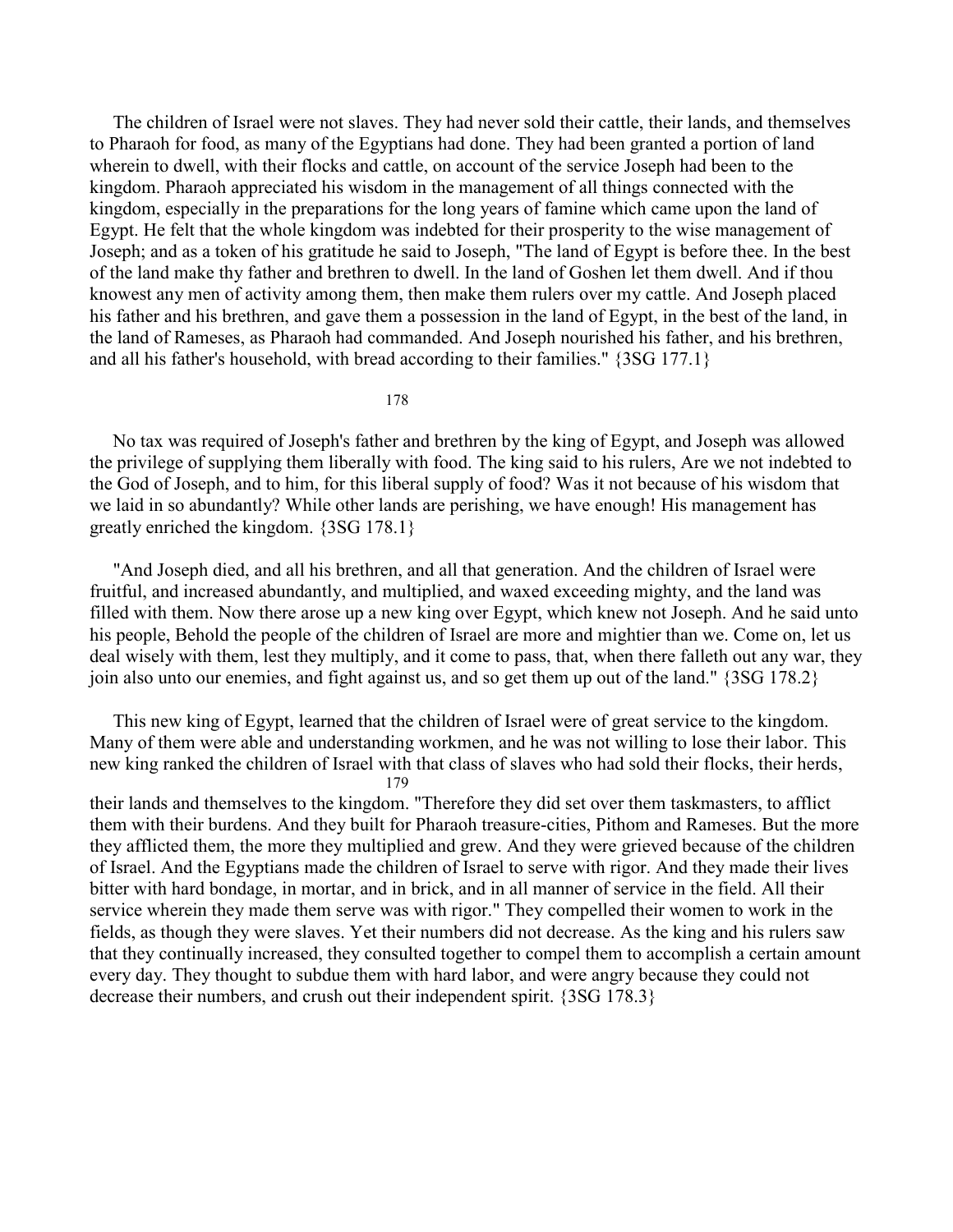And because they failed to accomplish their purpose they hardened their hearts to go still further. The king commanded that the male children should be killed as soon as they were born. Satan was the mover in these matters. He knew that a deliver was to be raised up among the Hebrews to rescue them from oppression. He thought that if he could move the king to destroy the male children, the purpose of God would be defeated. The women feared God, and did not as the king of Egypt commanded them,

180

 but saved the male children alive. The women dare not murder the Hebrew children, and because they obeyed not the command of the king, the Lord prospered them. As the king of Egypt was informed that his command had not been obeyed he was very angry. He then made his command more urgent and extensive. He charged all his people to keep a strict watch, saying, "Every son that is born ye shall cast into the river, and every daughter ye shall save alive." {3SG 179.1}

### **16. Moses.**

 When this cruel decree was in full force, Moses was born. His mother hid him as long as she could with any safety, and then prepared a little vessel of bulrushes, making it secure with pitch, that no water might enter the little ark, and placed it at the edge of the water, while his sister should be lingering around the water, with apparent indifference. She was anxiously watching to see what would become of her little brother. Angels were also watching that no harm should come to the helpless infant, which had been placed there by an affectionate mother, and committed to the care of God by her earnest prayers mingled with tears. And these angels directed the footsteps of Pharaoh's daughter 181

 to the river, near the very spot where lay the innocent little stranger. Her attention was attracted to the little strange vessel, and she sent one of her waiting-maids to fetch it to her. And when she had removed the cover of this singularly constructed little vessel, she saw a lovely babe, "and, behold, the babe wept, and she had compassion on him." She knew that a tender Hebrew mother had taken this singular means to preserve the life of her much loved babe, and she decided at once that it should be her son. The sister of Moses immediately came forward and inquired, "Shall I go, and call to thee a nurse of the Hebrew women, that she may nurse the child for thee? And Pharaoh's daughter said to her, Go." {3SG 180.1}

 Joyfully sped the sister to her mother, and related to her the happy news, and conducted her with all haste to Pharaoh's daughter, where the child was committed to the mother to nurse, and she was liberally paid for the bringing up of her own son. Thankfully did this mother enter upon her now safe and happy task. She believed that God had preserved his life. Faithfully did she improve the precious opportunity of educating her son in reference to a life of usefulness. She was more particular in his instruction than in that of her other children; for she felt confident that he was preserved for some great work. By her faithful teachings she instilled into his young mind the fear of God, and love for 182

 truthfulness and justice. She did not rest here in her efforts, but earnestly prayed to God for her son that he might be preserved from every corrupting influence. She taught him to bow and pray to God, the living God, for he alone could hear him and help him in any emergency. She sought to impress his mind with the sinfulness of idolatry. She knew that he was to be soon separated from her influence, and given up to his adopted royal mother, to be surrounded with influences calculated to make him disbelieve in the existence of the Maker of the heavens and of the earth. {3SG 181.1}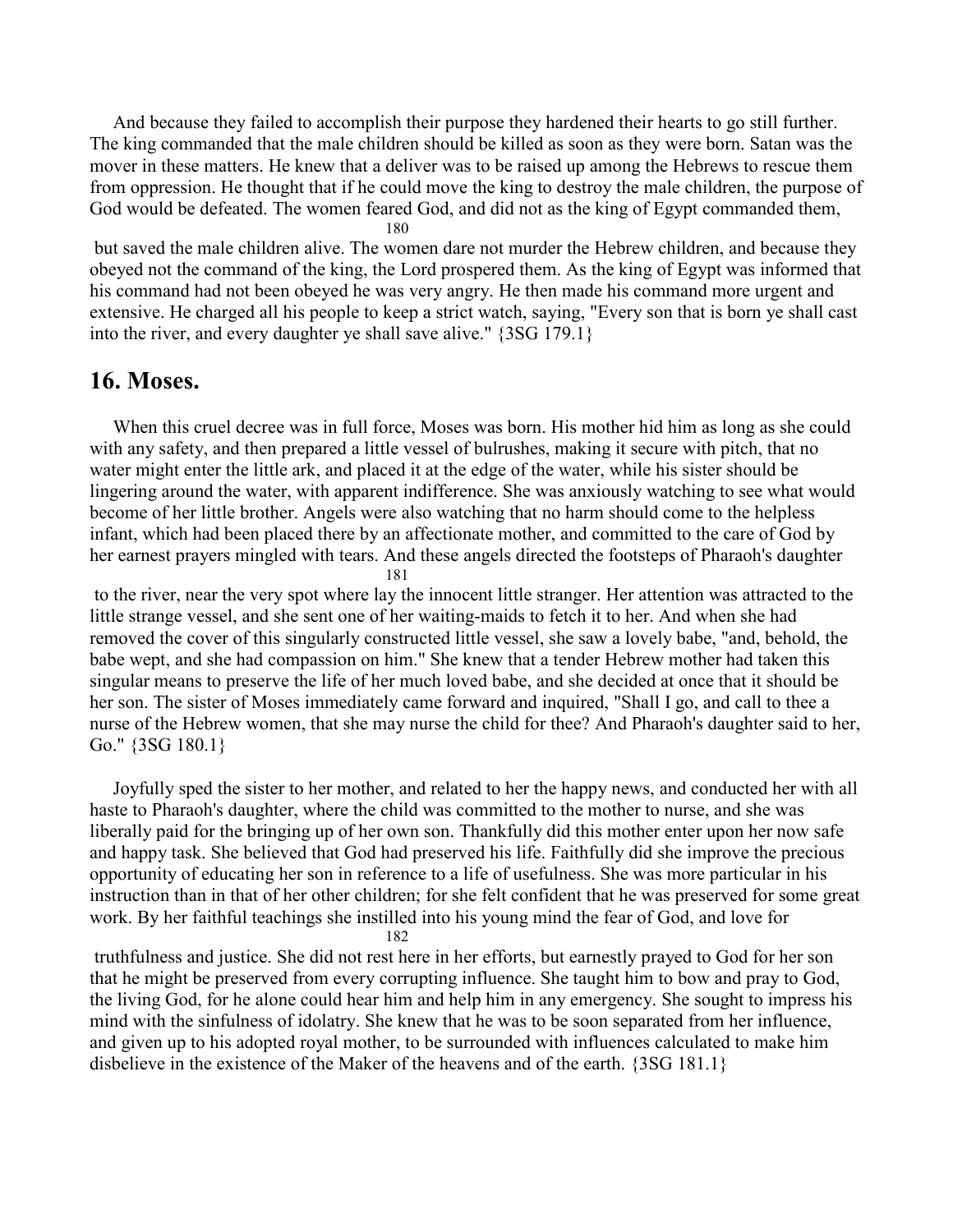The instructions he received from his parents were such as to fortify his mind, and shield him from being lifted up and corrupted with sin, and becoming proud amid the splendor and extravagance of court life. He had a clear mind, and an understanding heart, and never lost the pious impressions he received in his youth. His mother kept him as long as she could, but was obliged to separate from him when he was about twelve years old, and he then became the son of Pharaoh's daughter. {3SG 182.1}

 Here Satan was defeated. By moving Pharaoh to destroy the male children, he thought to turn aside the purpose of God, and destroy the one whom God would raise up to deliver his people. But that very 183 decree, appointing the Hebrew children to death, was the means God overruled to place Moses in the royal family where he had advantages to become a learned man, and eminently qualified to lead his

people from Egypt. Pharaoh expected to exalt his adopted grandson to the throne. He educated him to stand at the head of the armies of Egypt, and lead them to battle. Moses was a great favorite with Pharaoh's host, and was honored because he conducted warfare with superior skill and wisdom. "And Moses was learned in all the wisdom of the Egyptians, and was mighty in words and in deeds." The Egyptians regarded Moses as a remarkable character. {3SG 182.2}

 Angels instructed Moses that God had chosen him to deliver the children of Israel. The rulers among the children of Israel were also taught by angels that the time for their deliverance was nigh, and that Moses was the man whom God would use to accomplish this work. Moses thought that the children of Israel would be delivered by warfare, and that he would stand at the head of the Hebrew host, to conduct the warfare against the Egyptian armies, and deliver his brethren from the yoke of oppression. Having this in view, Moses guarded his affections, that they might not be strongly placed upon his adopted mother, or upon Pharaoh, lest it should be more difficult for him to remain free to do the will of God. {3SG 183.1}

 The splendor and pride displayed at the Egyptian court, and the flattery he received, could not make 184

 him forget his despised brethren in slavery. He would not be induced, even with the promise of wearing the crown of Egypt, to identify himself with the Egyptians, and engage with them in their idolatrous worship. He would not forsake his oppressed brethren, whom he knew were God's chosen people. The king was interested in Moses, and he commanded that he should be instructed in the worship of the Egyptians. This work was committed to the priests, who officiated in the idolatrous feasts observed by the people in honor of their idol gods. But they could not by any threats, or promises of rewards, prevail upon Moses to engage with them in their heathenish ceremonies. He was threatened with the loss of the crown, and that he should be disowned by Pharaoh's daughter, unless he renounced his Hebrew faith. But he would not renounce his faith. He was firm to render homage to no object save God, the maker of the heavens and of the earth, to whom alone reverence and honor was due. He even reasoned with the priests and idolatrous worshipers upon their superstitious ceremonial worship of senseless objects. They could not answer him. His firmness in this respect was tolerated, because he was the king's adopted grandson, and was a universal favorite with the most influential in the kingdom. {3SG 183.2}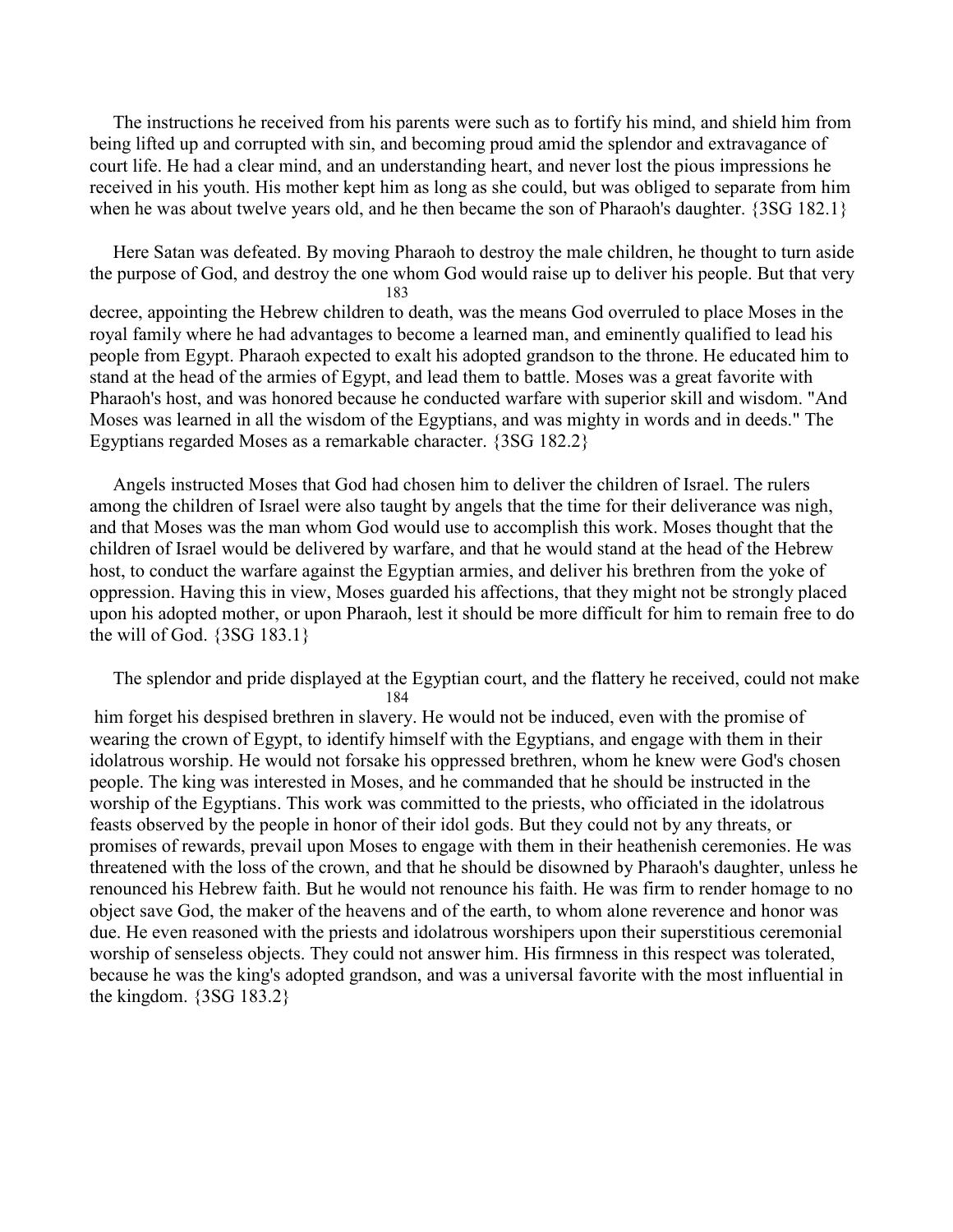The Lord preserved Moses from being injured by the corrupting influences around him. The<br>185 185

principles of truth, received in his youth from God-fearing parents, were never forgotten by him. And when he most needed to be shielded from the corrupting influences attending a life at court, then the lessons in his youth bore fruit. The fear of God was before him. And so strong was his love for his brethren, and so great was his respect for the Hebrew faith, that he would not conceal his parentage for the honor of being an heir of the royal family. {3SG 184.1}

 When Moses was forty years old "he went out unto his brethren, and looked on their burdens, and he spied an Egyptian smiting a Hebrew, one of his brethren. And he looked this way and that way, and when he saw that there was no man, he slew the Egyptian, and hid him in the sand. And when he went out the second day, behold, two men of the Hebrews strove together; and he said to him that did the wrong, Wherefore smitest thou thy fellow? And he said, Who made thee a prince and a judge over us? Intendest thou to kill me as thou killedst the Egyptian? And Moses feared, and said, Surely this thing is known. Now when Pharaoh heard this thing he sought to slay Moses. But Moses fled from the face of Pharaoh, and dwelt in the land of Midian." {3SG 185.1}

 The matter of Moses killing the Egyptian was made known to the Egyptians by the envious Hebrew whom Moses reproved. And when it reached Pharaoh, it was greatly exaggerated. And the Egyptians 186

told Pharaoh that Moses designed to make war with the Egyptians, and to overcome them, and rule himself as king. Pharaoh was exceedingly angry. He thought that this conduct of Moses meant much, and that there was no safety for his kingdom while he lived. He commanded that Moses should be slain. But he was not ignorant of Pharaoh's design, and he secretly left Egypt. The Lord directed his course, and he found a home with Jethro, a man that worshiped God. He was a shepherd, also priest of Midian. His daughters tended his flocks. But Jethro's flocks were soon placed under the care of Moses, who married Jethro's daughter, and remained in Midian forty years. {3SG 185.2}

 Moses was too fast in slaying the Egyptian. He supposed that the people of Israel understood that God's special providence had raised him up to deliver them. But God did not design to deliver the children of Israel by warfare, as Moses thought; but by his own mighty power, that the glory might be ascribed to him alone. {3SG 186.1}

 God overruled the act of Moses in slaying the Egyptian to bring about his purpose. He had in his providence brought Moses into the royal family of Egypt, where he had received a thorough education; and yet he was not prepared for God to intrust to him the great work he had raised him up to accomplish. Moses could not immediately leave the king's court, and the indulgences granted him as 187

the king's grandson, to perform the special work of God. He must have time to obtain an experience, and be educated in the school of adversity and poverty. His father-in-law feared God, and was especially honored of all the people around him for his far-seeing judgment. His influence with Moses was great. {3SG 186.2}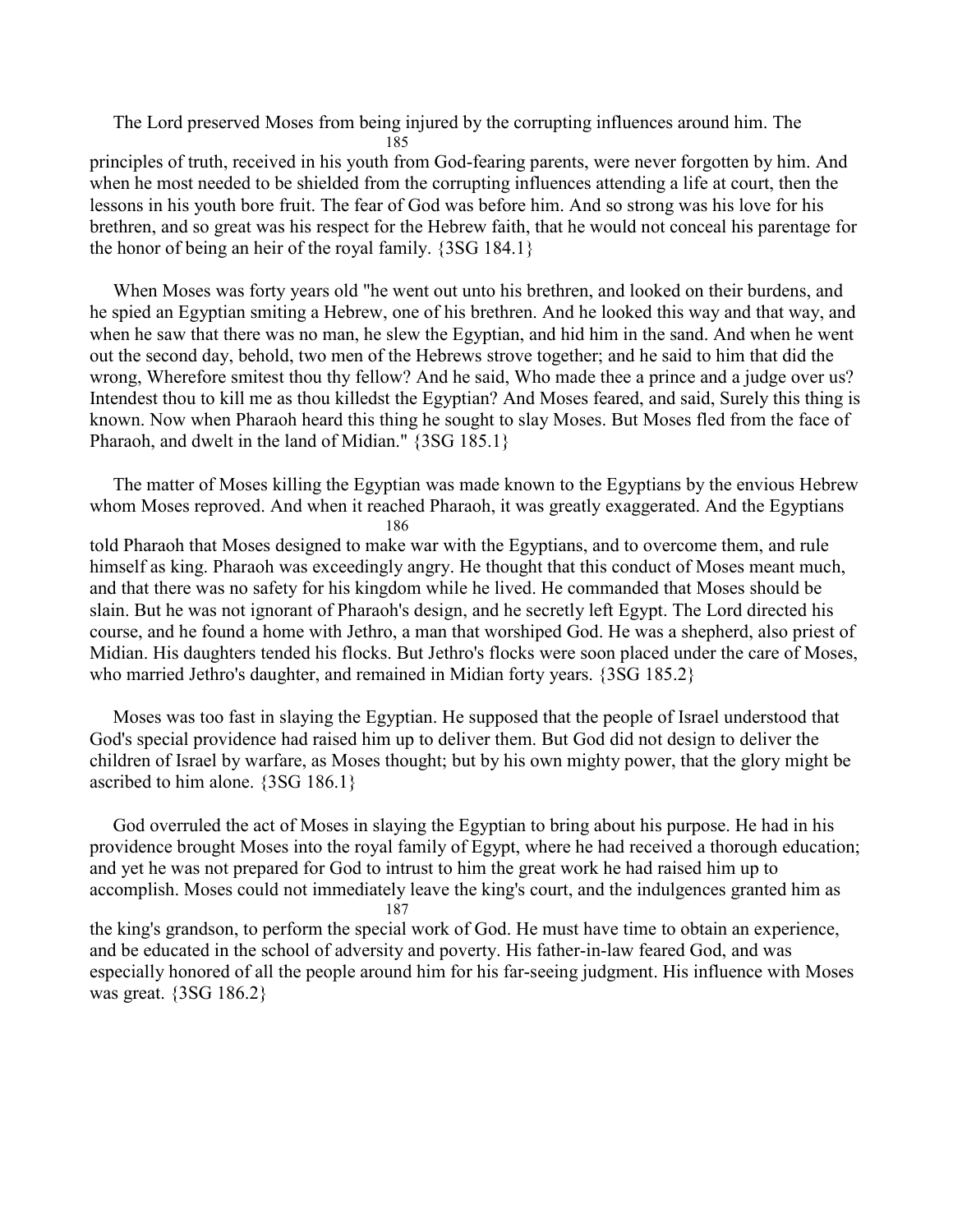While Moses was living in retirement, the Lord sent his angels to especially instruct him in regard to the future. Here he learned more fully the great lesson of self-control and humility. He kept the flocks of Jethro, and while he was performing his humble duties as a shepherd, God was preparing him to become a spiritual shepherd of his sheep, even of his people Israel. He had been fully qualified as a general, to stand at the head of armies, and now the Lord would have him learn the duties, and perform the offices of a faithful shepherd of his people, to tenderly care for his erring, straying sheep. As Moses led the flock to the desert, and came to the mountain of God, even to Horeb, "the angel of the Lord appeared unto him in a flame of fire, out of the midst of a bush. And he looked, and behold, the bush burned with fire, and the bush was not consumed. And Moses said, I will now turn aside, and see this great sight, why the bush is not burnt. And when the Lord saw that he turned aside to see, God called unto him out of the midst of the bush, and said, Moses, Moses. And he said, Here am I. And he said, 188

Draw not nigh hither. Put off thy shoes from off thy feet, for the place whereon thou standest is holy ground. Moreover he said, I am the God of thy father, the God of Abraham, the God of Isaac, and the God of Jacob. And Moses hid his face, for he was afraid to look upon God. And the Lord said, I have surely seen the affliction of my people which are in Egypt, and have heard their cry by reason of their task-masters; for I know their sorrows; and I am come down to deliver them out of the hand of the Egyptians, and to bring them up out of that land unto a good land and a large, unto a land flowing with milk and honey; unto the place of the Canaanites, and the Hittites, and the Amorites, and the Perizzites, and the Hivites, and the Jebusites. Now therefore, behold, the cry of the children of Israel is come unto me; and I have also seen the oppression wherewith the Egyptians oppress them.--Come now, therefore, and I will send thee unto Pharaoh, that thou mayest bring forth my people, the children of Israel, out of Egypt." {3SG 187.1}

 The time had fully come when God would have Moses exchange the shepherd's staff, for the rod of God, which he would make powerful in accomplishing signs and wonders, in delivering his people from oppression, and in preserving them when pursued by their enemies. "And Moses said unto God, Who am I, that I should go unto Pharaoh, and that I should bring forth the children of Israel out 189 189

of Egypt? And he said, Certainly I will be with thee, and this shall be a token unto thee, that I have sent thee. When thou hast brought forth the people out of Egypt, ye shall serve God upon this mountain. And Moses said unto God, Behold when I come unto the children of Israel, and shall say unto them, The God of your fathers hath sent me unto you, and they shall say to me, What is his name? what shall I say unto them? And God said unto Moses I AM THAT I AM. And he said, Thus shalt thou say unto the children of Israel, I AM hath sent me unto you. And God said moreover unto Moses, Thus shalt thou say unto the children of Israel, The Lord God of your fathers, the God of Abraham, the God of Isaac, and the God of Jacob, hath sent me unto you. This is my name for ever, and this is my memorial unto all generations." {3SG 188.1}

 Moses did not expect that this was the manner in which the Lord would use him to deliver Israel from Egypt. He thought that it would be by warfare. And when the Lord made known to him that he must stand before Pharaoh, and in his name demand him to let Israel go he shrank from the task. {3SG 189.1}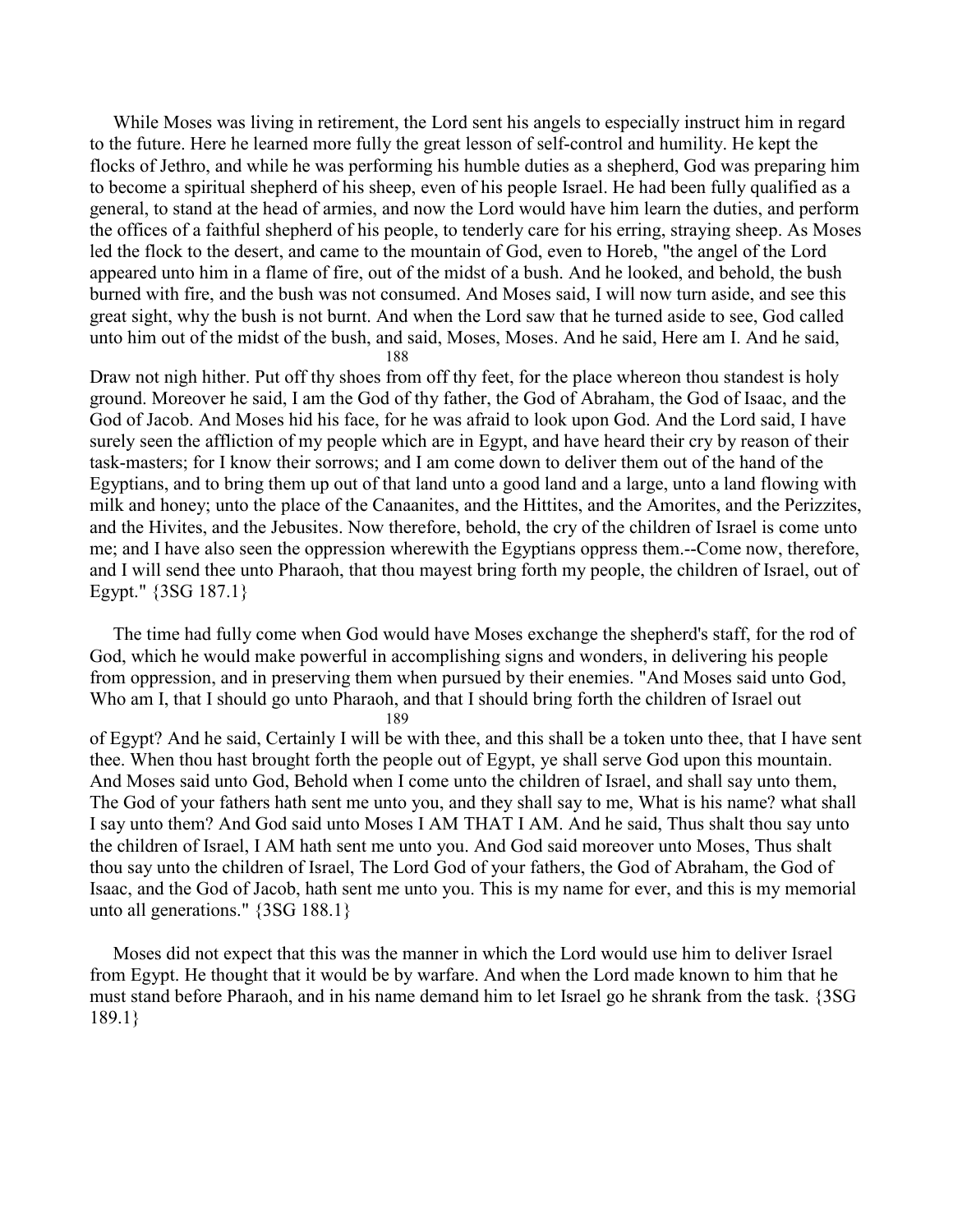The Pharaoh before whom he was to appear, was not the one who had decreed that he should be put to death. That king was dead, and another had taken the reins of government. Nearly all the Egyptian kings were called by the name of Pharaoh. Moses would have preferred to stand at the head of

190

the children of Israel as their general, and make war with the Egyptians. But this was not God's plan. He would be magnified before his people, and teach not only them, but the Egyptians, that there is a living God, who has power to save, and to destroy. Moses was commanded first to assemble the elders of Israel, the most noble and righteous among them, who had long grieved because of their bondage, and say unto them, "The Lord God of your fathers, the God of Abraham, of Isaac, and of Jacob, appeared unto me, saying, I have surely visited you, and seen that which is done to you in Egypt. And I have said, I will bring you up out of the affliction of Egypt, unto the land of the Canaanites, and the Hittites, and the Amorites, and the Perizzites, and the Hivites, and the Jebusites, unto a land flowing with milk and honey. And they shall hearken to thy voice, and thou shalt come, thou and the elders of Israel, unto the king of Egypt, and ye shall say unto him, The Lord God of the Hebrews hath met with us, and now let us go, we beseech thee, three days' journey into the wilderness, that we may sacrifice to the Lord our God." {3SG 189.2}

 The Lord also assured Moses that Pharaoh would not let Israel go. Yet his courage should not fail, for he would make this the occasion of manifesting his signs and wonders before the Egyptians, and before his people. "And I am sure that the king of Egypt will not let you go, no, not by a mighty hand. 191 And I will stretch out my hand, and smite Egypt with all my wonders which I will do in the midst thereof, and after that he will let you go." {3SG 190.1}

 The powerful works of God, which he wrought before the Egyptians for the deliverance of the Hebrews, would give them favor in the sight of the Egyptians, that when they should leave Egypt they should not go empty-handed. "But every woman shall borrow of her neighbor, and of her that sojourneth in her house, jewels of silver, and jewels of gold, and raiment, and ye shall put them upon your sons, and upon your daughters, and ye shall spoil the Egyptians." {3SG 191.1}

 The Egyptians had made slaves of the children of Israel, when they were not slaves, and the Egyptians were not entitled to their labor. They had only allowed the children of Israel a sustenance, and had enriched themselves with the labor which they had extorted from them. They had oppressed them, and bound them down under heavy burdens, until God interposed in their behalf. And as they were to go from their oppressors, they would need for their long journey that which they could exchange for bread, and use as their circumstances should require. Therefore, God directed them to borrow of their neighbors, and the stranger that sojourned with them. That is, the Egyptian that had been appointed over them to see that they performed a certain amount of labor each day. Although they

 192 might borrow quite an amount, it would be but a small recompense for the hard labor they had performed, which had enriched the Egyptians. {3SG 191.2}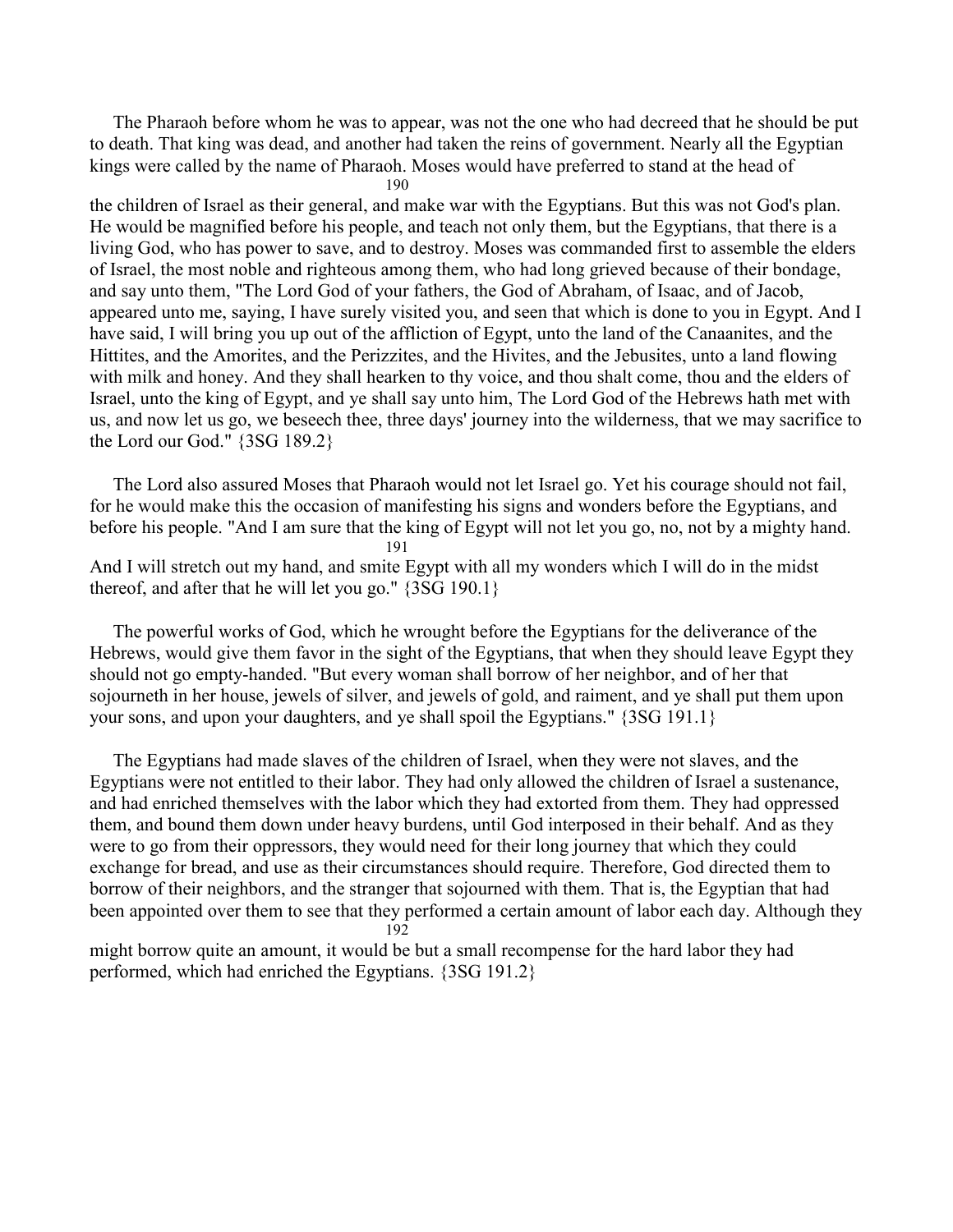Moses plead with the Lord, and said, "But behold, they will not believe me, nor hearken unto my voice; for they will say, The Lord hath not appeared unto thee." The Lord then assured him by the miracle of the rod becoming a serpent, and the hand turning leprous, that by such signs and wonderful works would he cause the Egyptians and Pharaoh to fear, so that they would not dare to harm him. By these signs he assured Moses that he would convince the king and his people that a greater than himself was manifesting his power before them. And yet, after they should perform many miracles before Pharaoh in the sight of the people, they would not let Israel go. Moses wished to be excused from the laborious task. He plead a lack of ready speech as an excuse. That is, he had been so long from the Egyptians, he had not as clear knowledge and ready use of their language as when he was among them. {3SG 192.1}

 The Lord reproved Moses for his fearfulness, as though the God who chose him to perform his great work was unable to qualify him for it, or as though God had made a mistake in his selection of the man. "And the Lord said unto him, Who hath made man's mouth? or who maketh the dumb, or 193 deaf, or the seeing, or the blind? Have not I, the Lord?" What an appeal! What a rebuke to the distrustful! {3SG 192.2}

 "Now, therefore, go, and I will be with thy mouth, and teach thee what thou shalt say. And he said, O, my Lord, send, I pray thee, by the hand of him whom thou wilt send." He entreated the Lord to select a more proper person. The backwardness of Moses at first proceeded from humility, a modest diffidence. But after God promised to remove his difficulties, and be with his mouth, and teach him what to say, and to give him success finally, in his mission, then for him to still manifest reluctance was displeasing to God. His unwillingness to execute the mission God had preserved his life to fill, and had qualified him to perform, after the assurance that God would be with him, showed unbelief and criminal despondency, and distrust of God himself. The Lord rebuked him for this distrust. The deliverance of Israel out of Egypt, in the manner God proposed to do the work, looked hopeless to him of the mission ever being successful. {3SG 193.1}

 Moses excelled in wisdom in conducting affairs. Aaron, Moses' elder brother, had been in daily use of the language of the Egyptians, and understood it perfectly. He was eloquent. {3SG 193.2}

 "And the anger of the Lord was kindled against Moses; and he said, Is not Aaron the Levite thy brother? I know that he can speak well. And also, Behold, he cometh forth to meet thee, and when he 194 seeth thee he will be glad in his heart. And thou shalt speak unto him, and put words in his mouth. And I will be with thy mouth, and with his mouth, and will teach you what ye shall do. And he shall be thy spokesman unto the people. And he shall be, even he shall be to thee instead of a mouth, and thou shalt be to him instead of God. And thou shalt take this rod in thine hand, wherewith thou shalt do signs."  ${3SG 193.3}$ 

 Moses consented to perform the mission. He first visited his father-in-law and obtained his consent for himself and his family to return into Egypt. He did not dare to tell Jethro his message to Pharaoh, lest he should be unwilling to let his wife and children accompany him on such a dangerous mission. The Lord strengthened him, and removed his fears by saying to him: "Return into Egypt; for all the men are dead which sought thy life." {3SG 194.1}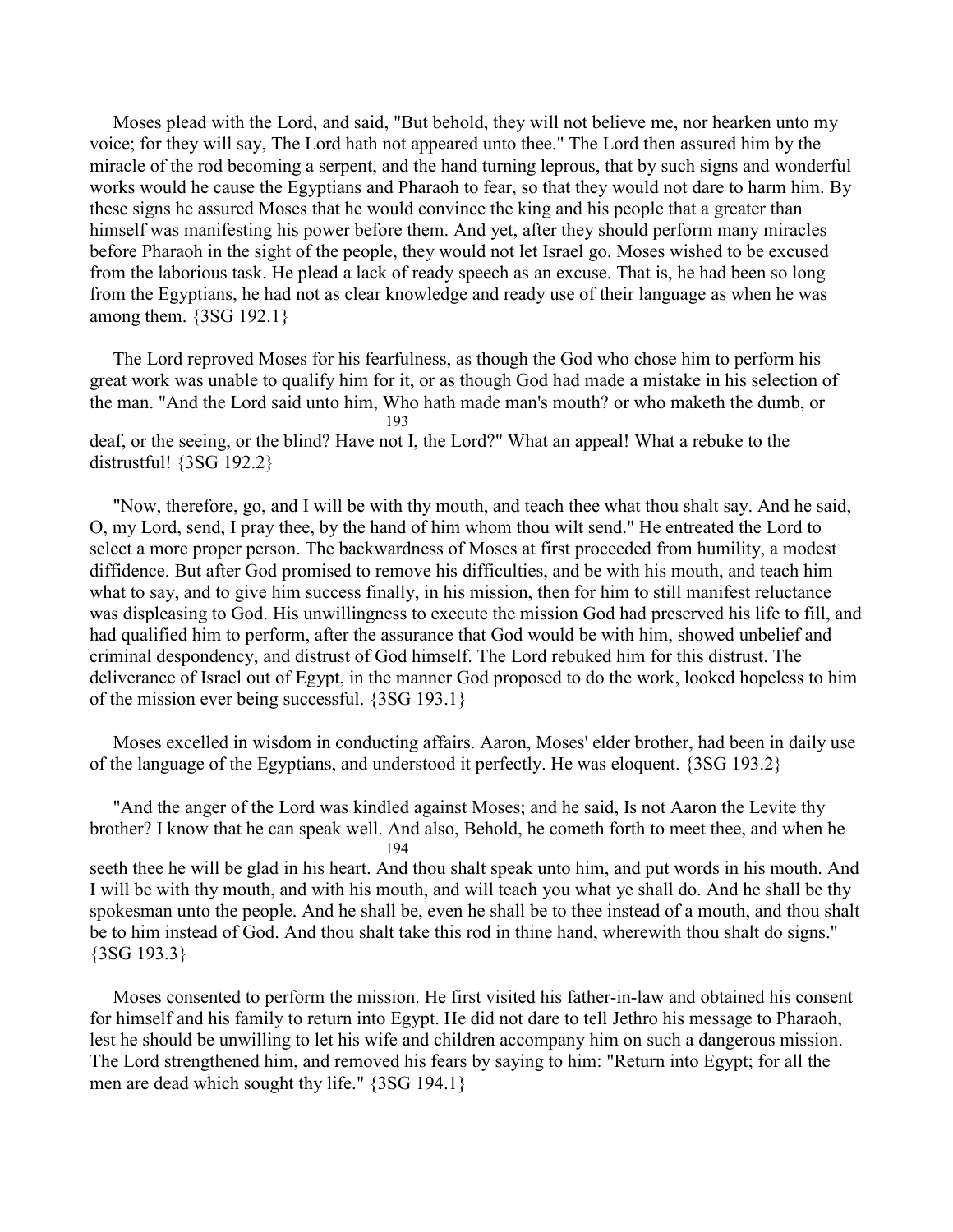"And the Lord said unto Moses, When thou goest to return into Egypt, see that thou do all those wonders before Pharaoh, which I have put in thine hand; but I will harden his heart, that he shall not let the people go." That is, the display of almighty power before Pharaoh, being rejected by him, would make him harder and more firm in his rebellion. His hardness of heart would increase by a continual resistance of the power of God. But he would overrule the hardness of Pharaoh's heart, so that his refusing to let Israel go, would magnify his name before the Egyptians and before his people also. {3SG 194.2}

195

 The Lord directed Moses to say unto Pharaoh, "Thus saith the Lord, Israel is my son, even my firstborn. And I say unto thee, Let my son go, that he may serve me. And if thou refuse to let him go, behold, I will slay thy son, even thy first-born." The Lord called Israel his first-born, because he had singled them out from all people to be the depositaries of his law, the obedience of which would preserve them pure amidst idolatrous nations. He conferred upon them special privileges, such as were generally conferred upon the first-born son. {3SG 195.1}

 As Moses journeyed to Egypt, the angel of the Lord met him and assumed a threatening posture, as though he would slay him. He was fearful of his life. He had yielded to the refusal of his wife to have their son circumcised, and, in compliance with her wishes, had neglected to obey God. His wife, fearful that her husband might be slain, overcame her feelings of undue affection for her son, and performed the act herself. After this, the angel let Moses go. In his mission to Pharaoh, he was to be placed in a perilous position, where his life would be exposed to the will of the king, if God did not by his power, through the presence of his angels, preserve him. While Moses was living in neglect of one of God's positive commands, his life would not be secure, for God's angels could not protect him while in disobedience. Therefore, the angel met him in the way and threatened his life. He did not explain

 196 to Moses why he assumed that threatening aspect. Moses knew that there was a cause. He was going to Egypt according to God's express command, therefore the journey was right. He at once remembered that he had not obeyed God in performing the ordinance of circumcision upon his youngest son, and had yielded to his wife's entreaties to postpone the ceremony. After he had obeyed the command of God he was free to go before Pharaoh, and there was nothing in the way to hinder the ministration of angels in connection with his work. {3SG 195.2}

 In the time of trouble, just previous to the coming of Christ, the lives of the righteous will be preserved through the ministration of holy angels. Those who come up to that trying time, neglecting to obey God's commands, will have no security of their lives. Angels cannot protect them from the wrath of their enemies while they are living in neglect of any known duty, or express command of Jehovah. {3SG 196.1}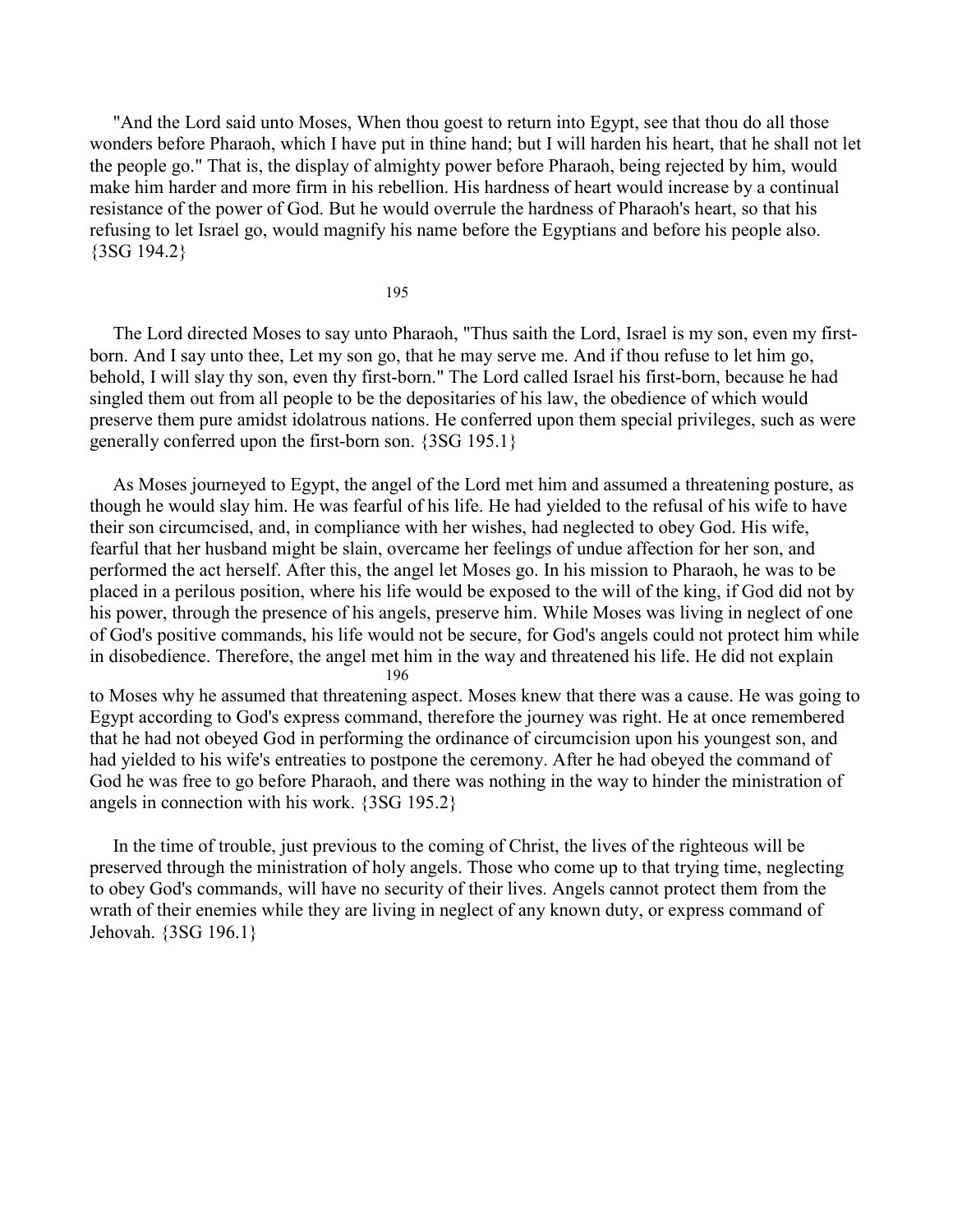The Lord had informed Moses that Aaron, his brother, three years older than himself, would come forth to meet him, and when he should see him, would be glad. They had been separated for many years. Angels of God had instructed Moses in regard to the work he should perform. Angels also were sent to teach Aaron to go forth and meet Moses, for the Lord had chosen him to be with Moses, and 197

when he should meet his brother to listen to his words, for God had given Moses words to speak to him in regard to the part he should act in connection with the deliverance of Israel. "And the Lord said to Aaron, Go into the wilderness to meet Moses. And he went, and met him in the mount of God, and kissed him. And Moses told Aaron all the words of the Lord who had sent him, and all the signs which he had commanded him. And Moses and Aaron went and gathered together all the elders of the children of Israel. And Aaron spake all the words which the Lord had spoken unto Moses, and did the signs in the sight of the people. And the people believed. And when they heard that the Lord had visited the children of Israel, and that he had looked upon their affliction, then they bowed their heads and worshiped." {3SG 196.2}

 The Hebrews expected to be delivered from their bondage without any particular trial of their faith, or suffering on their part. They were many of them ready to leave Egypt, but not all. The habits of some had become so much like the Egyptians that they preferred to remain with them. "And afterward, Moses and Aaron went in and told Pharaoh, Thus saith the Lord God of Israel, Let my people go, that they may hold a feast unto me in the wilderness. And Pharaoh said, Who is the Lord, that I should obey his voice to let Israel go? I know not the Lord, neither will I let Israel go. And they said, The God 198

of the Hebrews hath met with us; let us go, we pray thee, three days' journey into the desert, and sacrifice unto the Lord our God, lest he fall upon us with pestilence, or with the sword." The request of Moses and Aaron was very modest. They asked to go only three days' journey. But Pharaoh haughtily refused this, and professed to be entirely ignorant of the God of Israel. But the Lord purposed to let Pharaoh know that his voice is to be obeyed; that he is above all, and will compel proud rulers to bow to his authority. "And the king of Egypt said unto them, Wherefore do ye, Moses and Aaron, let the people from their works? Get you unto your burdens. And Pharaoh said, Behold, the people of the land now are many, and ye make them rest from their burdens. And Pharaoh commanded the same day the task-masters of the people, and their officers, saying, Ye shall no more give the people straw to make brick, as heretofore. Let them go and gather straw for themselves. And the tale of the bricks, which they did make heretofore, ye shall lay upon them. Ye shall not diminish aught thereof, for they be idle; therefore they cry, saying, Let us go and sacrifice to our God." {3SG 197.1}

 Pharaoh's heart was becoming more unfeeling toward the children of Israel. He greatly increased their labor. The task-masters placed over the Hebrews were Egyptians. They had officers under them who had oversight of the work, and directed the people. These officers were Hebrews, and they were 199

responsible for the work of the people under them. And when the unjust requirement was given them to make them gather the scattered straw and stubble found in the fields for their brick, the people could not perform their usual amount of labor. "So the people were scattered abroad throughout all the land of Egypt to gather stubble instead of straw. And the task-masters hasted them, saying, Fulfill your works, your daily tasks, as when there was straw. And the officers of the children of Israel, which Pharaoh's task-masters had set over them, were beaten, and demanded, Wherefore have ye not fulfilled your task in making brick both yesterday and today, as heretofore?" {3SG 198.1}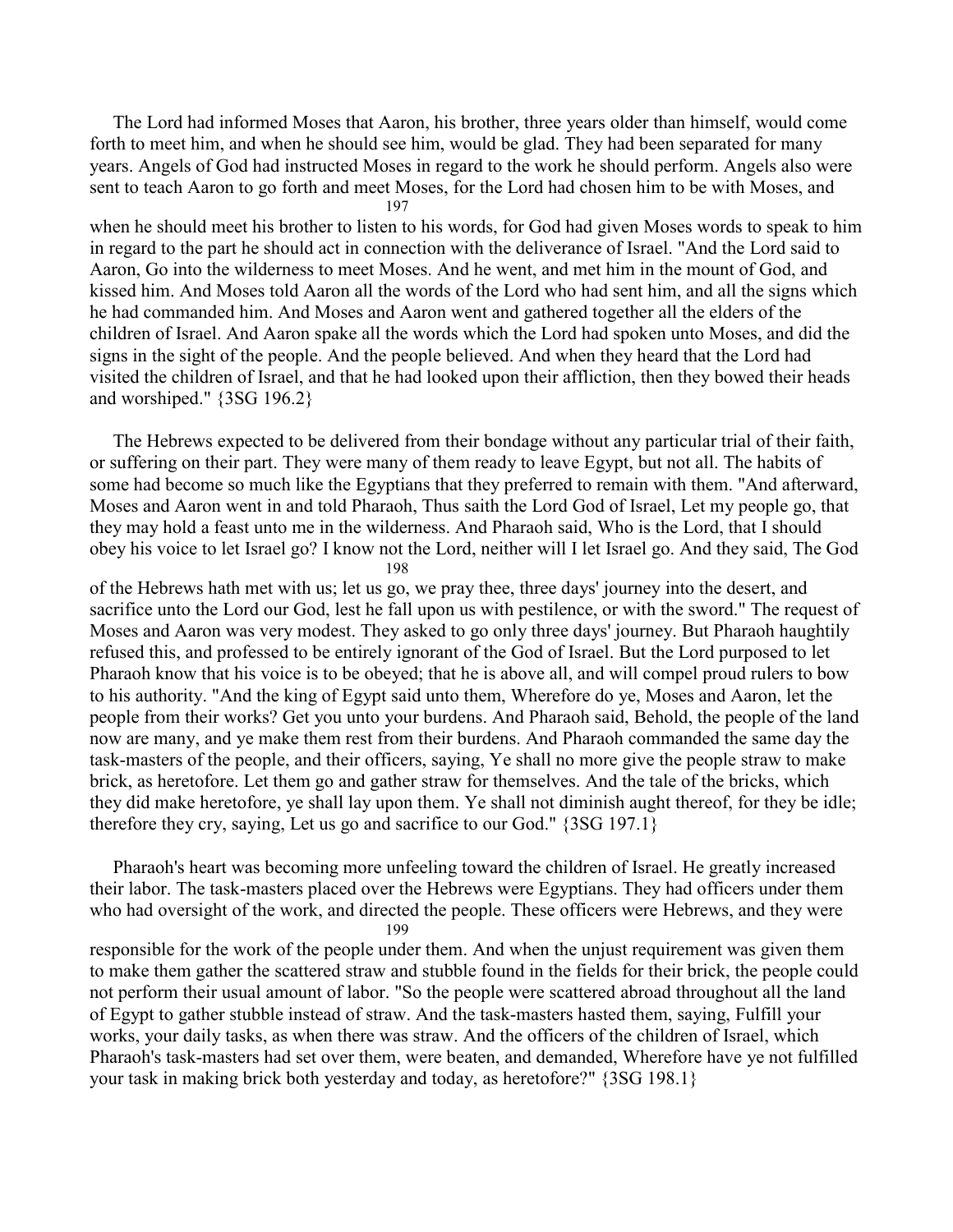Because the full amount of labor was not accomplished the Egyptian task-masters called the officers to account, and cruelly punished them, because they did not compel the people to perform their usual amount of labor. These officers thought that their oppression came from their task-masters, and not from the king himself. Therefore they went with their case to the king and told him their grievances, and the cruel treatment of their task-masters. Pharaoh's heart was hardened against their distress, and he derided them, and mocked at all their complaints. He was filled with hatred against them. {3SG 199.1}

 "Then the officers of the children of Israel came and cried unto Pharaoh, saying, Wherefore dealest 200

thou thus with thy servants? There is no straw given unto thy servants, and they say to us, Make brick; and, behold, thy servants are beaten; but the fault is in thine own people. But he said, Ye are idle, ye are idle; therefore ye say, Let us go and do sacrifice to the Lord. Go, therefore, now, and work, for there shall no straw be given you, yet shall ye deliver the tale of bricks. And the officers of the children of Israel did see that they were in evil case, after it was said, Ye shall not minish aught from your bricks of your daily task. And they met Moses and Aaron, who stood in the way, as they came forth from Pharaoh. And they said unto them, The Lord look upon you and judge, because ye have made our savor to be abhorred in the eyes of Pharaoh, and in the eyes of his servants, to put a sword in their hand to slay us. And Moses returned unto the Lord and said, Lord, wherefore hast thou so evil-entreated this people? Why is it that thou hast sent me? For since I came to Pharaoh to speak in thy name, he hath done evil to this people. Neither hast thou delivered thy people at all." {3SG 199.2}

 As the children of Israel charged all their suffering upon Moses, he was greatly distressed, and felt almost like murmuring because the Lord delayed to deliver his people. They were not yet prepared to be delivered. They had but little faith, and were unwilling to patiently suffer and perseveringly endure 201

their afflictions, until God should work for them a glorious deliverance. {3SG 200.1}

 "Then the Lord said unto Moses, Now shalt thou see what I will do to Pharaoh, for with a strong hand shall he let them go, and with a strong hand shall he drive them out of his land. And God spake unto Moses, and said unto him, I am the Lord; and I appeared unto Abraham, unto Isaac, and unto Jacob, by the name of God Almighty; but by my name Jehovah was I not known to them. And I have also established my covenant with them, to give them the land of Canaan, the land of their pilgrimage, wherein they were strangers. And I have also heard the groaning of the children of Israel, whom the Egyptians keep in bondage, and I have remembered my covenant." {3SG 201.1}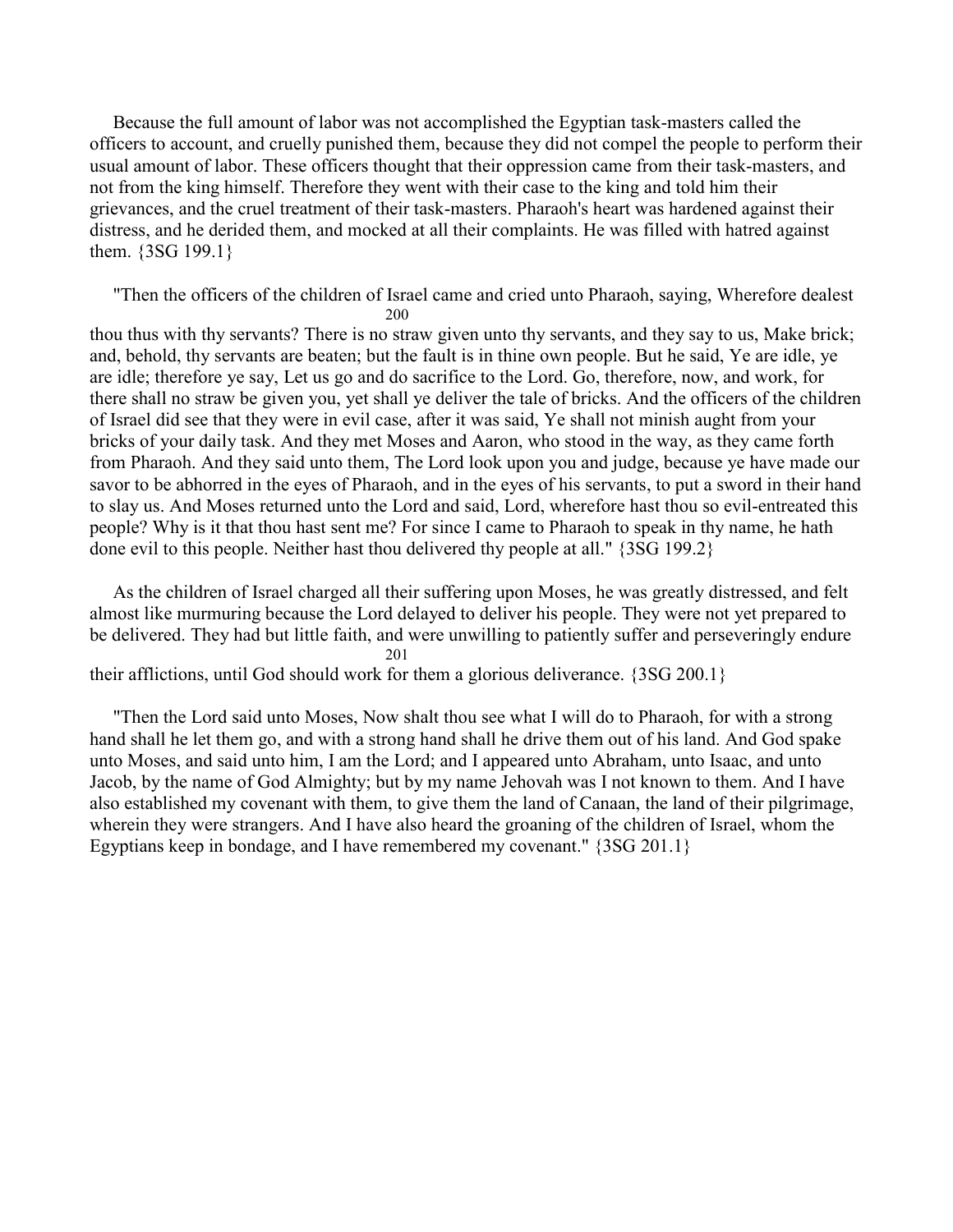Many years had the children of Israel been in servitude to the Egyptians. Only a few families went down into Egypt, but they had become a large multitude. And being surrounded with idolatry, many of them had lost the knowledge of the true God, and had forgotten his law. And they united with the Egyptians in their worship of the sun, moon, and stars, also of beasts and images, the work of men's hands. Everything around the children of Israel was calculated to make them forget the living God. Yet there were those among the Hebrews who preserved the knowledge of the true God, the Maker of the 202

heavens and of the earth. They were grieved to see their children daily witnessing, and even engaging in, the abominations of the idolatrous people around them, and bowing down to Egyptian deities, made of wood and stone, and offering sacrifice to these senseless objects. The faithful were grieved, and in their distress they cried unto the Lord for deliverance from the Egyptian yoke; that he would bring them out of Egypt, where they might be rid of idolatry, and the corrupting influences which surrounded them. {3SG 201.2}

 But many of the Hebrews were content to remain in bondage rather than to go to a new country and meet with the difficulties attending such a journey. Therefore the Lord did not deliver them by the first display of his signs and wonders before Pharaoh. He over-ruled events to more fully develop the tyrannical spirit of Pharaoh, and that he might manifest his great power to the Egyptians, and also before his people to make them anxious to leave Egypt, and choose the service of God. The task of Moses would have been much easier had not many of the Hebrews become corrupted, and were unwilling to leave Egypt. {3SG 202.1}

#### **17. The Plagues on Egypt.**

 The Lord said unto Moses, "Wherefore, say unto the children of Israel, I am the Lord, and I will bring you out from under the burdens of the Egyptians, and I will rid you out of their bondage, and I will redeem you with a stretched out arm, and with great judgments. And I will take you to me for a people, and I will be to you a God, and ye shall know that I am the Lord your God, which bringeth you out from under the burdens of the Egyptians. And I will bring you in unto the land, concerning the which I did swear to give it to Abraham, to Isaac, and to Jacob, and I will give it you for a heritage. I am the Lord. And Moses spake so unto the children of Israel; but they hearkened not unto Moses for anguish of spirit, and for cruel bondage. And the Lord spake unto Moses, saying, Go in, speak unto Pharaoh, king of Egypt, that he let the children of Israel go out of his land." {3SG 203.1}

 Moses was somewhat discouraged. In his despondency he inquired of the Lord, If the children of Israel, thine own circumcised people, will not hearken unto me, how then shall Pharaoh, who is uncircumcised, and an idolater, hear me? "And the Lord said unto Moses, See, I have made thee a god to Pharaoh, and Aaron thy brother shall be thy prophet. Thou shalt speak all that I command thee, and 204

Aaron thy brother shall speak unto Pharaoh, that he send the children of Israel out of his land. And I will harden Pharaoh's heart, and multiply my signs and my wonders in the land of Egypt. But Pharaoh shall not hearken unto you, that I may lay my hand upon Egypt, and bring forth mine armies, and my people, the children of Israel, out of the land of Egypt by great judgments. And the Egyptians shall know that I am the Lord, when I stretch forth mine hand upon Egypt, and bring out the children of Israel from among them. And Moses and Aaron did as the Lord commanded them, so did they." {3SG 203.2}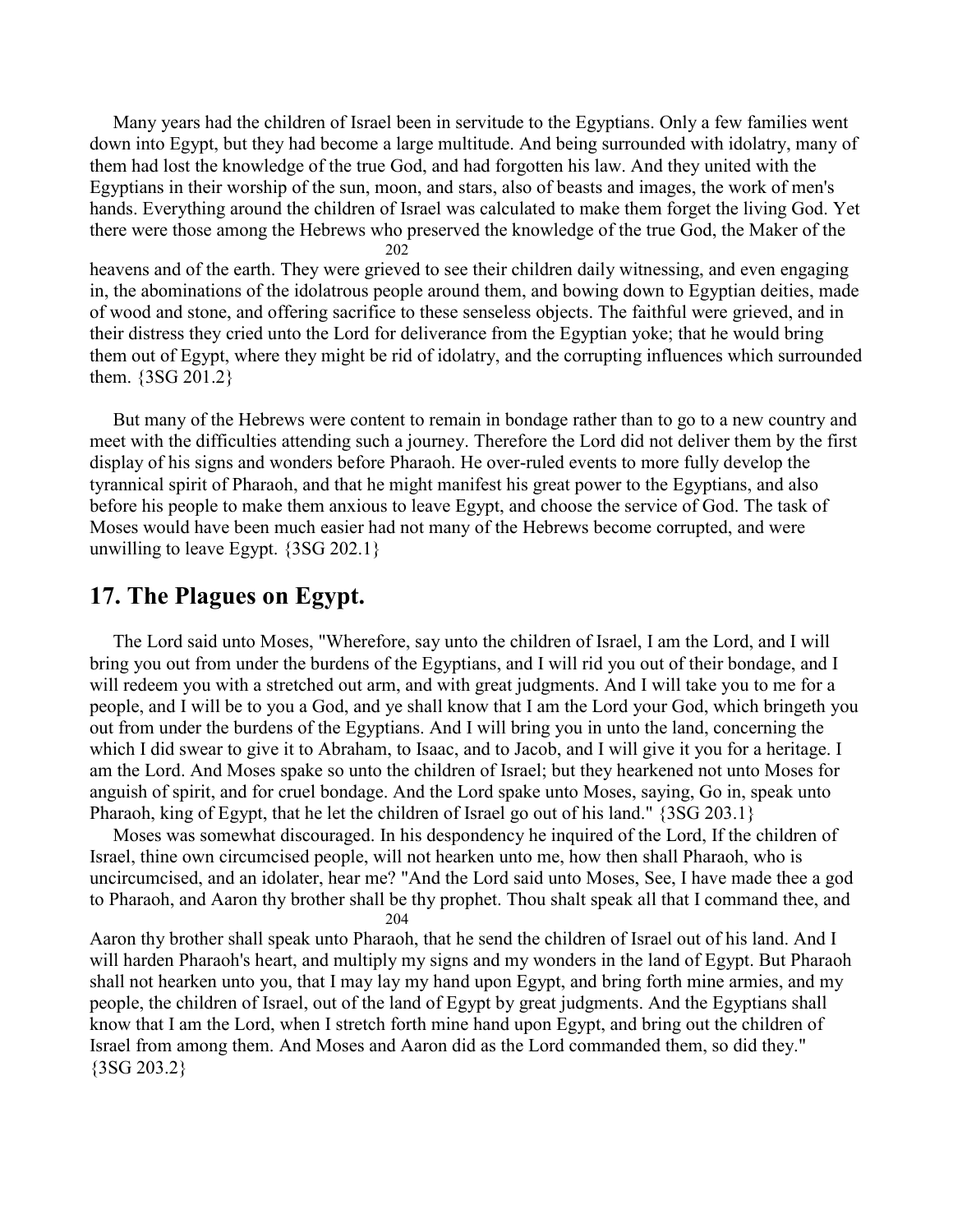The Lord told Moses that the signs and wonders which he should show before Pharaoh would harden his heart, because he would not receive them, and God would multiply his signs. Every punishment which the king rejected would bring the next chastisement more close and severe, until the proud heart of the king would be humbled, and he should acknowledge the Maker of the heavens and the earth as the living and all-powerful God. {3SG 204.1}

 The Lord brought up his people from their long servitude in a signal manner, giving the Egyptians an opportunity to exhibit the feeble wisdom of their mighty men, and array the power of their gods in opposition to the God of Heaven. The Lord showed them by his servant Moses that the Maker of the heavens and the earth is the living and all-powerful God, above all gods. That his strength was 205

mightier than the strongest--that Omnipotence could bring forth his people with a high hand and with an out-stretched arm. The signs and miracles performed in the presence of Pharaoh were not given for his benefit alone, but for the advantage of God's people, to give them more clear and exalted views of God, and that all Israel should fear him, and be willing and anxious to leave Egypt, and choose the service of the true and merciful God. Had it not been for these wonderful manifestations, many would have been satisfied to remain in Egypt rather than to journey through the wilderness. {3SG 204.2}

 "And Moses and Aaron went in unto Pharaoh, and they did so as the Lord had commanded; and Aaron cast down his rod before Pharaoh, and before his servants, and it became a serpent. Then Pharaoh also called the wise men and the sorcerers. Now the magicians of Egypt, they also did in like manner with their enchantments; for they cast down every man his rod, and they became serpents; but Aaron's rod swallowed up their rods. And he hardened Pharaoh's heart, that he hearkened not unto them, as the Lord had said." {3SG 205.1}

 The magicians seemed to perform several things with their enchantments similar to those things which God wrought by the hand of Moses and Aaron. They did not really cause their rods to become 206 serpents, but by magic, aided by the great deceiver, made them to appear like serpents, to counterfeit the work of God. Satan assisted his servants to resist the work of the Most High, in order to deceive the people, and encourage them in their rebellion. Pharaoh would grasp at the least evidence he could obtain to justify himself in resisting the work of God, performed by Moses and Aaron. He told these servants of God that his magicians could do all these wonders. The difference between the work of God and that of the magicians was, one was of God, the other of Satan. One was true, the other false.  ${3SG 205.2}$ 

 Pharaoh declared that Moses and Aaron were impostors, and could accomplish no more than his magicians. Said Moses and Aaron to Pharaoh, That Jehovah whom thou pretendest not to know, will convince thee that he is more powerful than all gods. They informed him that God would yet perform greater wonders, which would leave him without excuse, and which would be perpetual monuments of his providence and power in behalf of Israel. {3SG 206.1}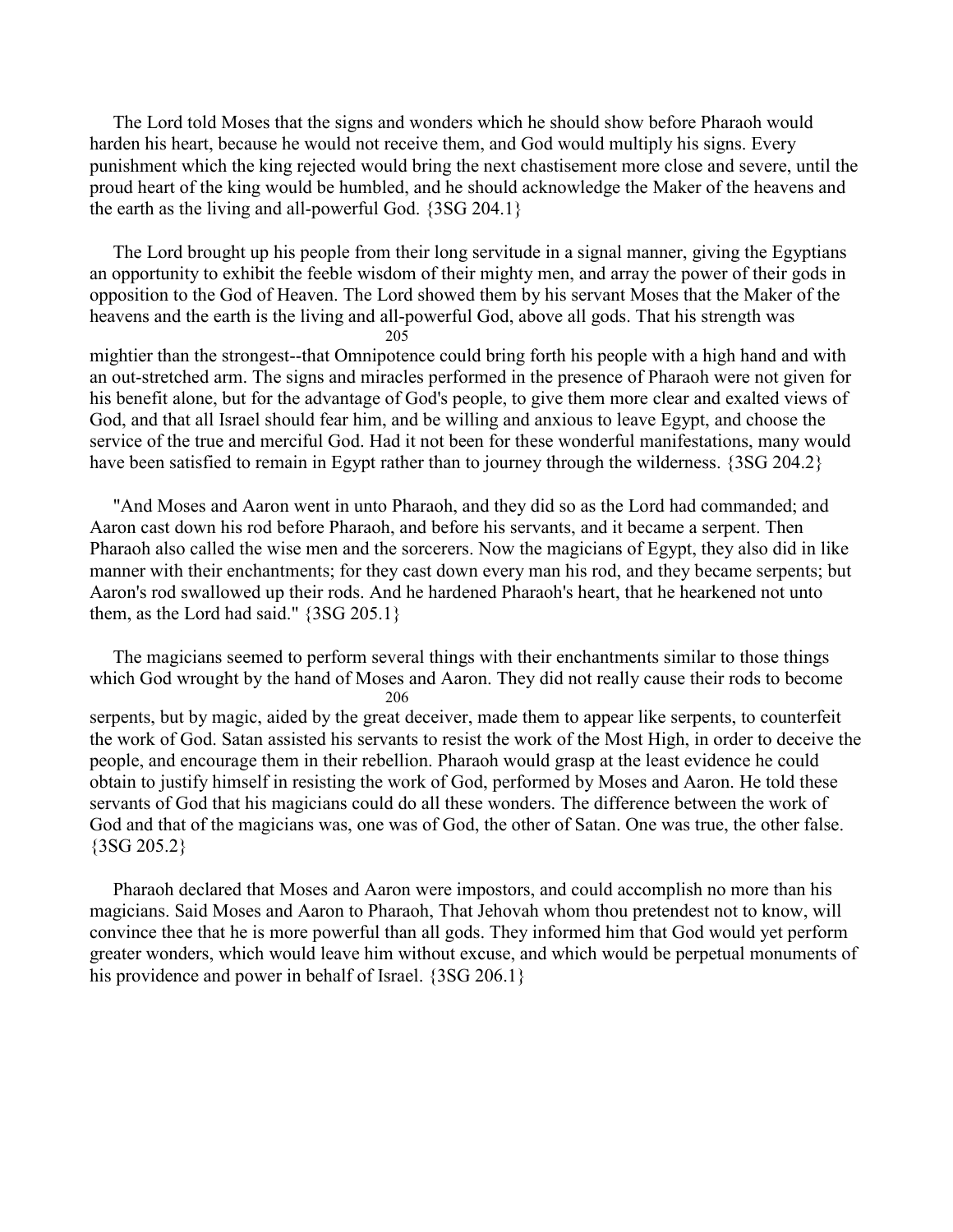"And the Lord said unto Moses, Pharaoh's heart is hardened. He refuseth to let the people go. Get thee unto Pharaoh in the morning; lo, he goeth out unto the water; and thou shalt stand by the river's brink against he come; and the rod which was turned to a serpent shalt thou take in thine hand. And 207

thou shalt say unto him, The Lord God of the Hebrews hath sent me unto thee, saying, Let my people go, that they may serve me in the wilderness; and, behold, hitherto thou wouldest not hear. Thus saith the Lord, In this thou shalt know that I am the Lord. Behold, I will smite with the rod that is in mine hand upon the waters which are in the river, and they shall be turned to blood. And the fish that is in the river shall die, and the river shall stink; and the Egyptians shall loathe to drink of the water of the river." {3SG 206.2}

 Pharaoh would not listen to Moses and Aaron, but despised their words; yet he had no power to harm them. "And Moses and Aaron did so, as the Lord commanded; and he lifted up the rod, and smote the waters that were in the river, in the sight of Pharaoh, and in the sight of his servants; and all the waters that were in the river were turned to blood." For seven days the plague upon the waters continued. Yet the king humbled not himself, but hardened his heart. Moses and Aaron were commanded, first, before bringing the plagues, to faithfully relate to Pharaoh the nature of each plague which was to come, and the effect of the plague, that he might have the privilege of saving himself from it if he chose, by letting the children of Israel go to sacrifice unto God. But if the king should refuse to obey the command of God, then would he still visit him with judgments. {3SG 207.1}

 "And the Lord spake unto Moses, Go unto Pharaoh, and say unto him, Thus saith the Lord, Let my 208 people go, that they may serve me. And if thou refuse to let them go, behold, I will smite all thy borders with frogs." {3SG 207.2}

 "And Aaron stretched out his hand over the waters of Egypt, and the frogs came up, and covered the land of Egypt. And the magicians did so with their enchantments, and brought up frogs upon the land of Egypt. Then Pharaoh called for Moses and Aaron, and said, Entreat the Lord that he may take away the frogs from me, and from my people, and I will let the people go, that they may do sacrifice unto the Lord. And Moses said unto Pharaoh, Glory over me. When shall I entreat for thee, and for thy servants, and for thy people, to destroy the frogs from thee and thy houses, that they may remain in the river only? And he said, Tomorrow. And he said, Be it according to thy word, that thou mayest know that there is none like unto the Lord our God." {3SG 208.1}

 Although the magicians appeared to produce frogs like Moses and Aaron, they could not remove them. When Pharaoh saw that the magicians could not stay the plague, or remove the frogs, he was somewhat humbled, and would have Moses and Aaron entreat the Lord for him, to remove the plague of the frogs. He was beginning to know something about that God whom he professed to be wholly ignorant of. Moses and Aaron had told Pharaoh that they did not produce the frogs by magic, or by any 209

power they possessed; that God, the living God, had caused them to come by his power, and that he alone could remove them. Previous to this, Pharaoh had exulted over Moses and Aaron, because the magicians could cause the same things to appear with their enchantments. And when he asked Moses to entreat the Lord for him, he reminded him of his former haughty boasting and glorying because of the works performed by his magicians; and he asked Pharaoh where was now his glorying over him, and where was the power of those magicians to remove the plague. {3SG 208.2}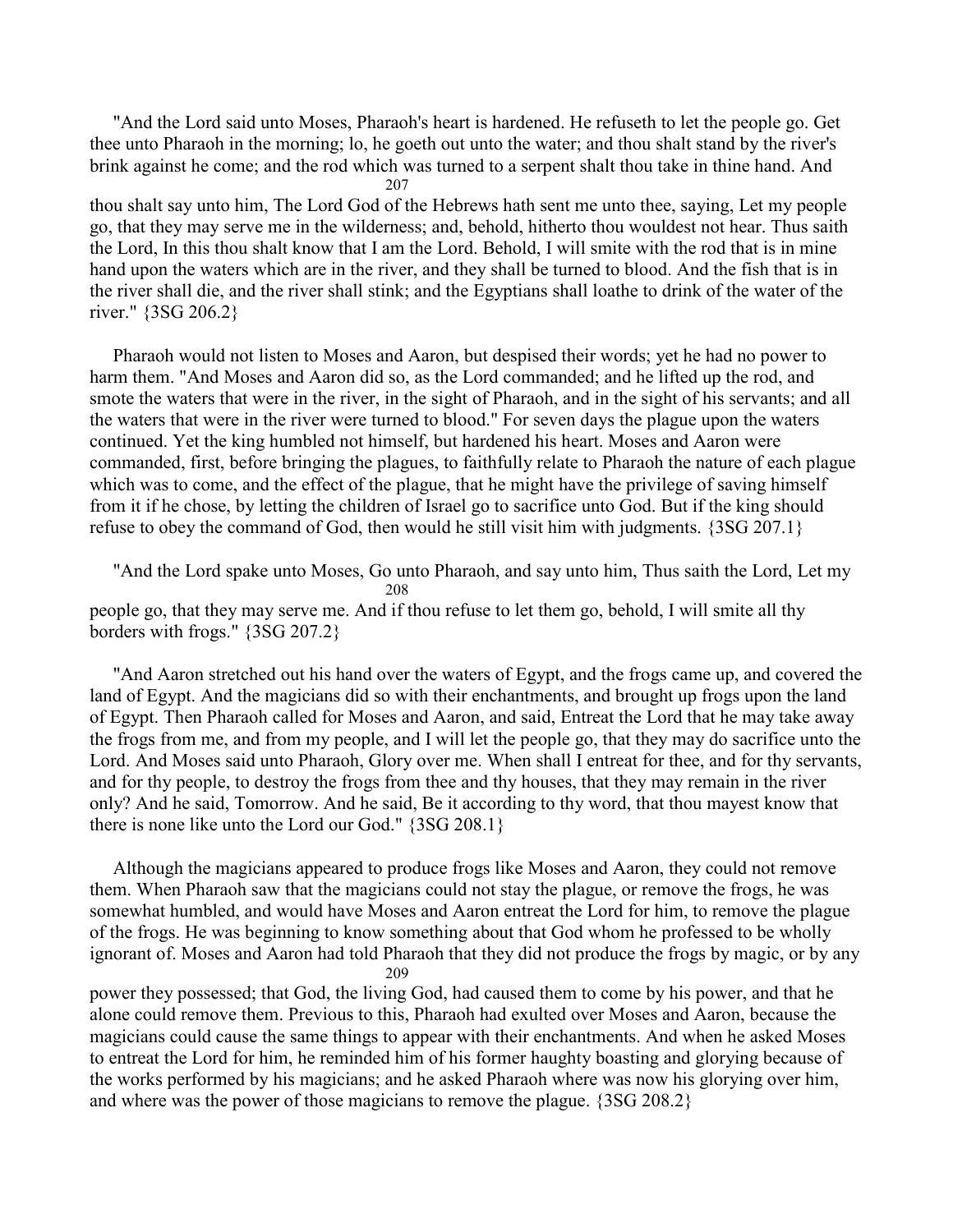The Lord listened to the entreaties of Moses, and stayed the plague of the frogs. When the king was relieved of his immediate distress, he again stubbornly refused to let Israel go. Moses and Aaron, at the commandment of the Lord, caused the dust of the land to become lice throughout all the land of Egypt. Pharaoh called the magicians to stand before him to do the same with their enchantments, but they could not. Moses and Aaron, the servants of God, at his command, produced the plague of the lice. The magicians, the servants of Satan, at his command tried to produce the same with their enchantments, but could not. The work of God was shown superior to the power of Satan; for the magicians with their enchantments could perform but a few things. When the magicians saw that they could not produce the lice, they said unto Pharaoh, "This is the finger of God. And Pharaoh's heart was hardened, and he 210

hearkened not unto them, as the Lord had said." {3SG 209.1}

 The Lord again commanded Moses and Aaron to say unto Pharaoh, "Let my people go, that they may serve me; else, if thou wilt not let my people go, behold, I will send swarms of flies upon thee, and upon thy servants, and upon thy people, and into the houses, and the houses of the Egyptians shall be full of swarms of flies, and also the ground whereon they are. And I will sever in that day the land of Goshen, in which my people dwell, that no swarms of flies shall be there, to the end thou mayest know that I am the Lord in the midst of the earth. And I will put a division between my people and thy people. Tomorrow shall this sign be. And the Lord did so. And there came a grievous swarm of flies into the house of Pharaoh, and into his servants' houses, and into all the land of Egypt. The land was corrupted by reason of the swarms of flies. And Pharaoh called for Moses and for Aaron, and said, Go ye, sacrifice to your God in the land. And Moses said, It is not meet so to do; for we shall sacrifice the abomination of the Egyptians to the Lord our God. Lo, shall we sacrifice the abomination of the Egyptians before their eyes, and will they not stone us? We will go three days' journey into the wilderness, and sacrifice to the Lord our God as he shall command us." {3SG 210.1}

211

 The Egyptians worshiped certain beasts, and they regarded it an unpardonable offense to have one of these beasts slain. And if one of their objects of worship were slain, even accidentally, the person's life alone could answer for the offense. Moses shows Pharaoh the impossibility of their sacrificing to God in the land of Egypt, in the sight of the Egyptians, for they might select for their offering some one of the beasts which they considered sacred. {3SG 211.1}

 Moses again proposed to go three days' journey into the wilderness. The king consented while under the chastening hand of God. "And Pharaoh said, I will let you go, that ye may sacrifice to the Lord your God in the wilderness; only ye shall not go very far away. Entreat for me. And Moses said, Behold, I go out from thee, and I will entreat the Lord that the swarms of flies may depart from Pharaoh, from his servants, and from his people, tomorrow; but let not Pharaoh deal deceitfully any more in not letting the people go to sacrifice to the Lord. And Moses went from Pharaoh and entreated the Lord. And the Lord did according to the word of Moses; and he removed the swarms of flies from Pharaoh, from his servants, and from his people. There remained not one. And Pharaoh hardened his heart at this time also, neither would he let the people go." {3SG 211.2}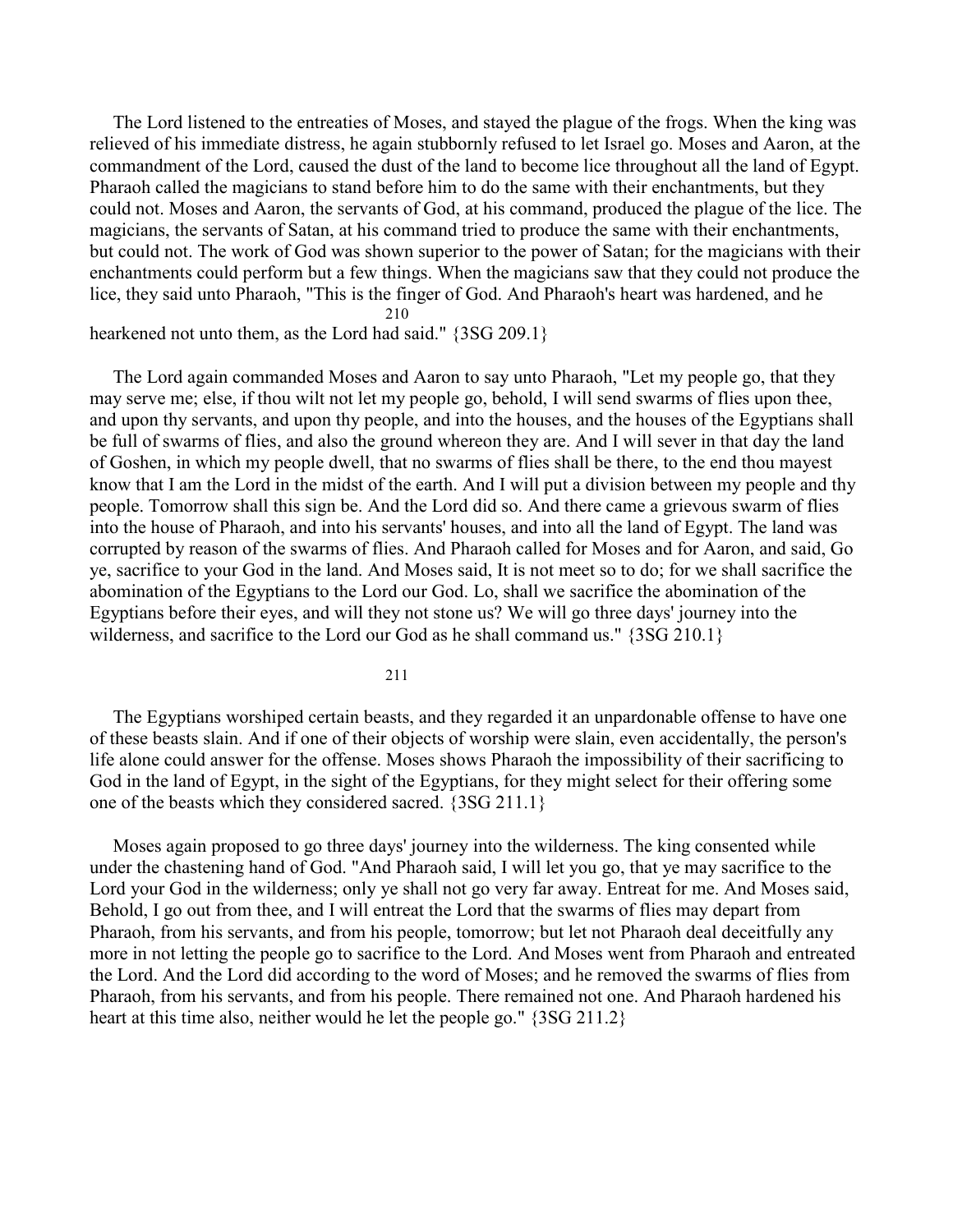And the Lord commanded Moses and Aaron to go again before Pharaoh and tell him, "Thus 212

saith the Lord God of the Hebrews, Let my people go, that they may serve me." And if he should refuse to let them go, and should hold them still, the plague should be upon their cattle. "And the Lord shall sever between the cattle of Israel and the cattle of Egypt, and there shall nothing die of all that is the children of Israel's." And all the cattle died that were visited with the plague, but not one of the cattle of the Hebrews died. And Pharaoh sent messengers to inquire if any of the cattle of the Israelites were dead. The messenger returned to the king with the word that not one of them had died, neither were they afflicted at all with the plague. Yet his heart was hardened, and he refused to let Israel go. {3SG 211.3}

 Then Moses and Aaron, according to the command of God, "took ashes of the furnace, and stood before Pharaoh; and Moses sprinkled it up toward heaven, and it became a boil breaking forth with blains upon man, and upon beast. And the magicians could not stand before Moses because of the boil, for the boil was upon the magicians, and upon all the Egyptians. And the Lord hardened the heart of Pharaoh, and he hearkened not unto them, as the Lord had spoken unto Moses." {3SG 212.1}

 The magicians with all their magic, and supposed power, could not, by any of their enchantments, shield themselves from the grievous plague of the boils. They could no longer stand before Moses and 213 Aaron, because of this grievous affliction. The Egyptians were thus permitted to see how useless it would be for them to put their trust in the boasted power of the magicians, when they could not save even their own bodies from the plagues. {3SG 212.2}

 "And the Lord said unto Moses, Rise up early in the morning, and stand before Pharaoh, and say unto him, Thus saith the Lord God of the Hebrews, Let my people go, that they may serve me. For I will at this time send all my plagues upon thine heart, and upon thy servants, and upon thy people, that thou mayest know that there is none like me in all the earth. For now I will stretch out my hand, that I may smite thee and thy people with pestilence, and thou shalt be cut off from the earth. And in very deed for this cause have I raised thee up, for to show in thee my power, and that my name may be declared throughout all the earth. As yet exaltest thou thyself against my people, that thou wilt not let them go? Behold, tomorrow about this time I will cause it to rain a very grievous hail, such as hath not been in Egypt since the foundation thereof even until now. Send therefore now, and gather thy cattle, and all that thou hast in the field, for upon every man and beast which shall be found in the field, and shall not be brought home, the hail shall come down upon them, and they shall die. He that feared the word of the Lord among the servants of Pharaoh made his servants and his cattle flee into the houses. 214

And he that regarded not the word of the Lord left his servants and his cattle in the field. And the Lord said unto Moses, Stretch forth thine hand toward heaven, that there may be hail in all the land of Egypt, upon man, and upon beast, and upon every herb of the field, throughout the land of Egypt. And Moses stretched forth his rod toward heaven, and the Lord sent thunder and hail, and the fire ran along upon the ground; and the Lord rained hail upon the land of Egypt." {3SG 213.1}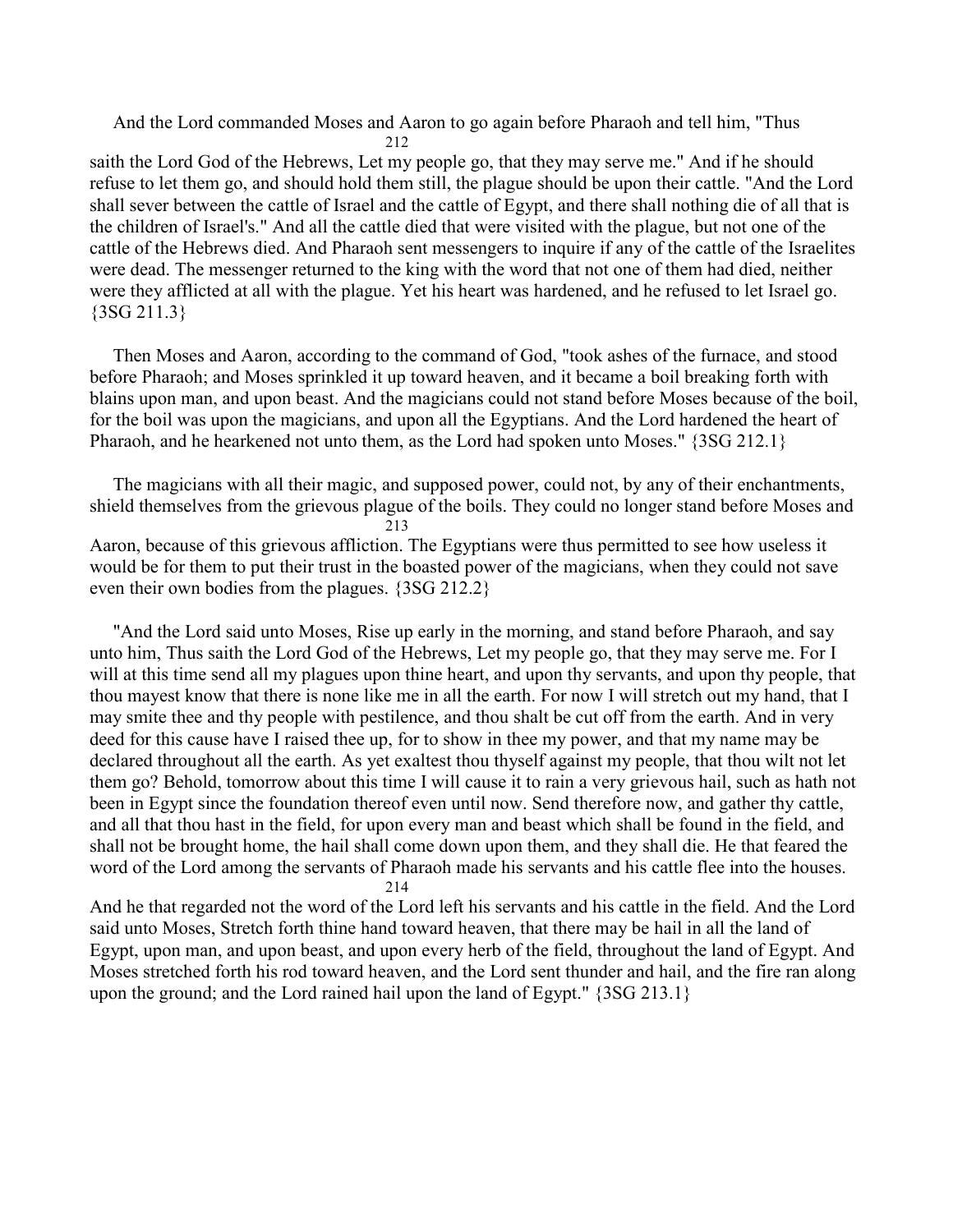Those who regarded the word of the Lord gathered their cattle into barns and houses, while those whose hearts were hardened, like Pharaoh's, left their cattle in the field. Here was an opportunity to test the exalted pride of the Egyptians, and to show the number whose hearts were really affected by the wonderful dealings of God with his people, whom they had despised and cruelly entreated. "So there was hail, and fire mingled with the hail, very grievous, such as there was none like it in all the land of Egypt since it became a nation. And the hail smote throughout all the land of Egypt all that was in the field, both man and beast. And the hail smote every herb of the field, and brake every tree of the field. Only in the land of Goshen, where the children of Israel were, was there no hail. And Pharaoh sent, and called for Moses and Aaron, and said unto them, I have sinned this time. The Lord is righteous, and I and my people are wicked. Entreat the Lord (for it is enough) that there be no more mighty 215

 thunderings and hail, and I will let you go, and ye shall stay no longer. And Moses said unto him, As soon as I am gone out of the city, I will spread abroad my hands unto the Lord, and the thunder shall cease, neither shall there be any more hail, that thou mayest know how that the earth is the Lord's. But as for thee and thy servants, I know that ye will not yet fear the Lord God. And the flax and the barley was smitten, for the barley was in the ear, and the flax was bolled. But the wheat and the rye were not smitten, for they were not grown up." {3SG 214.1}

 After the plague was stayed, the king refused to let Israel go. Rebellion produces rebellion. The king had become so hardened with his continual opposition to the will of God, that his whole being rose in rebellion to the awful exhibitions of his divine power. {3SG 215.1}

 Moses and Aaron were commanded to again go in unto Pharaoh, and request him to let Israel go. The Lord tells them that he has suffered the king to resist them, and has borne with his continual rebellion, that he might show his great signs and wonders before him, and before the children of Israel, "that thou mayest tell in the ears of thy son, and of thy son's son, what things I have wrought in Egypt, and my signs which I have done among them, that ye may know how that I am the Lord." {3SG 215.2}

 Here the Lord was manifesting his power to confirm the faith of his people Israel in him as being 216

the only true and living God. He would give them unmistakable evidences of the difference he placed between the Egyptians and his people. His wonderful works in their deliverance should cause all nations to know that although they had been bound down by hard labor, and had been despised, yet he had chosen them as his peculiar people, and that he would work for their deliverance in a wonderful manner. {3SG 215.3}

 Moses and Aaron obeyed the command of God, and related to the king the nature of the grievous plague which God was about to send upon him; that if he would not let Israel go, he would bring locusts into the coasts of Egypt, which would cover the face of the earth, and would eat the residue of that which escaped the hail. The king was permitted to choose--to humble himself before God, and let Israel go, or refuse and suffer the effects of the plague. {3SG 216.1}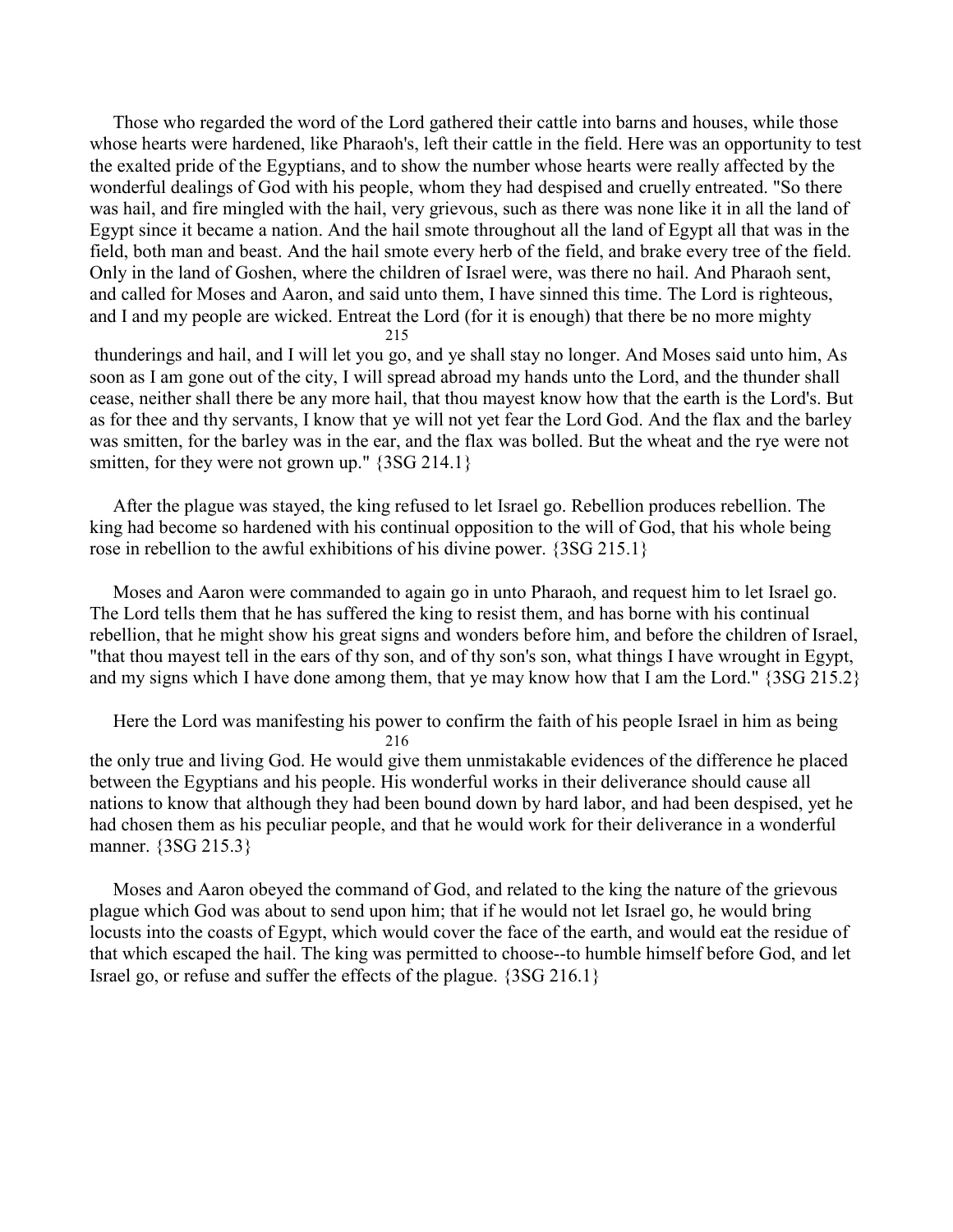"And Pharaoh's servants said unto him, How long shall this man be a snare unto us? Let the men go, that they may serve the Lord their God. Knowest thou not yet that Egypt is destroyed?" The king's rulers or counselors were called his servants, because they were under Pharaoh. They entreated the king to let Israel go. They related to him that they had sustained great loss by the death of their cattle, and that Egypt was nearly ruined by lightning. And the hail mingled with fire, had broken down their 217

forests, and had destroyed their fruit, and nearly all their grain; that everything was in a ruinous condition, and that they were losing all that they had gained through the labor of the Hebrews. The king sent for Moses and Aaron, and he said unto them. "Go serve the Lord your God; but who are they that shall go? And Moses said, We will go with our young and with our old, with our sons and with our daughters, with our flocks and with our herds will we go; for we must hold a feast unto the Lord. And he said unto them. Let the Lord be so with you, as I will let you go, and your little ones. Look to it, for evil is before you. Not so. Go now ye that are men, and serve the Lord, for that ye did desire. And they were driven out from Pharaoh's presence." {3SG 216.2}

 The king shows his contempt of God's command by his answer to Moses and Aaron. Let your God require this of you if he will, for you to take your little ones, I will not let you go. Your little children are not needed in your journey. Does your God think I will do this thing, and let you go with your wives and little children into the wilderness upon so dangerous an expedition to them? I will not do this, but only you that are men shall go to serve the Lord. This hard-hearted, oppressive king would now pretend to the Hebrews that he had a special interest in their welfare, and a tender care for their little ones. He had tried to destroy the Israelites with hard labor; but now, to serve his own purpose, 218

professes to have a very special care for them, and plainly declares to Moses and Aaron that God, who would require such a thing as for them to go with their families into the wilderness, should not be obeyed; for he would only lead them out to destroy them, and their bodies would certainly lie in the wilderness. {3SG 217.1}

 "And the Lord said unto Moses, Stretch out thine hand over the land of Egypt for the locusts, that they may come up upon the land of Egypt, and eat every herb of the land, even all that the hail hath left. And Moses stretched forth his rod over the land of Egypt, and the Lord brought an east wind upon the land all that day, and all that night; and when it was morning, the east wind brought the locusts. And the locusts went up over all the land of Egypt, and rested in all the coasts of Egypt; very grievous were they. Before them there were no such locusts as they, neither after them shall be such. For they covered the face of the whole earth, so that the land was darkened. And they did eat every herb of the land, and all the fruit of the trees which the hail had left; and there remained not any green thing in the trees, or in the herbs of the field through all the land of Egypt. Then Pharaoh called for Moses and Aaron in haste. And he said, I have sinned against the Lord your God, and against you. Now, therefore, forgive, I pray thee, my sin only this once, and entreat the Lord your God, that he may take away from 219

me this death only." The Egyptians were afraid that after the locusts had eaten everything in the field, they would even attack the people of Egypt and devour them. {3SG 218.1}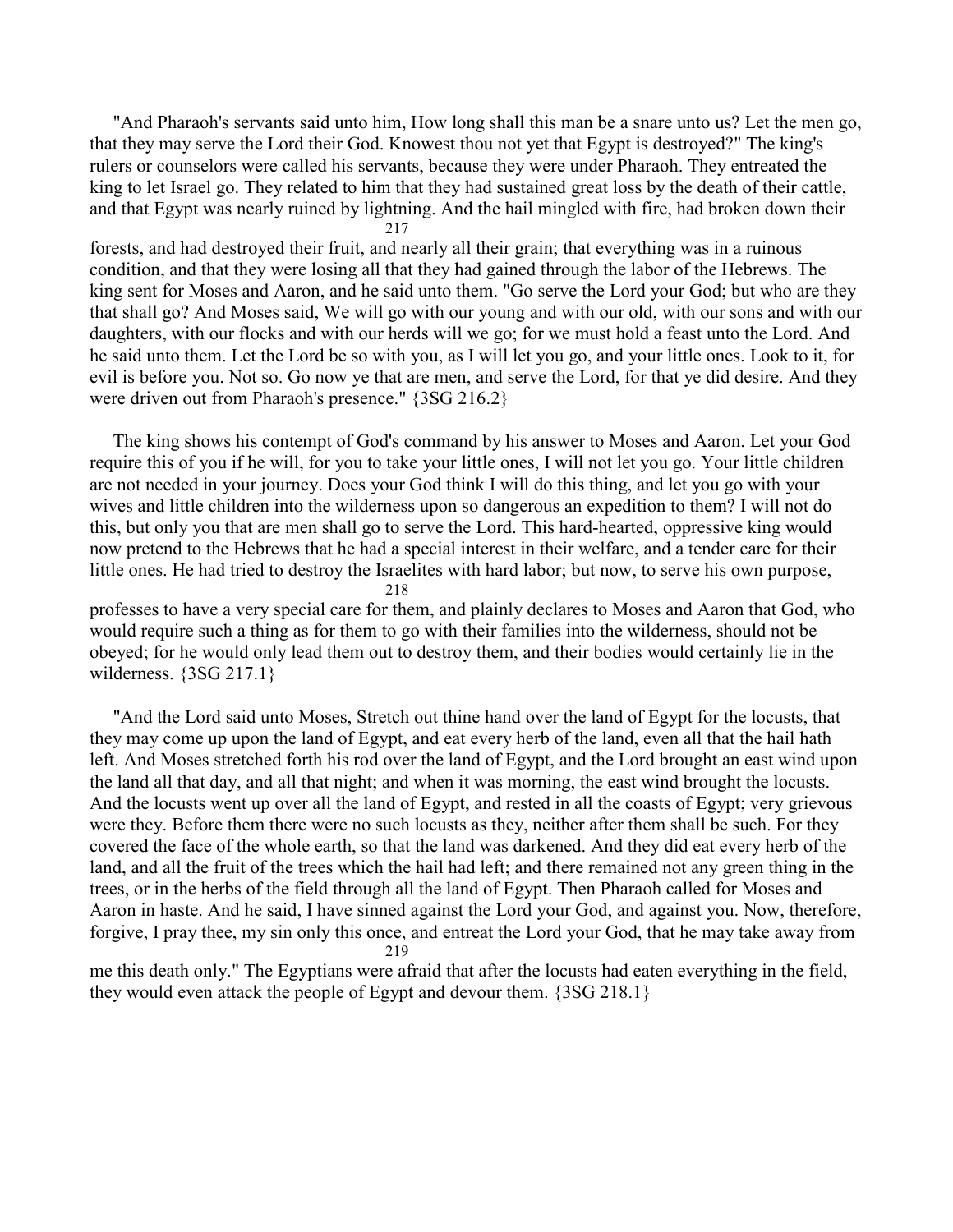"And he went out from Pharaoh and entreated the Lord. And the Lord turned a mighty strong west wind which took away the locusts, and cast them into the Red Sea. There remained not one locust in all the coasts of Egypt. But the Lord hardened Pharaoh's heart, so that he would not let the children of Israel go." Notwithstanding his humility, while death threatened him, and his promise to let Israel go, after he was relieved from the plague, he hardened his heart and refused to let them go. {3SG 219.1}

 "And the Lord said unto Moses, Stretch out thy hand toward heaven, that there may be darkness over the land of Egypt, even darkness which may be felt. And Moses stretched forth his hand toward heaven, and there was a thick darkness in all the land of Egypt three days. They saw not one another, neither rose any from his place for three days. But all the children of Israel had light in their dwellings. And Pharaoh called unto Moses, and said, Go ye, serve the Lord, only let your flocks and herds be stayed. Let your little ones also go with you. And Moses said, Thou must give us also sacrifices and burnt-offerings, that we may sacrifice unto the Lord our God. Our cattle also shall go with us. There shall not a hoof be left behind; for thereof we must take to serve the Lord our God; and we know 220

 not with what we must serve the Lord until we come thither. But the Lord hardened Pharaoh's heart, and he would not let them go. And Pharaoh said unto him, Get thee from me, take heed to thyself, see my face no more; for in that day thou seest my face thou shalt die. And Moses said, Thou hast spoken well; I will see thy face again no more." {3SG 219.2}

 Pharaoh hardened his heart against the Lord, and he ventured, notwithstanding all the signs and mighty wonders he had witnessed, to threaten that if Moses and Aaron appeared before him again they should die. If the king had not become hardened in his rebellion against God, he would have been humbled under a sense of the power of the living God who could save or destroy. He would have known that he who could do such miracles, and multiply his signs and wonders, would preserve the lives of his chosen servants, even if he should have to slay the king of Egypt. {3SG 220.1}

 As Moses had witnessed the wonderful works of God, his faith had grown strong, and his confidence had become unshaken, while God had been fitting him and qualifying him by manifestations of his power to stand at the head of the armies of Israel, and as a shepherd of his people, lead them from Egypt. He was elevated above fear by his firm trust in God, which led him to say to the 221

king, "Our cattle shall go with us. There shall not a hoof be left behind." This firm courage in the presence of the king annoyed his haughty pride, and he uttered the threat of killing the servants of God. He did not realize in his blindness that he was not contending only against Moses and Aaron, but against the mighty Jehovah, the Maker of the heavens and of the earth. Moses had obtained the favor of the people. He was regarded as a very wonderful man, and the king would not dare to harm him. {3SG 220.2}

 "And the Lord said unto Moses, Yet will I bring one plague more upon Pharaoh, and upon Egypt; afterward he will let you go hence. When he shall let you go, he shall surely thrust you out hence altogether. Speak now in the ears of the people, and let every man borrow of his neighbor, and every woman of her neighbor, jewels of silver and jewels of gold." {3SG 221.1}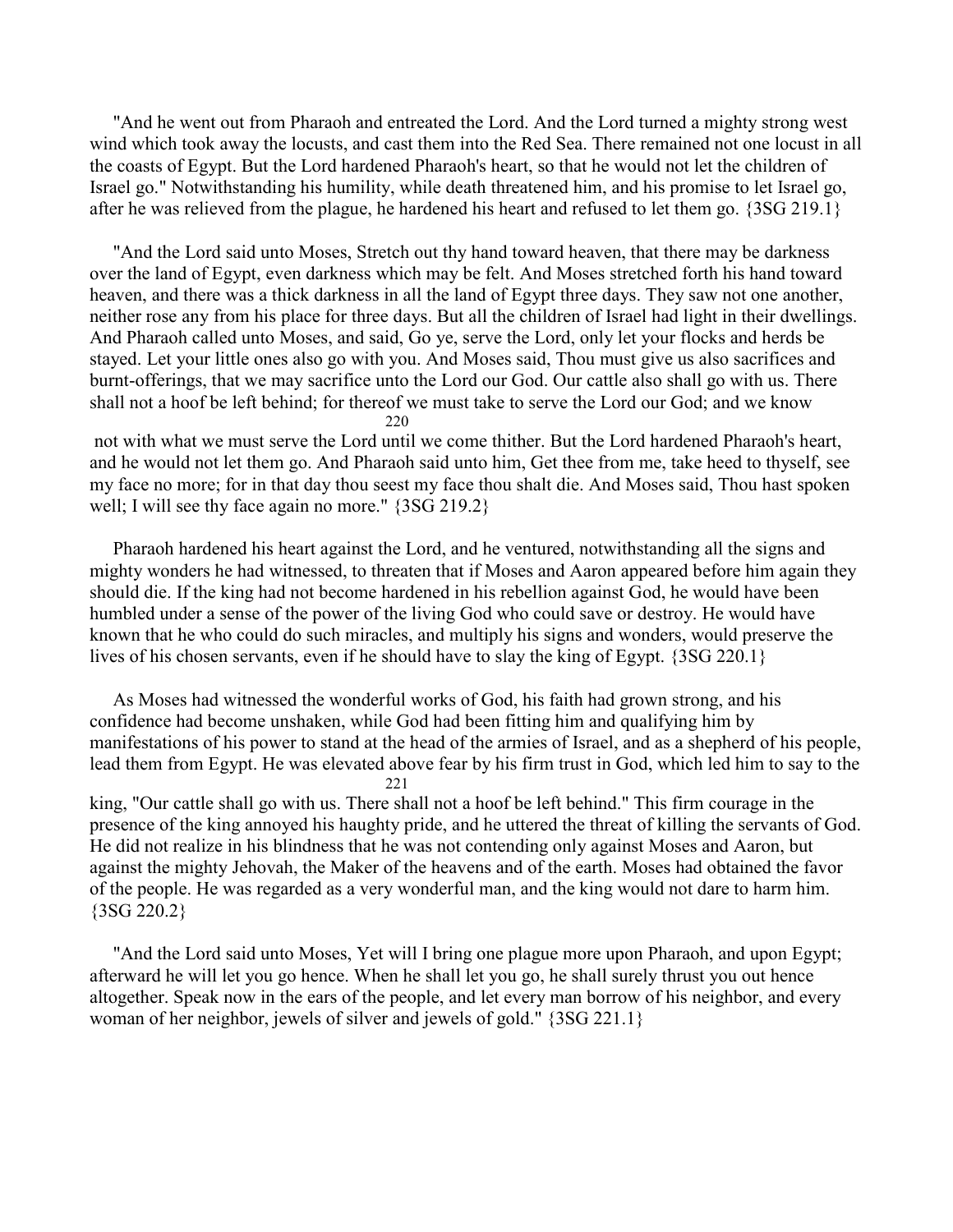Notwithstanding Moses had been forbidden to come again into the presence of Pharaoh, for in the day he should see his face he should die, yet he had one more message from God for the rebellious king, and he firmly walked into his presence, and stood fearlessly before him to declare to him the word of the Lord. {3SG 221.2}

 "And Moses said, Thus saith the Lord, About midnight will I go out into the midst of Egypt. And all the first-born in the land of Egypt shall die, from the first-born of Pharaoh that sitteth upon his throne, 222

even unto the first-born of the maid-servant that is behind the mill, and all the first-born of beasts. And there shall be a great cry throughout all the land of Egypt, such as there was none like it, nor shall be like it any more. But against any of the children of Israel shall not a dog move his tongue, against man or beast, that ye may know how that the Lord doth put a difference between the Egyptians and Israel. And all these thy servants shall come down unto me, and bow down themselves unto me, saying, Get thee out, and all the people that follow thee; and after that I will go out. And he went out from Pharaoh in a great anger." {3SG 221.3}

 As Moses told the king of the plague which would come upon them, more dreadful than any that had yet visited Egypt, which would cause all his great counselors to bow down before him, and entreat the Israelites to leave Egypt, the king was exceedingly angry. He was enraged because he could not intimidate Moses, and make him tremble before his kingly authority. But Moses leaned for support upon a mightier arm than that of any earthly monarch. {3SG 222.1}

## **18. The Passover.**

 The Lord then gave Moses special directions, to give to the children of Israel, in regard to what they must do to preserve themselves and their families from the fearful plague that he was about to send 223

upon Egypt. Moses was also to give them instructions in regard to their leaving Egypt. He related to them the command of God to slay a lamb without blemish, and take the blood of the lamb and strike it upon the door-posts, and also upon the upper door-posts of their houses. And while this token should be without for a sign, and they should be eating the lamb, roasted whole, with bitter herbs, within, the angel of God would be passing through the land of Egypt doing his dreadful work, slaying the firstborn of man and the first-born of beast. "And thus shall ye eat it, with your loins girded, your shoes on your feet, and your staff in your hand; and ye shall eat it in haste. It is the Lord's passover. For I will pass through the land of Egypt this night, and will smite all the first-born in the land of Egypt, both man and beast; and against all the gods of Egypt I will execute judgment. I am the Lord. And the blood shall be to you for a token upon the houses where ye are. And when I see the blood, I will pass over you, and the plague shall not be upon you to destroy you, when I smite the land of Egypt. And this day shall be unto you for a memorial; and ye shall keep it a feast to the Lord throughout your generations. Ye shall keep it a feast by an ordinance forever." {3SG 222.2}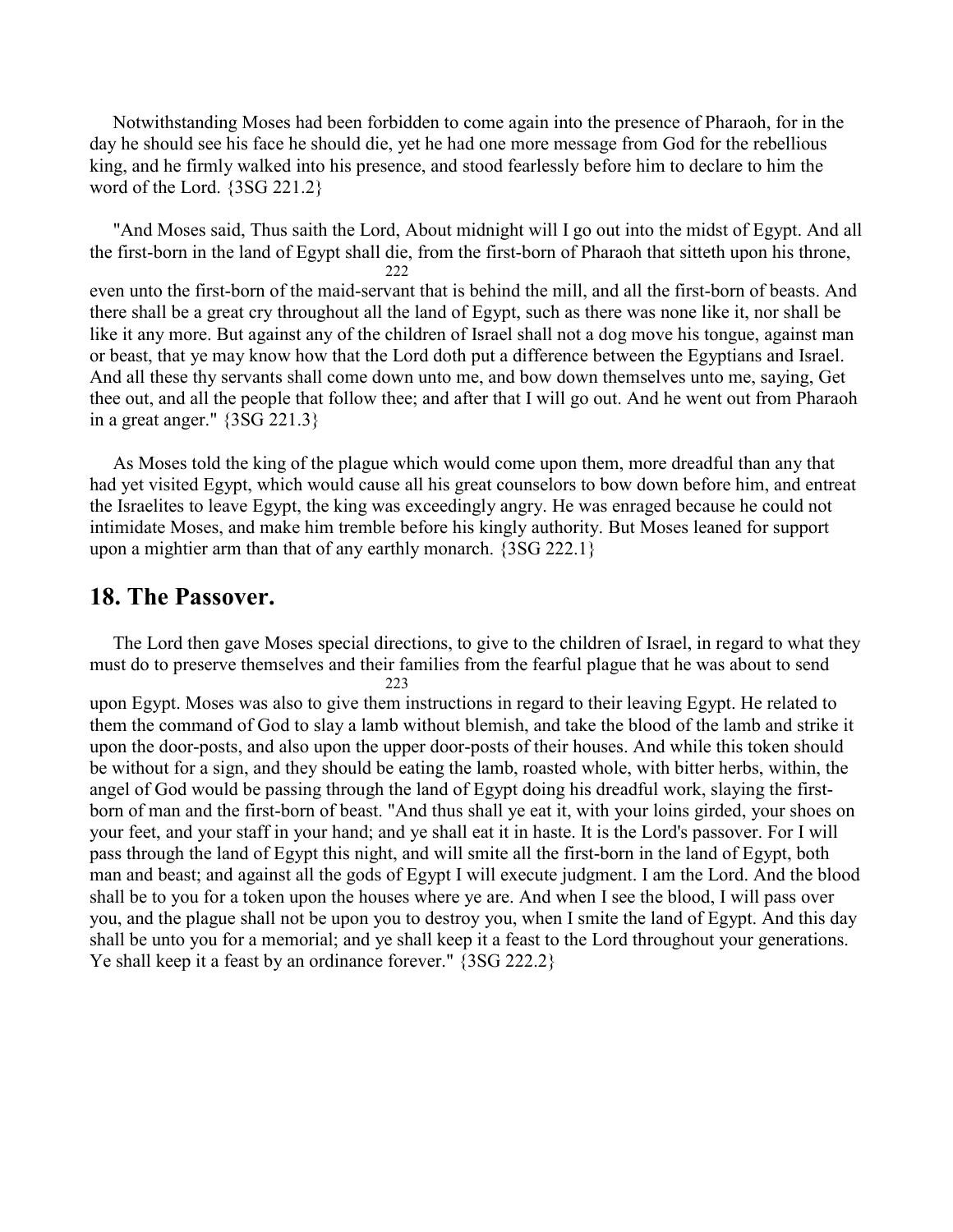Here was a work required of the children of Israel, which they must perform on their part, to prove 224

them and to show their faith by their works in the great deliverance God had been bringing about for them. In order to escape the great judgment of God which he was to bring upon the Egyptians, the token of blood must be seen upon their houses. And they were required to separate themselves and their children from the Egyptians, and gather them into their own houses, for if any of the Israelites were found in the houses of the Egyptians, they would fall by the hand of the destroying angel. They were also directed to keep the feast of the passover for an ordinance, that when their children should inquire what such service meant, they should relate to them their wonderful preservation in Egypt. That when the destroying angel went forth in the night to slay the first-born of man, and the first-born of beast, he passed over their houses, and not one of the Hebrews was slain that had the token of blood upon their door-posts. And the people bowed their heads and worshiped, grateful for this remarkable memorial given to preserve to their children the remembrance of God's care for his people. There was quite a number of Egyptians who were led to acknowledge, by the manifestations of the signs and wonders shown in Egypt, that the God of the Hebrews was the only true God. They entreated to be permitted to come to the houses of the Israelites with their families, upon that fearful night when the angel of God should slay the first-born of the Egyptians. They were convinced that their gods whom 225

they had worshiped were without knowledge, and had no power to save or to destroy. And they pledged themselves to henceforth choose the God of Israel as their God. They decided to leave Egypt, and go with the children of Israel to worship their God. The Israelites welcomed the believing Egyptians to their houses. {3SG 223.1}

 The passover pointed backward to the deliverance of the children of Israel, and was also typical, pointing forward to Christ, the Lamb of God, slain for the redemption of fallen man. The blood sprinkled upon the door-posts pre-figured the atoning blood of Christ, and also the continual dependence of sinful man upon the merits of that blood for safety from the power of Satan, and for final redemption. Christ ate the passover supper with his disciples just before his crucifixion, and the same night instituted the ordinance of the Lord's supper, to be observed in commemoration of his death. The passover had been observed to commemorate the deliverance of the children of Israel from Egypt. It had been both commemorative and typical. The type had reached the antitype when Christ, the Lamb of God without blemish, died upon the cross. He left an ordinance to commemorate the events of his crucifixion. {3SG 225.1}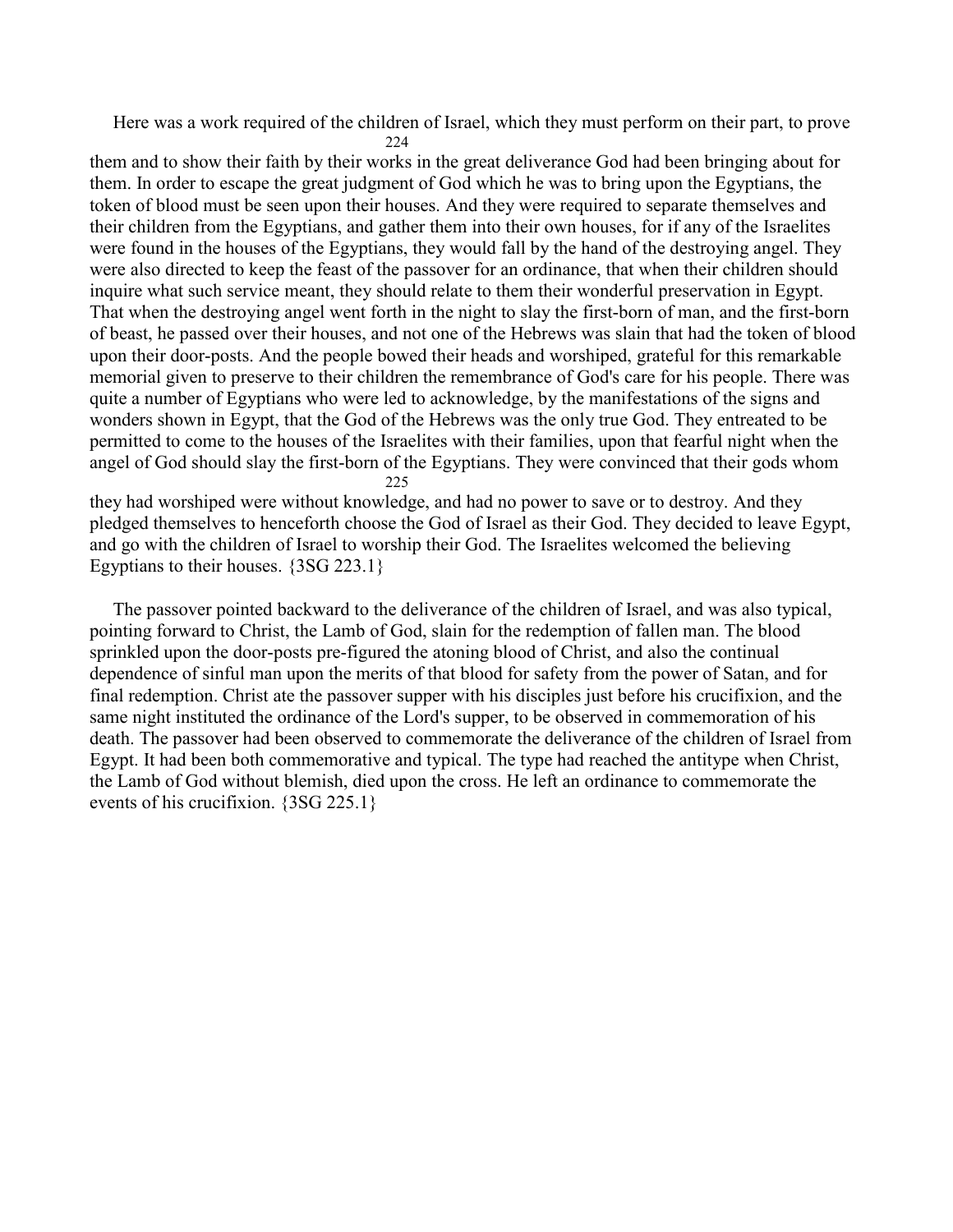Christ ate the passover supper with his disciples, then arose from the table and said unto them, "With desire have I desired to eat this passover with you before I suffer." He then performed the

226

 humiliating office of washing the feet of his disciples. Christ gave his disciples the ordinance of washing feet for them to practice, which would learn them lessons of humility. He connected this ordinance with the supper. He designed that this should be a season of self-examination, that his followers might have an opportunity to become acquainted with the true feelings of their own hearts toward God and one another. If pride existed in their hearts, how soon would it be discovered to the honest, erring ones, as they should engage in this humble duty. If selfishness or hatred to one another should exist, it is more readily discovered as they engage in this humble work. This ordinance was designed to result in mutual confessions to one another, and to increase feelings of forbearance, forgiveness of each other's errors, and true love, preparatory to engaging in the solemn ordinance of commemorating the sufferings and death of Christ. He loved his disciples well enough to die for them. He exhorted them to love one another, as he had loved them. The example of washing the feet of his disciples was given for the benefit of all who should believe in him. He required them to follow his example. This humble ordinance was not only designed to test their humility and faithfulness, but to keep fresh in their remembrance, that the redemption of his people was purchased upon conditions of 227

humility and continual obedience upon their part. "So, after he had washed their feet, and had taken his garments, and was set down again, he said unto them, Know ye what I have done to you? Ye call me Master and Lord, and ye say well; for so I am. If I then, your Lord and Master, have washed your feet, ye also ought to wash one another's feet. For I have given you an example, that ye should do as I have done to you. Verily, verily, I say unto you, The servant is not greater than his lord; neither he that is sent greater than he that sent him. If ye know these things, happy are ye if ye do them," {3SG 225.2}

 Jesus then took his place again at the table, whereon were placed bread and unfermented wine, which arrangements had been made according to Christ's directions. He appeared very sorrowful. "And he took bread, and gave thanks, and brake it, and gave unto them, saying, This is my body, which is given for you. This do in remembrance of me. Likewise, also, the cup after supper, saying, This cup is the new testament in my blood, which is shed for you. Verily, I say unto you, I will drink no more of the fruit of the vine until that day that I drink it new in the kingdom of God." {3SG 227.1}

 Here our Saviour instituted the Lord's supper, to be often celebrated, to keep fresh in the memory of his followers the solemn scenes of his betrayal and crucifixion for the sins of the world. He would have his followers realize their continual dependence upon his blood for salvation. The broken bread was a 228

symbol of Christ's broken body, given for the salvation of the world. The wine was a symbol of his blood, shed for the cleansing of the sins of all those who should come unto him for pardon, and receive him as their Saviour. {3SG 227.2}

 The salvation of men depends upon a continual application to their hearts of the cleansing blood of Christ. Therefore, the Lord's supper was not to be observed only occasionally or yearly, but more frequently than the annual passover. This solemn ordinance commemorates a far greater event than the deliverance of the children of Israel from Egypt. That deliverance was typical of the great atonement which Christ made by the sacrifice of his own life for the final deliverance of his people. {3SG 228.1}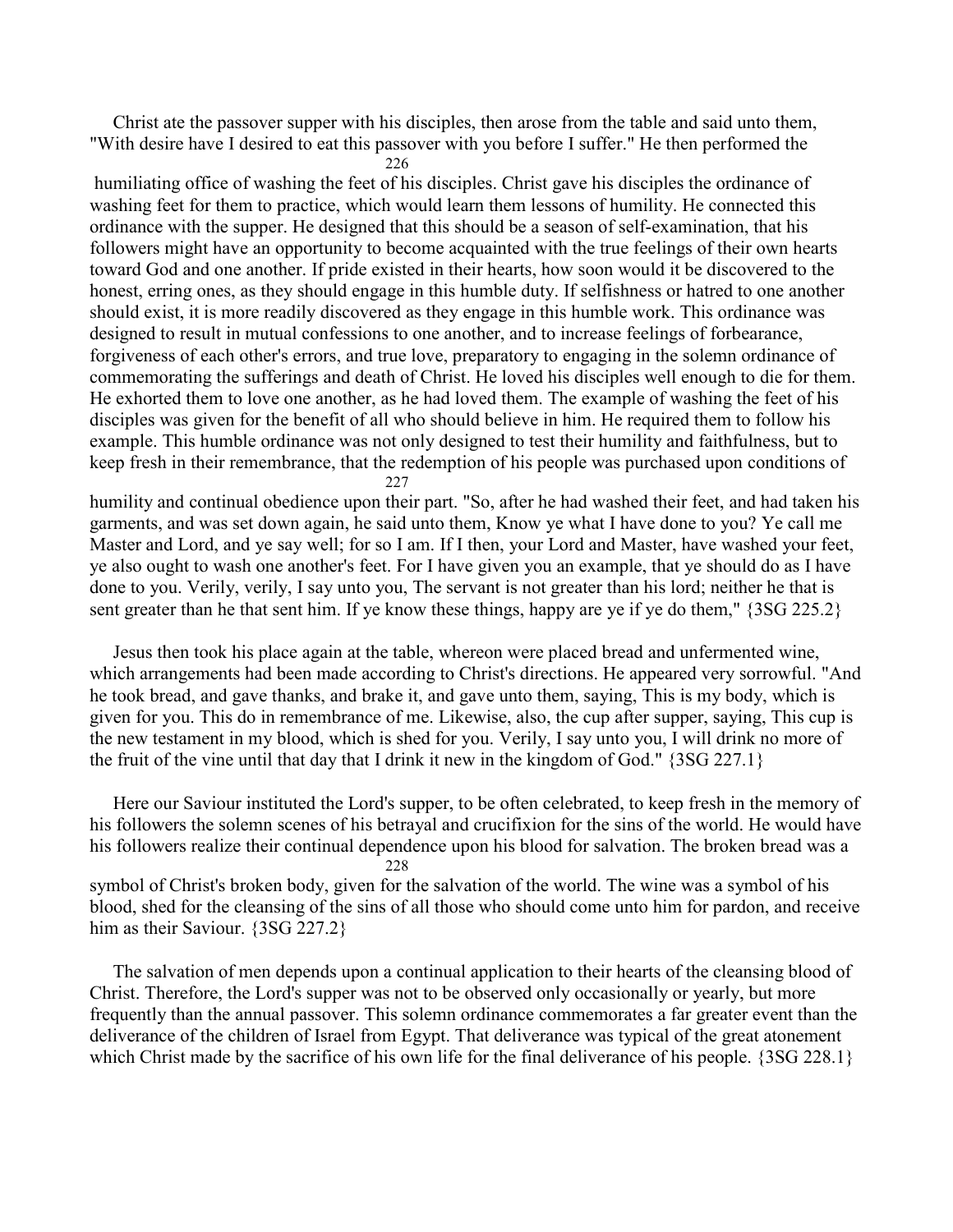## **19. Israel Leaves Egypt.**

 The children of Israel had followed the directions given them of God, and while the angel of death was passing from house to house among the Egyptians, they were all ready for their journey, and waiting for the rebellious king and his great men to bid them go. "And it came to pass, that at midnight the Lord smote all the first-born in the land of Egypt, from the first-born of Pharaoh that sat on his 229

throne, unto the first-born of the captive that was in the dungeon, and all the first-born of cattle. And Pharaoh rose up in the night, he, and all his servants, and all the Egyptians; and there was a great cry in Egypt; for there was not a house where there was not one dead. And he called for Moses and Aaron by night, and said, Rise up, and get you forth from among my people, both ye and the children of Israel, and go, serve the Lord, as ye have said. Also, take your flocks and your herds, as ye have said, and be gone; and bless me, also. And the Egyptians were urgent upon the people, that they might send them out of the land in haste, for they said, We be all dead men. And the people took their dough before it was leavened, their kneading-troughs being bound up in their clothes upon their shoulders. And the children of Israel did according to the word of Moses; and they borrowed of the Egyptians jewels of silver, and jewels of gold, and raiment. And the Lord gave the people favor in the sight of the Egyptians, so that they lent unto them such things as they required; and they spoiled the Egyptians." {3SG 228.2}

 The Lord revealed this to Abraham about four hundred years before it was fulfilled. "And he said unto Abram, Know of a surety that thy seed shall be a stranger in a land that is not their's, and shall serve them; and they shall afflict them four hundred years. And also that nation, whom they shall 230 serve, will I judge, and afterward shall they come out with great substance." {3SG 229.1}

 "And a mixed multitude went up also with them, and flocks and herds, even very much cattle." The children of Israel went out of Egypt with their possessions, which did not belong to Pharaoh, for they had never sold them to him. Jacob and his sons took their flocks and cattle with them into Egypt. The children of Israel had become exceedingly numerous, and their flocks and herds had greatly increased. God had judged the Egyptians by sending the plagues upon them, and made them hasten his people out of Egypt, with all that they possessed. {3SG 230.1}

 "And it came to pass, when Pharaoh had let the people go, that God led them not through the way of the land of the Philistines, although that was near; for God said, Lest, peradventure, the people repent when they see war, and they return to Egypt. But God led the people about, through the way of the wilderness of the Red Sea. And the children of Israel went up harnessed out of the land of Egypt. And Moses took the bones of Joseph with him; for he had straitly sworn the children of Israel, saying, God will surely visit you, and ye shall carry up my bones away hence with you. And they took their journey from Succoth, and encamped in Etham, in the edge of the wilderness. And the Lord went before them by day in a pillar of a cloud, to lead them the way, and by night in a pillar of fire, to give them light, 231

 to go by day and night. He took not away the pillar of the cloud by day, nor the pillar of fire by night, from before the people." {3SG 230.2}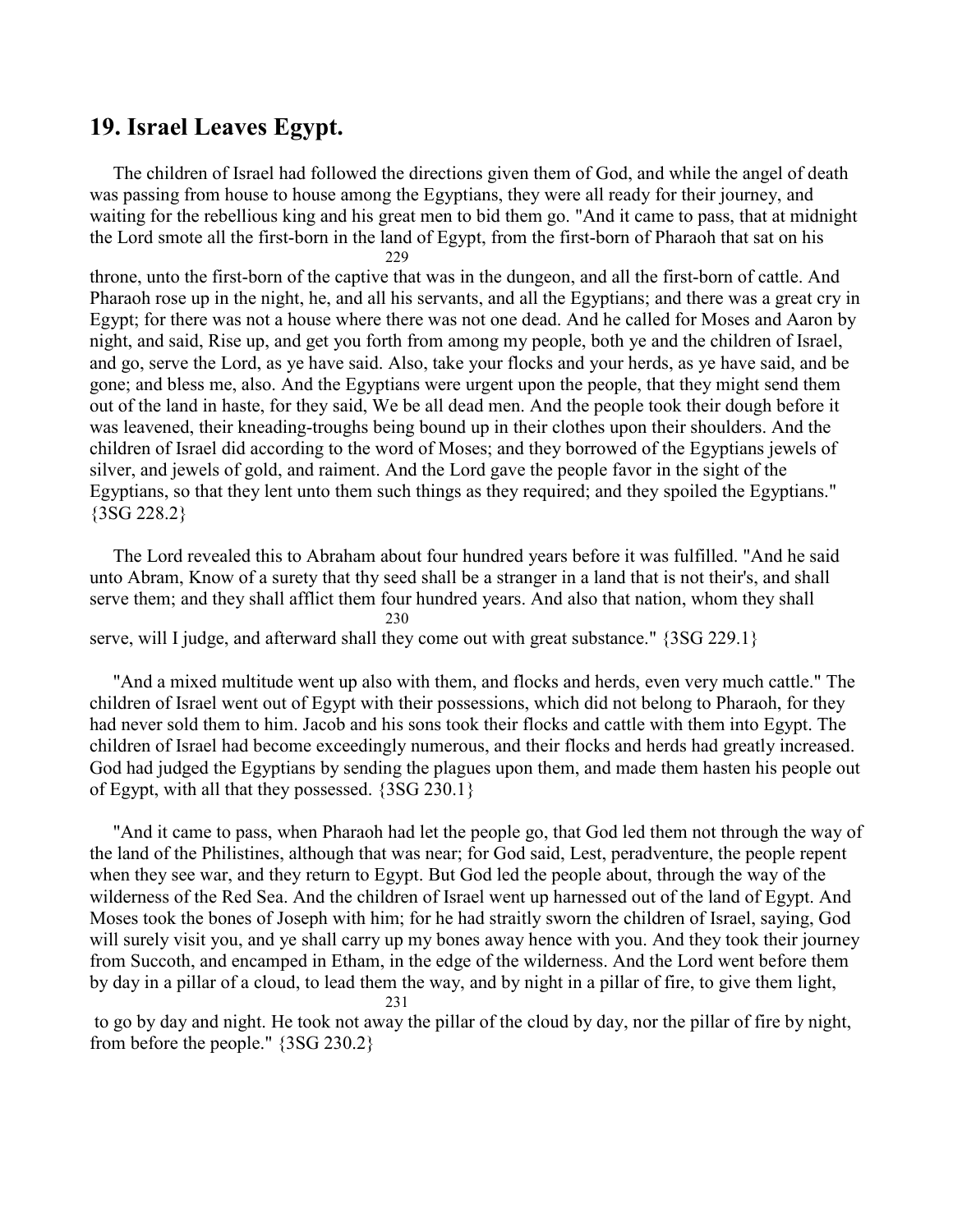The Lord knew that the Philistines would oppose their passing through their land. They would say of them, They have stolen away from their masters in Egypt, and would have made war with them. Thus God, by bringing them by the way of the sea, revealed himself a compassionate God, as well as a God of judgment. The Lord informed Moses that Pharaoh would pursue them, and he directed him just where to encamp before the sea. He told Moses that he would be honored before Pharaoh and all his host. After the Hebrews had been gone from Egypt some days, the Egyptians told Pharaoh that they had fled and would never return to serve him again. And they mourned because they had permitted them to leave Egypt. It was a very great loss for them to be deprived of their services, and they regretted that they had consented to let them go. Notwithstanding all they had suffered with the judgments of God, they were so hardened by their continual rebellion that they decided to pursue the children of Israel and bring them back by force into Egypt. The king took a very large army, and six hundred chariots, and pursued after them and overtook them while encamped by the sea. {3SG 231.1}

 "And when Pharaoh drew nigh, the children of Israel lifted up their eyes, and behold, the Egyptians 232

 marched after them; and they were sore afraid; and the children of Israel cried out unto the Lord. And they said unto Moses, Because there were no graves in Egypt, hast thou taken us away to die in the wilderness? Wherefore hast thou dealt thus with us, to carry us forth out of Egypt? Is not this the word that we did tell thee in Egypt, saying, Let us alone, that we may serve the Egyptians? For it had been better for us to serve the Egyptians, than that we should die in the wilderness. And Moses said unto the people, Fear ye not, stand still, and see the salvation of the Lord, which he will shew to you today; for the Egyptians whom ye have seen today, ye shall see them again no more forever. The Lord shall fight for you, and ye shall hold your peace." {3SG 231.2}

 How soon the Israelites distrusted God! They had witnessed all his judgments upon Egypt to compel the king to let Israel go, and when their confidence in God was tested they murmured, notwithstanding they had seen such evidences of his power in their wonderful deliverance. Instead of trusting in God in their necessity, they murmured at faithful Moses, reminding him of their words of unbelief which they uttered in Egypt. They accused him of being the cause of all their distress. He encouraged them to trust in God, and withhold their expressions of unbelief, and they should see what 233

the Lord would do for them. Moses earnestly cried to the Lord to deliver his chosen people.  ${3SG 232.1}$ 

 "And the Lord said unto Moses, Wherefore criest thou unto me? Speak unto the children of Israel, that they go forward. But lift thou up thy rod, and stretch out thine hand over the sea, and divide it, and the children of Israel shall go on dry ground through the midst of the sea." God would have Moses understand that he would work for his people--that their necessity would be his opportunity. When they should go as far as they could, he must bid them to still go forward; that he should use the rod God had given him to divide the waters. {3SG 233.1}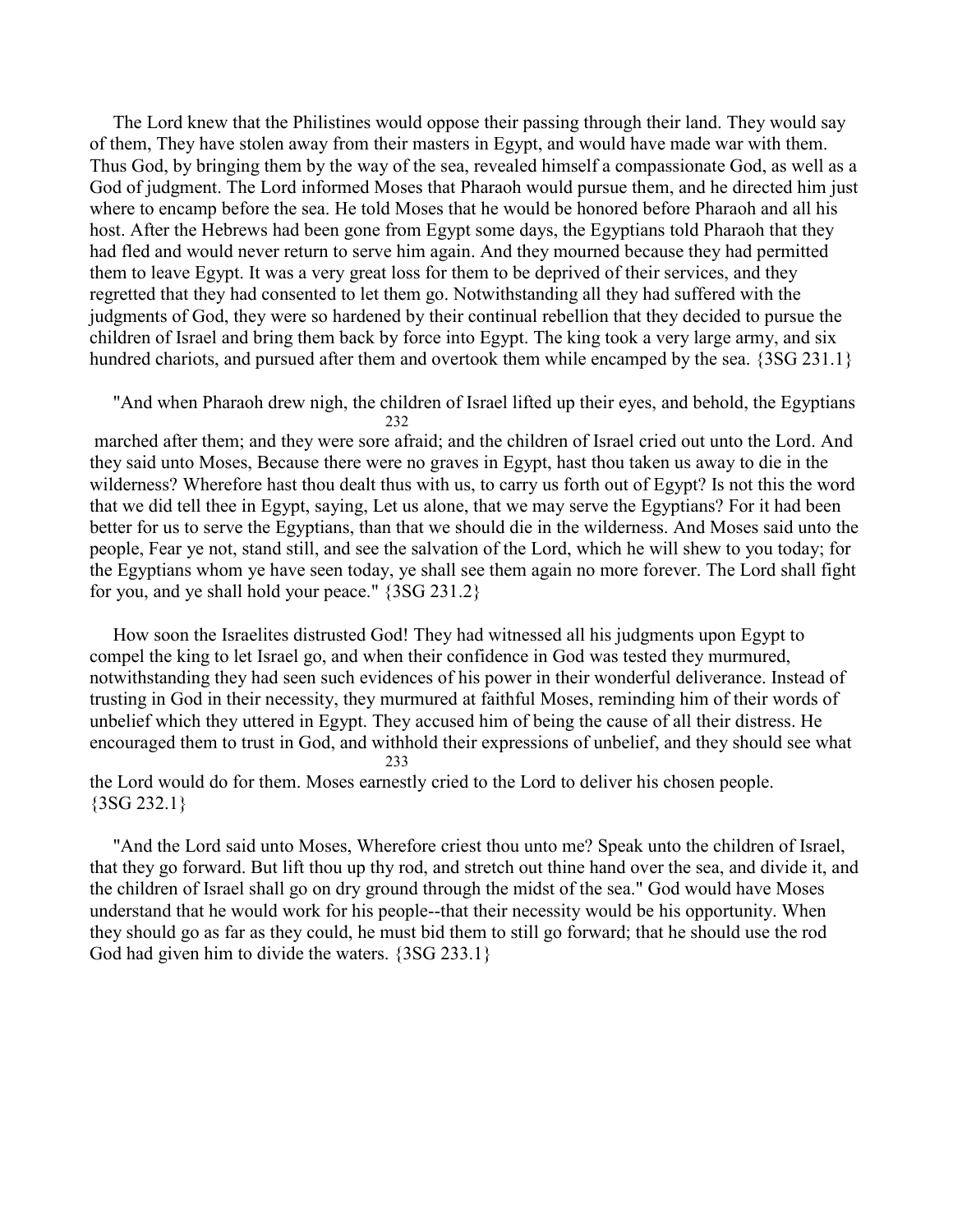"And I, behold, I will harden the hearts of the Egyptians, and they shall follow them; and I will get me honor upon Pharaoh, and upon all his host, upon his chariots, and upon his horsemen. And the Egyptians shall know that I am the Lord, when I have gotten me honor upon Pharaoh, upon his chariots, and upon his horsemen. And the angel of God, which went before the camp of Israel, removed and went behind them, and the pillar of the cloud went from before their face, and stood behind them. And it came between the camp of the Egyptians and the camp of Israel, and it was a cloud and darkness to them, but it gave light by night to these. So that the one came not near the other all the night." {3SG 233.2}

The Egyptians could not see the Hebrews, for the cloud of thick darkness was before them, which<br>234 234

 cloud was all light to the Israelites. Thus did God display his power to prove his people, whether they would trust in him after giving them such tokens of his care and love for them, and to rebuke their unbelief and murmuring. "And Moses stretched out his hand over the sea, and the Lord caused the sea to go back by a strong east wind all that night, and made the sea dry land, and the waters were divided. And the children of Israel went into the midst of the sea upon the dry ground; and the waters were a wall unto them on their right hand and on their left." The waters rose up and stood, like congealed walls on either side, while Israel walked in the midst of the sea on dry ground. {3SG 233.3}

 The Egyptian host was triumphing through that night that the children of Israel were again in their power. They thought there was no possibility of their escape, for before them stretched the Red Sea, and their large armies were close behind them. In the morning, as they came up to the sea, lo, there was a dry path, the waters were divided, and stood like a wall upon either side, and the children of Israel were half way through the sea, walking on dry land. They waited a while to decide what course they had better pursue. They were disappointed and enraged, that, as the Hebrews were almost in their power, and they were sure of them, an unexpected way was opened for them in the sea. They decided 235

to follow them. "And the Egyptians pursued, and went in after them to the midst of the sea, even all Pharaoh's horses, his chariots, and his horsemen. And it came to pass, that in the morning watch the Lord looked unto the host of the Egyptians through the pillar of fire and of the cloud, and troubled the host of the Egyptians, and took off their chariot-wheels, that they drave them heavily, so that the Egyptians said, Let us flee from the face of Israel; for the Lord fighteth for them against the Egyptians." {3SG 234.1}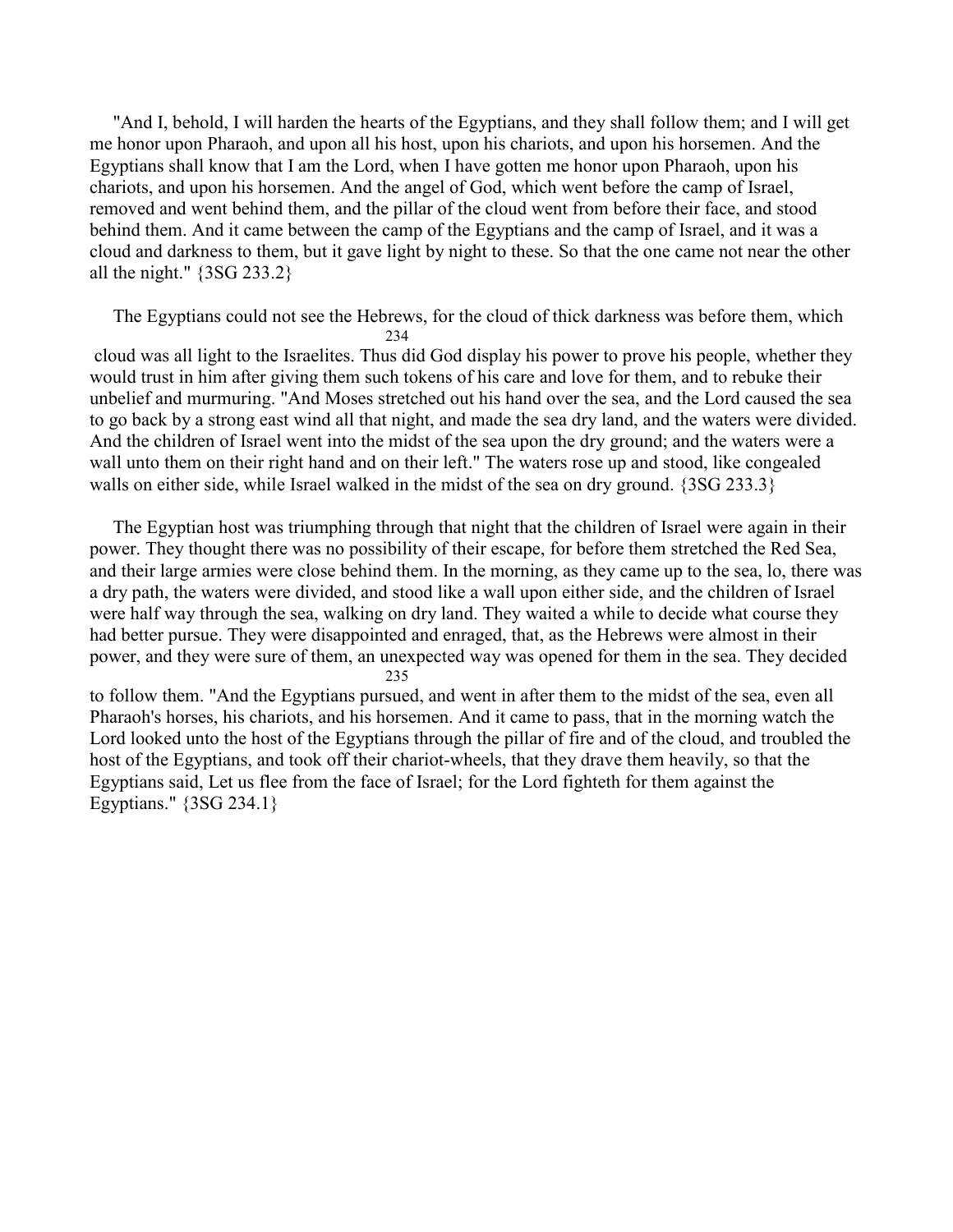The Egyptians dared to venture in the path God had prepared for his people, and angels of God went through their host and removed their chariot-wheels. They were plagued. Their progress was very slow, and they began to be troubled. They remembered the judgments the God of the Hebrews had brought upon them in Egypt, to compel them to let Israel go, and they thought that God might deliver them all into the hands of the Israelites. They decided that God was fighting for the Israelites, and they were terribly afraid, and were turning about to flee from them, when "the Lord said unto Moses, Stretch out thine hand over the sea, that the waters may come again upon the Egyptians, upon their chariots, and upon their horsemen. And Moses stretched forth his hand over the sea, and the sea returned to his strength when the morning appeared, and the Egyptians fled against it; and the Lord overthrew the Egyptians in the midst of the sea. And the waters returned, and covered the chariots, and 236

the horsemen, and all the host of Pharaoh that came into the sea after them. There remained not so much as one of them. But the children of Israel walked upon dry land in the midst of the sea; and the waters were a wall unto them on their right hand, and on their left. Thus the Lord saved Israel that day out of the hand of the Egyptians, and Israel saw the Egyptians dead upon the sea-shore. And Israel saw that great work which the Lord did upon the Egyptians, and the people feared the Lord, and believed the Lord, and his servant Moses." {3SG 235.1}

 As the Hebrews witnessed the marvelous work of God in the destruction of the Egyptians, they united in an inspired song of lofty eloquence, and grateful praise. Miriam, the sister of Moses, a prophetess, led the women in music. {3SG 236.1}

 "Then sang Moses and the children of Israel this song unto the Lord, and spake, saying, I will sing unto the Lord, for he hath triumphed gloriously. The horse and his rider hath he thrown into the sea. The Lord is my strength and song, and he is become my salvation; he is my God, and I will prepare him an habitation; my father's God, and I will exalt him. {3SG 236.2}

 "The Lord is a man of war. The Lord is his name. Pharaoh's chariots and his host hath he cast into the sea; his chosen captains also are drowned in the Red Sea. The depths have covered them. They 237

sank into the bottom as a stone. Thy right hand, O Lord, is become glorious in power. Thy right hand, O Lord, hath dashed in pieces the enemy. And in the greatness of thine excellency thou hast overthrown them that rose up against thee. Thou sentest forth thy wrath which consumed them as stubble. And with the blast of thy nostrils the waters were gathered together, the floods stood upright as an heap, and the depths were congealed in the heart of the sea. The enemy said, I will pursue, I will overtake, I will divide the spoil. My lust shall be satisfied upon them. I will draw my sword, my hand shall destroy them. Thou didst blow with thy wind, the sea covered them. They sank as lead in the mighty waters. {3SG 236.3}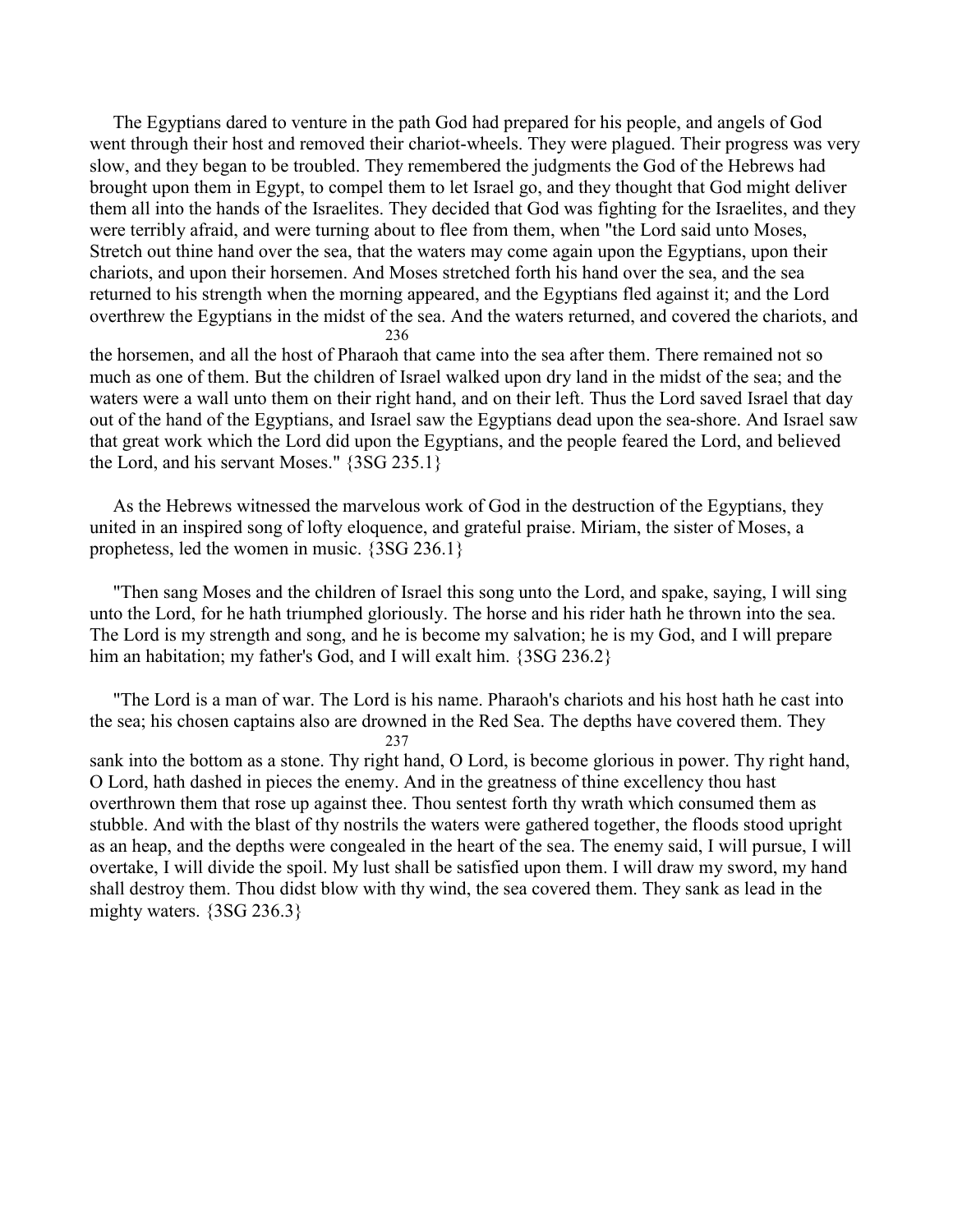"Who is like unto thee, O Lord, among the gods? Who is like thee, glorious in holiness, fearful in praises, doing wonders? Thou stretchedst out thy right hand, the earth swallowed them. Thou in thy mercy hast led forth the people which thou hast redeemed. Thou hast guided them in thy strength unto thy holy habitation. The people shall hear, and be afraid. Sorrow shall take hold on the inhabitants of Palestina. Then the dukes of Edom shall be amazed; the mighty men of Moab, trembling shall take hold upon them. All the inhabitants of Canaan shall melt away. Fear and dread shall fall upon them. By the greatness of thine arm they shall be as still as a stone, till thy people pass over, O Lord, till the

238

 people pass over, which thou hast purchased. Thou shalt bring them in, and plant them in the mountain of thine inheritance, in the place, O Lord, which thou hast made for thee to dwell in, in the sanctuary, O Lord, which thy hands have established. {3SG 237.1}

 "The Lord shall reign forever and ever. For the horse of Pharaoh went in with his chariots and with his horsemen into the sea, and the Lord brought again the waters of the sea upon them; but the children of Israel went on dry land in the midst of the sea." {3SG 238.1}

 Pharaoh, who would not acknowledge God and bow to his authority, delighted to show his power as ruler over those whom he could control. Moses declared to Pharaoh, after he required the people to make brick without straw, that God, whom he pretended not to know, would compel him to yield to his claims, and acknowledge his authority, as supreme ruler. {3SG 238.2}

 The time had come when God would answer the prayers of his oppressed people, and would bring them from Egypt with such mighty displays of his power that the Egyptians would be compelled to acknowledge that the God of the Hebrews, whom they had despised, was above all gods. He would now punish them for their idolatry, and for their proud boasting of the mercies bestowed upon them by their senseless gods. God would glorify his own name, that other nations might hear of his power and tremble at his mighty acts, and that his people, by witnessing his miraculous works, should fully turn 239

from their idolatry to render to him pure worship. {3SG 238.3}

 God commanded Moses to say unto Pharaoh, "For this cause have I raised thee up for to show in thee my power." This does not mean that God had given him an existence for that purpose. But his providence had overruled events that such a rebellious tyrant as Pharaoh should be upon the throne of Egypt at the time God would deliver the Hebrews. For this purpose his life had been preserved, though he had justly forfeited the mercy of God by his crimes. Yet God saw fit to spare his life to manifest through his stubbornness his wonders in the land of Egypt. He would cause Pharaoh's rebellion against him to be the occasion to multiply evidences of his power for the good of his people, and that his name might be magnified before the Egyptians, and brought to the knowledge of those who should afterwards live upon the earth. The disposing of events is of his providence. He could have placed a more merciful king upon the throne of Egypt, who would not have dared to persist in his rebellion with the display of God's mighty power manifested before him as it was before Pharaoh. But then the purposes of God would not have been accomplished. His people would have been deceived in regard to the sinfulness of the idolatry of the Egyptians, and would not have experienced in themselves the hard-hearted cruelty which the idolatrous Egyptians could practice. God would manifest before them 240

that he hates idolatry, and that he will punish cruelty and oppression wherever it exists. {3SG 239.1}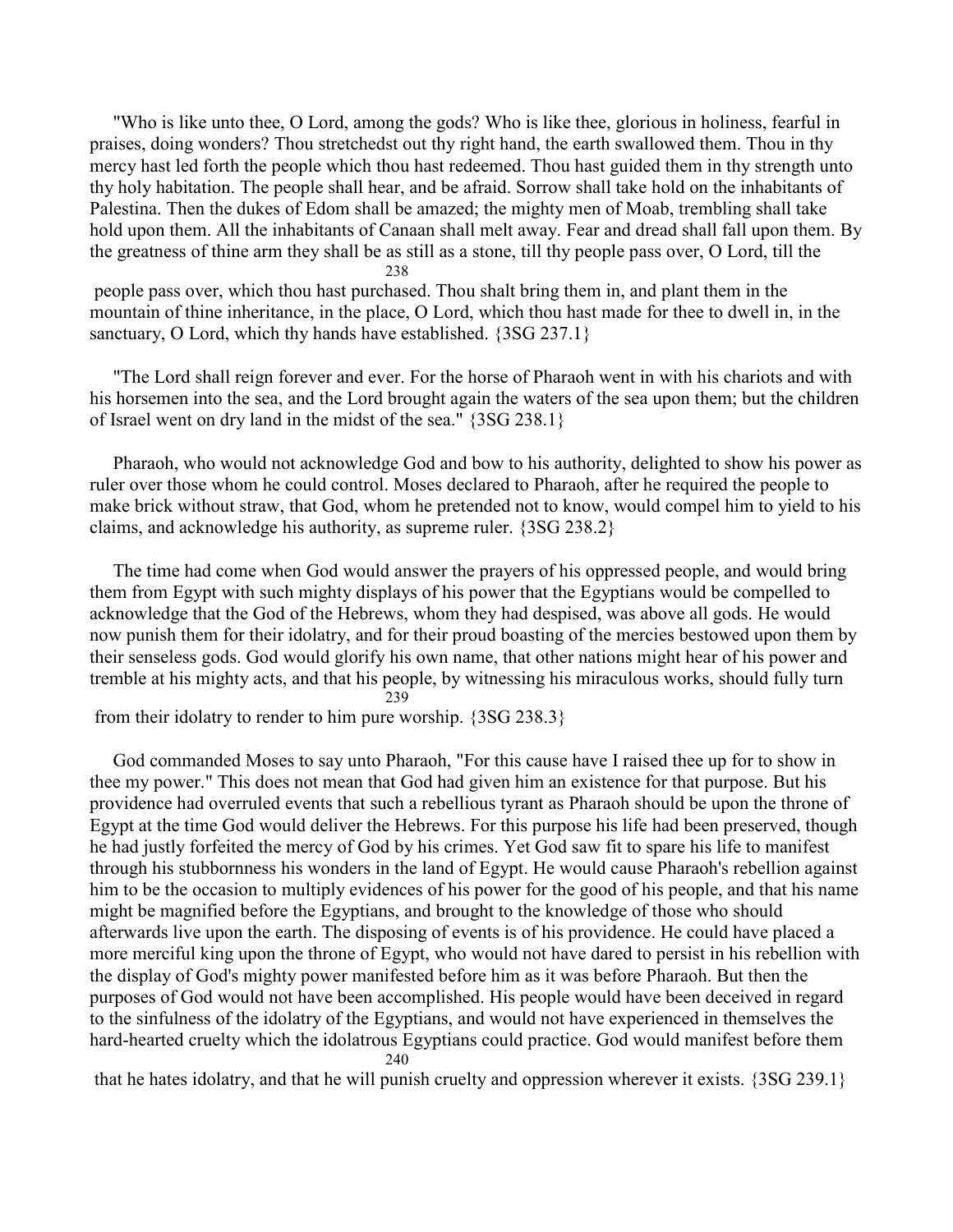Although many of the Israelites had become corrupted by idolatry, yet the faithful stood firm. They had not concealed their faith, but openly acknowledged before the Egyptians that they served the only true and living God. They rehearsed the evidences of God's existence and power from creation down. The Egyptians had an opportunity of becoming acquainted with the faith of the Hebrews, and their God. They had tried to subvert the faithful worshipers of the true God, and were annoyed because they had not succeeded, either by threats, the promise of rewards, or by cruel treatment. {3SG 240.1}

 The two last kings who had occupied the throne of Egypt had been tyrannical, and had cruelly entreated the Hebrews. The elders of Israel had endeavored to encourage the sinking faith of the Israelites, by referring to the promise made to Abraham, and the prophetic words of Joseph just before he died, foretelling their deliverance from Egypt. Some would listen and believe. Others looked at their own sad condition, and would not hope. The Egyptians had learned the expectations of the children of Israel, and derided their hopes of deliverance, and spoke scornfully of the power of their God. They pointed them to their own situation as a people, as merely a nation of slaves, and tauntingly said to 241

them, If your God is so just and merciful, and possesses power above the Egyptian gods, why does he not make you a free people? Why not manifest his greatness and power, and exalt you? The Egyptians then called the attention of the Israelites to their own people, who worshiped gods of their own choosing, which the Israelites termed false gods. They exultingly said that their gods had prospered them, and had given them food, and raiment, and great riches, and that their gods had also given the Israelites into their hands to serve them, and that they had power to oppress them and destroy their lives, so that they should be no people. They derided the idea that the Hebrews would ever be delivered from slavery. {3SG 240.2}

 Pharaoh boasted that he would like to see their God deliver them from his hands. These words destroyed the hopes of many of the children of Israel. It appeared to them very much as the king and his counselors had said. They knew that they were treated as slaves, and that they must endure just that degree of oppression their task-masters and rulers might put upon them. Their male children had been hunted and slain. Their own lives were a burden, and they were believing in, and worshiping, the God of Heaven. Then they contrasted their condition with that of the Egyptians. They did not believe at all in a living God, who had power to save or to destroy. Some of them worshiped idols, images made of 242

wood and stone, while others chose to worship the sun, moon, and stars, yet they were prospered, and wealthy. And some of the Hebrews thought if God was above all gods he would not thus leave them as slaves to an idolatrous nation. {3SG 241.1}

 The faithful servants of God understood that it was because of their unfaithfulness to God as a people, and their disposition to intermarry with other nations, and thus being led into idolatry, that the Lord suffered them to go into Egypt. And they firmly declared to their brethren that God would soon bring them up from Egypt, and break their oppressive yoke. {3SG 242.1}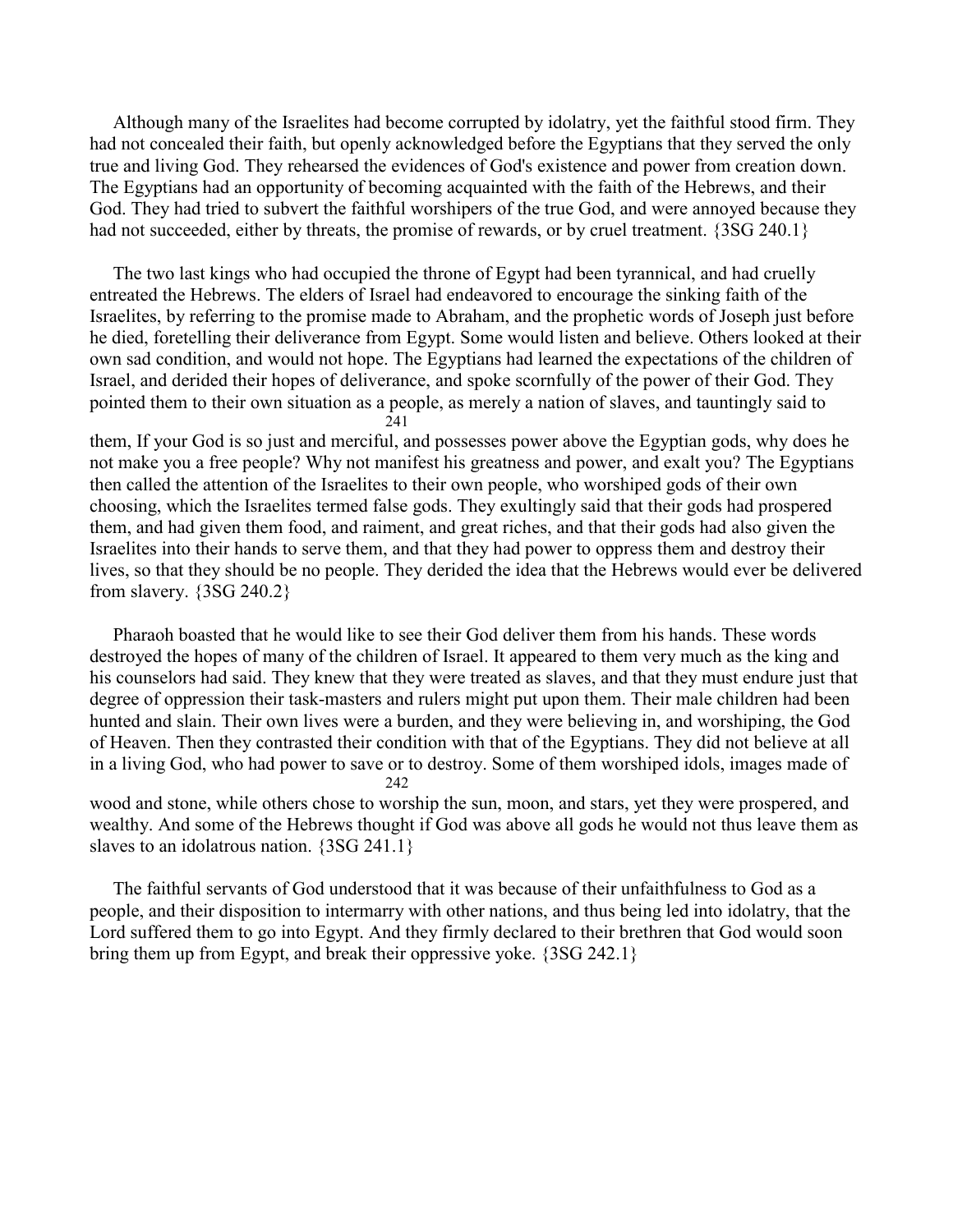In the deliverance of Israel from Egypt, God plainly showed his distinguished mercy to his people, before all the Egyptians. God saw fit to execute his judgments upon Pharaoh that he might know by sad experience, since he would not otherwise be convinced, that his power was superior to all others. That his name might be declared throughout all the earth, he would give exemplary and demonstrative proof to all nations of his divine power and justice. It was the design of God that these exhibitions of his power should strengthen the faith of his people, and that their posterity should steadfastly worship him alone who had wrought such merciful wonders in their behalf. {3SG 242.2}

 The miracle of the rod becoming a serpent, and the river being turned to blood, did not move the 243

hard heart of Pharaoh, only to increase his hatred of the Israelites. The work of the magicians led him to believe that these miracles were performed by magic. But he had abundant evidence that this was not the case when the plague of frogs was removed. God could have caused them to disappear, and return to dust in a moment; but he did not do this, lest after they should be removed, the king and the Egyptians should say that it was the result of magic, like the work of the magicians. They died, and then they gathered them together into heaps. Their bodies they could see before them, and they corrupted the atmosphere. Here the king, and all Egypt, had evidences which their vain philosophy could not dispose of, that this work was not magic, but a judgment from the God of Heaven. {3SG 242.3}

 The magicians could not produce the lice. The Lord would not suffer them to make it even appear to their own sight, or to that of the Egyptians, that they could produce the plague of the lice. He would remove all excuse of unbelief from Pharaoh. He compelled even the magicians themselves to say, "This is the finger of God." {3SG 243.1}

 Next came the plague of the swarms of flies. They were not such flies as harmlessly annoy us in some seasons of the year; but the flies brought upon Egypt were large and venomous. Their sting was very painful upon man and beast. God separated his people from the Egyptians, and suffered no flies 244

to appear throughout their coasts. {3SG 243.2}

 The Lord then sent the plague of the murrain upon their cattle, and at the same time preserved the cattle of the Hebrews, that not one of them died. Next came the plague of the boil upon man and beast, and the magicians could not protect themselves from it. The Lord then sent upon Egypt the plague of the hail mingled with fire, with lightnings and thunder. The time of each plague was given before it came that it might not be said to have happened by chance. The Lord demonstrated to the Egyptians that the whole earth was under the command of the God of the Hebrews--that thunder, hail, and storm obey his voice. Pharaoh, the proud king, who once inquired, Who is the Lord that I should obey his voice? humbled himself and said, I have sinned. The Lord is righteous, and I and my people are wicked. He begged of Moses to be his intercessor with God that the terrific thunder and lightning might cease. {3SG 244.1}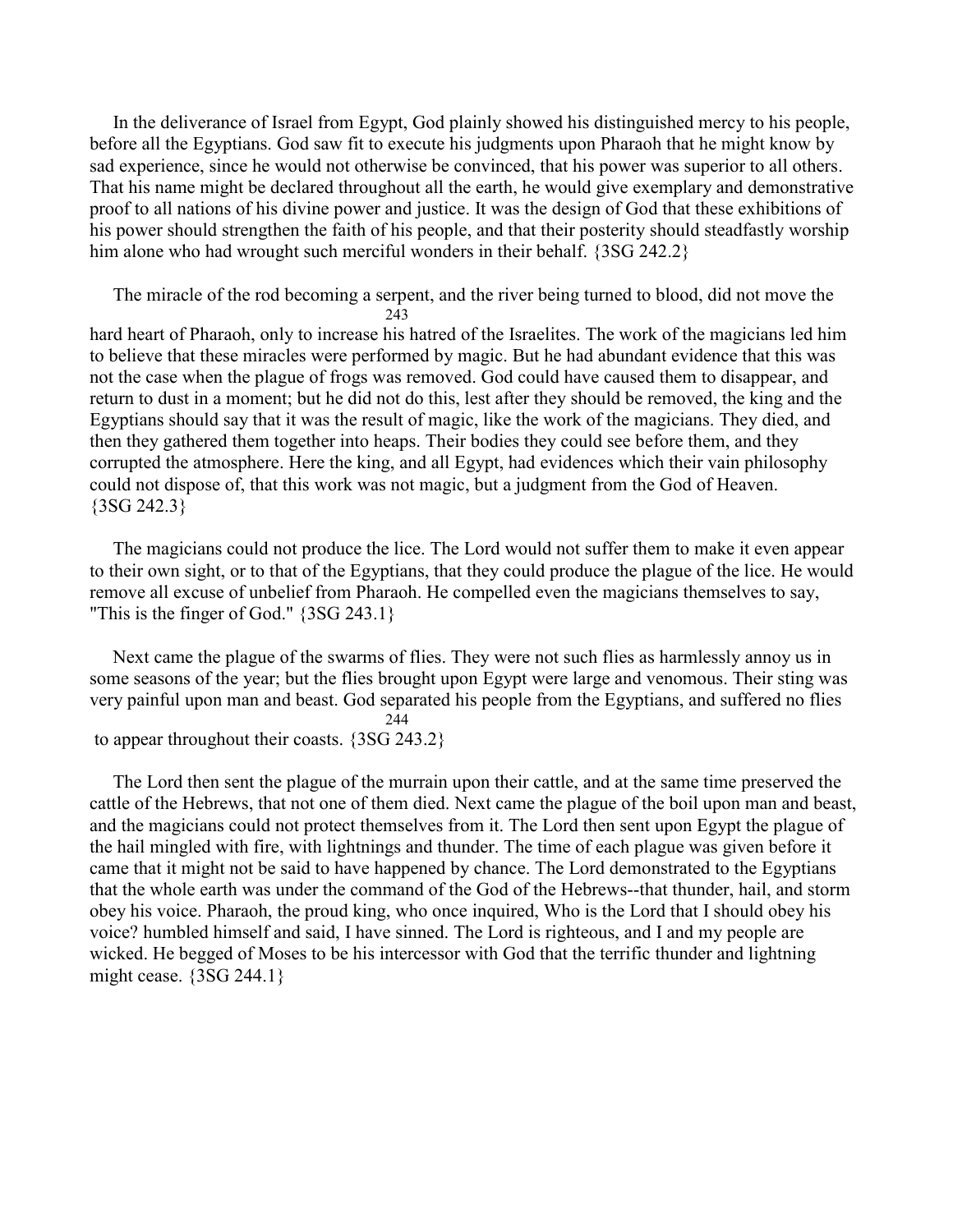The Lord next sent the dreadful plague of the locusts. The king chose to receive the plagues rather than to submit to God. Without remorse he sees his whole kingdom under the miracle of these dreadful judgments. The Lord then sent darkness upon Egypt. The people were not merely deprived of light, but the atmosphere was very oppressive, so that breathing was difficult, yet the Hebrews had a pure 245

atmosphere, and light in their dwellings. One more dreadful plague God brought upon Egypt, more severe than any before it. It was the king and his idolatrous priests who opposed to the last the request of Moses. The people desired that the Hebrews should be permitted to leave Egypt. Moses related to Pharaoh, and to the people of Egypt, also to the Israelites, the nature and effect of the last plague. On that night, so terrible to the Egyptians, and so glorious to the people of God, was the solemn ordinance of the passover instituted. {3SG 244.2}

 It was very hard for the Egyptian king and a proud and idolatrous people, to yield to the requirements of the God of Heaven. Very slow was the king of Egypt to yield. While under most grievous affliction he would yield a little, but when the affliction was removed, he would take back all he had granted. Thus plague after plague was brought upon Egypt, and he yielded no more than he was compelled to do by the dreadful visitations of God's wrath. The king even persisted in his rebellion after Egypt had been ruined. Moses and Aaron related to Pharaoh the nature and effect of each plague which should follow his refusal to let Israel go. Every time he saw these plagues come exactly as he was told they would come. Yet he would not yield. First he would only grant them permission to sacrifice to God in the land of Egypt. Then after Egypt had suffered by God's wrath, he granted that the 246

men alone should go. After Egypt had been nearly destroyed by the plague of the locusts, then he granted that their children and their wives might go also; but would not let their cattle go. Moses then told the king that the angel of God would slay their first-born. {3SG 245.1}

 Every plague had come a little closer and more severe, and this was to be more dreadful than any before it. But the proud king was exceedingly angry, and humbled not himself. And when the Egyptians saw the great preparations being made among the Israelites for that dreadful night, they ridiculed the token of blood upon their door-posts. But when the Egyptians, from the king upon his throne down to the lowliest servant, were afflicted, and their first-born were slain, then there was wailing throughout all Egypt. Then Pharaoh remembered his proud boast, "Who is the Lord that I should obey his voice, to let Israel go? I know not the Lord, neither will I let Israel go." He humbled himself and went with his counselors and his rulers to Goshen in haste, and bowed before Moses and Aaron, and bid them go and serve their God. Their flocks and herds should go also as they had requested. They implored them to be gone, fearing if they continued longer, they would be all as dead men. Pharaoh also entreated Moses to bless him, thinking at the time that a blessing from the servant of God would protect him from the further effects of the dreadful plague. {3SG 246.1}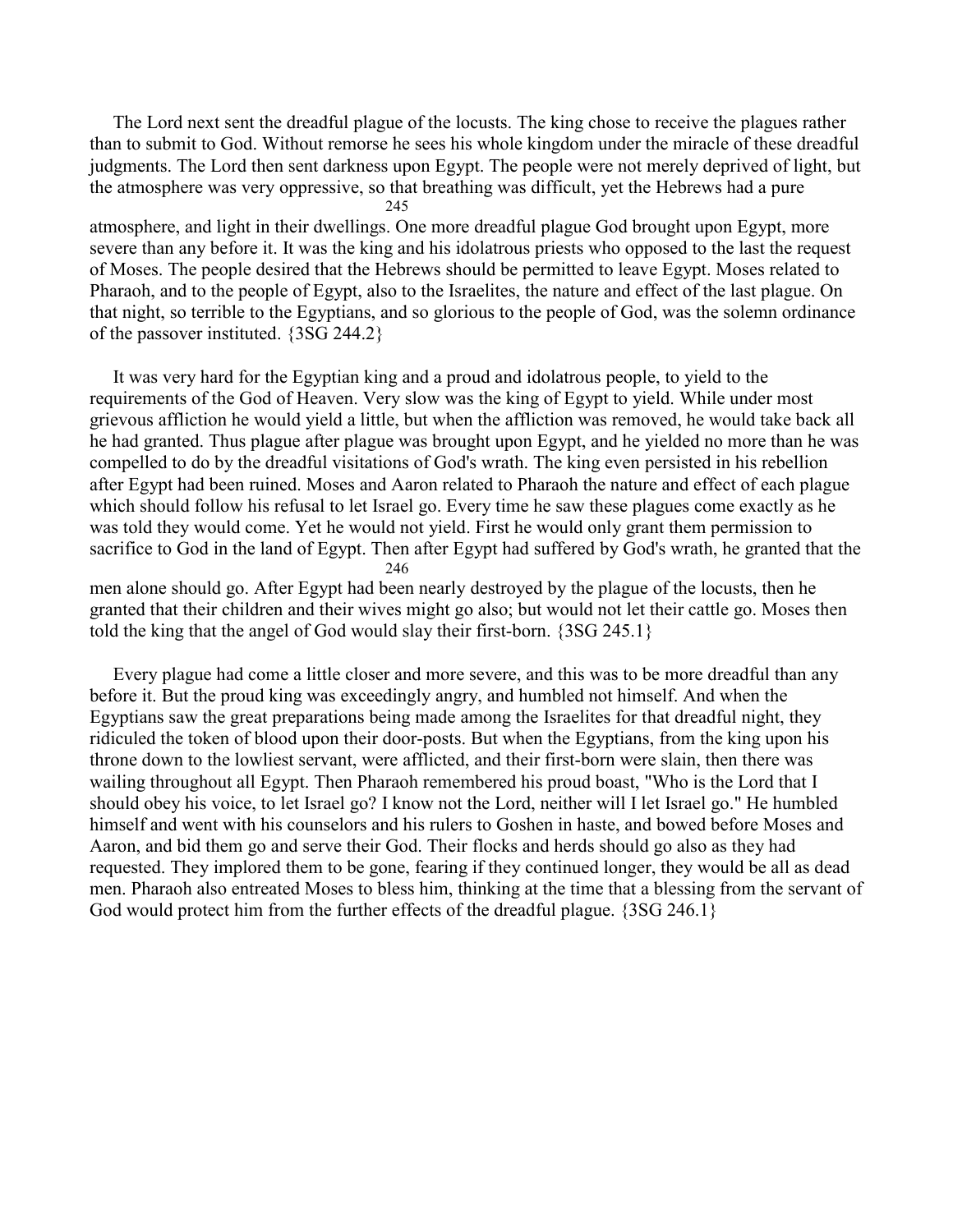The Israelites left Egypt in haste, yet in order. They were divided into several bodies, and each

247

division had its leader. The obstinacy of Pharaoh was such that after they had buried their dead, and they saw that the dreadful judgments of God had ceased, he repented of having given Moses permission to depart. The Egyptians regretted that they had been so foolish as to think that the death of their first-born was the result of the power of God. They asked in bitterness of one another, Why have we done this and let Israel go from serving us? Pharaoh prepared a well-equipped army, composed of the priests of their idol gods, and of the rulers, and all the great men of his kingdom. They thought if their priests accompanied them, they would be more sure of success. The most mighty of Egypt were selected that they might intimidate the Israelites with the grand display of their power and greatness. They thought that when the news should reach other nations, that they were compelled to yield to the power of the God of Israel whom they had despised, they would be looked upon with derision. But if they should go with great pomp, and bring Israel back with force, they would redeem their glory, and would also have the services of the children of Israel again. They overtook the Hebrews at the Red Sea. This place was appointed for the last display of the power of God before the infatuated Egyptians. In the morning they came up to the Red Sea, and saw the Hebrew host walking upon a dry path prepared  $\frac{248}{9}$ 248

 for them in the sea, while high walls of water stood upon either side, congealed by the power of God. This exhibition of God's power only increased their feelings of rebellion, and they had so long resisted such manifestations, that they were hardened, and in their blindness rushed into the path God had miraculously prepared for his people. Then were fulfilled the words which the Lord spake to Moses, "And against all the gods of Egypt, I will execute judgment. I am the Lord." The judgment of God was manifested in the utter destruction of the Egyptian host. {3SG 246.2}

# **20. Their Journeyings.**

 For three days the children of Israel traveled in the wilderness, and could find no good water to drink. They were suffering with thirst, and the people murmured against Moses, saying, "What shall we drink? And he cried unto the Lord; and the Lord shewed him a tree, which when he had cast into the waters, the waters were made sweet. There he made for them a statute and an ordinance, and there he proved them, and said, If thou wilt diligently hearken to the voice of the Lord thy God, and wilt do that which is right in his sight, and wilt give ear to his commandments, and keep all his statutes, I will 249

put none of these diseases upon thee, which I have brought upon the Egyptians; for I am the Lord that healeth thee." The children of Israel seemed to possess an evil heart of unbelief. They were unwilling to endure hardships in the wilderness. When they met with difficulties in the way, they would regard them as impossibilities. Their confidence in God would fail, and they could see nothing before them but death. "And the whole congregation of the children of Israel murmured against Moses and Aaron in the wilderness. And the children of Israel said unto them, Would to God we had died by the hand of the Lord in the land of Egypt, when we sat by the fleshpots, and when we did eat bread to the full! For ye have brought us forth into this wilderness to kill this whole assembly with hunger." {3SG 248.1}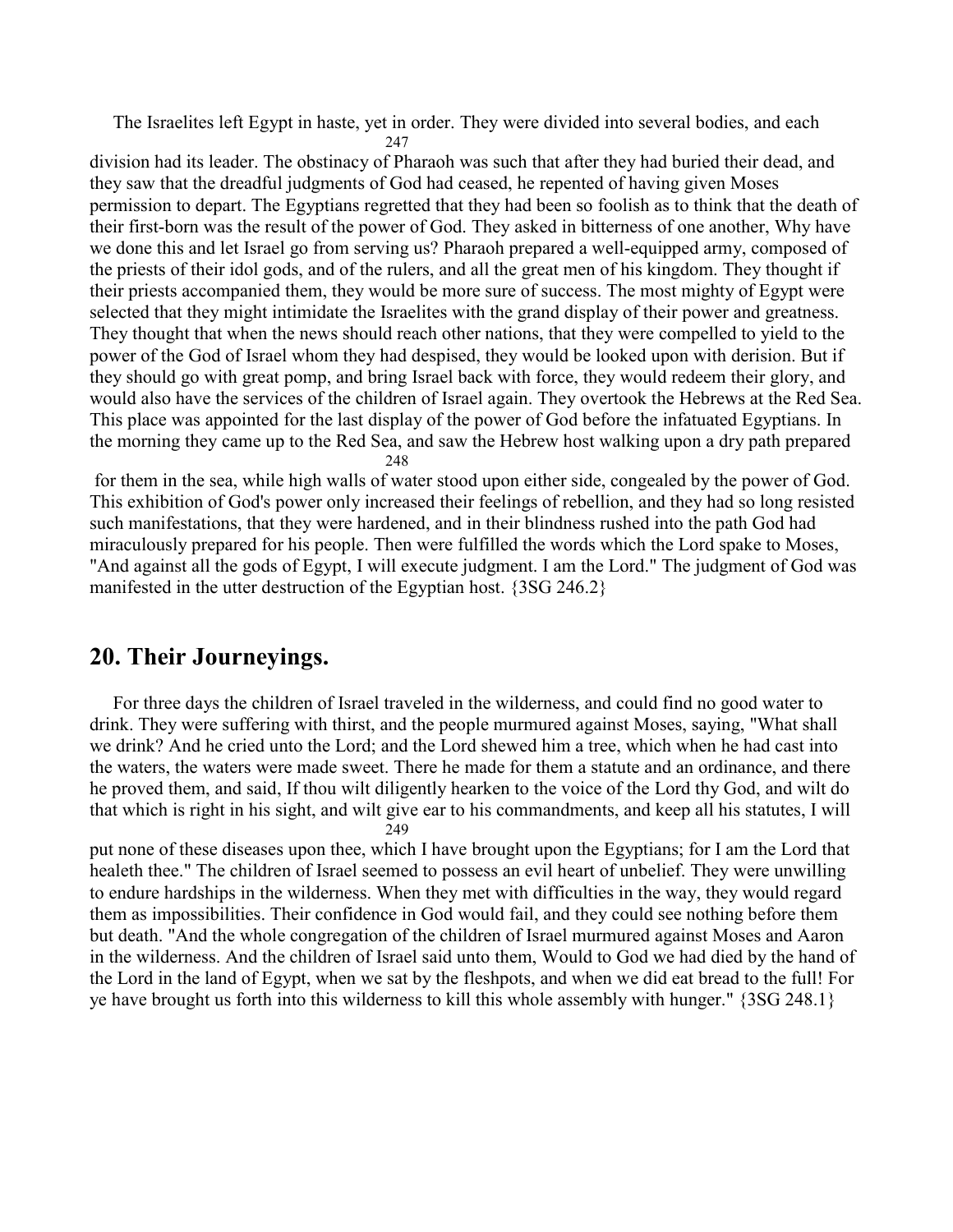They had not really suffered the pangs of hunger. They had food for the present, but they feared for the future. They could not see how the host of Israel was to subsist, in their long travels through the wilderness, upon the simple food they then had, and in their unbelief they saw their children famishing. The Lord was willing that they should be brought short in their food, and that they should meet with difficulties, that their hearts should turn to Him who had hitherto helped them, that they might believe in him. He was ready to be to them a present help. If in their want they would call upon him, he would 250

manifest to them tokens of his love, and continual care. But they seemed to be unwilling to trust the Lord any farther than they could witness before their eyes the continual evidences of his power. If they had possessed true faith and a firm confidence in God, inconveniences and obstacles, or even real suffering, would have been cheerfully borne, after the Lord had wrought in such a wonderful manner for their deliverance from servitude. Moreover, the Lord promised them if they would obey his commandments, no disease should rest upon them; for he says, "I am the Lord that healeth thee."  ${3SG 249.1}$ 

 After this sure promise from God, it was criminal unbelief in them to anticipate that themselves and children might die with hunger. They had suffered greatly in Egypt by being overtaxed in labor. Their children had been put to death, and in answer to their prayers of anguish, God had mercifully delivered them. He promised to be their God, and take them to himself as a people, and to lead them to a large and good land. But they were ready to faint at any suffering they should endure in the way to that land. They had endured much in the service of the Egyptians; but now could not endure suffering in the service of God. They were ready to give up to gloomy doubts, and sink in discouragement, when they were tried. They murmured against God's devoted servant, Moses, and charged him with all their trials, and expressed a wicked wish that they had remained in Egypt, where they could sit by the flesh-pots 251

and eat bread to the full. {3SG 250.1}

 The unbelief and murmurings of the children of Israel illustrate the people of God now upon the earth. Many look back to them, and marvel at their unbelief and continual murmurings, after the Lord had done so much for them, in giving them repeated evidences of his love and care for them. They think that they should not have proved thus ungrateful. But some who thus think, murmur and repine at things of less consequence. They do not know themselves. God frequently proves them, and tries their faith in small things, and they do not endure the trial any better than did ancient Israel. {3SG 251.1}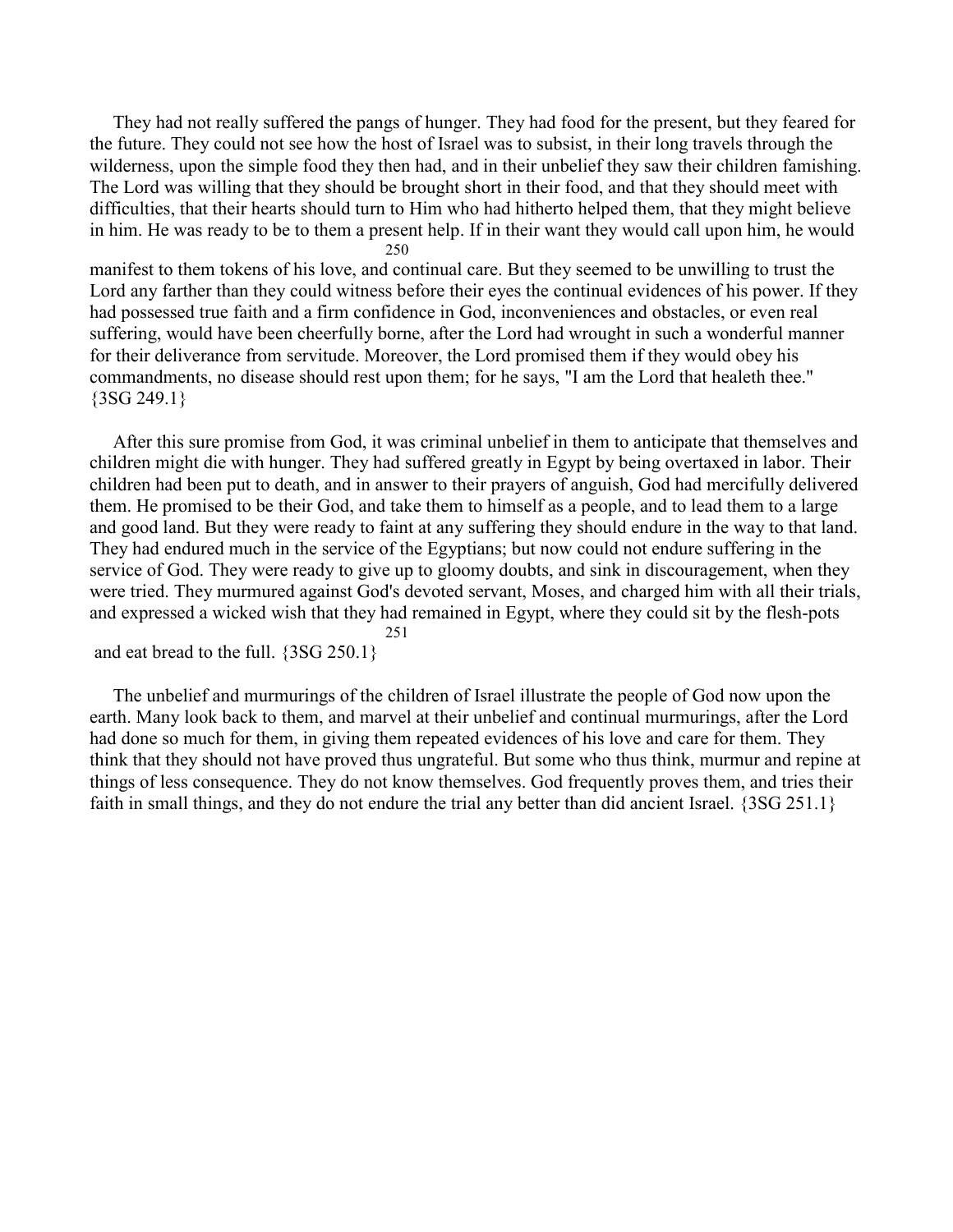Many have their present wants supplied, yet they will not trust the Lord for the future. They manifest unbelief, and sink into despondency and gloom at anticipated want. Some are in continual trouble lest they shall come to want, and their children suffer. When difficulties arise, or when they are brought into strait places--when their faith and love to God is tested, they shrink from the trial, and murmur at the process by which God has chosen to purify them. Their love does not prove pure and perfect, to bear all things. The faith of the people of the God of Heaven should be strong, active, and enduring--the substance of things hoped for. Then the language of such will be, Bless the Lord, oh my soul, and all that is within me, bless his holy name; for he hath dealt bountifully with me. Self-denial is 252

considered by some to be real suffering. Depraved appetites are indulged. And a restraint upon the unhealthy appetite would lead even many professed Christians to now start back, as though actual starvation would be the consequence of a plain diet. And, like the children of Israel, they would prefer slavery, diseased bodies, and even death, rather than to be deprived of the flesh-pots. Bread and water is all that is promised to the remnant in the time of trouble. {3SG 251.2}

 "And when the dew that lay was gone up, behold, upon the face of the wilderness there lay a small round thing, as small as the hoarfrost, on the ground. And when the children of Israel saw it, they said one to another, It is manna; for they wist not what it was. And Moses said unto them, this is the bread which the Lord hath given you to eat. This is the thing which the Lord hath commanded, Gather of it every man according to his eating, an omer for every man according to the number of your persons; take ye every man for them which are in his tents. {3SG 252.1}

 "And the children of Israel did so, and gathered, some more, some less. And when they did mete it with an omer, he that gathered much had nothing over, and he that gathered little had no lack. They gathered every man according to his eating. And Moses said, Let no man leave of it till the morning. Notwithstanding they hearkened not unto Moses; but some of them left of it until the morning, and it 253

 bred worms and stank. And Moses was wroth with them. And they gathered it every morning, every man according to his eating, and when the sun waxed hot, it melted. {3SG 252.2}

 "And it came to pass, that on the sixth day they gathered twice as much bread, two omers for one man. And all the rulers of the congregation came and told Moses. And he said unto them, This is that which the Lord hath said, Tomorrow is the rest of the holy Sabbath unto the Lord. Bake that which ye will bake today, and seethe that ye will seethe; and that which remaineth over, lay up for you, to be kept until the morning. And they laid it up till the morning, as Moses bade, and it did not stink, neither was there any worm therein. And Moses said, Eat that today; for today is a Sabbath unto the Lord. Today ye shall not find it in the field. Six days ye shall gather it; but on the seventh-day, which is the Sabbath, in it there shall be none." {3SG 253.1}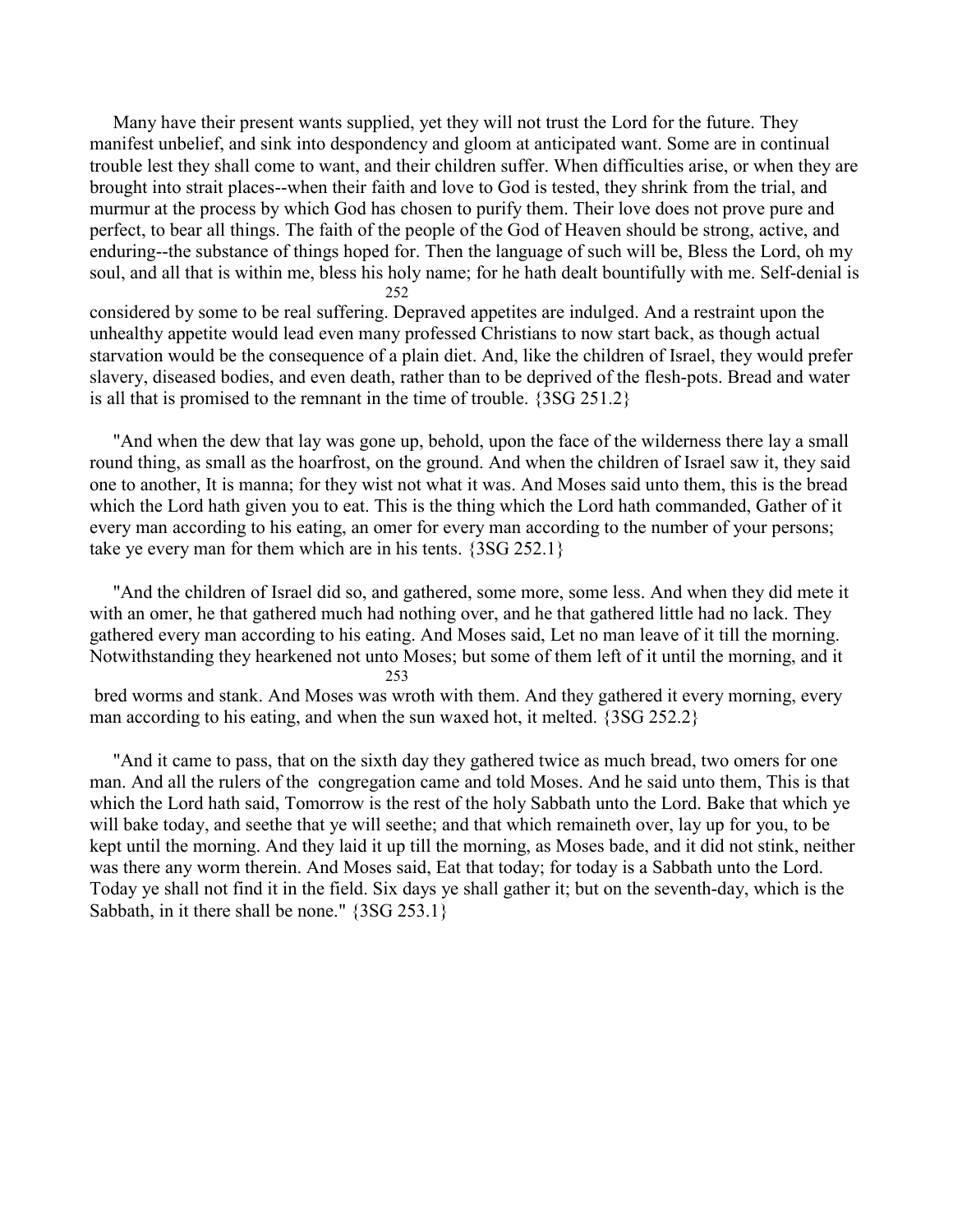The Lord is no less particular now in regard to his Sabbath than when he gave the foregoing special directions to the children of Israel. He required them to bake that which they would bake, and seethe (that is, boil,) that which they would seethe on the sixth day, preparatory to the rest of the Sabbath. Those who neglect to prepare for the Sabbath on the sixth day, and who cook food upon the Sabbath, violate the fourth commandment, and are transgressors of God's law. All who are really anxious to

254

observe the Sabbath according to the commandment, will not cook any food upon the Sabbath. They will, in the fear of that God who gave his law from Sinai, deny themselves, and eat food prepared upon the sixth day, even if it is not as palatable. God forbade the children of Israel baking and boiling upon the Sabbath. That prohibition should be regarded by every Sabbath-keeper, as a solemn injunction from Jehovah to them. The Lord would guard his people from indulging in gluttony upon the Sabbath, which he has set apart for sacred meditation and worship. {3SG 253.2}

 The Sabbath of the Lord is a day of rest from labor, and the diet upon that day should be more simple, and partaken of in less quantities, than upon the six laboring days, because they do not have that exercise upon the Sabbath that they have upon the other days of the week. Many have erred in not practicing self-denial upon the Sabbath. By partaking full meals, as on the six laboring days, their minds are beclouded. They are stupid, and often drowsy. Some suffer with headache. Such have no truly devotional feelings upon the Sabbath, and the blessing resting upon the Sabbath does not prove a blessing to them. The sick and suffering require care and attention upon the Sabbath, as well as upon the other six days of the week. And it may be necessary for their comfort to prepare warm food and 255 drinks upon the Sabbath. In such instances, it is no violation of the fourth commandment to make them

as comfortable as possible. The great Lawgiver is a God of compassion as well as of justice.  ${3SG 254.1}$ 

 God manifested his great care and love for his people in sending them bread from Heaven. "Man did eat angels' food." That is, food provided for them by the angels. In the three-fold miracle of the manna, a double quantity on the sixth day, and none upon the seventh, and its keeping fresh through the Sabbath, while upon other days it would become unfit for use, was designed to impress them with the sacredness of the Sabbath. After they were abundantly supplied with food, they were ashamed of their unbelief and murmurings, and promised to trust the Lord for the future. But they soon forgot their promise, and failed at the first trial of their faith. They journeyed from the wilderness of Sin and pitched in Rephidim, and there was no water for the people to drink. "Wherefore, the people did chide with Moses, and said, Give us water that we may drink. And Moses said unto them, Why chide ye with me? Wherefore do ye tempt the Lord? And the people thirsted there for water; and the people murmured against Moses, and said, Wherefore is this that thou hast brought us up out of Egypt, to kill us and our children and our cattle with thirst? And Moses cried unto the Lord, saying, What shall I do 256

unto this people? They be almost ready to stone me. And the Lord said unto Moses, Go on before the people, and take with thee of the elders of Israel, and thy rod, wherewith thou smotest the river, take in thine hand, and go. Behold, I will stand before thee there upon the rock in Horeb, and thou shalt smite the rock, and there shall come water out of it, that the people may drink. And Moses did so in the sight of the elders of Israel. And he called the name of the place Massah, and Meribah, because of the chiding of the children of Israel, and because they tempted the Lord, saying, Is the Lord among us, or not?" {3SG 255.1}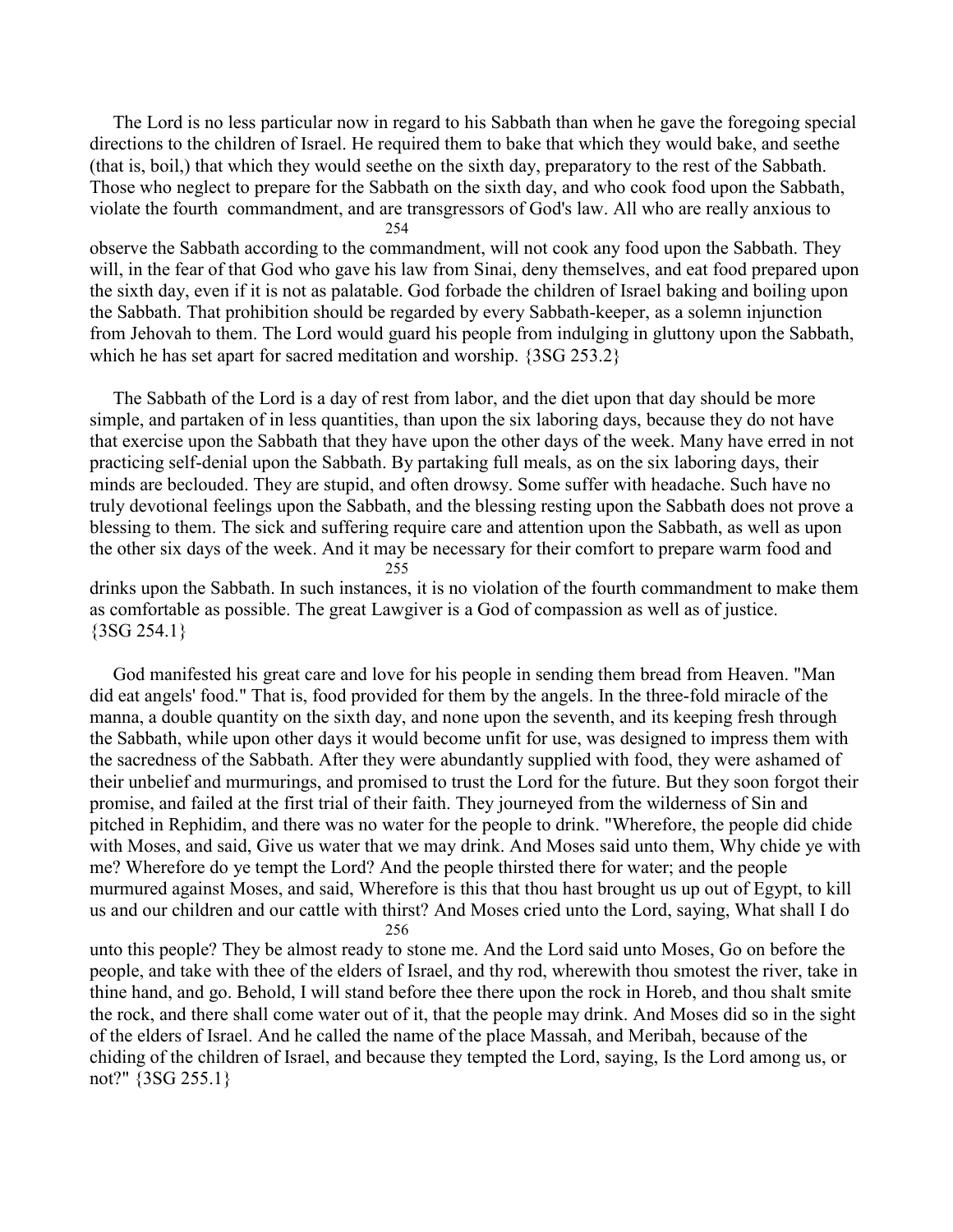God directed the children of Israel to encamp in that place, where there was no water, to prove them, to see if they would look to him in their distress, or murmur, as they had previously done. In view of what God had done for them in their wonderful deliverance, they should have believed in him in their distress. They should have known that he would not permit them to perish with thirst, whom he had promised to take unto himself as his people. But instead of entreating the Lord in humility to provide for their necessity, they murmured against Moses, and demanded of him, water. God had been continually manifesting his power in a wonderful manner before them to make them understand that all the benefits which they should receive, came from him; that he could give them, or remove them, according to his own will. At times they had a full sense of this, and humbled themselves greatly 257

 before the Lord. But when thirsty, or when hungry, they charged it all upon Moses, as though they had left Egypt to please him. Moses was grieved with their cruel murmurings. He inquired of the Lord what he should do, for the people were ready to stone him. The Lord bade him go smite the rock with the rod of God. The cloud of his glory rested directly before the rock. "He clave the rock in the wilderness, and gave them drink as out of the great depths. He brought streams also out of the rock, and caused waters to run down like rivers." Moses smote the rock, but it was Christ who stood by him, and caused the water to flow from the flinty rock. The people tempted the Lord in their thirst, and said, If God has brought us out here, why does he not give us water as well as bread. That *if* showed criminal unbelief, and made Moses afraid that God would punish them for their wicked murmurings. The Lord tested the faith of his people, but they did not endure the trial. They murmured for food, and for water, and complained of Moses. Because of their unbelief, God suffered their enemies to make war with them, that he might manifest to his people from whence cometh their strength. {3SG 256.1}

 "Then came Amalek, and fought with Israel in Rephidim. And Moses said unto Joshua, Choose us out men, and go out, fight with Amalek. Tomorrow I will stand on the top of the hill with the rod of 258

God in mine hand. So Joshua did as Moses had said to him, and fought with Amalek. And Moses, Aaron, and Hur, went up to the top of the hill. And it came to pass, when Moses held up his hand, that Israel prevailed; and when he let down his hand Amalek prevailed. But Moses' hands were heavy; and they took a stone, and put it under him, and he sat thereon; and Aaron and Hur staid up his hands, the one on the one side, and the other on the other side; and his hands were steady until the going down of the sun." {3SG 257.1}

 Moses held up his hands toward Heaven, with the rod of God in his right hand, entreating help from God. Then Israel prevailed, and drove back their enemies. When Moses let down his hands it was seen that Israel soon lost all that they had gained, and were being overcome by their enemies. Moses again held up his hands toward Heaven, and Israel prevailed, and the enemy was driven back. {3SG 258.1}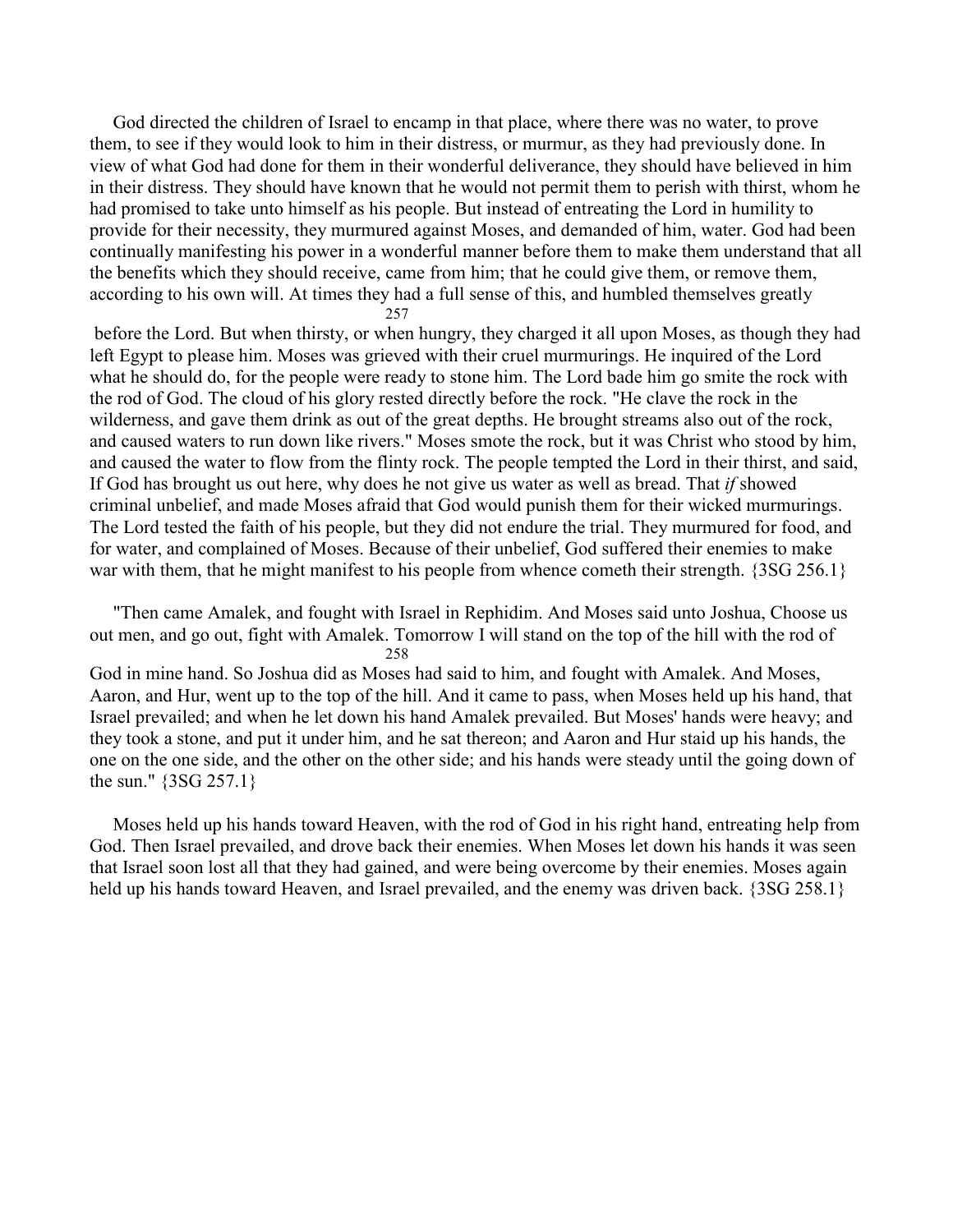This act of Moses, reaching up his hands toward God, was to teach Israel that while they made God their trust, and laid hold upon his strength, and exalted his throne, he would fight for them, and subdue their enemies. But when they should let go their hold upon his strength, and should trust to their own power, they would be even weaker than their enemies, who had not the knowledge of God, and their enemies would prevail over them. Then Joshua "discomfited Amalek and his people with the edge of 259

the sword. And the Lord said unto Moses, Write this for a memorial in a book, and rehearse it in the ears of Joshua; for I will utterly put out the remembrance of Amalek from under heaven. And Moses built an altar, and called the name of it Jehovah-nissi, for he said, Because the Lord hath sworn that the Lord will have war with Amalek from generation to generation." If the children of Israel had not murmured against the Lord, he would not have suffered their enemies to make war with them. {3SG 258.2}

 Before Moses had left Egypt he sent back his wife and children to his father-in-law. And after Jethro heard of the wonderful deliverance of the Israelites from Egypt, he visited Moses in the wilderness, and brought his wife and children to him. "And Moses went out to meet his father-in-law, and did obeisance, and kissed him; and they asked each other of their welfare, and they came into the tent. And Moses told his father-in-law all that the Lord had done unto Pharaoh, and to the Egyptians for Israel's sake, and all the travail that had come upon them by the way, and how the Lord delivered them. And Jethro rejoiced for all the goodness which the Lord had done to Israel, whom he had delivered out of the hand of the Egyptians. And Jethro said, Blessed be the Lord, who hath delivered you out of the hand of the Egyptians, and out of the hand of Pharaoh, who hath delivered the people 260

from under the hand of the Egyptians. Now I know that the Lord is greater than all gods; for in the thing wherein they dealt proudly, he was above them. And Jethro, Moses' father-in-law, took a burntoffering and sacrifices for God. And Aaron came, and all the elders of Israel, to eat bread with Moses' father-in-law, before God." {3SG 259.1}

 Jethro's discerning eye soon saw that the burdens upon Moses were very great, as the people brought all their matters of difficulty to him, and he instructed them in regard to the statutes and law of God. He said to Moses, "Hearken now unto my voice. I will give thee counsel, and God shall be with thee. Be thou for the people to God-ward, that thou mayest bring the causes unto God. And thou shalt teach them ordinances and laws, and shalt show them the way wherein they must walk, and the work that they must do. Moreover, thou shalt provide out of all the people able men, such as fear God, men of truth, hating covetousness, and place such over them, to be rulers of thousands, and rulers of hundreds, and rulers of fifties, and rulers of tens. And let them judge the people at all seasons. And it shall be that every great matter they shall bring unto thee; but every small matter they shall judge. So shall it be easier for thyself, and they shall bear the burden with thee. If thou shalt do this thing, and God command thee so, then thou shalt be able to endure, and all this people shall also go to their place in peace. So Moses hearkened to the voice of his father-in-law, and did all that he had said. And Moses 261

 chose able men out of all Israel and made them heads over the people, rulers of thousands, rulers of hundreds, rulers of fifties, and rulers of tens. And they judged the people at all seasons. The hard causes they brought unto Moses, but every small matter they judged themselves. And Moses let his father-in-law depart; and he went his way into his own land." {3SG 260.1}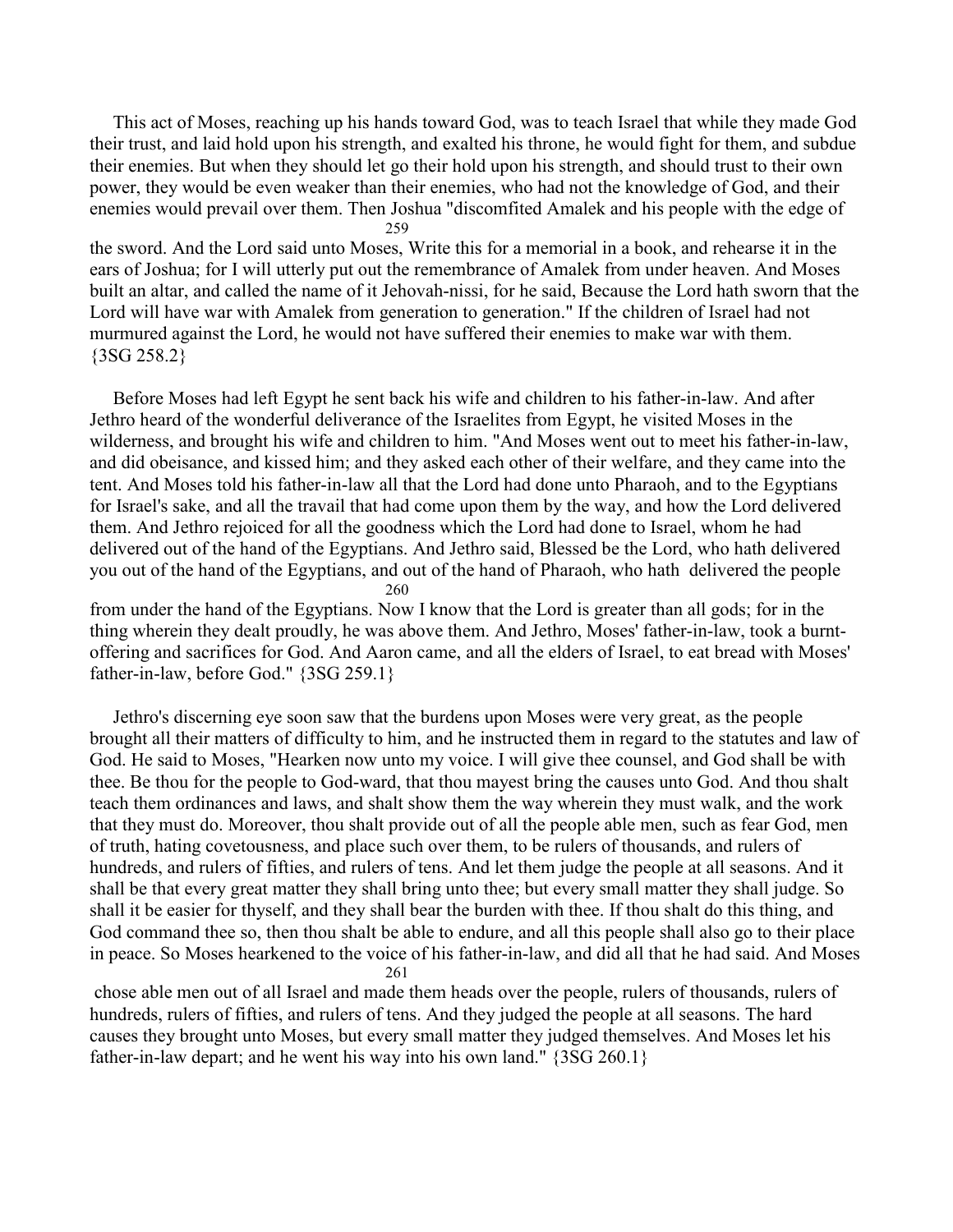Moses was not above being instructed by his father-in-law. God had exalted him greatly and wrought wonders by his hand. Yet Moses did not reason that God had chosen him to instruct others, and had accomplished wonderful things by his hand, and he therefore needed not to be instructed. He gladly listened to the suggestions of his father-in-law, and adopted his plan as a wise arrangement. {3SG 261.1}

## **21. The Law of God.**

 After the children of Israel left Rephidim they came to the "desert of Sinai, and had pitched in the wilderness; and there Israel camped before the mount. And Moses went up unto God, and the Lord called unto him out of the mountain, saying, Thus shalt thou say to the house of Jacob, and tell the children of Israel, Ye have seen what I did unto the Egyptians, and how I bare you on eagles' wings, 262

 and brought you unto myself. Now, therefore, if ye will obey my voice indeed, and keep my covenant, then ye shall be a peculiar treasure unto me above all people; for all the earth is mine. And ye shall be unto me a kingdom of priests, and an holy nation. These are the words which thou shalt speak unto the children of Israel. And Moses came and called for the elders of the people, and laid before their faces all these words which the Lord commanded him. And all the people answered together, and said, All that the Lord hath spoken we will do. And Moses returned the words of the people unto the Lord."  ${3SG 261.2}$ 

 The people here entered into a solemn covenant with God, and accepted him as their ruler, by which they became the peculiar subjects of his divine authority. "And the Lord said unto Moses, Lo, I come unto thee in a thick cloud, that the people may hear when I speak with thee, and believe thee forever." When the Hebrews had met with difficulties in the way, they were disposed to murmur against Moses and Aaron, and accuse them of leading the host of Israel from Egypt to destroy them. God would honor Moses before them, that they might be led to confide in his instructions, and know that he had put his Spirit upon him. {3SG 262.1}

 The Lord then gave Moses express directions in regard to preparing the people for him to approach nigh to them that they might hear his law spoken, not by angels, but by himself. "And the Lord said

263

unto Moses, go unto the people, and sanctify them today and tomorrow, and let them wash their clothes, and be ready against the third day; for the third day the Lord will come down in the sight of all the people upon Mount Sinai." The people were required to refrain from worldly labor and care, and to possess devotional thoughts. God required them also to wash their clothes. He is no less particular now than he was then. He is a God of order, and requires his people now upon the earth to observe habits of strict cleanliness. And those who worship God with uncleanly garments and persons do not come before him in an acceptable manner. He is not pleased with their lack of reverence for him, and he will not accept the service of filthy worshipers, for they insult their Maker. The Creator of the heavens and of the earth considered cleanliness of so much importance that he said, "And let them wash their clothes." {3SG 262.2}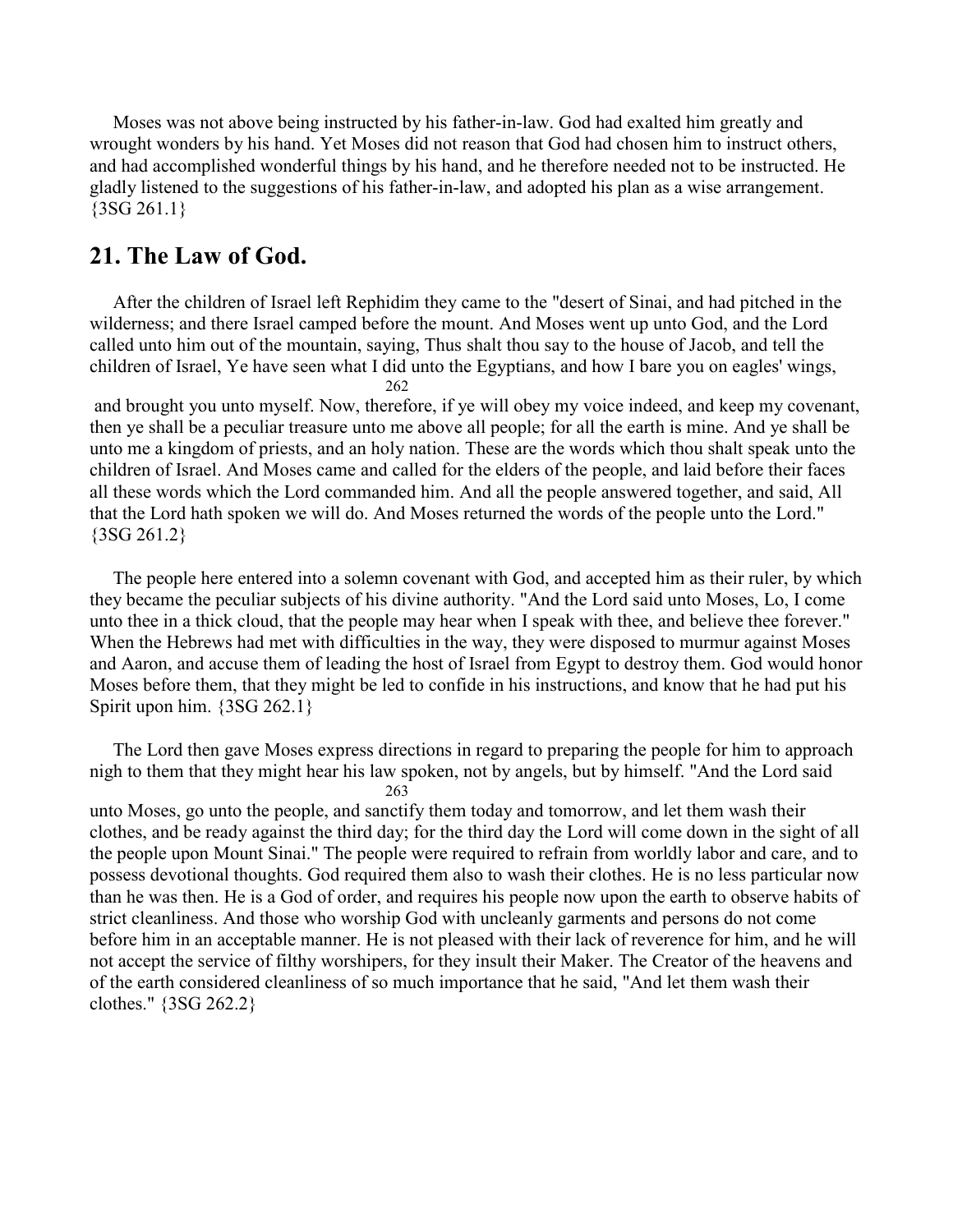"And thou shalt set bounds unto the people round about, saying, Take heed to yourselves, that ye go not up into the mount, or touch the border of it. Whosoever toucheth the mount shall be surely put to death. There shall not a hand touch it, but he shall surely be stoned, or shot through, whether it be beast or man, it shall not live. When the trumpet soundeth long, they shall come up to the mount." This command was designed to impress the minds of this rebellious people with a profound veneration for

God, the author and authority of their laws. {3SG 263.1}

264

 "And it came to pass on the third day in the morning, that there were thunders and lightnings, and a thick cloud upon the mount, and the voice of the trumpet exceeding loud, so that all the people that was in the camp trembled." The angelic host that attended the divine Majesty summoned the people by a sound resembling that of a trumpet, which waxed louder and louder until the whole earth trembled.  ${3SG 264.1}$ 

 "And Moses brought forth the people out of the camp to meet with God; and they stood at the nether part of the mount. And mount Sinai was altogether on a smoke, because the Lord descended upon it in fire, and the smoke thereof ascended as the smoke of a furnace, and the whole mount quaked greatly." The divine Majesty descended in a cloud with a glorious retinue of angels, who appeared as flames of fire. {3SG 264.2}

 "And when the voice of the trumpet sounded long, and waxed louder and louder, Moses spake, and God answered him by a voice. And the Lord came down upon mount Sinai, on the top of the mount, and the Lord called Moses up to the top of the mount, and Moses went up. And the Lord said unto Moses, Go down, charge the people, lest they break through unto the Lord to gaze, and many of them perish. And let the priests also, which come near to the Lord, sanctify themselves, lest the Lord break 265

forth upon them." Thus the Lord, in awful grandeur, speaks his law from Sinai, that the people may believe. He then accompanies the giving of his law with sublime exhibitions of his authority, that they may know that he is the only true and living God. Moses was not permitted to enter within the cloud of glory, but only draw nigh and enter the thick darkness which surrounded it. And he stood between the people and the Lord. {3SG 264.3}

 After the Lord had given them such evidences of his power, he tells them who he is. "I am the Lord thy God, which have brought thee out of the land of Egypt, out of the house of bondage." The same God who exalted his power among the Egyptians now speaks his law. {3SG 265.1}

"Thou shalt have no other gods before me. {3SG 265.2}

 "Thou shalt not make unto thee any graven image, or any likeness of any thing that is in Heaven above, or that is in the earth beneath, or that is in the water under the earth. Thou shalt not bow down thyself to them, nor serve them; for I, the Lord thy God, am a jealous God, visiting the iniquity of the fathers upon the children unto the third and fourth generation of them that hate me, and shewing mercy unto thousands of them that love me, and keep my commandments. {3SG 265.3}

 "Thou shalt not take the name of the Lord thy God in vain; for the Lord will not hold him guiltless that taketh his name in vain. {3SG 265.4}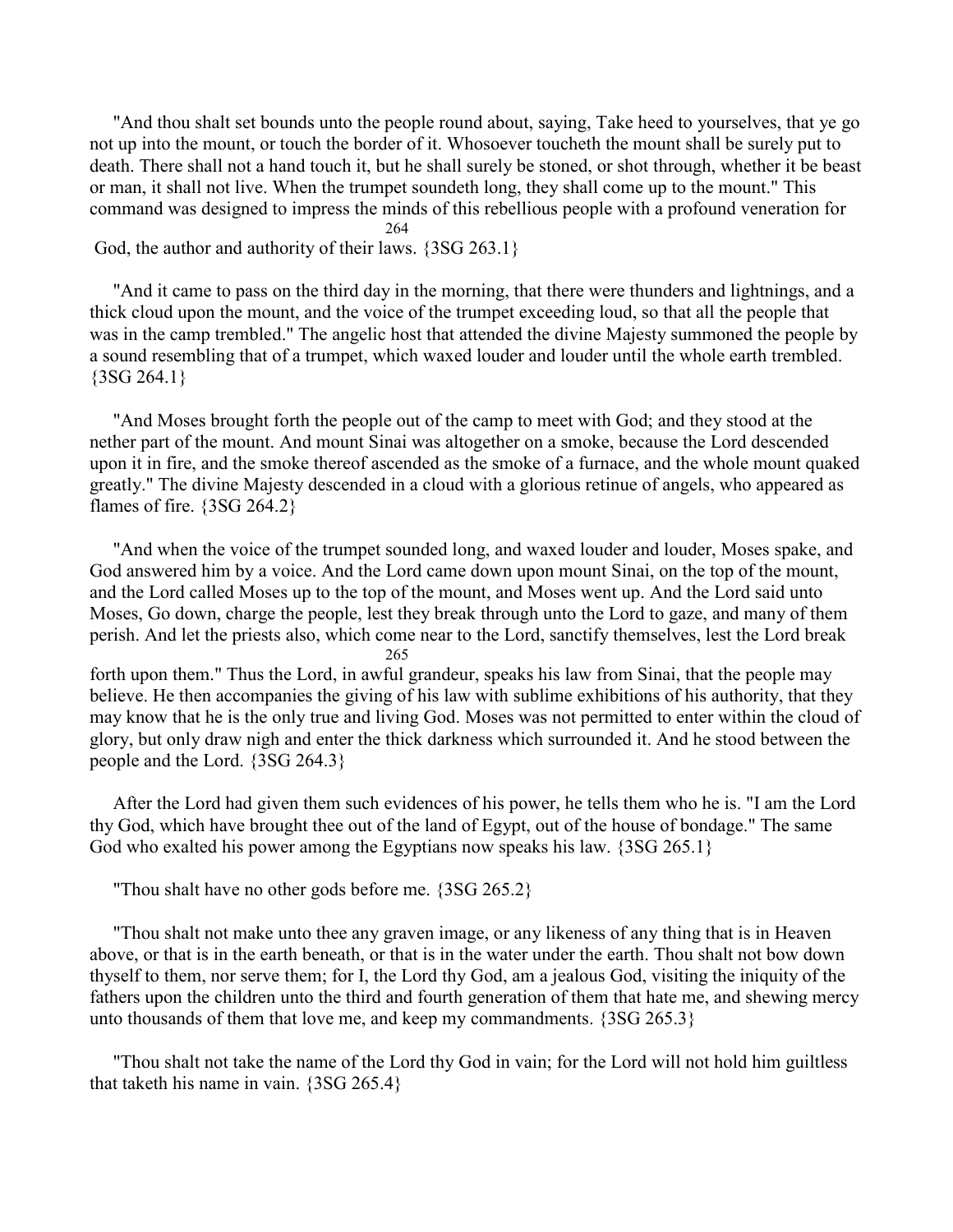"Remember the Sabbath day, to keep it holy. Six days shalt thou labor, and do all thy work; but the seventh day is the Sabbath of the Lord thy God: in it thou shalt not do any work, thou, nor thy son, nor thy daughter, thy man-servant, nor thy maid-servant, nor thy cattle, nor thy stranger that is within thy gates, for in six days the Lord made heaven and earth, the sea, and all that in them is, and rested the seventh day; wherefore, the Lord blessed the Sabbath day, and hallowed it. {3SG 266.1}

 "Honor thy father and thy mother, that thy days may be long upon the land which the Lord thy God giveth thee. {3SG 266.2}

"Thou shalt not kill. {3SG 266.3}

"Thou shalt not commit adultery. {3SG 266.4}

"Thou shalt not steal. {3SG 266.5}

"Thou shalt not bear false witness against thy neighbor. {3SG 266.6}

 "Thou shalt not covet thy neighbor's house, thou shalt not covet thy neighbor's wife, nor his manservant, nor his maid-servant, nor his ox, nor his ass, nor anything that is thy neighbor's." {3SG 266.7}

 The first and second commandments spoken by Jehovah are precepts against idolatry, which if practiced would lead men to great lengths in sin and rebellion, and result in the offering of human sacrifices. God would guard against the least approach to such abominations. The first four commandments were given to show men their duty to God. The fourth is the connecting link between 267 the great God and man. The Sabbath especially, was given for the benefit of man, and for the honor of God. These last six precepts show the duty of man to his fellow-man. {3SG 266.8}

 The Sabbath was to be a sign between God and his people forever. In this manner was it to be a sign--all who should observe the Sabbath signified by such observance that they were worshipers of the living God, the Creator of the Heavens and the earth. The Sabbath was to be a sign between God and his people as long as he should have a people upon the earth to serve him. {3SG 267.1}

 "And the people saw the thunderings, and the lightnings, and the noise of the trumpet, and the mountain smoking; and when the people saw it, they removed, and stood afar off. And they said unto Moses, Speak thou with us, and we will hear; but let not God speak with us, lest we die. And Moses said unto the people, Fear not, for God is come to prove you, and that his fear may be before your faces, that ye sin not. And the people stood afar off, and Moses drew near unto the thick darkness where God was. And the Lord said unto Moses, Thus thou shalt say unto the children of Israel, Ye have seen that I have talked with you from Heaven." The majestic presence of God at Sinai, and the commotions in the earth occasioned by his presence, the fearful thundering and lightnings which accompanied this visitation of God, so impressed the minds of the people with fear and reverence to

268

his sacred majesty, that they instinctively drew back from the awful presence of God, lest they should not be able to endure his terrible glory. {3SG 267.2}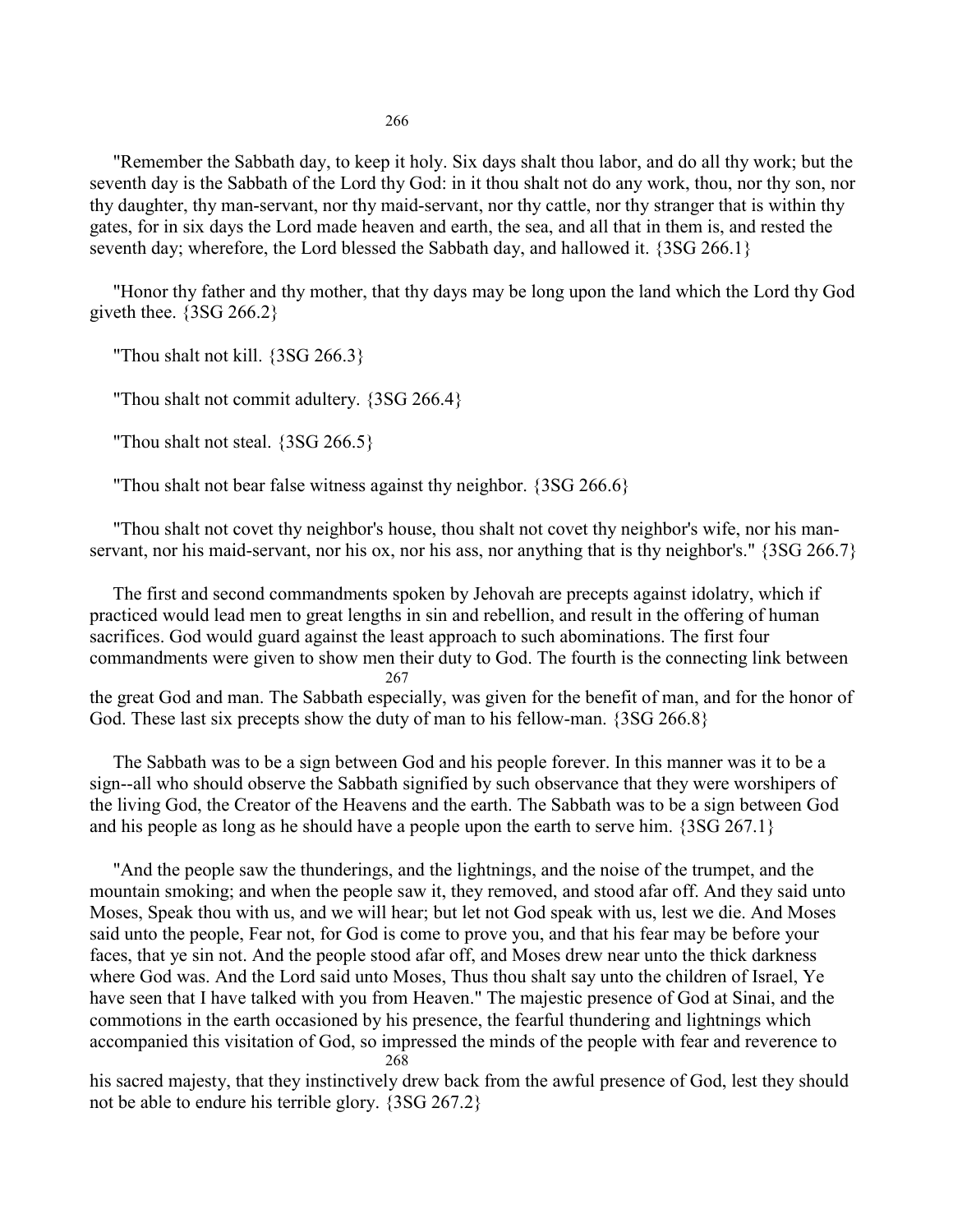Again God would guard the children of Israel from idolatry. He said unto them, "Ye shall not make with me gods of silver, neither shall ye make unto you gods of gold." They were in danger of imitating the example of the Egyptians, and making to themselves images to represent God. {3SG 268.1}

 The Lord said to Moses, "Behold, I send an angel before thee, to keep thee in the way, and to bring thee into the place which I have prepared. Beware of him, and obey his voice, provoke him not; for he will not pardon your transgressions; for my name is in him. But if thou shalt indeed obey his voice, and do all that I speak, then I will be an enemy unto thine enemies, and an adversary unto thine adversaries. For mine angel shall go before thee, and bring thee in unto the Amorites, and the Hittites, and the Perizzites, and the Canaanites, the Hivites, and the Jebusites; and I will cut them off." The angel who went before Israel was the Lord Jesus Christ. "Thou shalt not bow down to their gods, nor serve them, nor do after their works; but thou shalt utterly overthrow them, and quite break down their images. And ye shall serve the Lord your God, and he shall bless thy bread, and thy water; and I will take sickness away from the midst of thee." {3SG 268.2}

269

 God would have his people understand that he alone should be the object of their worship; and when they should overcome the idolatrous nations around them, they should not preserve any of the images of their worship, but utterly destroy them. Many of these heathen deities were very costly, and of beautiful workmanship, which might tempt those who had witnessed idol worship, so common in Egypt, to even regard these senseless objects with some degree of reverence. The Lord would have his people know that it was because of the idolatry of these nations, which had led them to every degree of wickedness, that he would use the Israelites as his instruments to punish them, and destroy their gods.  ${3SG 269.1}$ 

 "I will send my fear before thee, and will destroy all the people to whom thou shalt come, and I will make all thine enemies turn their backs unto thee. And I will send hornets before thee, which shall drive out the Hivite, the Canaanite, and the Hittite, from before thee. I will not drive them out from before thee in one year, lest the land become desolate, and the beast of the field multiply against thee. By little and little I will drive them out from before thee, until thou be increased, and inherit the land. And I will set thy bounds from the Red Sea even unto the sea of the Philistines, and from the desert unto the river; for I will deliver the inhabitants of the land into your hand, and thou shalt drive them 270

out before thee. Thou shalt make no covenant with them, nor with their gods. They shall not dwell in thy land, lest they make thee sin against me; for if thou serve their gods, it will surely be a snare unto thee." {3SG 269.2}

 These promises of God to his people were on condition of their obedience. If they would serve the Lord fully, he would do great things for them. After Moses had received the judgments from the Lord, and had written them for the people, also the promises, on condition of obedience, the Lord said unto him, "Come up unto the Lord, thou, and Aaron, Nadab, and Abihu, and seventy of the elders of Israel, and worship ye afar off. And Moses alone shall come near the Lord; but they shall not come nigh, neither shall the people go up with him. And Moses came and told the people all the words of the Lord, and all the judgments; and all the people answered with one voice, and said, All the words which the Lord hath said, will we do." {3SG 270.1}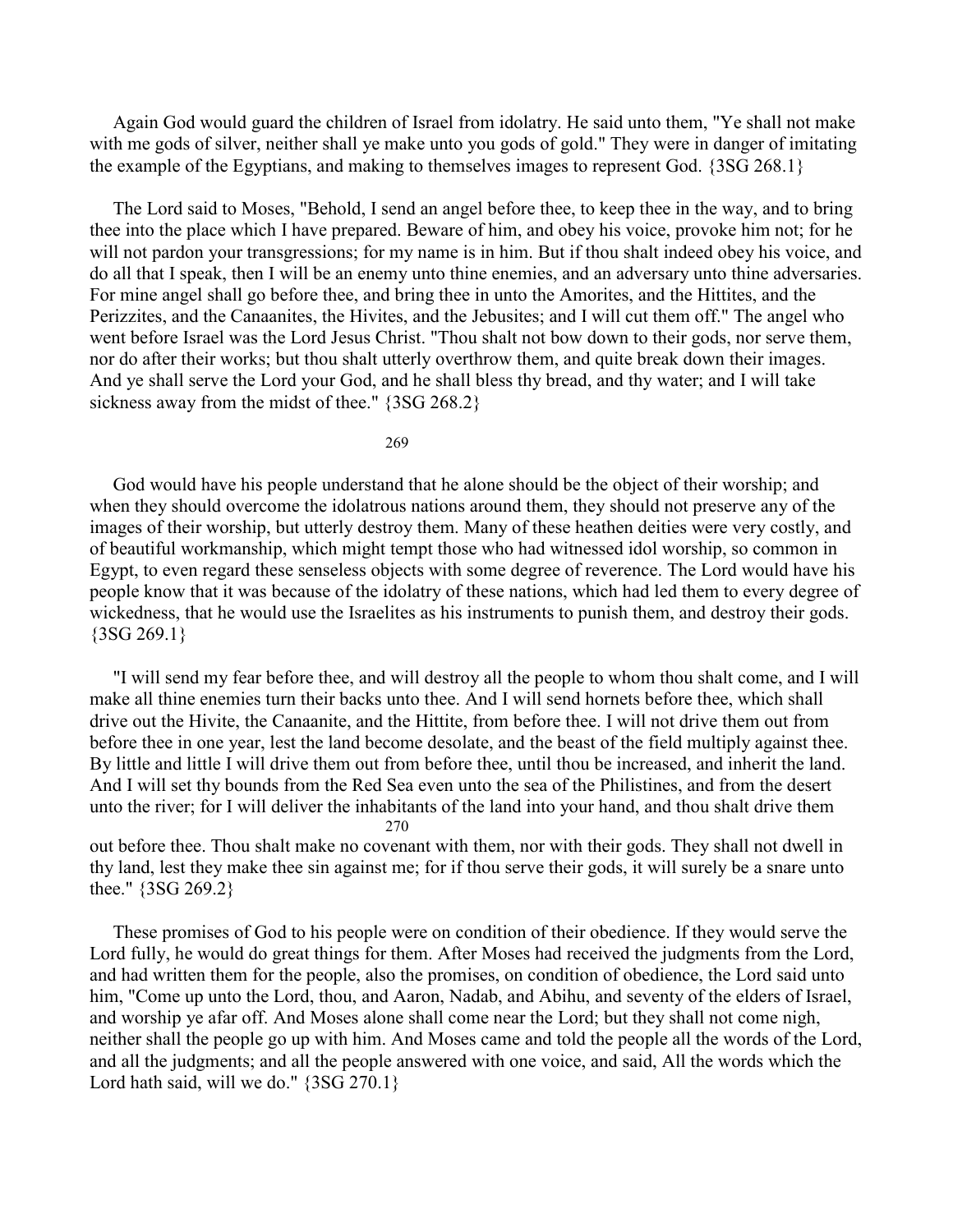Moses had written--not the ten commandments, but the judgments which God would have them observe, and the promises, on conditions that they would obey him. He read this to the people, and they pledged themselves to obey all the words which the Lord had said. Moses then wrote their solemn pledge in a book, and offered sacrifice unto God for the people. "And he took the book of the covenant, and read in the audience of the people, and they said, All that the Lord hath said will we do, and be 271

obedient. And Moses took the blood, and sprinkled it on the people, and said, Behold the blood of the covenant, which the Lord hath made with you concerning all these words." The people repeated their solemn pledge to the Lord to obey all that he had said, and to be obedient. {3SG 270.2}

 Moses obeyed the command of God, and took with him Aaron, Nadab and Abihu, with seventy of the most influential elders in Israel, who had assisted him in his work, and placed them at such distance that they might behold the majesty of the divine presence, while the people should worship at the foot of the mount. "And they saw the God of Israel, and there was under his feet as it were a paved work of a sapphire stone, and as it were the body of heaven in his clearness. And upon the nobles of the children of Israel he laid not his hand. Also, they saw God, and did eat and drink." {3SG 271.1}

 They did not behold the person of God, but only the inexpressible glory which surrounded him. Previous to this, had they looked upon such sacred glory, they could not have lived, for they were unprepared for it. But the exhibitions of God's power had filled them with fear, which wrought in them repentance for their past transgressions. They loved and reverenced God, and had been purifying themselves, and contemplating his great glory, purity and mercy, until they could approach nearer him who had been the subject of all their meditations. God had enshrouded his glory with a thick cloud, so 272

that the people could not behold it. The office of the elders whom Moses took with him, was to aid him in leading the host of Israel to the promised land. This work was of such magnitude that God condescended to put his Spirit upon them. He honored them with a nearer view of the glory which surrounded his exalted majesty, that they might with wisdom act their part in the work assigned them of guiding his people with his fear and glory continually before them. {3SG 271.2}

 "And the Lord said unto Moses, Come up to me into the mount, and be there, and I will give thee tables of stone, and a law, and commandments which I have written, that thou mayest teach them. And Moses rose up, and his minister Joshua; and Moses went up into the mount of God. And he said unto the elders, Tarry ye here for us, until we come again unto you; and, behold, Aaron and Hur are with you; if any man have any matters to do, let him come unto them. And Moses went up into the mount, and a cloud covered the mount. And the glory of the Lord abode upon mount Sinai, and the cloud covered it six days; and the seventh day he called unto Moses, out of the midst of the cloud. And the sight of the glory of the Lord was like devouring fire on the top of the mount, in the eyes of the children of Israel. And Moses went into the midst of the cloud, and gat him up into the mount; and Moses was in the mount forty days and forty nights." {3SG 272.1}

 Even Moses could not go at once up into the mount, for he could not immediately approach so 273 nigh unto God, and endure the exhibitions of his glory. Six days he was preparing to meet with God.

His common thoughts and feelings must be put away. For six days he was devoting his thoughts to God, and sanctifying himself by meditation and prayer, before he could be prepared to converse with God. {3SG 272.2}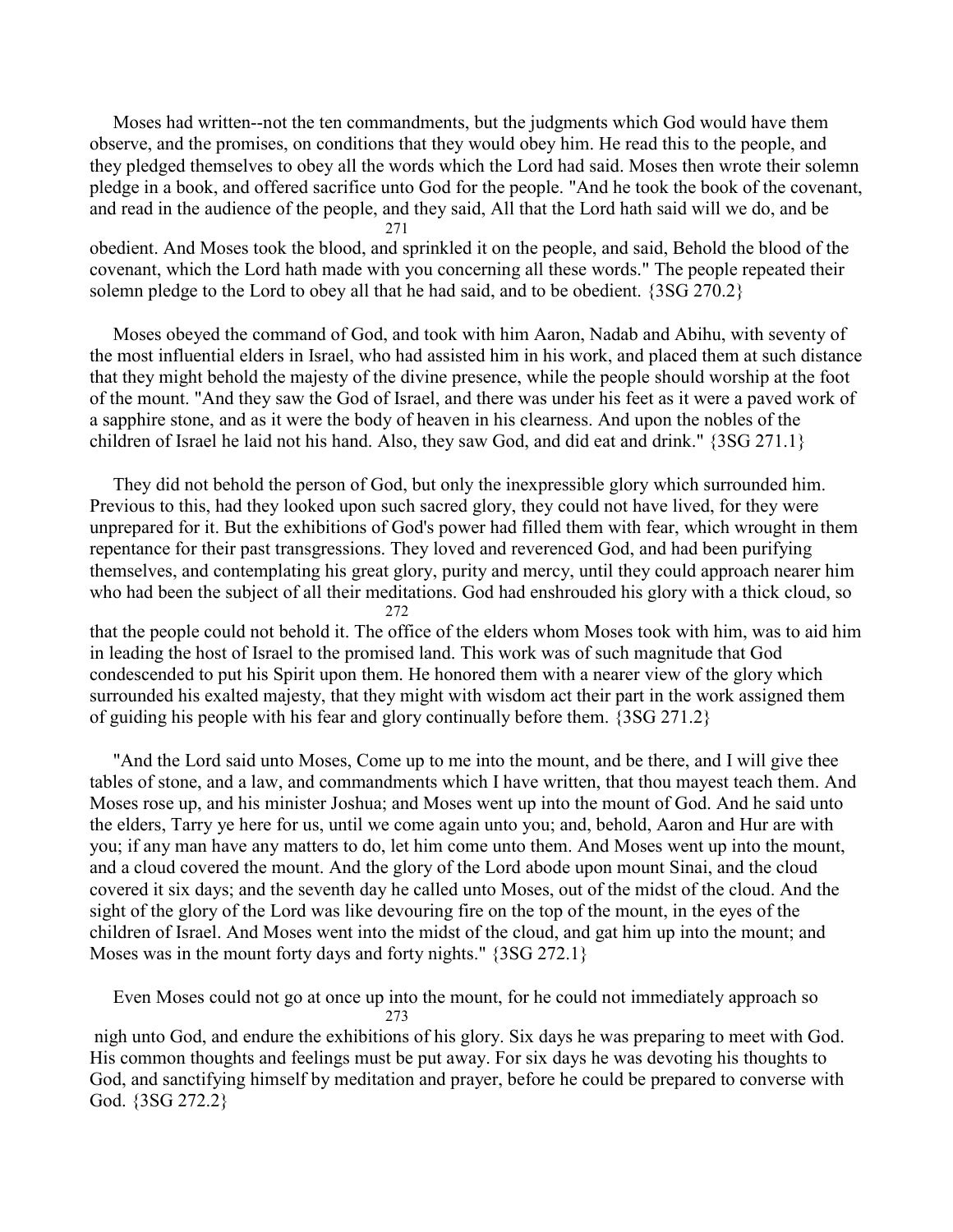After the Lord had given Moses directions in regard to the sanctuary, he again gave him special instructions in regard to his Sabbath. And then he handed down from the cloud with his own divine hands the tables of stone to Moses, whereon he had engraven with his own finger the ten commandments. {3SG 273.1}

 But while Moses was receiving special instructions from God, the children of Israel were corrupting themselves at the foot of the mount. "And when the people saw that Moses delayed to come down out of the mount, the people gathered themselves together unto Aaron, and said unto him, Up, make us gods, which shall go before us; for as for this Moses, the man that brought us up out of the land of Egypt, we wot not what is become of him. And Aaron said unto them, Break off the golden ear-rings, which are in the ears of your wives, of your sons, and of your daughters, and bring them unto me. And all the people brake off the golden ear-rings which were in their ears, and brought them unto Aaron. 274

And he received them at their hand, and fashioned it with a graving tool, after he had made it a molten calf. And they said, These be thy gods, O Israel, which brought thee up out of the land of Egypt. And when Aaron saw it, he built an altar before it, and Aaron made proclamation, and said, Tomorrow is a feast to the Lord. And they rose up early on the morrow, and offered burnt-offerings, and brought peace-offerings; and the people sat down to eat and to drink, and rose up to play." {3SG 273.2}

 It was the mixed multitude who came from Egypt with the Israelites that were the principal movers in this dreadful departure from God. They were called a mixed multitude, because the Hebrews had intermarried with the Egyptians. {3SG 274.1}

 The children of Israel had seen Moses ascend up into the mount, and enter into the cloud while the top of the mountain was all in flames. They waited for his return every day, and as he did not come from the mount as soon as they expected he would, they became impatient. Especially were the believing Egyptians, who left Egypt with the Hebrew host, impatient and rebellious. {3SG 274.2}

 A large company assembled around the tent of Aaron, and told him that Moses would never return- that the cloud which had hitherto led them now rested upon the mount, and would no longer direct their route through the wilderness. They desired something which they could look upon to resemble 275

God. The gods of the Egyptians were in their minds, and Satan was improving this opportunity, in the absence of their appointed leader, to tempt them to imitate the Egyptians in their idolatry. They suggested that if Moses should never return to them, they could return into Egypt, and find favor with the Egyptians, by bearing this image before them, acknowledging it as their god. {3SG 274.3}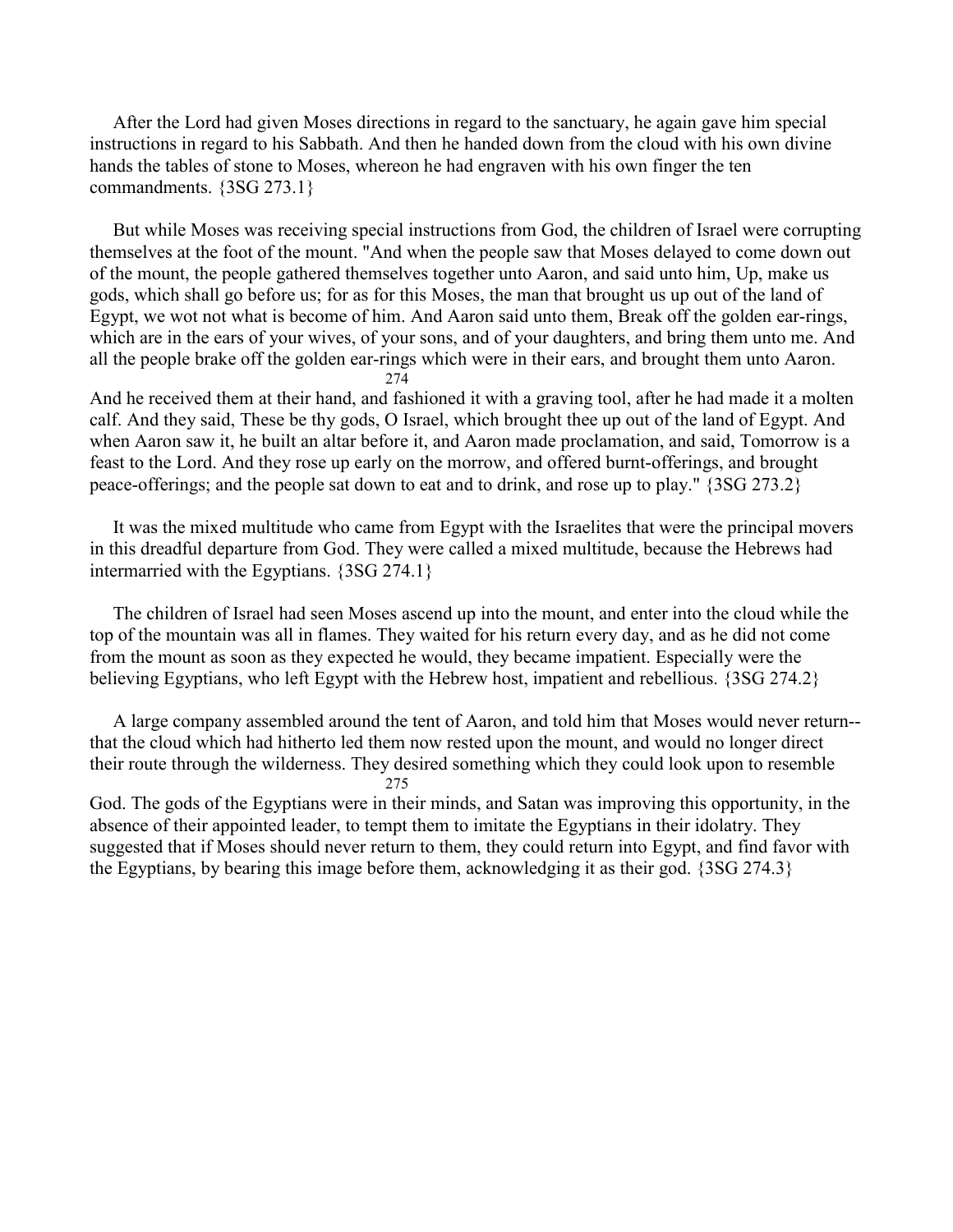Aaron remonstrated against their plans, until he thought the people were determined to carry out their purpose, and he ceased his reasoning with them. The clamors of the people made Aaron afraid of his life. And instead of standing up nobly for the honor of God, and trusting his life in his hands who had wrought wonders for his people, he lost his courage, his trust in God, and cowardly yielded to the wishes of an impatient people, and this, too, in direct opposition to the commands of God. He made an idol, and built an altar whereon they offered sacrifice to this idol. And Aaron submitted to hear the people proclaim, "These be thy gods, O Israel, which have brought thee up out of the land of Egypt." What an insult to Jehovah! They had recently listened to the proclamation of the law of God from Sinai, amid the most sublime demonstrations of divine power, and when their faith was tested, by Moses' being from them for a few weeks, they engaged in idolatry which had been so recently specified, and expressly forbidden by Jehovah. By so doing they transgressed the first and second 276

commandments. God's anger was kindled against them. {3SG 275.1}

 "And the Lord said unto Moses, Go, get thee down; for thy people, which thou broughtest out of the land of Egypt, have corrupted themselves. They have turned aside quickly out of the way which I commanded them. They have made them a molten calf, and have worshiped it, and have sacrificed thereunto, and said, These be thy gods, O Israel, which have brought thee up out of the land of Egypt. And the Lord said unto Moses, I have seen this people, and behold, it is a stiff-necked people. Now therefore let me alone, that my wrath may wax hot against them, and that I may consume them. And I will make of thee a great nation." {3SG 276.1}

 God saw that the children of Israel, especially the mixed multitude, were continually disposed to rebel, and, by their works, provoke him to destroy them. He knew that they would murmur against Moses when in difficulty, and grieve him by their continual rebellion. He proposed to Moses to consume them, and make of him a great nation. Here the Lord proved Moses. He knew that it was a laborious and soul-trying work to lead that rebellious people through to the promised land. He would test the perseverance, faithfulness and love of Moses, for such an erring and ungrateful people. But Moses would not consent to have Israel destroyed. He showed by his intercessions with God that he 277

valued more highly the prosperity of God's chosen people than a great name, or to be called the father of a greater nation than was Israel. {3SG 276.2}

 "And Moses besought the Lord his God, and said, Lord, why doth thy wrath wax hot against thy people which thou hast brought forth out of the land of Egypt with great power, and with a mighty hand? Wherefore should the Egyptians speak and say, For mischief did he bring them out to slay them in the mountains, and to consume them from the face of the earth? Turn from thy fierce wrath, and repent of this evil against thy people. Remember Abraham, Isaac and Israel, thy servants, to whom thou swarest by thine own self, and saidst unto them, I will multiply your seed as the stars of heaven, and all this land that I have spoken of will I give unto your seed, and they shall inherit it forever." {3SG 277.1}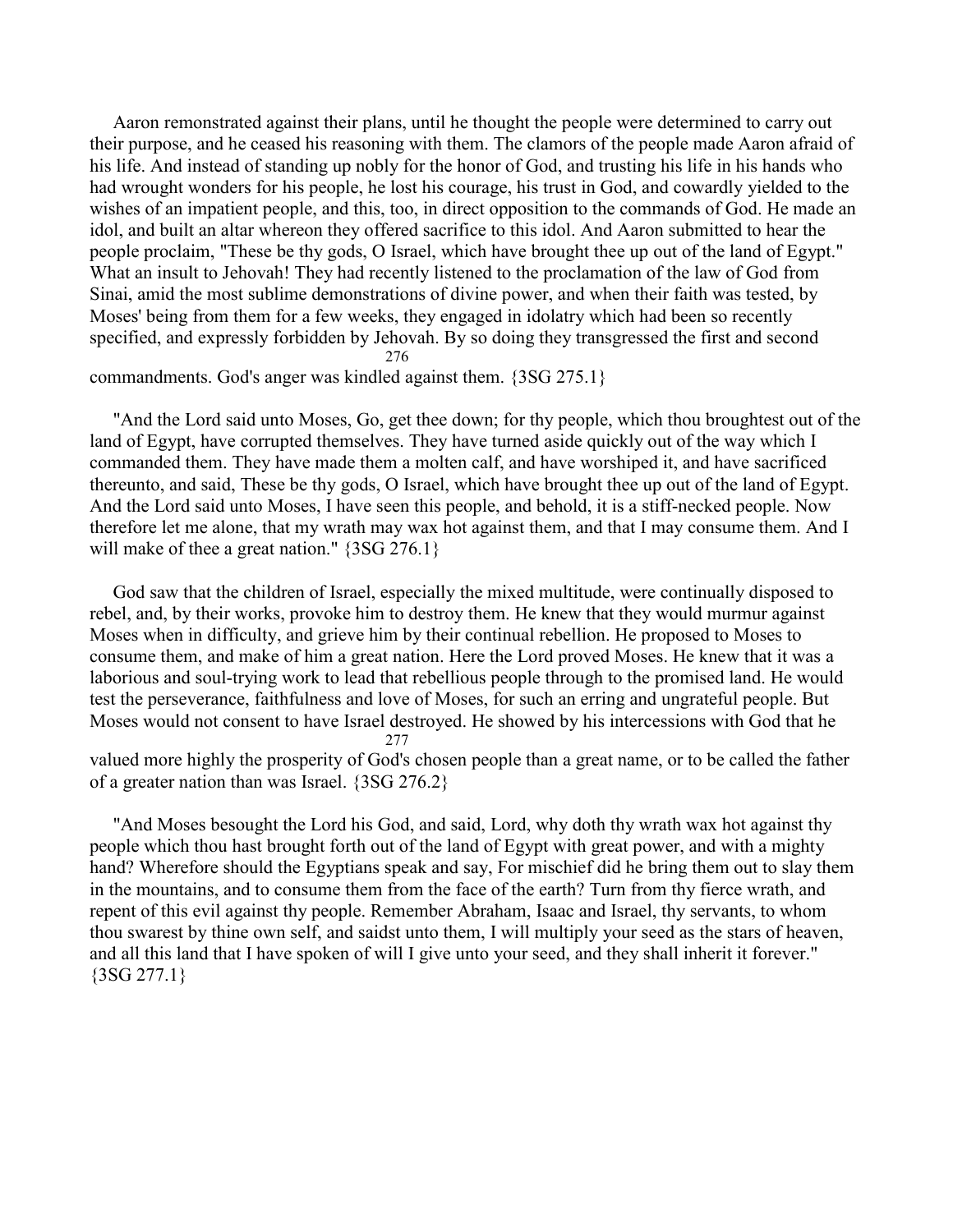The thought that the heathen nations, and especially the Egyptians, would triumph over Israel, and reproach God, was overwhelming to Moses. He could not let Israel go, notwithstanding all their rebellion, and their repeated murmurings against him. How could he give up a people for whom so much had been done, and who had in so wonderful a manner been brought out of Egypt. The news of their deliverance had been spread among all nations, and all people were anxiously watching to see what God would do for them. And Moses remembered well the words of the Egyptians, that he was 278

leading them into the wilderness that they might perish, and he receive their possessions. And now if God should destroy his people, and exalt him to be a greater nation than Israel, would not the heathen triumph, and deride the God of the Hebrews, and say that he was not able to lead them to the land he had promised them? As Moses interceded for Israel before God, his timidity was lost in his deep interest and love for that people for whom he had, in the hands of God, been the means of doing so much. He presented before God his promise made to Abraham, Isaac, and Jacob. He prayed to God with firm faith and determined purpose. The Lord listened to his pleadings and regarded his unselfish prayer, and promised Moses that he would spare Israel. {3SG 277.2}

 Nobly did Moses stand the test, and show that his interest in Israel was not to obtain a great name, nor to exalt himself. The burden of God's people was upon him. God had proved him, and was pleased with his faithfulness, his simplicity of heart, and integrity before him, and he committed to him, as to a faithful shepherd, the great charge of leading his people through to the promised land. {3SG 278.1}

 "And Moses turned, and went down from the mount, and the two tables of the testimony were in his hand. The tables were written on both their sides; on the one side and on the other were they written. 279

And the tables were the work of God, and the writing was the writing of God, graven upon the tables. And when Joshua heard the noise of the people as they shouted, he said unto Moses, There is a noise of war in the camp. And he said, It is not the voice of them that shout for mastery, neither is it the voice of them that cry for being overcome; but the noise of them that sing do I hear. And it came to pass, as soon as he came nigh unto the camp, that he saw the calf, and the dancing. And Moses' anger waxed hot, and he cast the tables out of his hands, and brake them beneath the mount. And he took the calf which they had made, and burnt it in the fire, and ground it to powder, and strewed it upon the water, and made the children of Israel drink of it." {3SG 278.2}

 As Moses beheld the children of Israel shouting and dancing in an excited manner, in imitation of the idolatrous feasts and idol-worshipers of Egypt, so unlike the reverential worship of God, he was overwhelmed. He had just come from the presence of God's glory, and although he had been warned of God that the people had corrupted themselves, had made an idol and had sacrificed to it, yet he was in a measure unprepared for the dreadful exhibition which he witnessed of the degradation of Israel. He threw down the tables of stone in utter discouragement and wrath, because of Israel's great sin before God. {3SG 279.1}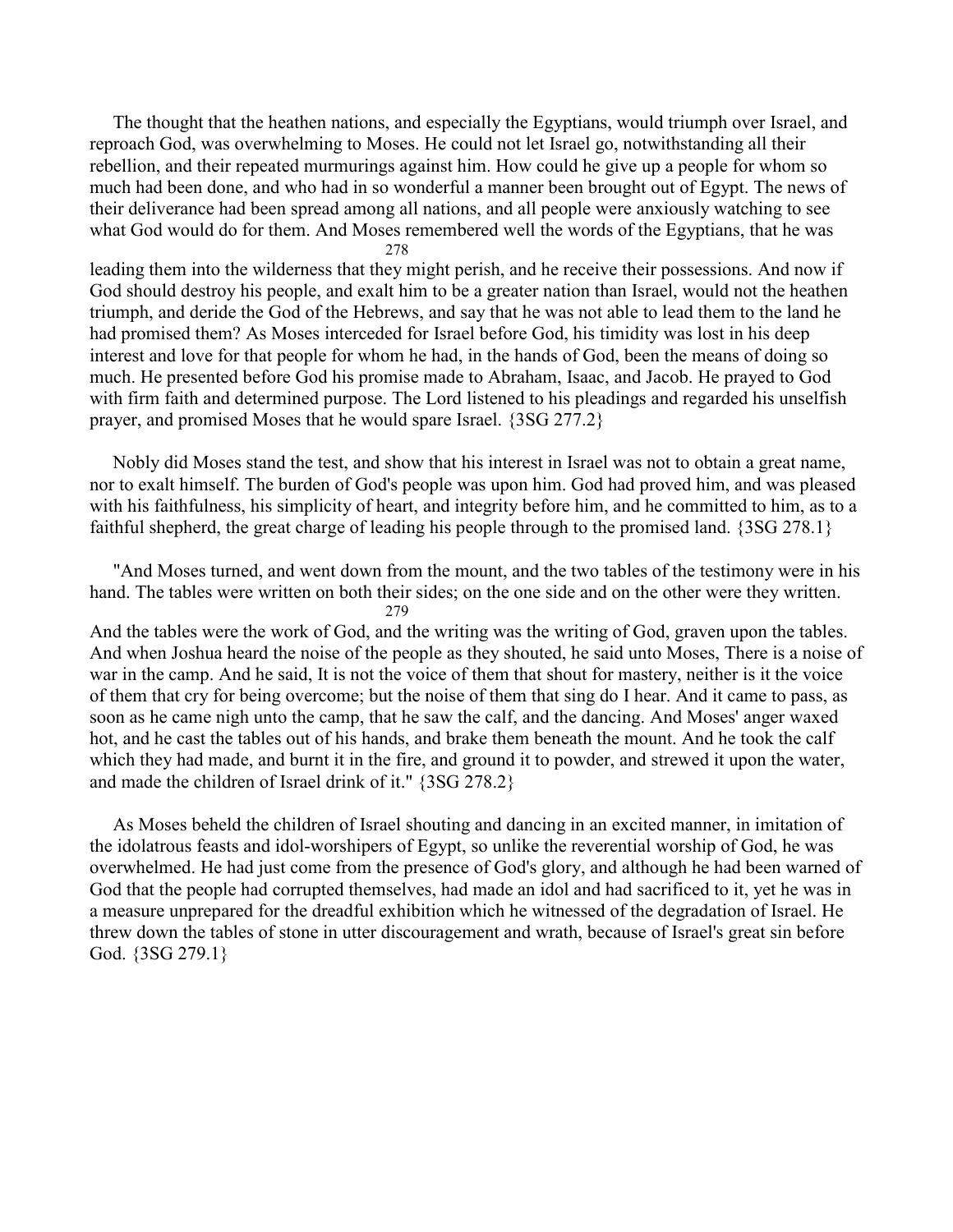The act of Moses in burning the calf and grinding it to powder, and making them drink of it, was to 280

show them the utter worthlessness of the god which they had been worshiping--that their god had no power at all. Men could burn it in the fire, grind it to powder and drink it without receiving any injury therefrom. He asked them how then could they expect such a god to save them, or do them any good, or any evil? Then he rehearsed to them the exhibitions which they had witnessed of the unlimited power, glory, and majesty of the living God. {3SG 279.2}

 "And it came to pass, when ye heard the voice out of the midst of the darkness, (for the mountain did burn with fire,) that ye came near unto me, even all the heads of your tribes, and your elders. And ye said, Behold, the Lord our God hath shewed us his glory and his greatness, and we have heard his voice out of the midst of the fire. We have seen this day that God doth talk with man, and he liveth. Now therefore why should we die? for this great fire will consume us. If we hear the voice of the Lord our God any more, then we shall die. For who is there of all flesh that hath heard the voice of the living God speaking out of the midst of the fire, as we have, and lived? Go thou near, and hear all that the Lord our God shall say; and speak thou unto us all that the Lord our God shall speak unto thee, and we shall hear it, and do it. And the Lord heard the voice of your words, when ye spake unto me. And the Lord said unto me, I have heard the voice of the words of this people, which they have spoken unto 281

thee They have well said all that they have spoken. Oh, that there were such an heart in them, that they would fear me, and keep all my commandments always, that it might be well with them, and with their children forever!" {3SG 280.1}

 Moses then presented before them their disgraceful conduct in worshiping a calf, the work of man, in the place of offering sincere devotion to the living God. He pointed them to the broken tables of stone, which represented to them, that thus had they broken the covenant which they had so recently made with God. God did not reprove Moses for breaking the tables of stone; but was very angry with Aaron because of his sin, and he would have destroyed him had it not been for the special intercessions of Moses in his behalf. Moses inquired of Aaron, What did this people unto thee that thou hast brought this great sin upon them?  ${3SG 281.1}$ 

 Aaron endeavored to excuse his sin, and related to Moses the clamors of the people--that if he had not complied with their wishes they would have killed him. "And Aaron said, Let not the anger of my Lord wax hot. Thou knowest the people, that they are set on mischief. For they said unto me, Make us gods, which shall go before us; for as for this Moses, the man that brought us up out of the land of Egypt, we wot not what is become of him. And I said unto them, Whosoever hath any gold, let them break it off. So they gave it me; then I cast it into the fire, and there came out this calf." He would have 282

Moses think that a miracle was performed--that the gold was cast into the fire, and by some miraculous power it was changed to a calf. This was to lessen his guilt in the eyes of Moses, and cause it to appear that he had a plausible excuse for permitting the people to sacrifice to it, and to proclaim, "These be thy gods, O Israel, which brought thee up out of the land of Egypt." {3SG 281.2}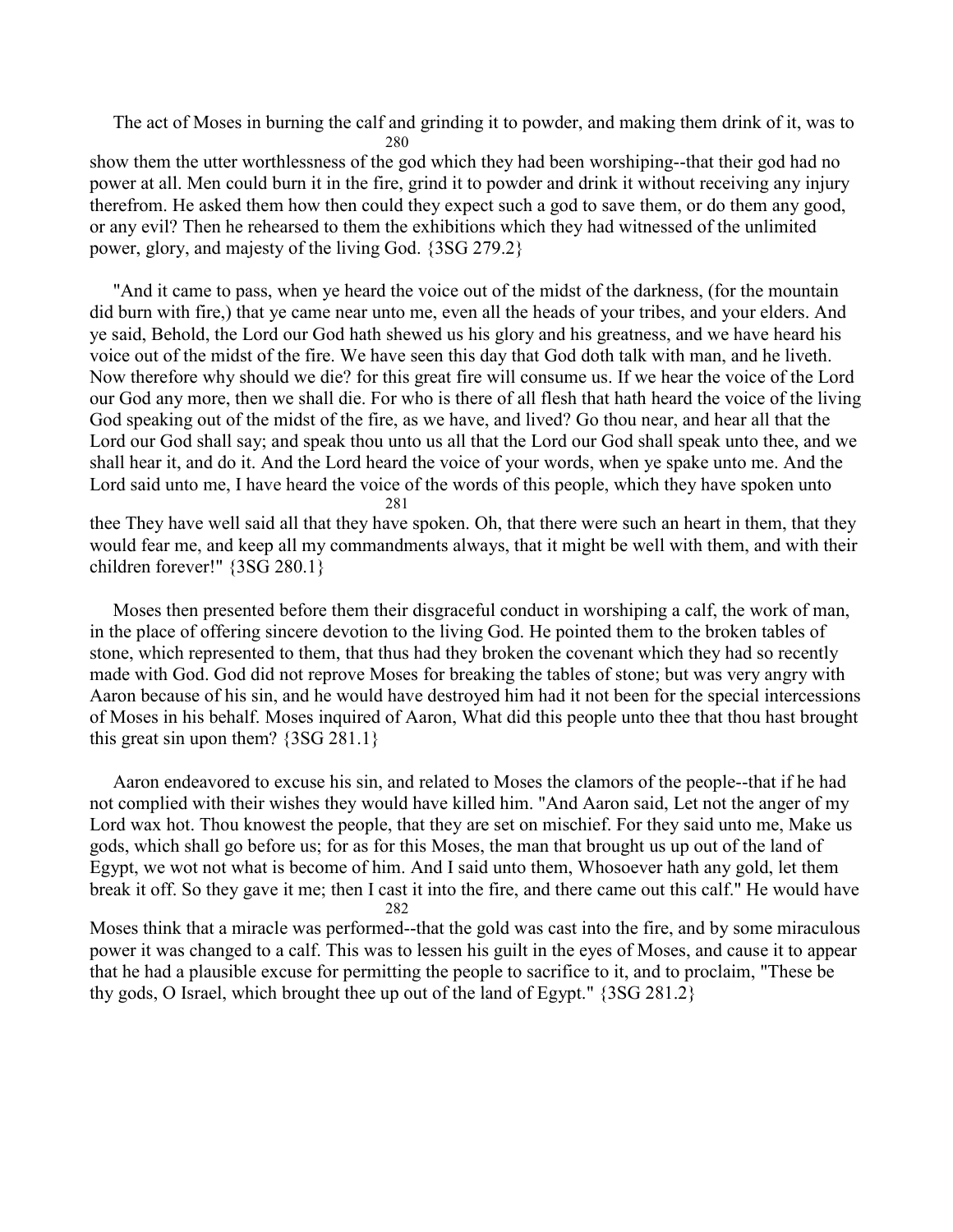Moses rebuked Aaron, and informed him that his conduct was highly censurable; for he had been blessed above the people, and had been admitted into close converse with God. That he should commit so great a sin, even to save his life, was a matter of astonishment to faithful Moses. He saw that the people were naked; that is, were stripped of their ornaments; for Aaron had made them naked to their shame, among their enemies. He had deprived them of their ornaments, and put them to a shameful use. They had not merely lost their ornaments, but they were divested of their defense against Satan, for they had lost their piety and consecration to God; and had forfeited his protection. He had in his displeasure removed his sustaining hand, and they were left exposed to the contempt and power of their enemies. Their enemies were well acquainted with the wonderful works performed by the hand of Moses in Egypt. And they knew that Moses had brought them from Egypt, in obedience to the command of the God of the Hebrews, to rid them of idolatry, and to secure to himself their undivided 283

affections, and their sacred worship. {3SG 282.1}

 The children of Israel had broken their allegiance with God, and if he should see fit he would punish them as they deserved. "Then Moses stood in the gate of the camp, and said, Who is on the Lord's side? let him come unto me. And all the sons of Levi gathered themselves together unto him. And he said unto them, Thus saith the Lord God of Israel, Put every man his sword by his side, and go in and out from gate to gate throughout the camp, and slay every man his brother, and every man his companion, and every man his neighbor. And the children of Levi did according to the word of Moses, and there fell of the people that day about three thousand men. For Moses had said, Consecrate yourselves today to the Lord, even every man upon his son, and upon his brother, that he may bestow upon you a blessing this day." {3SG 283.1}

 Moses requested all who had been free from this great sin of idolatry to come and stand by him at his right hand; also, those who had joined the rebellious in worshiping this idol, but who had repented of their sin in so quickly departing from God, to stand at his left hand. There was quite a large company, mostly of the mixed multitude, who instigated the making of the calf who were stubborn in their rebellion, and would not stand with Moses, either at his right hand or at his left. Moses then 284

 commanded those at his right hand to take their swords, and go forth and slay the rebellious, who wished to go back into Egypt. None were to execute the judgment of God on the transgressors only those who had taken no part in the idolatry. He commanded them to spare neither brother, companion, nor neighbor. Those who engaged in this work of slaying, however painful, were now to realize that they were executing upon their brethren a solemn punishment from God. And for executing this painful work, contrary to their own feelings, God would bestow upon them his blessing. By performing this act they showed their true feelings relative to the high crime of idolatry, and consecrated themselves more fully to the sacred worship of the only true God. The terror of the Lord was upon the people, and they were afraid that they would all be destroyed. As Moses saw their distress he promised according to their earnest request to plead with the Lord to pardon their great sin. {3SG 283.2}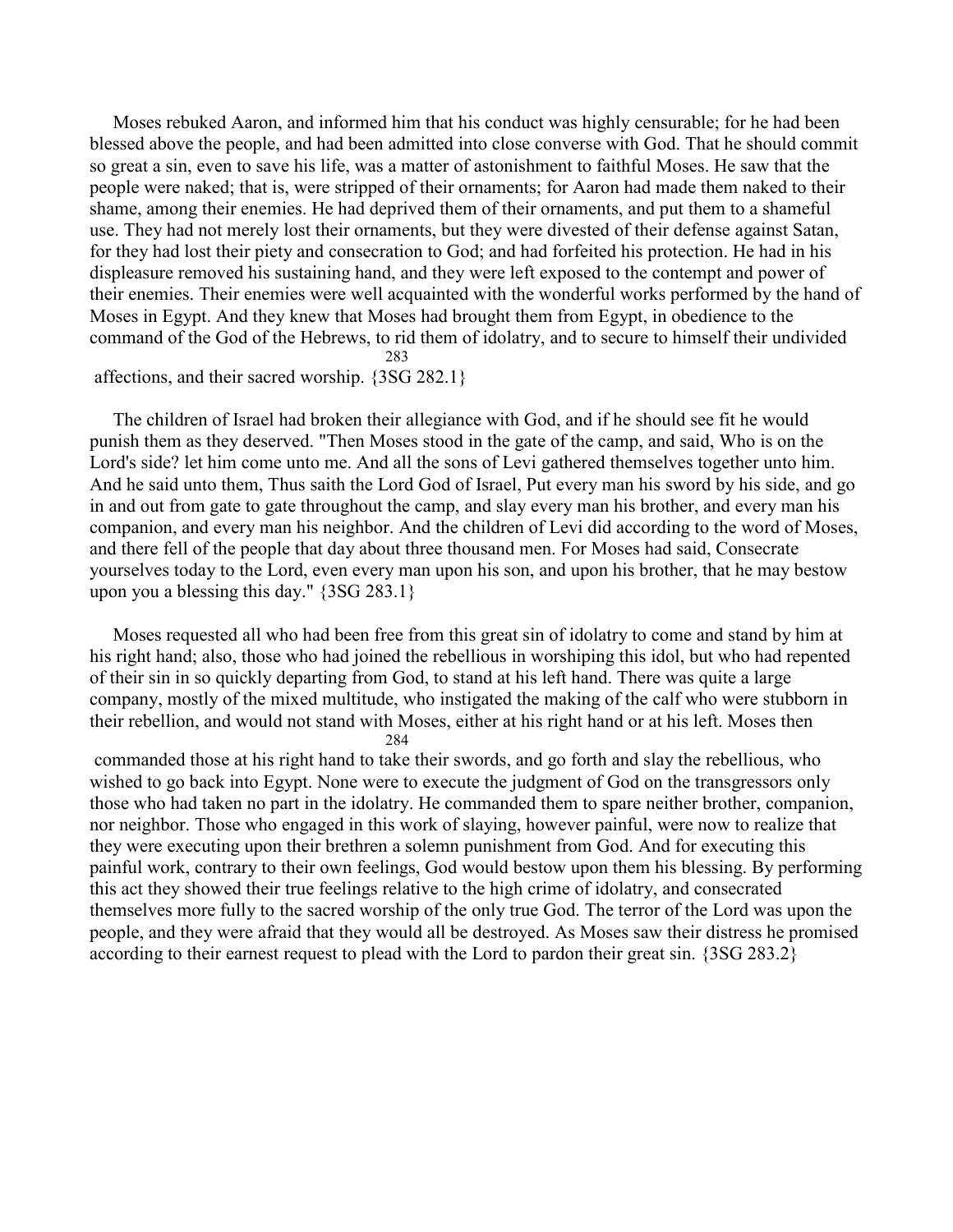"And it came to pass on the morrow that Moses said unto the people, Ye have sinned a great sin, and now I will go up unto the Lord, peradventure I shall make an atonement for your sin. And Moses returned unto the Lord, and said, Oh, this people have sinned a great sin, and have made them gods of gold. Yet now, if thou wilt forgive their sin; and if not, blot me, I pray thee, out of thy book which thou 285

hast written. And the Lord said unto Moses, Whosoever hath sinned against me, him will I blot out of my book. Therefore now go, lead the people unto the place of which I have spoken unto thee. Behold, mine Angel shall go before thee. Nevertheless, in the day when I visit, I will visit their sin upon them. And the Lord plagued the people, because they made the calf, which Aaron made." {3SG 284.1}

 Moses manifested his great love for the people in his entreaty to the Lord to forgive their sin, or blot his name out of the book which he had written. His intercessions here illustrate Christ's love and mediation for the sinful race. The Lord refused to let Moses suffer for the sins of his backsliding people. He declared to him that those who had sinned against him, would he blot out of his book which he had written; for the righteous should not suffer for the guilt of the sinner. The book here referred to is the book of records in Heaven, where every name is recorded, and their acts, their sins, and obedience are faithfully written. When any one commits sins which are too grievous for the Lord to pardon, their names are erased from the book, and they are devoted to destruction. Although Moses realized the dreadful fate of those whose names should be dropped from the book of God, yet he plainly declared before God that if the names of his erring Israel should be blotted out, and be no more 286

remembered by him for good, he wished his name to be blotted out with theirs'. For he could never endure to see the fullness of his wrath come upon the people for whom he had wrought such wonders.  ${3SG 285.1}$ 

 "And the Lord said unto Moses, Depart, and go up hence, thou and the people which thou hast brought up out of the land of Egypt, unto the land which I sware unto Abraham, to Isaac, and to Jacob, saying, Unto thy seed will I give it. And I will send an Angel before thee, and I will drive out the Canaanite, the Amorite, and the Hittite, and the Perizzite, the Hivite, and the Jebusite. Unto a land flowing with milk and honey; for I will not go up in the midst of thee; for thou art a stiff-necked people, lest I consume thee in the way. And when the people heard these evil tidings, they mourned. And no man did put on him his ornaments. For the Lord had said unto Moses, Say unto the children of Israel, Ye are a stiff-necked people. I will come up into the midst of thee in a moment, and consume thee; therefore now put off thy ornaments from thee, that I may know what to do unto thee. And the children of Israel stripped themselves of their ornaments by the mount Horeb. And Moses took the tabernacle and pitched it without the camp, afar off from the camp, and called it the tabernacle of the congregation. And it came to pass that every one which sought the Lord, went out unto the tabernacle of the congregation, which was without the camp." {3SG 286.1}

287

 The tabernacle here mentioned was a temporary tent arranged for the worship of God. The tabernacle, the pattern of which God gave to Moses, had not yet been built. {3SG 287.1}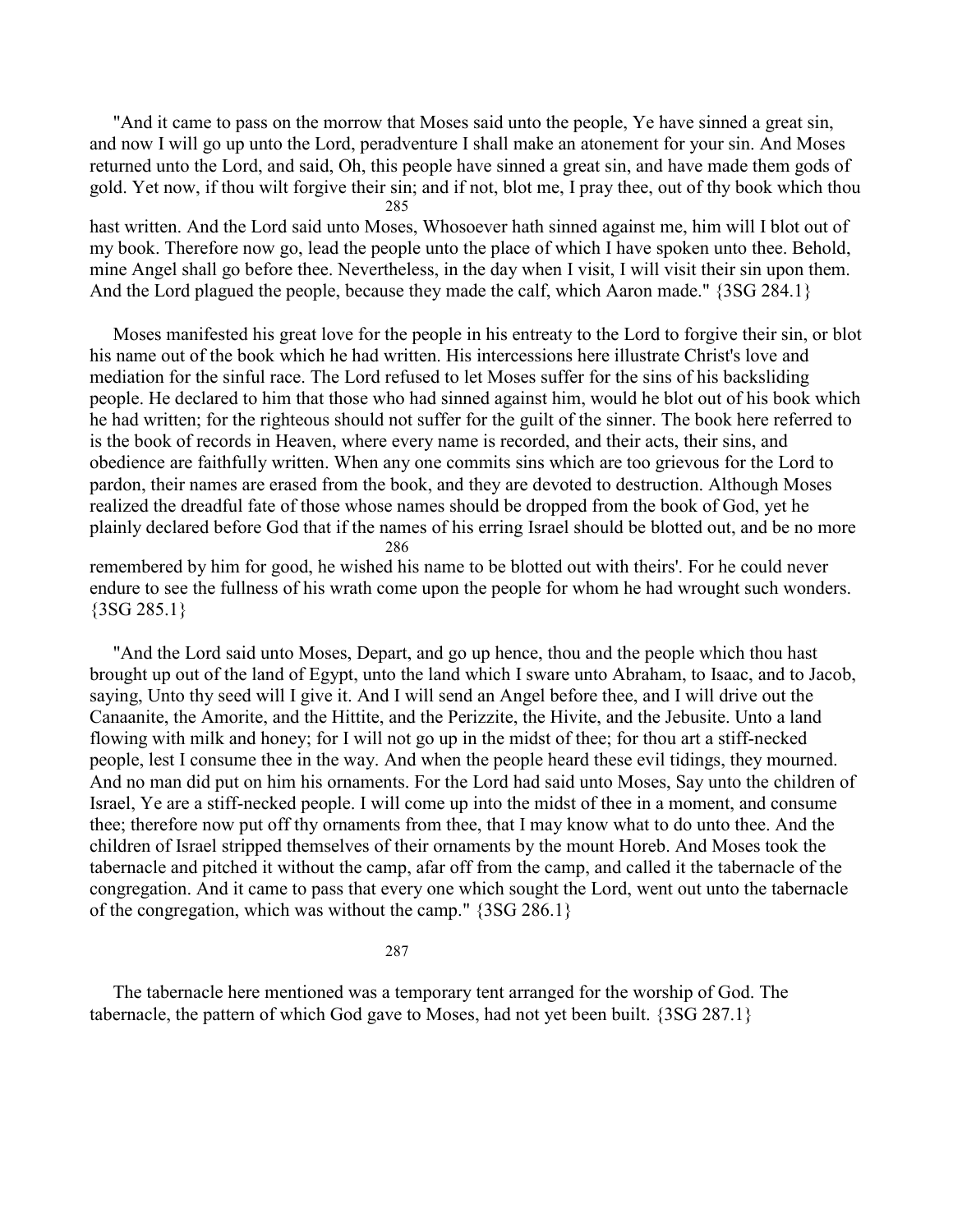All who sincerely repented of their sins made supplication unto God in the tabernacle, confessing their sins with great humility, and then returned again to their tents. Then Moses went into the tabernacle. The people watched with the deepest interest to see if God would accept his intercessions in their behalf, and if he condescended to meet with Moses, then they might hope that they should not be utterly consumed. When the cloudy pillar descended and stood at the door of the tabernacle, then all the people wept for joy, and rose up and worshiped, every man in his tent door. They bowed themselves upon their faces to the earth in humility. As the pillar of cloud, a token of God's presence, continued to rest at the door of the tabernacle, they knew that Moses was pleading in their behalf before God. "And the Lord spake unto Moses face to face, as a man speaketh unto his friend."  ${3SG 287.2}$ 

 "And Moses said unto the Lord, See, thou sayest unto me, Bring up this people; and thou hast not let me know whom thou wilt send with me. Yet thou hast said, I know thee by name, and thou hast also found grace in my sight. Now therefore, I pray thee, if I have found grace in thy sight, show me now thy way, that I may know thee, that I may find grace in thy sight, and consider that this nation is thy 288

 people." Moses was very urgent that the Lord should show him just the course which he would have him pursue toward Israel. He wished to have God mark out his course, that his instructions to Israel might be with such wisdom that the people would receive his teachings, and their course be approved of God, and that he would again consider them as his people. {3SG 287.3}

 The Lord answered Moses' anxious inquiry, and said, "My presence shall go with thee, and I will give thee rest. And he said unto him, If thy presence go not with me, carry us not up hence. For wherein shall it be known here that I and thy people have found grace in thy sight? Is it not in that thou goest with us? So shall we be separated, I and thy people, from all the people that are upon the face of the earth." He plead with God to know how it should be known that he and his people had found grace in his sight, if he did not let the token of his presence rest upon the tabernacle as formerly. Moses was not willing to cease his entreaties with God until he should obtain the assurance that the token of his presence would still rest upon the tabernacle as it had done, and that he would continue to direct their journeyings by a pillar of cloud by day, and a pillar of fire by night. Then could Moses the more easily perform his laborious task in leading the people; for this token would be continually reminding them of 289

the living God, and would also be an assurance to them of his divine presence. Then he could the more easily influence the people to right actions, as he could point them to the evidence of the nearness of God to them. {3SG 288.1}

 The Lord granted the earnest entreaty of his servant. "And the Lord said unto Moses, I will do this thing also that thou hast spoken; for thou hast found grace in my sight, and I know thee by name. And he said, I beseech thee, show me thy glory. And he said, I will make all my goodness pass before thee, and I will proclaim the name of the Lord before thee, and will be gracious to whom I will be gracious, and will show mercy on whom I will show mercy. And he said, Thou canst not see my face; for there shall no man see me, and live. And the Lord said, Behold, there is a place by me, and thou shalt stand upon a rock. And it shall come to pass, while my glory passeth by, that I will put thee in a cleft of the rock; and will cover thee with my hand while I pass by. And I will take away mine hand, and thou shalt see my back parts; but my face shall not be seen." {3SG 289.1}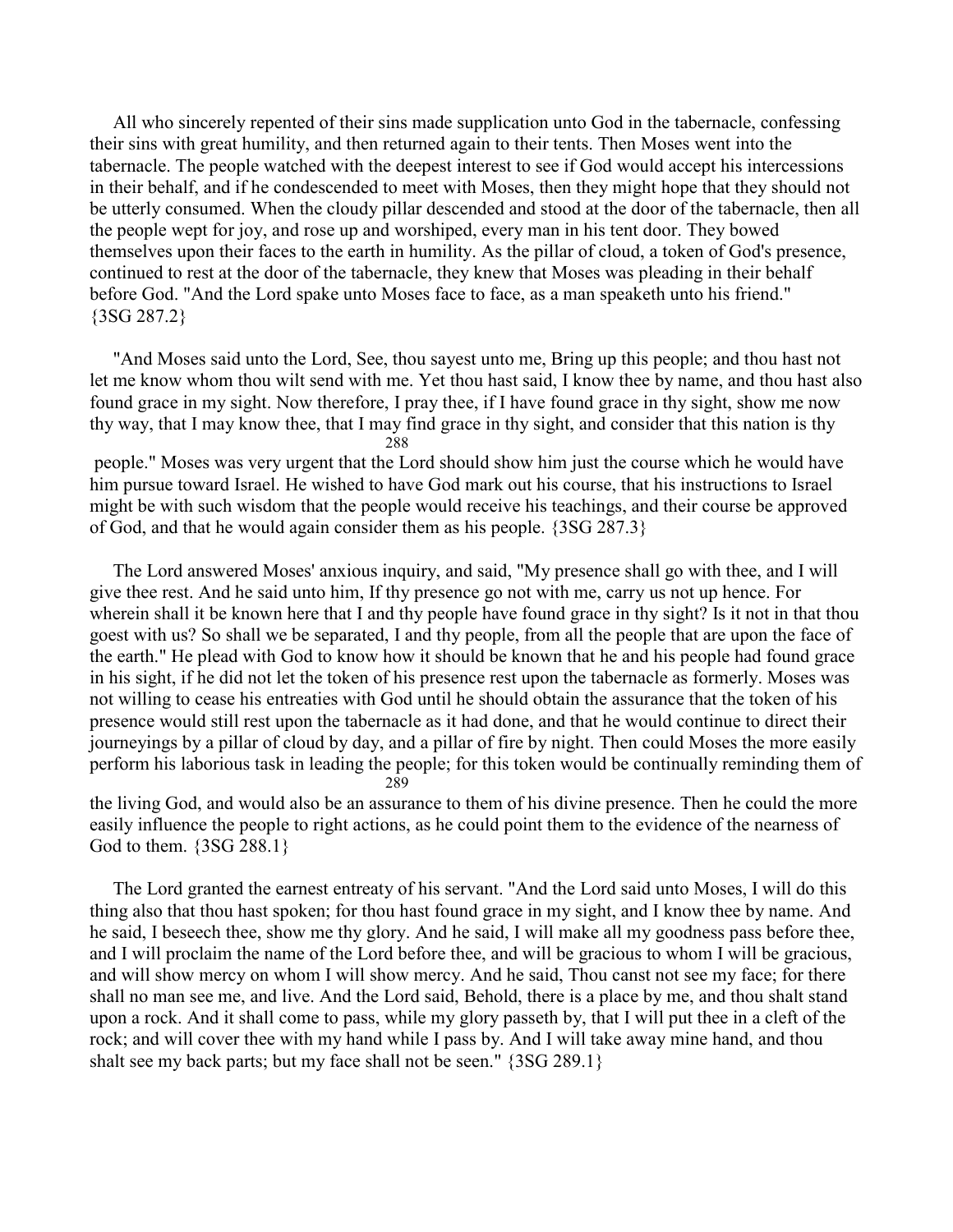Never before was fallen man thus favored of God. As he laid upon Moses the great work of leading his people through to the promised land, he condescended to manifest to him his glory as he never had to any others upon the earth. {3SG 289.2}

"And the Lord said unto Moses, Hew thee two tables of stone like unto the first, and I will write 290

upon these tables the words which were in the first tables which thou brakest. And be ready in the morning, and come up in the morning unto mount Sinai, and present thyself there to me in the top of the mount. And no man shall come up with thee, neither let any man be seen throughout all the mount, neither let the flocks nor herds feed before that mount." {3SG 289.3}

 The Lord forbade any man being seen throughout the mount, because of their recent transgression, lest his glory should consume them. This will give all to understand how God regards the transgression of his commandments. If the people could not look upon his glory, which appeared upon Sinai the second time, as he again wrote his law, how will the wicked, who have trampled upon the authority of God, bear his burning glory as they meet the great Lawgiver over his broken law? {3SG 290.1}

 "And he hewed two tables of stone, like unto the first; and Moses rose up early in the morning, and went up unto mount Sinai, as the Lord had commanded him, and took in his hand the two tables of stone. And the Lord descended in the cloud, and stood with him there, and proclaimed the name of the Lord. And the Lord passed by before him and proclaimed, The Lord, the Lord God, merciful and gracious, long-suffering, and abundant in goodness and truth, keeping mercy for thousands, forgiving iniquity and transgression and sin, and that will by no means clear the guilty, visiting the iniquity of the 291

 fathers upon the children, and upon the children's children, unto the third and to the fourth generation." {3SG 290.2}

 God did not mean in this threatening that the children should be compelled to suffer for their parents' sins, but that the example of the parents would be imitated by the children. If the children of wicked parents should serve God and do righteousness, he would reward their right-doing. But the effects of a sinful life are often inherited by the children. They follow in the footsteps of their parents. Sinful example has its influence from father to son to the third and fourth generation. If parents indulge in depraved appetites, they will in almost every case see the same acted over in their children. The children will develop characters similar to their parents'; and unless they are renewed by grace, and overcome, they are truly unfortunate. If parents are continually rebellious, and inclined to disobey God, their children will generally imitate their example. Godly parents, who instruct their children by precept and example in the ways of righteousness, will generally see their children following in their footsteps. The example of God-fearing parents will be imitated by their children, and their children's children will imitate the right example their parents have set before them, and thus the influence is seen from generation to generation. {3SG 291.1}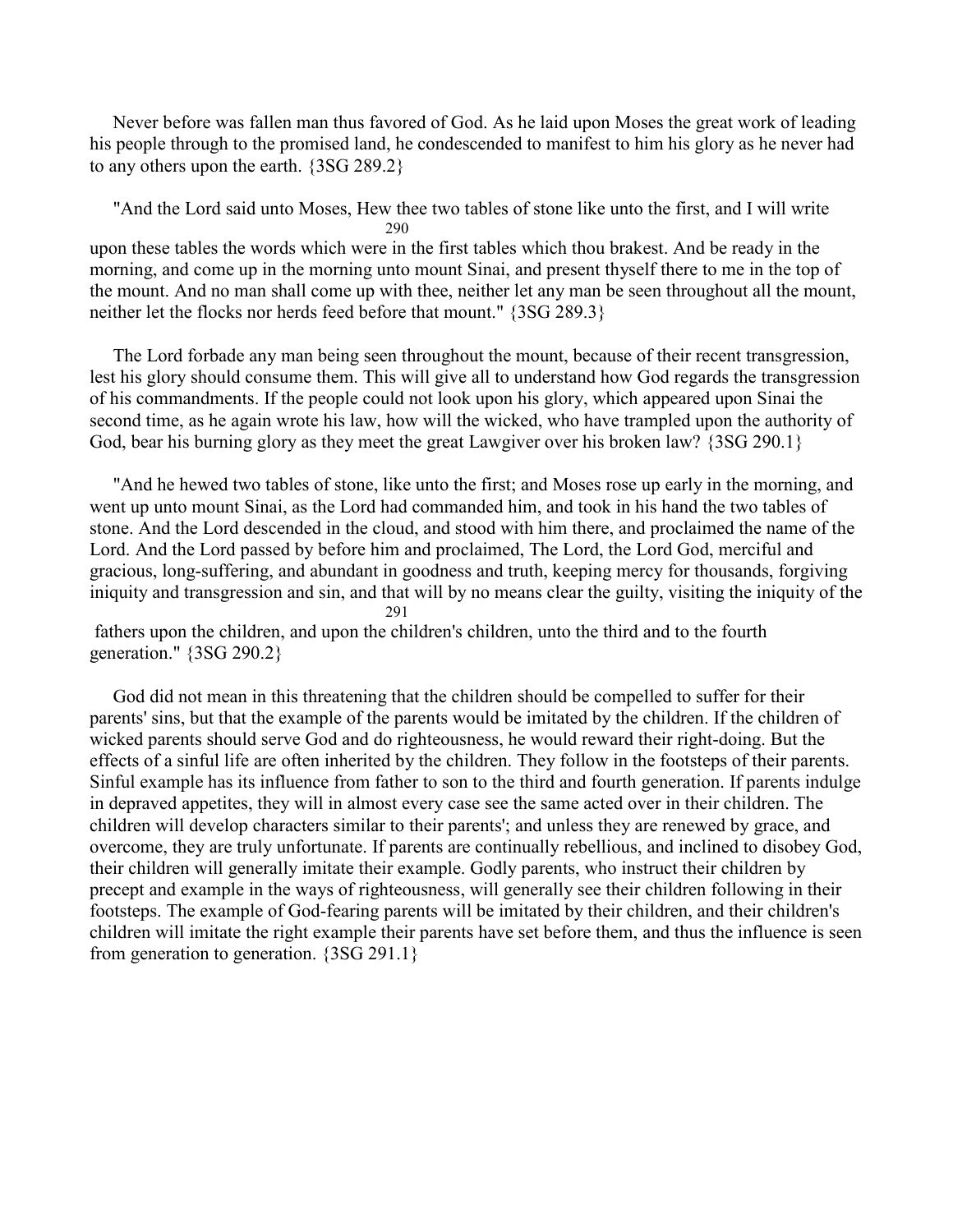As the Lord impressed upon the heart of Moses a clear sense of his goodness, his mercy and 292

 compassion, he was filled with transports of joy, which led him to worship God with profound reverence. He entreated that the Lord would pardon the iniquity of his people, and take them for his inheritance. Then God graciously promised Moses that he would make a covenant before all Israel to do great things for his people, and that he would evidence to all nations his special care and love for them. {3SG 291.2}

 God then charged Moses to make no covenant with the inhabitants of the land whither they should go, lest they should be insnared thereby. But they should destroy their idol altars, break their images, and cut down their groves, which were dedicated to their idols, and where the people assembled to hold their idolatrous feasts, given in honor of their idol gods. He then said to them, "Thou shalt worship no other god, for the Lord, whose name is Jealous, is a jealous God." God claims, as his due, supreme worship. He gave special directions in regard to his Sabbath. "Six days thou shalt work, but on the seventh day thou shalt rest. In earing time and in harvest thou shalt rest." The Lord knows that Satan is continually at work to lead his people to transgress the law of God, and he condescended to be very definite in his directions to his erring people, that they might not err, and transgress his commandments for want of knowledge. He knew that in the busiest season of the year, when their 293

fruits and grains were to be secured, they would be tempted to transgress the Sabbath, and labor on sacred time. He would have them understand that their blessings would be increased or diminished according to their integrity of soul, or unfaithfulness in his service. {3SG 292.1}

 God is no less particular now in regard to his Sabbath than when he made this requirement of the children of Israel. His eyes is upon all his people, and over all the works of their hands. He will not pass by unnoticed those who crowd upon his Sabbath, and employ time for their own use which belongs to him. Some professed Sabbath-keepers will intrude upon the Sabbath in doing those things which should have been done previous to the Sabbath. Such may think that they gain a little time, but instead of being advantaged by robbing God of holy time, which he has reserved to himself, they will lose. The Lord will afflict them for their transgression of the fourth commandment, and that time they thought to gain, by intruding upon the Sabbath, will prove to them a curse. God's prospering hand withdrawn will cause a decrease in all of their possessions, instead of an increase. God will surely punish the transgressor. Although he may bear with him for a while, his punishment may come suddenly. Such do not always realize that judgments are from God. He is a jealous God, and requires heart service and perfect obedience to all his commandments. {3SG 293.1}

294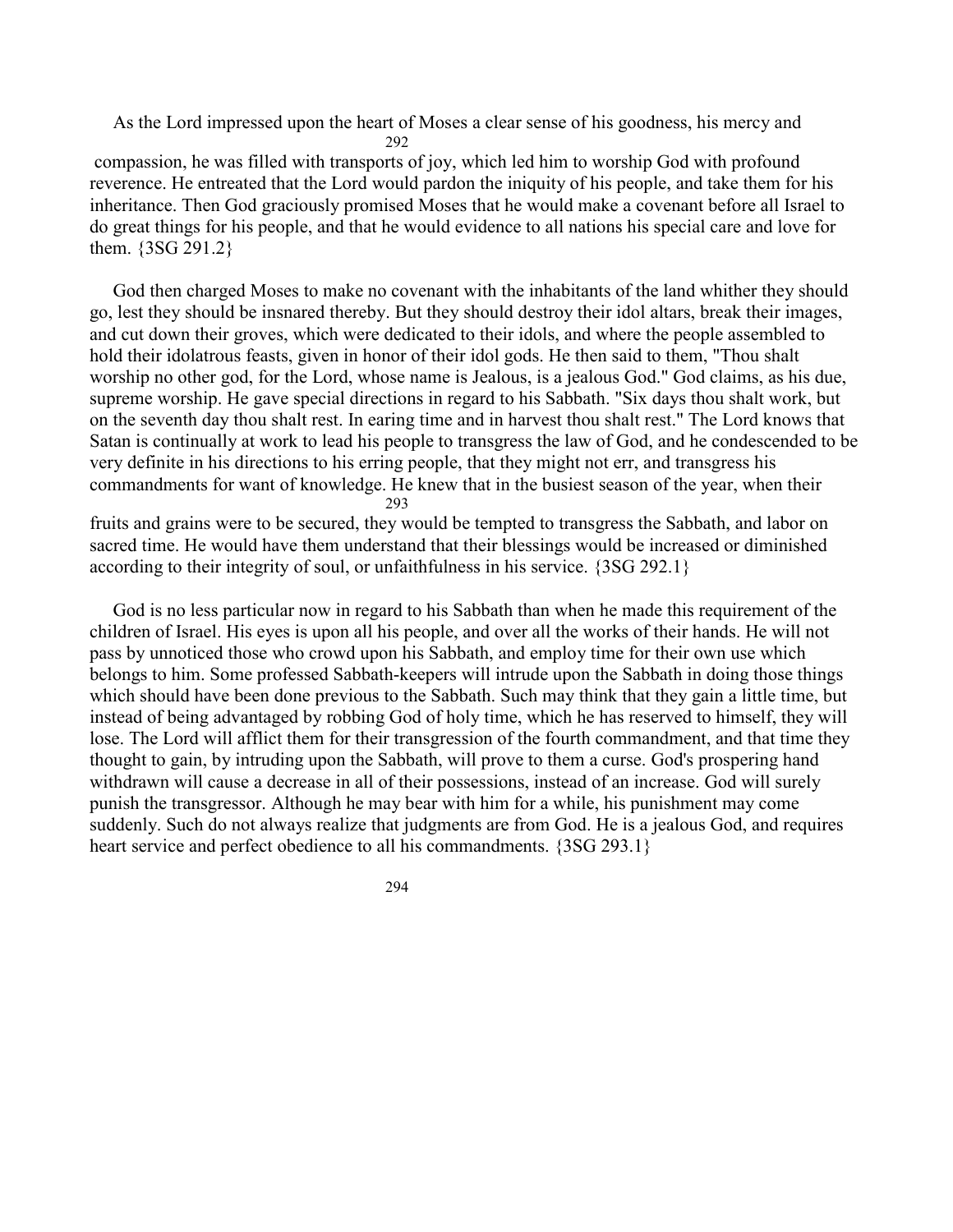"And it came to pass, when Moses came down from mount Sinai with the two tables of testimony in Moses' hand, when he came down from the mount, that Moses wist not that the skin of his face shone while he talked with him. And when Aaron and all the children of Israel saw Moses, behold, the skin of his face shone, and they were afraid to come nigh him. And Moses called unto them, and Aaron and all the rulers of the congregation returned unto him, and Moses talked with them. And afterward all the children of Israel came nigh, and he gave them in commandment all that the Lord had spoken with him in mount Sinai. And till Moses had done speaking with them, he put a vail on his face. But when Moses went in before the Lord, to speak with him, he took the vail off, until he came out. And he came out, and spake unto the children of Israel that which he was commanded. And the children of Israel saw the face of Moses, that the skin of Moses' face shone; and Moses put the vail upon his face again, until he went in to speak with him." {3SG 294.1}

 Those who trample upon God's authority, and show open contempt to the law given in such grandeur at Sinai, virtually despise the Lawgiver, the great Jehovah. The children of Israel, who transgressed the first and second commandments, were charged not to be seen anywhere near the mount, where God was to descend in glory to write the law a second time upon tables of stone, lest 295 they should be consumed with the burning glory of his presence. And if they could not even look upon the face of Moses for the glory of his countenance, because he had been communing with God, how much less can the transgressors of God's law look upon the Son of God when he shall appear in the clouds of heaven in the glory of his Father, surrounded by all the angelic host, to execute judgment upon all who have disregarded the commandments of God, and have trodden under foot his blood! {3SG 294.2}

 The law of God existed before man was created. The angels were governed by it. Satan fell because he transgressed the principles of God's government. After Adam and Eve were created, God made known to them his law. It was not then written, but was rehearsed to them by Jehovah. {3SG 295.1}

 The Sabbath of the fourth commandment was instituted in Eden. After God had made the world, and created man upon the earth, he made the Sabbath for man. After Adam's sin and fall nothing was taken from the law of God. The principles of the ten commandments existed before the fall, and were of a character suited to the condition of a holy order of beings. After the fall, the principles of those precepts were not changed, but additional precepts were given to meet man in his fallen state. {3SG 295.2}

 A system was then established requiring the sacrificing of beasts to keep before fallen man that 296

which the serpent made Eve disbelieve, that the penalty of disobedience is death. The transgression of God's law made it necessary for Christ to die a sacrifice, and thus make a way possible for man to escape the penalty, and yet the honor of God's law be preserved. The system of sacrifices was to teach man humility, in view of his fallen condition, and lead him to repentance, and to trust in God alone, through the promised Redeemer, for pardon for past transgression of his law. If the law of God had not been transgressed there never would have been death, and there would have been no need of additional precepts to suit man's fallen condition. {3SG 295.3}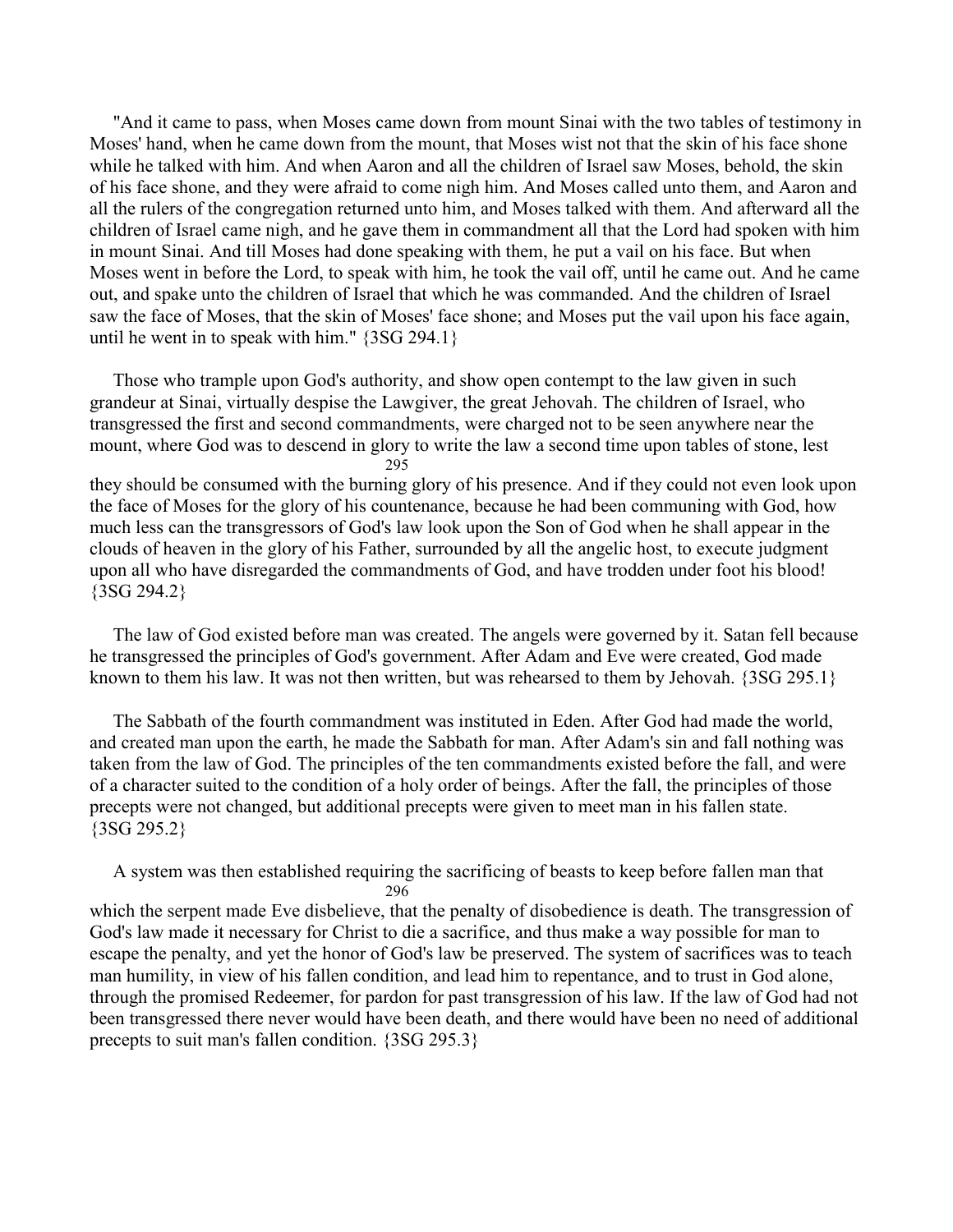Adam taught his descendants the law of God, which law was handed down to the faithful through successive generations. The continual transgression of God's law called for a flood of waters upon the earth. The law was preserved by Noah and his family, who for right-doing were saved by a miracle of God in the ark. Noah taught his descendants the ten commandments. The Lord preserved a people for himself from Adam down, in whose hearts was his law. He says of Abraham, "He obeyed my voice, and kept my charge, my commandments, my statutes, and my laws." {3SG 296.1}

 The Lord appeared unto Abraham, and said unto him, "I am the Almighty God. Walk before me, and be thou perfect, and I will make a covenant between me and thee, and will multiply thee 297 exceedingly. And I will establish my covenant between me and thee and thy seed after thee in their generations, for an everlasting covenant, to be a God unto thee and to thy seed after thee." {3SG 296.2}

 He then required of Abraham and his seed circumcision, which was a circle cut in the flesh, as a token that God had cut them out and separated them from all nations as his peculiar treasure. By this sign they solemnly pledged themselves that they would not intermarry with other nations; for by so doing they would lose their reverence for God and his holy law, and would become like the idolatrous nations around them. {3SG 297.1}

 By the act of circumcision they solemnly agreed to fulfill the conditions of the covenant made with Abraham on their part, to be separate from all nations, and be perfect. If the descendants of Abraham had kept separate from other nations, they would not have been seduced into idolatry. By keeping separate from other nations, a great temptation would be removed from them to engage in their sinful practices, and rebel against God. They lost in a great measure their peculiar, holy character, by mingling with the nations around them. To punish them the Lord brought a famine upon their land, which compelled them to go down into Egypt to preserve their lives. But God did not forsake them while they were in Egypt, because of his covenant with Abraham. He suffered them to be oppressed by 298

the Egyptians, that they might turn to him in their distress, and choose his righteous and merciful government, and obey his requirements. {3SG 297.2}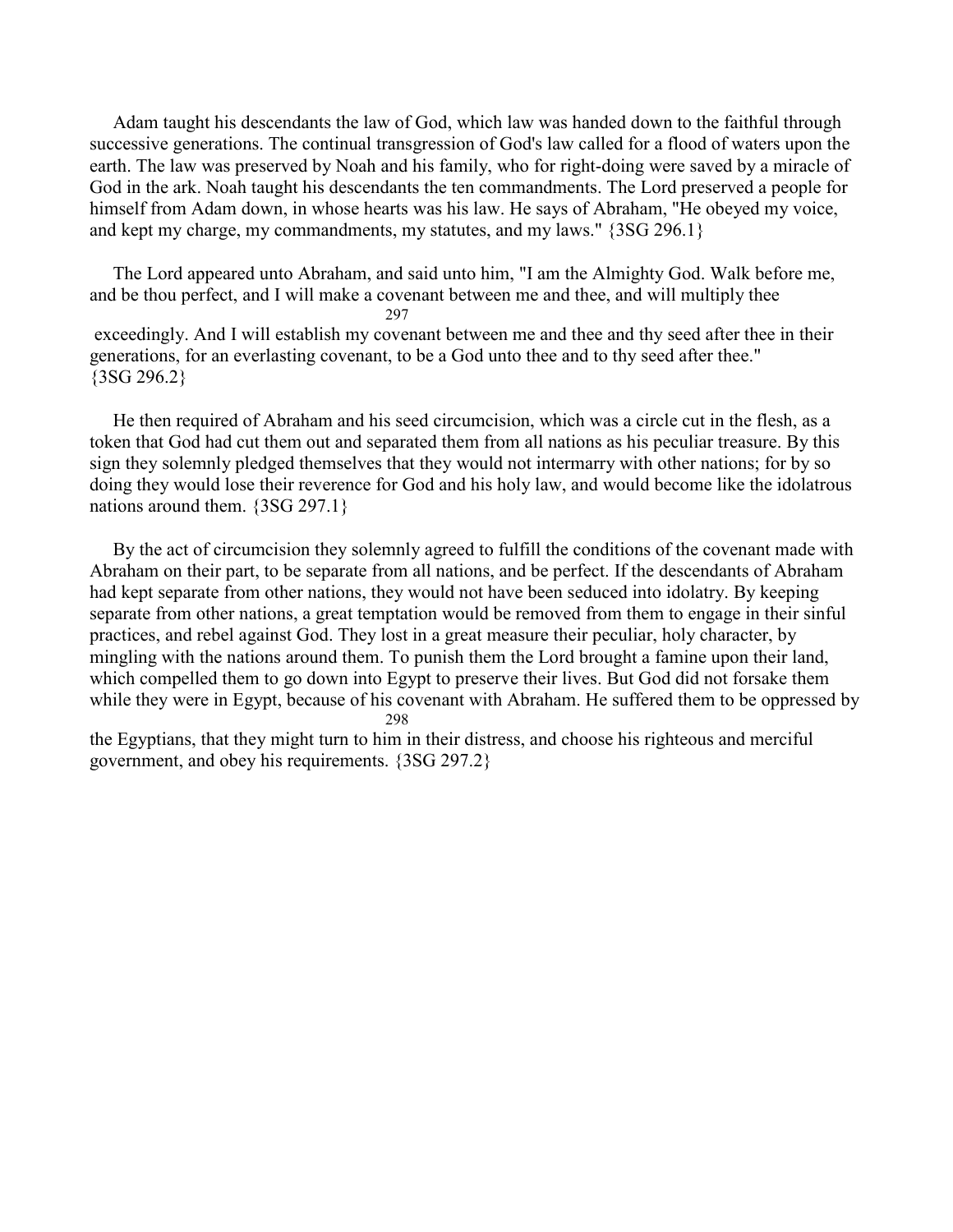There were but a few families that first went down into Egypt. These increased to a great multitude. Some were careful to instruct their children in the law of God. But many of the Israelites had witnessed so much idolatry that they had confused ideas of God's law. Those who feared God cried to him in anguish of spirit to break their yoke of grievous bondage, and bring them from the land of their captivity, that they might be free to serve him. God heard their cries, and raised up Moses as his instrument to accomplish the deliverance of his people. After they had left Egypt, and the waters of the Red Sea had been divided before them, the Lord proved them to see if they would trust in him who had taken them, a nation from another nation, by signs, temptations, and wonders. But they failed to endure the trial. They murmured against God because of difficulties in the way, and wished to return again to Egypt. To leave them without excuse, the Lord himself condescended to come down upon Sinai, enshrouded in glory, and surrounded by his angels, and in a most sublime and awful manner made known his law of ten commandments. He did not trust them to be taught by any one, not even his angels, but spoke his law with an audible voice in the hearing of all the people. He did not even then 299

 trust them to the short memory of a people who were prone to forget his requirements, but wrote them with his own holy finger upon tables of stone. He would remove from them all possibility of mingling with his holy precepts any tradition, or of confusing his requirements with the practices of men. {3SG 298.1}

 He then came still closer to his people, and would not leave them, who were so readily led astray, with merely the ten precepts of the decalogue. He required Moses to write as he should bid him, judgments and laws, giving minute directions in regard to what he required them to perform, and thereby guarded the ten precepts which he had engraved upon the tables of stone. These specific directions and requirements were given to draw erring man to the obedience of the moral law which he is so prone to transgress. {3SG 299.1}

 If man had kept the law of God, as given to Adam after his fall, preserved in the ark by Noah, and observed by Abraham, there would have been no necessity of the ordinance of circumcision. And if the descendants of Abraham had kept the covenant, which circumcision was a token or pledge of, they would never have gone into idolatry, and been suffered to go down into Egypt, and there would have been no necessity of God's proclaiming his law from Sinai, and engraving it upon tables of stone, and guarding it by definite directions in the judgments and statutes given to Moses. {3SG 299.2}

Moses wrote these judgments and statutes from the mouth of God while he was with him in the 300 300

mount. If the people of God had obeyed the principles of the ten commandments, there would have been no need of the specific directions given to Moses, which he wrote in a book, relative to their duty to God and to one another. The definite directions which the Lord gave to Moses in regard to the duty of his people to one another, and to the stranger, are the principles of the ten commandments simplified, and given in a definite manner that they need not err. {3SG 299.3}

 The Lord said of the children of Israel, "Because they had not executed my judgments, but had despised my statutes, and had polluted my Sabbaths, and their eyes were after their fathers' idols, wherefore I gave them also statutes that were not good, and judgments whereby they should not live." Because of continual disobedience, the Lord annexed penalties to the transgression of his law, which were not good for the transgressor, or whereby he should not live in his rebellion. {3SG 300.1}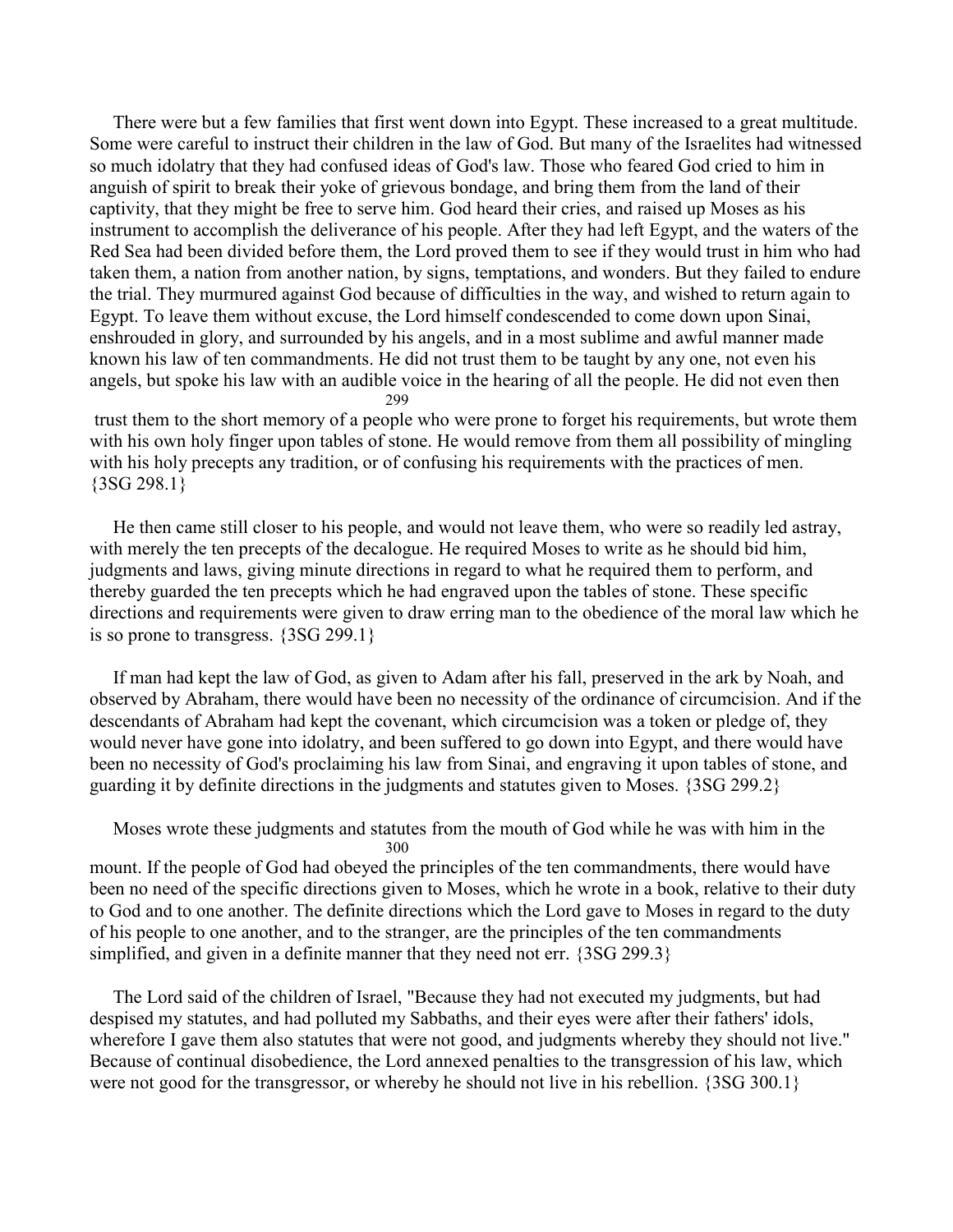By transgressing the law which God had given in such majesty, and amid glory which was unapproachable, the people showed open contempt of the great Lawgiver, and death was the penalty. "Moreover also I gave them my sabbaths, to be a sign between me and them, that they might know that I am the Lord that sanctify them. But the house of Israel rebelled against me in the wilderness; they 301

walked not in my statues [statutes], and they despised my judgments, which if a man do, he shall even live in them. And my sabbaths they greatly polluted. Then I said, I would pour out my fury upon them in the wilderness, to consume them." {3SG 300.2}

 The statutes and judgments given of God were good for the obedient. "They should live in them." But they were not good for the transgressor, for in the civil law given to Moses punishment was to be inflicted on the transgressor, that others should be restrained by fear. {3SG 301.1}

 Moses charged the children of Israel to obey God. He said unto them, "Now therefore hearken, O Israel, unto the statutes and unto the judgments, which I teach you, for to do them, that ye may live, and go in and possess the land which the Lord God of your fathers giveth you." {3SG 301.2}

 The Lord instructed Moses definitely in regard to the ceremonial sacrifices, which were to cease at the death of Christ. The system of sacrifices foreshadowed the offering of Christ as a Lamb without blemish. {3SG 301.3}

 The Lord first established the system of sacrificial offerings with Adam after his fall, which he taught to his descendants. This system was corrupted before the flood by those who separated themselves from the faithful followers of God, and engaged in the building of the tower of Babel. They sacrificed to gods of their own [making] instead of the God of Heaven. They did not offer sacrifices 302

because they had faith in the Redeemer to come, but because they thought they should please their gods by offering a great many beasts upon polluted idol altars. Their superstition led them to great extravagances. They taught the people that the more valuable the sacrifice, the greater pleasure would it give their idol gods, and the greater would be the prosperity and riches of their nation. Hence human beings were often sacrificed to these senseless idols. Those nations had laws and regulations to control the actions of the people which were cruel in the extreme. Their laws were made by those whose hearts were not softened by grace, and while they would pass over the most debasing crimes, a small offense would call forth the most cruel punishment from those in authority. {3SG 301.4}

 Moses had this in view when he said to Israel, "Behold, I have taught you statutes and judgments, even as the Lord my God commanded me, that ye should do so in the land whither ye go to possess it. Keep, therefore, and do them; for this is your wisdom and your understanding in the sight of the nations which shall hear all these statutes, and say, Surely this great nation is a wise and understanding people. For what nation is there so great, who hath God so nigh unto them, as the Lord our God is in all things that we call upon him for? And what nation is there so great, that hath statutes and judgments 303

so righteous as all this law, which I set before you this day?" {3SG 302.1}